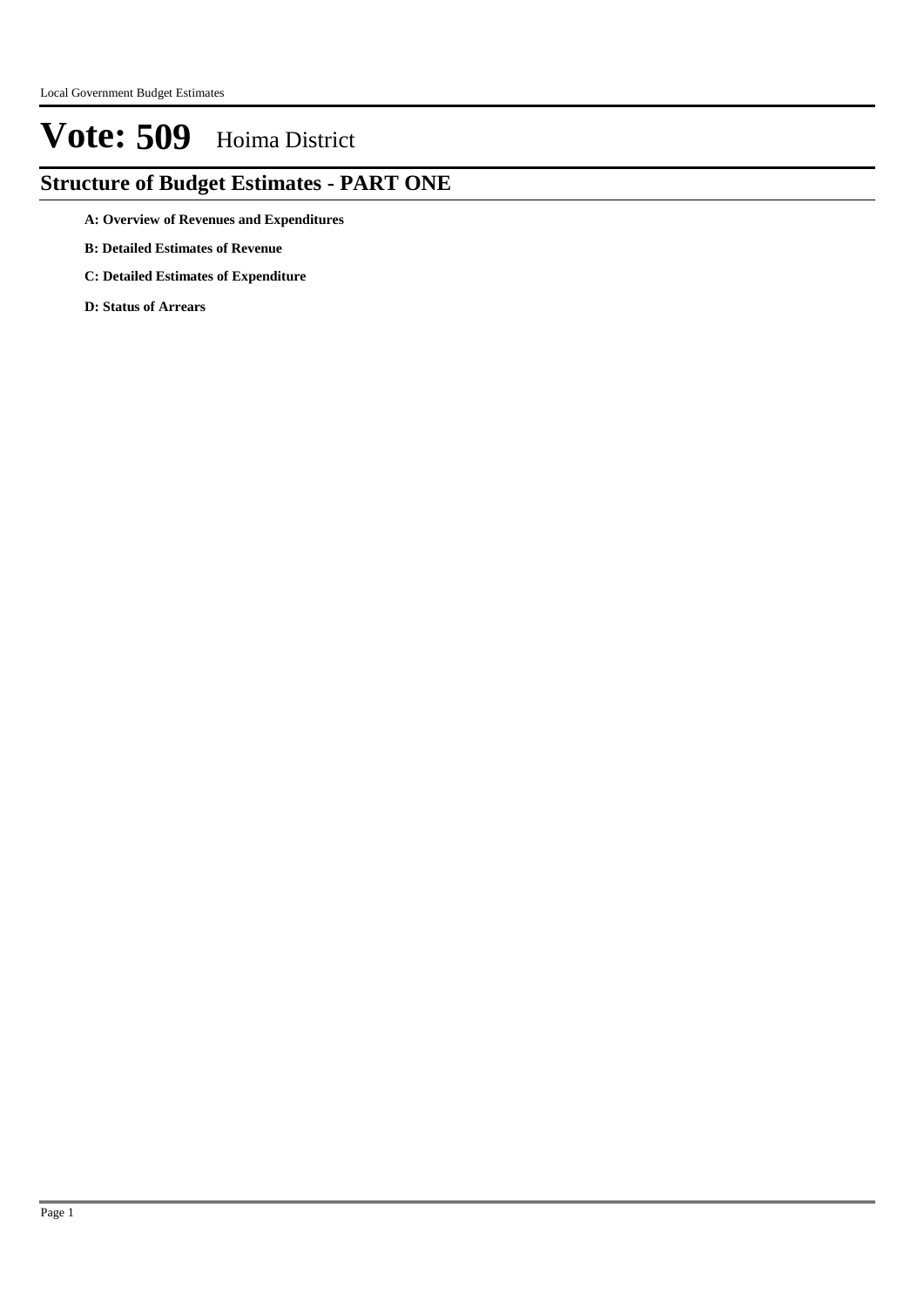### **A: Overview of Revenues and Expenditures**

#### **Revenue Performance and Plans**

|                                        | 2015/16                                          | 2016/17      |                        |
|----------------------------------------|--------------------------------------------------|--------------|------------------------|
|                                        | <b>Approved Budget</b><br><b>Receipts by End</b> |              | <b>Approved Budget</b> |
| UShs $000's$                           |                                                  | <b>March</b> |                        |
| 1. Locally Raised Revenues             | 850,974                                          | 422,374      | 980,374                |
| 2a. Discretionary Government Transfers | 2,620,741                                        | 1,729,002    | 2,382,393              |
| 2b. Conditional Government Transfers   | 17,531,940                                       | 12,335,401   | 20,506,230             |
| 2c. Other Government Transfers         | 2,892,286                                        | 1,286,804    | 1,436,166              |
| 4. Donor Funding                       | 720,671                                          | 466,035      | 846,119                |
| <b>Total Revenues</b>                  | 24,616,612                                       | 16,239,615   | 26,151,282             |

#### **Expenditure Performance and Plans**

|                            | 2015/16                |                                                 | 2016/17                |  |
|----------------------------|------------------------|-------------------------------------------------|------------------------|--|
| UShs $000's$               | <b>Approved Budget</b> | Actual<br><b>Expenditure by</b><br>end of March | <b>Approved Budget</b> |  |
| 1a Administration          | 1,842,895              | 1,351,375                                       | 2,987,937              |  |
| 2 Finance                  | 256,114                | 104,811                                         | 357,795                |  |
| 3 Statutory Bodies         | 3,667,212              | 1,259,095                                       | 782,585                |  |
| 4 Production and Marketing | 401,018                | 283,140                                         | 714,100                |  |
| 5 Health                   | 3,945,347              | 3,458,155                                       | 4,834,353              |  |
| 6 Education                | 11,204,468             | 7,820,539                                       | 12,900,421             |  |
| 7a Roads and Engineering   | 1,833,125              | 700,656                                         | 1,248,517              |  |
| 7b Water                   | 449,567                | 193,351                                         | 966,375                |  |
| 8 Natural Resources        | 90,910                 | 27,290                                          | 251,223                |  |
| 9 Community Based Services | 649,009                | 147,892                                         | 673,352                |  |
| 10 Planning                | 220,017                | 97,117                                          | 333,522                |  |
| 11 Internal Audit          | 56,931                 | 46,016                                          | 107,502                |  |
| <b>Grand Total</b>         | 24,616,612             | 15,489,436                                      | 26,157,682             |  |
| Wage Rec't:                | 12,133,076             | 9,698,149                                       | 14,586,866             |  |
| Non Wage Rec't:            | 9,308,391              | 4,722,233                                       | 7,977,227              |  |
| Domestic Dev't             | 2,454,473              | 825,321                                         | 2,747,470              |  |
| Donor Dev't                | 720,671                | 243,733                                         | 846,119                |  |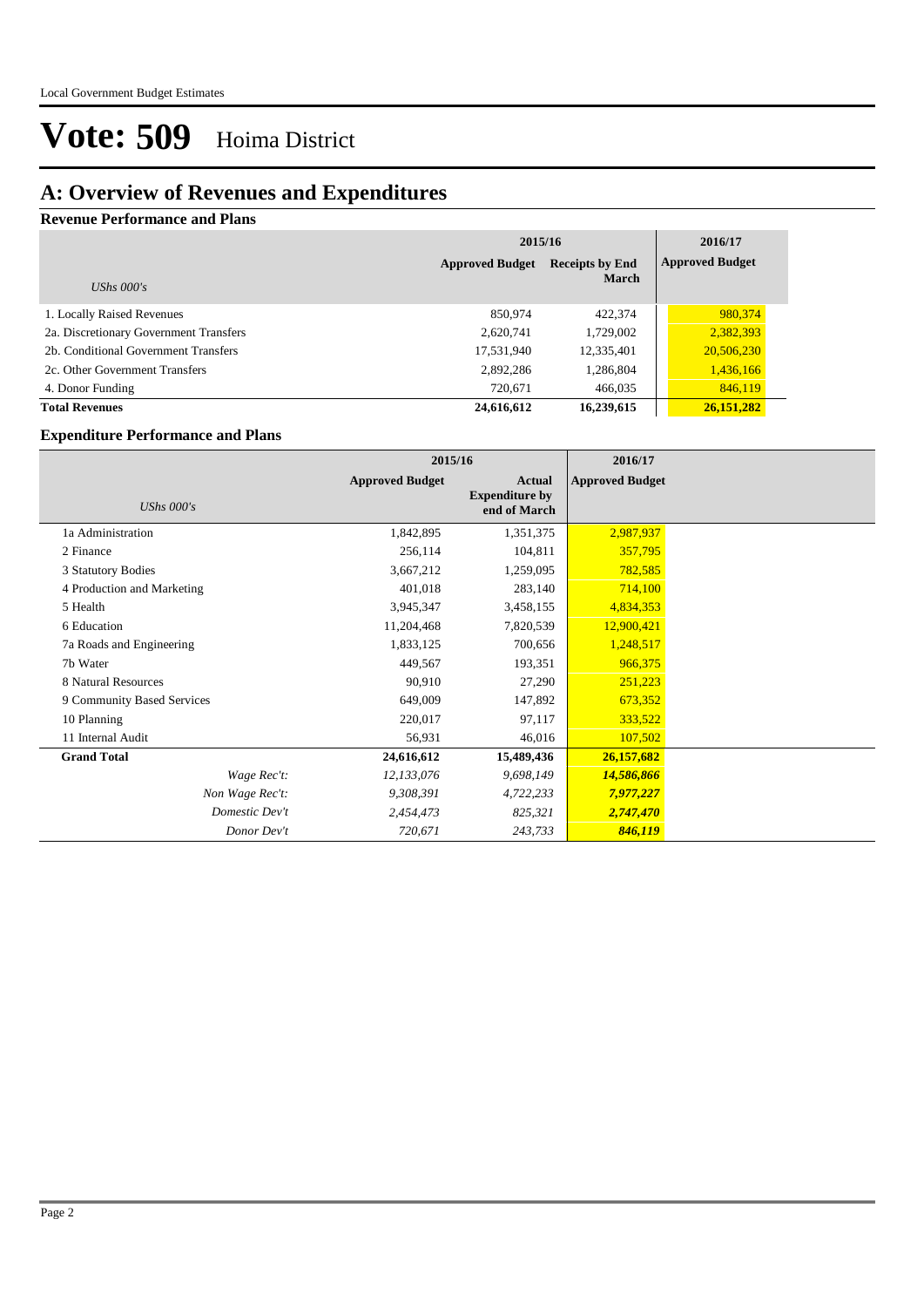### **B: Detailed Estimates of Revenue**

|                                                       |                        | 2015/16                            |                        |  |  |  |
|-------------------------------------------------------|------------------------|------------------------------------|------------------------|--|--|--|
| UShs $000's$                                          | <b>Approved Budget</b> | <b>Receipts by End</b><br>of March | <b>Approved Budget</b> |  |  |  |
| <b>1. Locally Raised Revenues</b>                     | 850,974                | 422,374                            | 980,374                |  |  |  |
| <b>Locally Raised Revenues</b>                        | 850,974                | 422,374                            | 980,374                |  |  |  |
| 2a. Discretionary Government Transfers                | 2,620,741              | 1,729,002                          | 2,382,393              |  |  |  |
| District Unconditional Grant (Wage)                   | 1,521,317              | 1,071,613                          | 1,435,905              |  |  |  |
| District Unconditional Grant (Non-Wage)               | 576,747                | 405,838                            | 759,212                |  |  |  |
| District Discretionary Development Equalization Grant | 470,026                | 213,497                            | 187,276                |  |  |  |
| Urban Unconditional Grant (Non-Wage)                  | 52,650                 | 38,055                             |                        |  |  |  |
| 2b. Conditional Government Transfers                  | 17,531,940             | 12,335,401                         | 20,506,230             |  |  |  |
| <b>Transitional Development Grant</b>                 | 22,000                 | 16,500                             | 456,348                |  |  |  |
| General Public Service Pension Arrears (Budgeting)    |                        | $\Omega$                           | 281,082                |  |  |  |
| <b>Gratuity for Local Governments</b>                 |                        | $\Omega$                           | 351,838                |  |  |  |
| Pension for Local Governments                         |                        | $\Omega$                           | 1,201,273              |  |  |  |
| Sector Conditional Grant (Non-Wage)                   | 2,866,184              | 1,876,788                          | 3,815,554              |  |  |  |
| Sector Conditional Grant (Wage)                       | 10,611,758             | 8,627,202                          | 13,150,961             |  |  |  |
| Development Grant                                     | 709,428                | 782,461                            | 1,231,175              |  |  |  |
| Support Services Conditional Grant (Non-Wage)         | 3,322,570              | 1,032,450                          | 18,000                 |  |  |  |
| 2c. Other Government Transfers                        | 2,892,286              | 1,286,804                          | 1,436,166              |  |  |  |
| Other Transfers from Central Government               | 2,892,286              | 1,286,804                          | 1,436,166              |  |  |  |
| 4. Donor Funding                                      | 720,671                | 466,035                            | 846,119                |  |  |  |
| Unspent balances - donor                              |                        | $\Omega$                           | 30,689                 |  |  |  |
| Donor Funding                                         | 720,671                | 466.035                            | 815,430                |  |  |  |
| <b>Total Revenues</b>                                 | 24,616,612             | 16,239,615                         | 26,151,282             |  |  |  |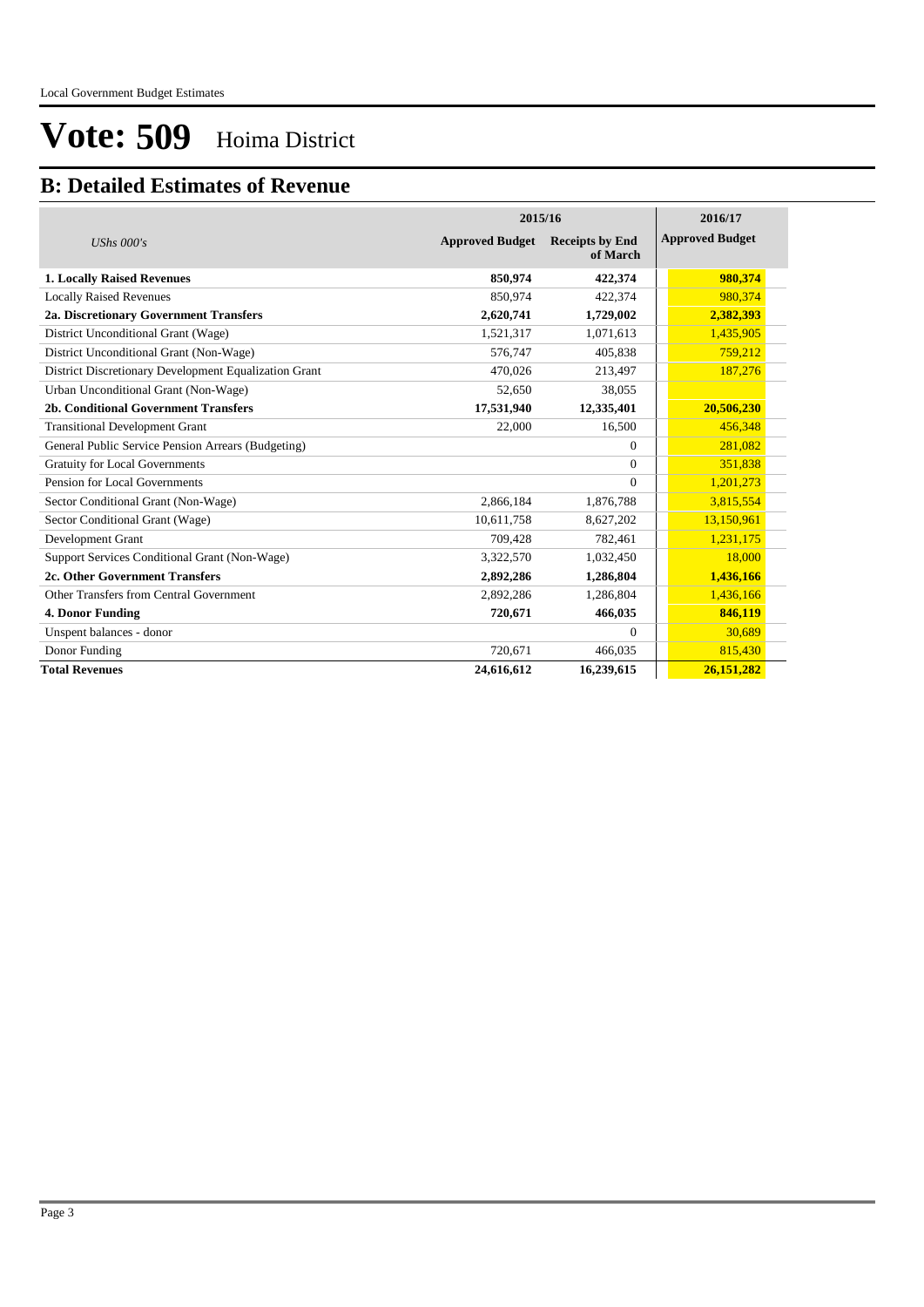### **C: Detailed Estimates of Expenditure**

### *Workplan 1a: Administration*

#### **(i) Overview of Workplan Revenue and Expenditures**

| <b>UShs Thousand</b>                                 | 2015/16                   |                                | 2016/17                   |
|------------------------------------------------------|---------------------------|--------------------------------|---------------------------|
|                                                      | Approved<br><b>Budget</b> | <b>Outturn by</b><br>end March | Approved<br><b>Budget</b> |
| A: Breakdown of Workplan Revenues:                   |                           |                                |                           |
| <b>Recurrent Revenues</b>                            | 1,624,854                 | 1,163,035                      | 2,471,471                 |
| District Unconditional Grant (Non-Wage)              | 132.789                   | 93.439                         | 136,277                   |
| District Unconditional Grant (Wage)                  | 1,307,160                 | 984,001                        | 339,576                   |
| General Public Service Pension Arrears (Budgeting)   |                           | $\Omega$                       | 281,082                   |
| <b>Gratuity for Local Governments</b>                |                           | $\Omega$                       | 351,838                   |
| <b>Locally Raised Revenues</b>                       | 110,878                   | 30,800                         | 161,426                   |
| Pension for Local Governments                        |                           | $\Omega$                       | 1,201,273                 |
| Support Services Conditional Grant (Non-Wage)        | 21,376                    | 16,740                         |                           |
| Urban Unconditional Grant (Non-Wage)                 | 52,650                    | 38,055                         |                           |
| <b>Development Revenues</b>                          | 218,041                   | 229,354                        | 516,466                   |
| District Discretionary Development Equalization Gran | 78.041                    | 73,354                         | 17,614                    |
| <b>Locally Raised Revenues</b>                       | 140,000                   | 156,000                        | 68,852                    |
| <b>Transitional Development Grant</b>                |                           | $\Omega$                       | 430,000                   |
| <b>Total Revenues</b>                                | 1,842,895                 | 1,392,389                      | 2,987,937                 |
| <b>B: Breakdown of Workplan Expenditures:</b>        |                           |                                |                           |
| Recurrent Expenditure                                | 1,624,854                 | 1,162,875                      | 2,471,471                 |
| Wage                                                 | 1,307,160                 | 984.001                        | 339,576                   |
| Non Wage                                             | 317,694                   | 178,874                        | 2,131,896                 |
| Development Expenditure                              | 218,041                   | 188,500                        | 516,466                   |
| Domestic Development                                 | 218,041                   | 188500                         | 516,466                   |
| Donor Development                                    |                           | $\Omega$                       | $\Omega$                  |
| <b>Total Expenditure</b>                             | 1,842,895                 | 1,351,375                      | 2,987,937                 |

**(ii) Details of Workplan Revenues and Expenditures**

#### *Expenditure Details for Workplan 1a: Administration* **LG Function 1381 District and Urban Administration**

| Thousand Uganda Shillings                                | 2015/16 Approved Budget |             |         | 2016/17 Approved Estimates |                  |              |
|----------------------------------------------------------|-------------------------|-------------|---------|----------------------------|------------------|--------------|
| <b>Higher LG Services</b>                                | <b>Total</b>            | <b>Wage</b> | N' Wage | <b>GoU Dev</b>             | <b>Donor Dev</b> | <b>Total</b> |
| Output:138101 Operation of the Administration Department |                         |             |         |                            |                  |              |
| 213001 Medical expenses (To employees)                   | 2,500                   |             | 2,000   |                            |                  | 2,000        |
| 213002 Incapacity, death benefits and funeral expenses   | 4,800                   |             | 4,000   |                            |                  | 4,000        |
| 221001 Advertising and Public Relations                  | 2,000                   |             | 2,000   |                            |                  | 2,000        |
| 221002 Workshops and Seminars                            | $\mathbf{0}$            |             | 500     |                            |                  | 500          |
| 221007 Books, Periodicals & Newspapers                   | 1,500                   |             | 1,500   |                            |                  | 1,500        |
| 221008 Computer supplies and Information Technology (IT) | 5,853                   |             | 1,500   |                            |                  | 1,500        |
| 221009 Welfare and Entertainment                         | 20,065                  |             | 16,065  |                            |                  | 16,065       |
| 221011 Printing, Stationery, Photocopying and Binding    | 1,412                   |             | 2,412   |                            |                  | 2,412        |
| 221012 Small Office Equipment                            | 400                     |             | 600     |                            |                  | 600          |
| 221014 Bank Charges and other Bank related costs         | 1,000                   |             | 2,927   |                            |                  | 2,927        |
| 221016 IFMS Recurrent costs                              | $\mathbf{0}$            |             |         | 30,000                     |                  | 30,000       |
| 221017 Subscriptions                                     | 5,000                   |             | 6,000   |                            |                  | 6,000        |
| 222001 Telecommunications                                | 2,200                   |             | 2,500   |                            |                  | 2,500        |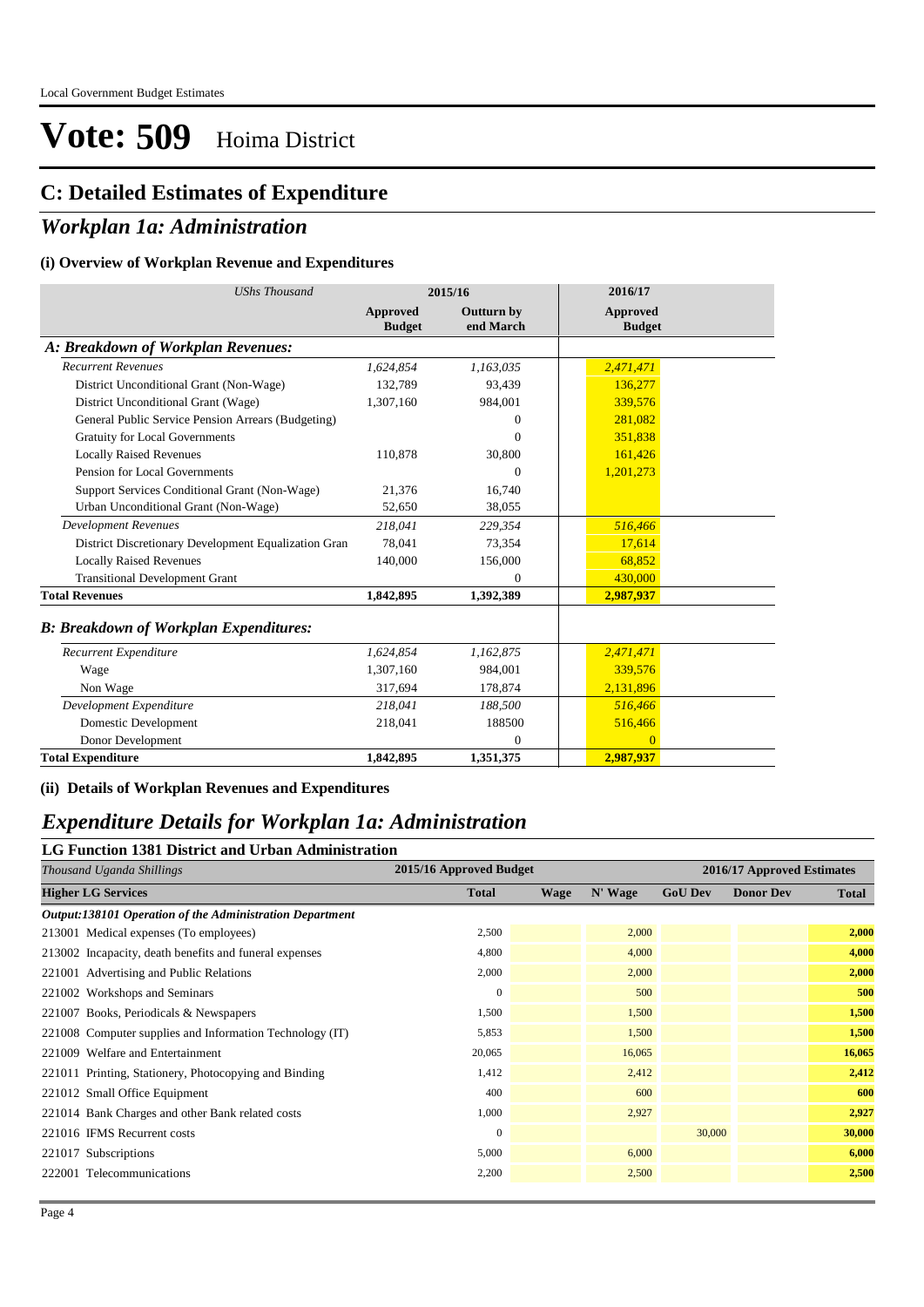## *Workplan 1a: Administration*

| 2015/16 Approved Budget<br>Thousand Uganda Shillings<br>2016/17 Approved Estimates |                                           |             |           |                |                  |              |
|------------------------------------------------------------------------------------|-------------------------------------------|-------------|-----------|----------------|------------------|--------------|
| <b>Higher LG Services</b>                                                          | <b>Total</b>                              | <b>Wage</b> | N' Wage   | <b>GoU Dev</b> | <b>Donor Dev</b> | <b>Total</b> |
| 222002 Postage and Courier                                                         | 100                                       |             | 200       |                |                  | 200          |
| 225002 Consultancy Services-Long-term                                              | 45,030                                    |             | 24,000    |                |                  | 24,000       |
| 226001 Insurances                                                                  | $\boldsymbol{0}$                          |             | 5,000     |                |                  | 5,000        |
| 227001 Travel inland                                                               | 32,000                                    |             | 25,170    |                |                  | 25,170       |
| 227002 Travel abroad                                                               | 3,000                                     |             | 5,000     |                |                  | 5,000        |
| 227004 Fuel, Lubricants and Oils                                                   | 20,000                                    |             | 18,000    |                |                  | 18,000       |
| 228002 Maintenance - Vehicles                                                      | 6,000                                     |             | 6,000     |                |                  | 6,000        |
| 282101 Donations                                                                   | 2,000                                     |             |           |                |                  | $\bf{0}$     |
|                                                                                    | 154,860<br>Total Cost of Output 138101:   |             | 125,374   | 30,000         |                  | 155,374      |
| Output:138102 Human Resource Management Services                                   |                                           |             |           |                |                  |              |
| 211101 General Staff Salaries                                                      | 1,307,160                                 | 339,576     |           |                |                  | 339,576      |
| 211103 Allowances                                                                  | 4,500                                     |             | 1,000     |                |                  | 1,000        |
| 212105 Pension for Local Governments                                               | 23,000                                    |             | 1,583,111 |                |                  | 1,583,111    |
| 221001 Advertising and Public Relations                                            | 600                                       |             | 1,000     |                |                  | 1,000        |
| 221002 Workshops and Seminars                                                      | 2,000                                     |             | 1,000     |                |                  | 1,000        |
| 221007 Books, Periodicals & Newspapers                                             | 500                                       |             |           |                |                  | $\bf{0}$     |
| 221008 Computer supplies and Information Technology (IT)                           | 4,945                                     |             | 3,500     |                |                  | 3,500        |
| 221009 Welfare and Entertainment                                                   | 4,500                                     |             | 4,000     |                |                  | 4,000        |
| 221011 Printing, Stationery, Photocopying and Binding                              | 13,000                                    |             |           |                |                  | $\bf{0}$     |
| 221012 Small Office Equipment                                                      | 400                                       |             | 600       |                |                  | 600          |
| 221017 Subscriptions                                                               | 350                                       |             | 1,300     |                |                  | 1,300        |
| 222001 Telecommunications                                                          | 488                                       |             | 500       |                |                  | 500          |
| 222002 Postage and Courier                                                         | 100                                       |             |           |                |                  | $\bf{0}$     |
| 227001 Travel inland                                                               | 19,312                                    |             | 15,528    |                |                  | 15,528       |
| 227004 Fuel, Lubricants and Oils                                                   | 4,383                                     |             | 4,000     |                |                  | 4,000        |
| 228002 Maintenance - Vehicles                                                      | 1,000                                     |             | 1,000     |                |                  | 1,000        |
| 228003 Maintenance – Machinery, Equipment & Furniture                              | 1,000                                     |             |           |                |                  | $\bf{0}$     |
| 321608 General Public Service Pension arrears (Budgeting)                          | $\boldsymbol{0}$                          |             | 281,082   |                |                  | 281,082      |
|                                                                                    | Total Cost of Output 138102:<br>1,387,238 | 339,576     | 1,897,620 |                |                  | 2,237,196    |
| Output:138103 Capacity Building for HLG                                            |                                           |             |           |                |                  |              |
| 221002 Workshops and Seminars                                                      | 61,350                                    |             |           | 28,466         |                  | 28,466       |
| 221003 Staff Training                                                              | 12,838                                    |             |           |                |                  | $\bf{0}$     |
| 221008 Computer supplies and Information Technology (IT)                           | $\boldsymbol{0}$                          |             |           | 8,000          |                  | 8,000        |
|                                                                                    | Total Cost of Output 138103:<br>74,188    |             |           | 36,466         |                  | 36,466       |
| Output:138104 Supervision of Sub County programme implementation                   |                                           |             |           |                |                  |              |
| 221011 Printing, Stationery, Photocopying and Binding                              | 693                                       |             | 700       |                |                  | 700          |
| 222001 Telecommunications                                                          | 800                                       |             | 500       |                |                  | 500          |
| 227001 Travel inland                                                               | 14,846                                    |             | 15,567    |                |                  | 15,567       |
| 227004 Fuel, Lubricants and Oils                                                   | 4,015                                     |             | 4,000     |                |                  | 4,000        |
|                                                                                    | Total Cost of Output 138104:<br>20,354    |             | 20,767    |                |                  | 20,767       |
| Output:138105 Public Information Dissemination                                     |                                           |             |           |                |                  |              |
| 211103 Allowances                                                                  | 2,500                                     |             |           |                |                  | $\bf{0}$     |
| 221001 Advertising and Public Relations                                            | 3,000                                     |             | 3,000     |                |                  | 3,000        |
| 221007 Books, Periodicals & Newspapers                                             | 1,000                                     |             | 500       |                |                  | 500          |
| 221008 Computer supplies and Information Technology (IT)                           | 1,000                                     |             |           |                |                  | $\bf{0}$     |
| 221011 Printing, Stationery, Photocopying and Binding                              | $\boldsymbol{0}$                          |             | 1,000     |                |                  | 1,000        |
| 222001 Telecommunications                                                          | $\boldsymbol{0}$                          |             | 500       |                |                  | 500          |
| 227001 Travel inland                                                               | 2,050                                     |             | 1,550     |                |                  | 1,550        |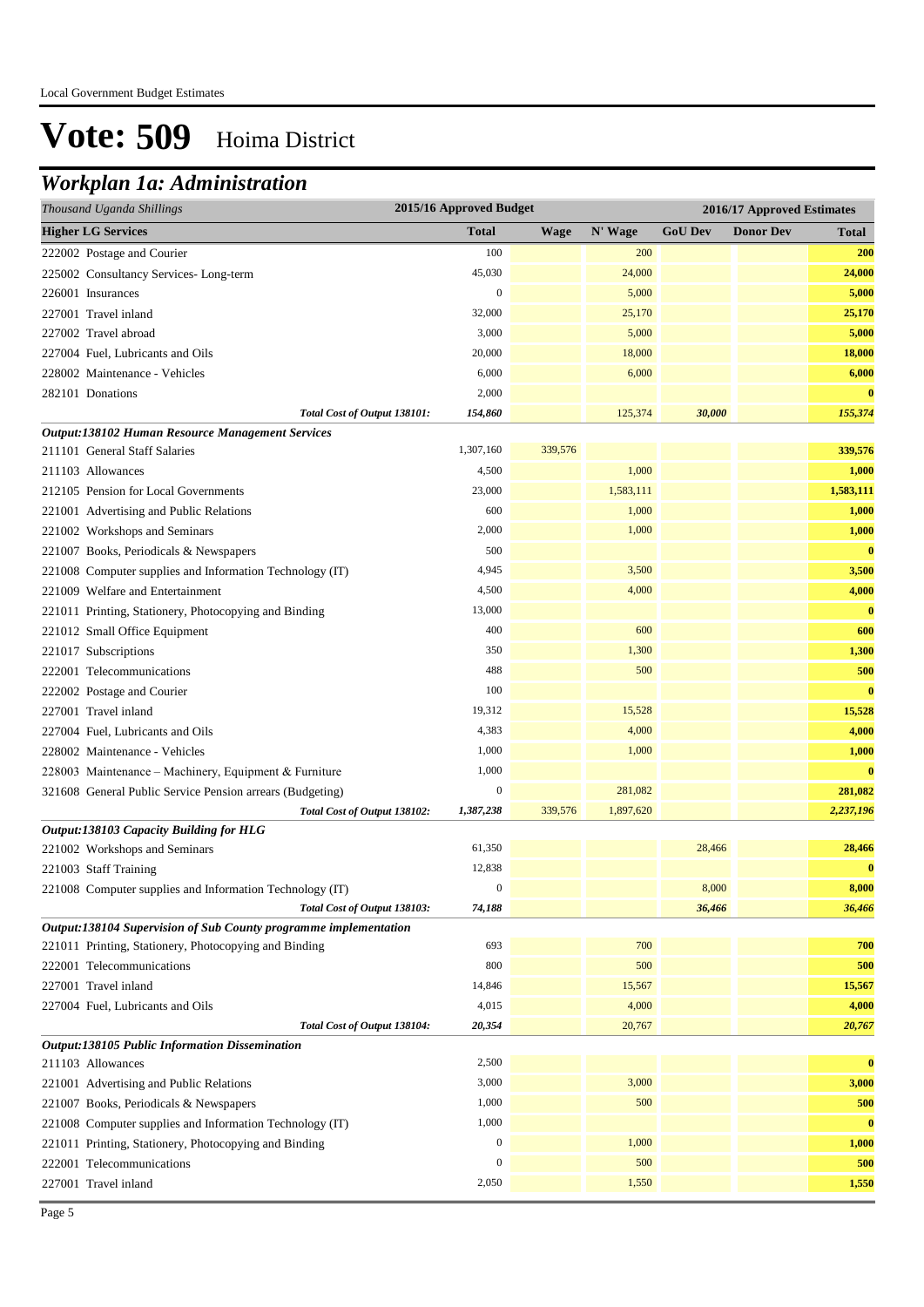## *Workplan 1a: Administration*

| Thousand Uganda Shillings                                                            | 2015/16 Approved Budget   |                        |                      |                          | 2016/17 Approved Estimates |                           |
|--------------------------------------------------------------------------------------|---------------------------|------------------------|----------------------|--------------------------|----------------------------|---------------------------|
| <b>Higher LG Services</b>                                                            | <b>Total</b>              | <b>Wage</b>            | N' Wage              | <b>GoU Dev</b>           | <b>Donor Dev</b>           | Total                     |
| 227004 Fuel, Lubricants and Oils                                                     | 1,000                     |                        |                      |                          |                            | $\bf{0}$                  |
| Total Cost of Output 138105:                                                         | 10,550                    |                        | 6,550                |                          |                            | 6,550                     |
| Output:138106 Office Support services                                                |                           |                        |                      |                          |                            |                           |
| 221009 Welfare and Entertainment                                                     | 1,384                     |                        |                      |                          |                            | $\bf{0}$                  |
| 223004 Guard and Security services                                                   | $\mathbf{0}$              |                        | 2,300                |                          |                            | 2,300                     |
| 224004 Cleaning and Sanitation                                                       | 4,900                     |                        | 2,700                |                          |                            | 2,700                     |
| 227001 Travel inland                                                                 | 1,200                     |                        | 1,184                |                          |                            | 1,184                     |
| 228003 Maintenance - Machinery, Equipment & Furniture                                | 500                       |                        |                      |                          |                            | $\bf{0}$                  |
| Total Cost of Output 138106:                                                         | 7,984                     |                        | 6,184                |                          |                            | 6,184                     |
| Output:138107 Registration of Births, Deaths and Marriages                           |                           |                        |                      |                          |                            |                           |
| 227001 Travel inland                                                                 | $\boldsymbol{0}$          |                        | 500                  |                          |                            | 500                       |
| 227002 Travel abroad                                                                 | 700                       |                        |                      |                          |                            | $\bf{0}$                  |
| Total Cost of Output 138107:                                                         | 700                       |                        | 500                  |                          |                            | 500                       |
| <b>Output:138108 Assets and Facilities Management</b>                                |                           |                        |                      |                          |                            |                           |
| 227001 Travel inland                                                                 | $\boldsymbol{0}$          |                        | 4,400                |                          |                            | 4,400                     |
| 227002 Travel abroad                                                                 | 700                       |                        |                      |                          |                            | $\bf{0}$                  |
| 227004 Fuel, Lubricants and Oils                                                     | $\mathbf{0}$              |                        | 1,000                |                          |                            | 1,000                     |
| Total Cost of Output 138108:                                                         | 700                       |                        | 5,400                |                          |                            | 5,400                     |
| Output:138109 Payroll and Human Resource Management Systems                          |                           |                        |                      |                          |                            |                           |
| 221008 Computer supplies and Information Technology (IT)                             | $\boldsymbol{0}$          |                        | 1,000                |                          |                            | 1,000                     |
| 221011 Printing, Stationery, Photocopying and Binding                                | $\boldsymbol{0}$          |                        | 14,000               |                          |                            | 14,000                    |
| 223004 Guard and Security services                                                   | 5,000                     |                        | 4,500                |                          |                            | 4,500                     |
| 227001 Travel inland                                                                 | $\boldsymbol{0}$          |                        | 1,681                |                          |                            | 1,681                     |
| Total Cost of Output 138109:                                                         | 5,000                     |                        | 21,181               |                          |                            | 21,181                    |
| <b>Output:128110 Local Prisons</b>                                                   |                           |                        |                      |                          |                            |                           |
| 227001 Travel inland                                                                 | 500                       |                        | 500                  |                          |                            | 500                       |
| Total Cost of Output 128110:                                                         | 500                       |                        | 500                  |                          |                            | 500                       |
| <b>Output:138111 Records Management Services</b>                                     |                           |                        |                      |                          |                            |                           |
| 211103 Allowances                                                                    | 1,000                     |                        | 500                  |                          |                            | 500                       |
| 221011 Printing, Stationery, Photocopying and Binding                                | 1,500                     |                        | 3,500                |                          |                            | 3,500                     |
| 221012 Small Office Equipment                                                        | $\boldsymbol{0}$          |                        | 400                  |                          |                            | 400                       |
| 222002 Postage and Courier                                                           | 200                       |                        |                      |                          |                            | $\bf{0}$                  |
| 227001 Travel inland                                                                 | 2,484                     |                        | 7,784                |                          |                            | 7,784                     |
| Total Cost of Output 138111:                                                         | 5,184                     |                        | 12,184               |                          |                            | 12,184                    |
| <b>Output:138113 Procurement Services</b><br>221001 Advertising and Public Relations | 13,000                    |                        | 13,000               |                          |                            | 13,000                    |
| 221005 Hire of Venue (chairs, projector, etc)                                        | 1,000                     |                        |                      |                          |                            | $\bf{0}$                  |
|                                                                                      | 2,000                     |                        | 2,000                |                          |                            | 2,000                     |
| 221008 Computer supplies and Information Technology (IT)                             | 5,800                     |                        | 5,000                |                          |                            | 5,000                     |
| 221011 Printing, Stationery, Photocopying and Binding                                | 500                       |                        |                      |                          |                            |                           |
| 221012 Small Office Equipment                                                        |                           |                        |                      |                          |                            | $\bf{0}$                  |
| 222001 Telecommunications                                                            | 600                       |                        |                      |                          |                            | $\bf{0}$                  |
| 227001 Travel inland                                                                 | 10,136                    |                        | 12,000               |                          |                            | 12,000                    |
| 227004 Fuel, Lubricants and Oils                                                     | 2,000                     |                        | 3,636                |                          |                            | 3,636                     |
| 228003 Maintenance - Machinery, Equipment & Furniture                                | 600                       |                        |                      |                          |                            | $\bf{0}$                  |
| Total Cost of Output 138113:                                                         | 35,636                    |                        | 35,636               |                          |                            | 35,636                    |
| <b>Total Cost of Higher LG Services</b><br><b>Capital Purchases</b>                  | 1,702,895<br><b>Total</b> | 339,576<br><b>Wage</b> | 2,131,896<br>N' Wage | 66,466<br><b>GoU Dev</b> | <b>Donor Dev</b>           | 2,537,937<br><b>Total</b> |

*Output:138172 Administrative Capital*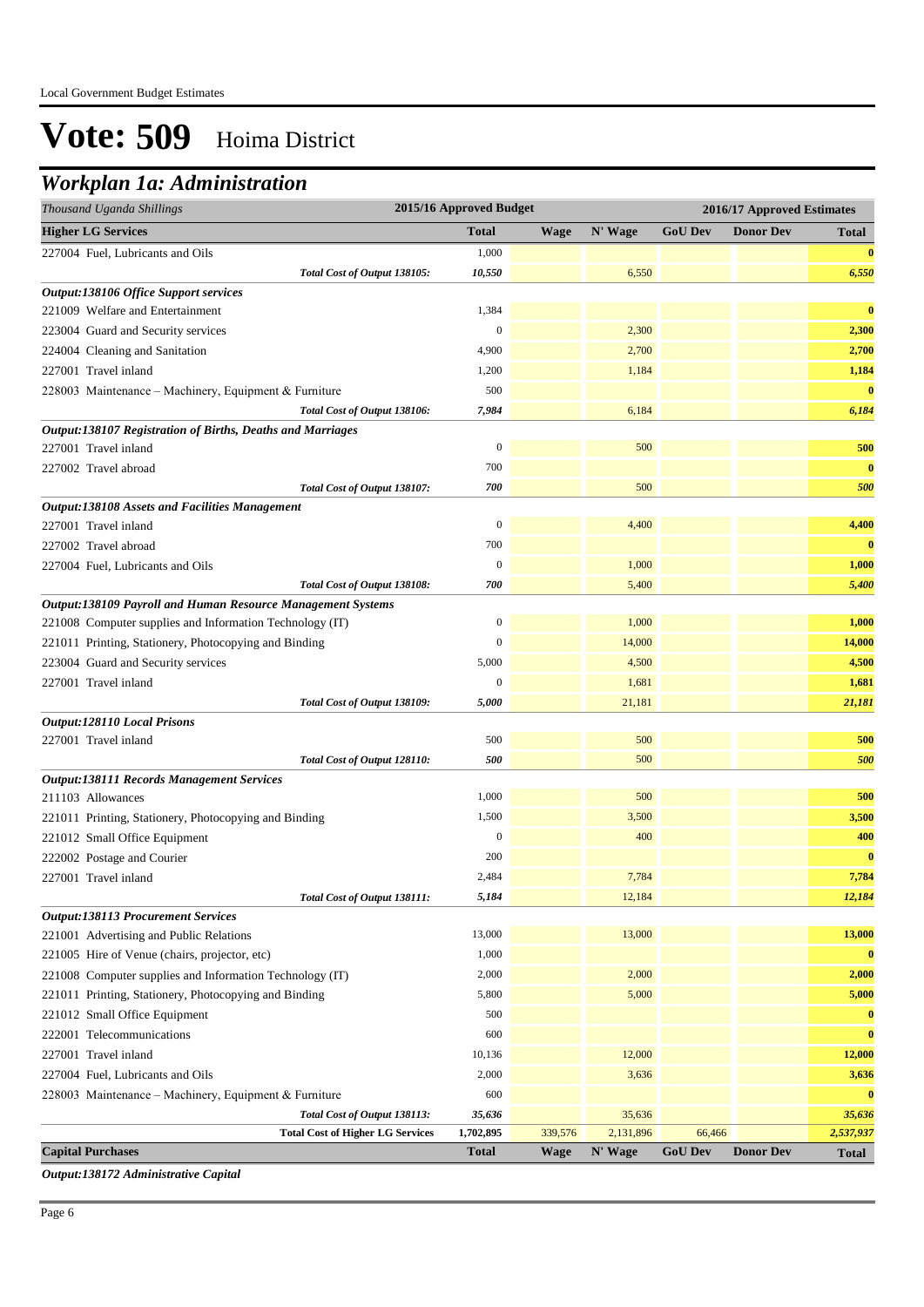## *Workplan 1a: Administration*

| Thousand Uganda Shillings           |                                                                 |                                               | 2015/16 Approved Budget |                               |                |                                          | 2016/17 Approved Estimates |              |
|-------------------------------------|-----------------------------------------------------------------|-----------------------------------------------|-------------------------|-------------------------------|----------------|------------------------------------------|----------------------------|--------------|
| <b>Capital Purchases</b>            |                                                                 |                                               | <b>Total</b>            | Wage                          | N' Wage        | <b>GoU Dev</b>                           | <b>Donor Dev</b>           | <b>Total</b> |
|                                     | 281501 Environment Impact Assessment for Capital Works          |                                               | $\mathbf{0}$            | $\mathbf{0}$                  | $\mathbf{0}$   | 10,000                                   | $\overline{0}$             | 10,000       |
| <b>Total LCIII: Busiisi</b>         |                                                                 |                                               |                         | LCIV: Hoima Municipal Council |                |                                          |                            | 10,000       |
| LCII: Kasingo                       | LCI: Not Specified                                              | <b>Procurement of Biometric</b>               |                         |                               |                | Source: Locally Raised Revenues          |                            | 5,000        |
| LCII: Kasingo                       | LCI: Not Specified                                              | <b>Procurement of Photocopier machine</b>     |                         |                               |                | Source: Locally Raised Revenues          |                            | 5,000        |
| 312101 Non-Residential Buildings    |                                                                 |                                               | $\overline{0}$          | $\mathbf{0}$                  | $\overline{0}$ | 400,000                                  | $\overline{0}$             | 400,000      |
| <b>Total LCIII: Busiisi</b>         |                                                                 |                                               |                         | LCIV: Hoima Municipal Council |                |                                          |                            | 400,000      |
| LCII: Kasingo                       | LCI: District Headquarters                                      | Construction of District HQs, Wing B, Kasingo |                         |                               |                | Source: Other Transfers from Central Gov |                            | 400,000      |
| 312104 Other Structures             |                                                                 |                                               |                         | $\Omega$                      | $\mathbf{0}$   | 20,000                                   | $\overline{0}$             | 20,000       |
| <b>Total LCIII: Busiisi</b>         |                                                                 |                                               |                         | LCIV: Hoima Municipal Council |                |                                          |                            | 20,000       |
| LCII: Kasingo                       | LCI: District Headquarters, Kasingo                             | <b>Construction of Car Shed</b>               |                         |                               |                | Source: Locally Raised Revenues          |                            | 20,000       |
| 312202 Machinery and Equipment      |                                                                 |                                               | $\Omega$                | $\overline{0}$                | $\Omega$       | 20,000                                   | $\overline{0}$             | 20,000       |
| <b>Total LCIII: Busiisi</b>         |                                                                 |                                               |                         | LCIV: Hoima Municipal Council |                |                                          |                            | 20,000       |
| LCII: Kasingo                       | LCI: CAO's Office                                               | <b>Photocpier Canon</b>                       |                         |                               |                | Source: Locally Raised Revenues          |                            | 10,000       |
| LCII: Kasingo                       | LCI: CAO's Office                                               | <b>50" Flat TV Screen</b>                     |                         |                               |                | Source: Locally Raised Revenues          |                            | 5.000        |
| LCII: Kasingo                       | LCI: CAO's Office                                               | <b>Bio-metric machine</b>                     |                         |                               |                | Source: Locally Raised Revenues          |                            | 5,000        |
|                                     |                                                                 | Total Cost of Output 138172:                  | 0                       | $\overline{0}$                | $\overline{0}$ | 450,000                                  | $\theta$                   | 450,000      |
|                                     | <b>Total Cost of Capital Purchases</b>                          |                                               | $\bf{0}$                | $\mathbf{0}$                  | $\mathbf{0}$   | 450,000                                  | $\bf{0}$                   | 450,000      |
|                                     | <b>Total Cost of function District and Urban Administration</b> |                                               | 1,702,895               | 339,576                       | 2,131,896      | 516,466                                  | $\bf{0}$                   | 2,987,937    |
| <b>Total Cost of Administration</b> |                                                                 |                                               | 1,702,895               | 339,576                       | 2,131,896      | 516,466                                  | $\bf{0}$                   | 2,987,937    |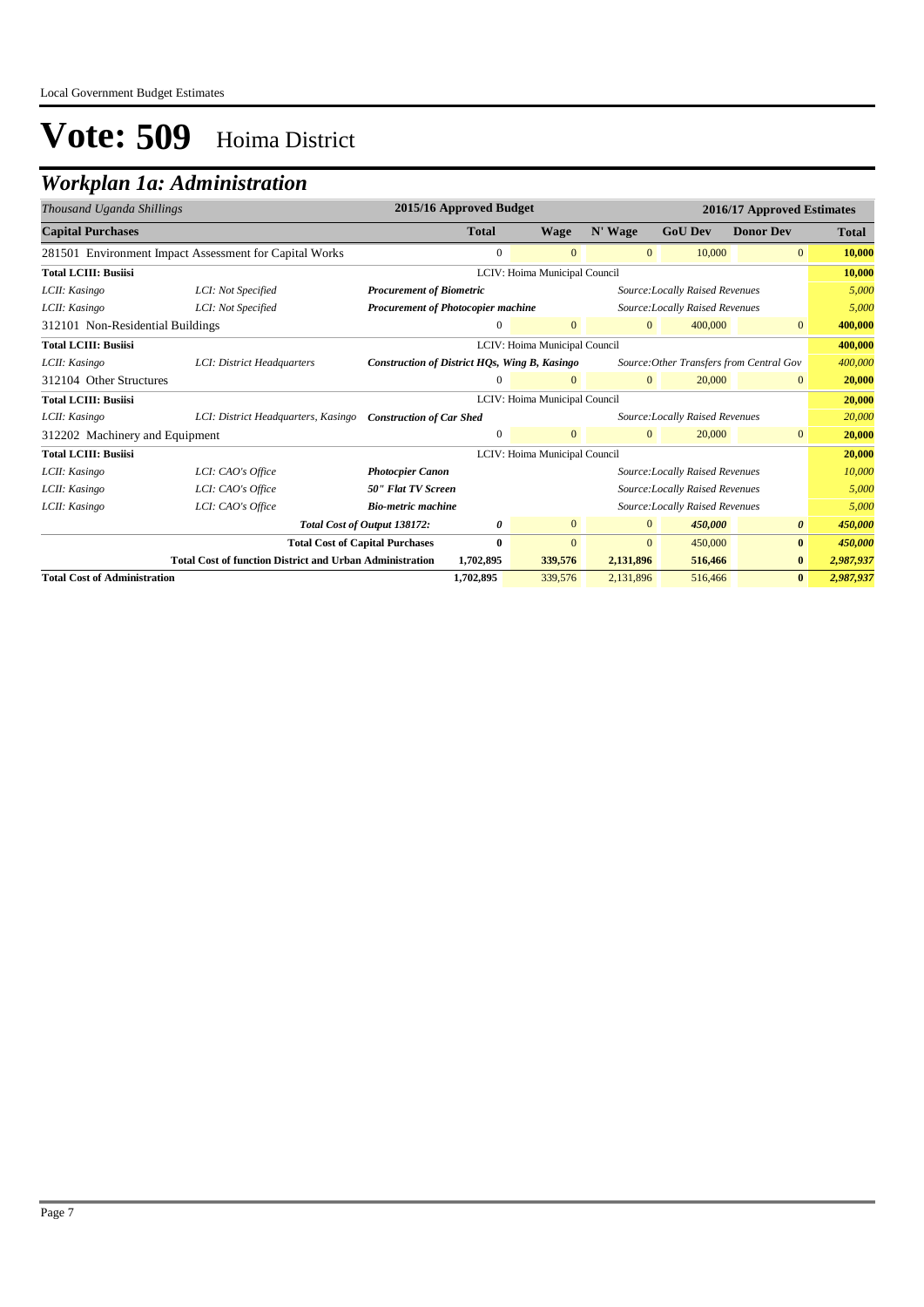## *Workplan 2: Finance*

#### **(i) Overview of Workplan Revenue and Expenditures**

| <b>UShs Thousand</b>                          |                           | 2015/16                        | 2016/17                          |
|-----------------------------------------------|---------------------------|--------------------------------|----------------------------------|
|                                               | Approved<br><b>Budget</b> | <b>Outturn by</b><br>end March | <b>Approved</b><br><b>Budget</b> |
| A: Breakdown of Workplan Revenues:            |                           |                                |                                  |
| <b>Recurrent Revenues</b>                     | 256,114                   | 104,245                        | 357,795                          |
| District Unconditional Grant (Non-Wage)       | 103,161                   | 72,591                         | 126,031                          |
| District Unconditional Grant (Wage)           |                           | $\Omega$                       | 132,681                          |
| <b>Locally Raised Revenues</b>                | 99,083                    | 26,500                         | 99,083                           |
| Other Transfers from Central Government       | 47,000                    | 0                              |                                  |
| Support Services Conditional Grant (Non-Wage) | 6,870                     | 5,154                          |                                  |
| <b>Total Revenues</b>                         | 256,114                   | 104,245                        | 357,795                          |
| <b>B: Breakdown of Workplan Expenditures:</b> |                           |                                |                                  |
| Recurrent Expenditure                         | 256,114                   | 104,811                        | 357,795                          |
| Wage                                          |                           | $\theta$                       | 132,681                          |
| Non Wage                                      | 256,114                   | 104,811                        | 225,114                          |
| Development Expenditure                       | 0                         | 0                              | $\theta$                         |
| Domestic Development                          |                           | $\mathbf{0}$                   | $\overline{0}$                   |
| Donor Development                             |                           | $\Omega$                       | $\Omega$                         |
| <b>Total Expenditure</b>                      | 256,114                   | 104,811                        | 357,795                          |

#### **(ii) Details of Workplan Revenues and Expenditures**

### *Expenditure Details for Workplan 2: Finance*

| LG Function 1481 Financial Management and Accountability(LG) |                         |             |         |                            |                  |              |  |  |  |  |
|--------------------------------------------------------------|-------------------------|-------------|---------|----------------------------|------------------|--------------|--|--|--|--|
| Thousand Uganda Shillings                                    | 2015/16 Approved Budget |             |         | 2016/17 Approved Estimates |                  |              |  |  |  |  |
| <b>Higher LG Services</b>                                    | <b>Total</b>            | <b>Wage</b> | N' Wage | <b>GoU Dev</b>             | <b>Donor Dev</b> | <b>Total</b> |  |  |  |  |
| Output:148101 LG Financial Management services               |                         |             |         |                            |                  |              |  |  |  |  |
| 211101 General Staff Salaries                                | $\boldsymbol{0}$        | 132,681     |         |                            |                  | 132,681      |  |  |  |  |
| 211103 Allowances                                            | $\overline{0}$          |             | 10,000  |                            |                  | 10,000       |  |  |  |  |
| 221001 Advertising and Public Relations                      | $\mathbf{0}$            |             | 1,320   |                            |                  | 1,320        |  |  |  |  |
| 221002 Workshops and Seminars                                | 3,000                   |             | 2,000   |                            |                  | 2,000        |  |  |  |  |
| 221003 Staff Training                                        | 1,000                   |             |         |                            |                  | $\bf{0}$     |  |  |  |  |
| 221008 Computer supplies and Information Technology (IT)     | 12,400                  |             | 10,500  |                            |                  | 10,500       |  |  |  |  |
| 221011 Printing, Stationery, Photocopying and Binding        | 25,388                  |             | 14,060  |                            |                  | 14,060       |  |  |  |  |
| 221012 Small Office Equipment                                | 445                     |             | 847     |                            |                  | 847          |  |  |  |  |
| 221014 Bank Charges and other Bank related costs             | 2,000                   |             | 1,500   |                            |                  | 1,500        |  |  |  |  |
| 221016 IFMS Recurrent costs                                  | 47,000                  |             |         |                            |                  | $\bf{0}$     |  |  |  |  |
| 221017 Subscriptions                                         | 1,000                   |             |         |                            |                  | $\bf{0}$     |  |  |  |  |
| 222001 Telecommunications                                    | 700                     |             | 250     |                            |                  | 250          |  |  |  |  |
| 227001 Travel inland                                         | 18,720                  |             | 16,040  |                            |                  | 16,040       |  |  |  |  |
| 227002 Travel abroad                                         | 2,000                   |             |         |                            |                  | $\bf{0}$     |  |  |  |  |
| 227004 Fuel, Lubricants and Oils                             | 22,621                  |             | 12,000  |                            |                  | 12,000       |  |  |  |  |
| 228002 Maintenance - Vehicles                                | 7,864                   |             | 7,000   |                            |                  | 7,000        |  |  |  |  |
| Total Cost of Output 148101:                                 | 144,138                 | 132,681     | 75,517  |                            |                  | 208,198      |  |  |  |  |
| Output:148102 Revenue Management and Collection Services     |                         |             |         |                            |                  |              |  |  |  |  |
| 211103 Allowances                                            | 4,560                   |             |         |                            |                  | $\bf{0}$     |  |  |  |  |
| 221001 Advertising and Public Relations                      | $\Omega$                |             | 1,100   |                            |                  | 1,100        |  |  |  |  |
| 221002 Workshops and Seminars                                | 26,160                  |             | 23,000  |                            |                  | 23,000       |  |  |  |  |
| 221008 Computer supplies and Information Technology (IT)     | 0                       |             | 4,000   |                            |                  | 4,000        |  |  |  |  |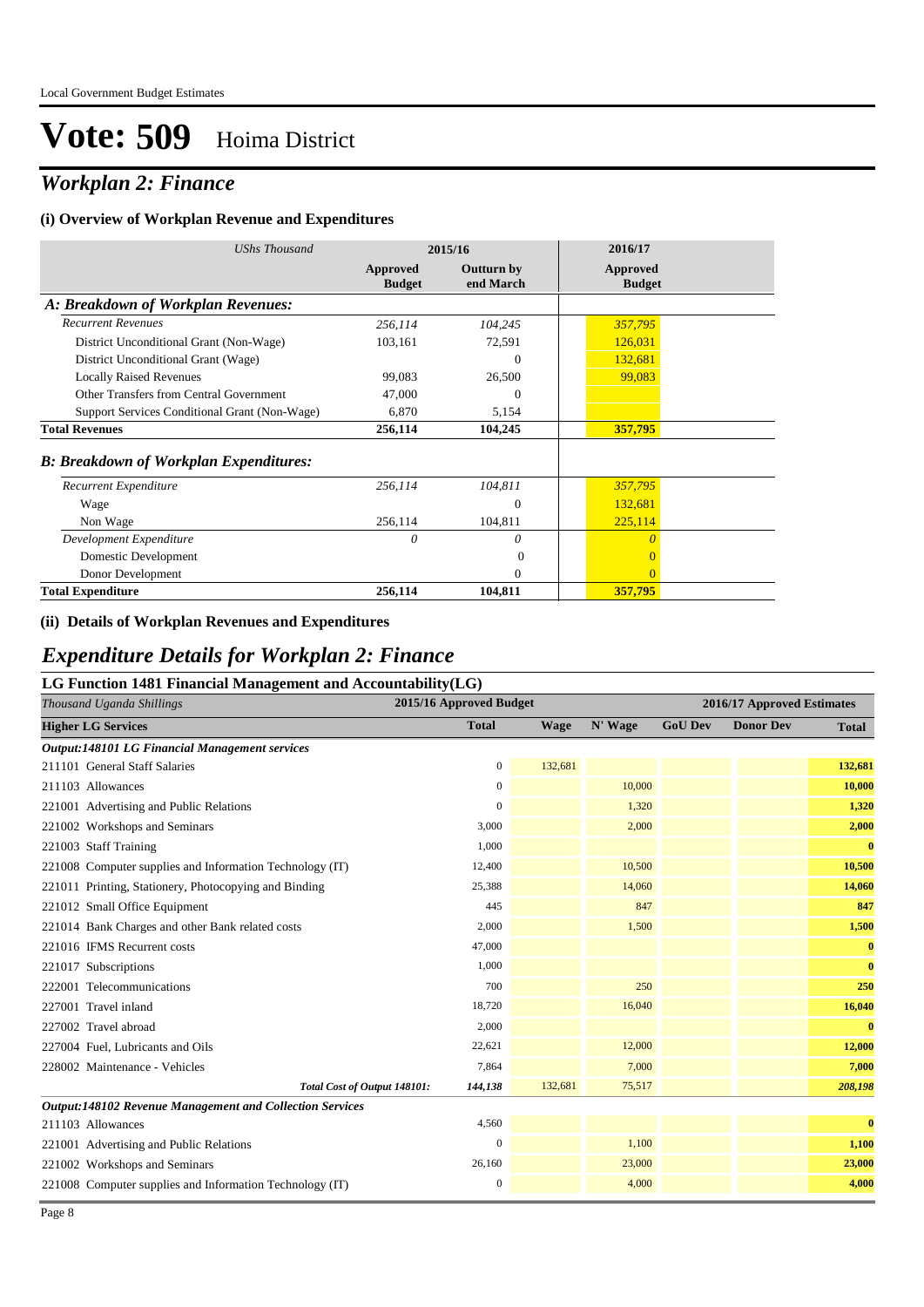## *Workplan 2: Finance*

| Thousand Uganda Shillings                                | 2015/16 Approved Budget |             |         | 2016/17 Approved Estimates |                  |              |
|----------------------------------------------------------|-------------------------|-------------|---------|----------------------------|------------------|--------------|
| <b>Higher LG Services</b>                                | <b>Total</b>            | <b>Wage</b> | N' Wage | <b>GoU Dev</b>             | <b>Donor Dev</b> | <b>Total</b> |
| 221009 Welfare and Entertainment                         | $\boldsymbol{0}$        |             | 1,000   |                            |                  | 1,000        |
| 221011 Printing, Stationery, Photocopying and Binding    | 3,520                   |             | 4,000   |                            |                  | 4,000        |
| 221012 Small Office Equipment                            | $\boldsymbol{0}$        |             | 100     |                            |                  | 100          |
| 222001 Telecommunications                                | $\boldsymbol{0}$        |             | 1,364   |                            |                  | 1,364        |
| 222003 Information and communications technology (ICT)   | $\boldsymbol{0}$        |             | 2,000   |                            |                  | 2,000        |
| 227001 Travel inland                                     | 15,960                  |             | 9,200   |                            |                  | 9,200        |
| 227004 Fuel, Lubricants and Oils                         | 7,864                   |             |         |                            |                  | $\bf{0}$     |
| 228002 Maintenance - Vehicles                            | $\boldsymbol{0}$        |             | 2,300   |                            |                  | 2,300        |
| Total Cost of Output 148102:                             | 58,064                  |             | 48,064  |                            |                  | 48,064       |
| <b>Output:148103 Budgeting and Planning Services</b>     |                         |             |         |                            |                  |              |
| 221002 Workshops and Seminars                            | 500                     |             | 4,000   |                            |                  | 4,000        |
| 221008 Computer supplies and Information Technology (IT) | $\boldsymbol{0}$        |             | 2,500   |                            |                  | 2,500        |
| 221011 Printing, Stationery, Photocopying and Binding    | 6,000                   |             | 4,721   |                            |                  | 4,721        |
| 222001 Telecommunications                                | 270                     |             |         |                            |                  | $\bf{0}$     |
| 227001 Travel inland                                     | 9,840                   |             | 4,500   |                            |                  | 4,500        |
| 227004 Fuel, Lubricants and Oils                         | 4,000                   |             | 3,610   |                            |                  | 3,610        |
| Total Cost of Output 148103:                             | 20,610                  |             | 19,331  |                            |                  | 19,331       |
| Output:148104 LG Expenditure management Services         |                         |             |         |                            |                  |              |
| 221002 Workshops and Seminars                            | 2,500                   |             |         |                            |                  | $\bf{0}$     |
| 221003 Staff Training                                    | $\boldsymbol{0}$        |             | 2,500   |                            |                  | 2,500        |
| 221008 Computer supplies and Information Technology (IT) | 800                     |             | 500     |                            |                  | 500          |
| 221011 Printing, Stationery, Photocopying and Binding    | 1,500                   |             | 1,500   |                            |                  | 1,500        |
| 227001 Travel inland                                     | 5,000                   |             | 5,300   |                            |                  | 5,300        |
| Total Cost of Output 148104:                             | 9,800                   |             | 9,800   |                            |                  | 9,800        |
| <b>Output:148105 LG Accounting Services</b>              |                         |             |         |                            |                  |              |
| 221002 Workshops and Seminars                            | $\boldsymbol{0}$        |             | 3,000   |                            |                  | 3,000        |
| 221011 Printing, Stationery, Photocopying and Binding    | 1,500                   |             | 800     |                            |                  | 800          |
| 221017 Subscriptions                                     | $\boldsymbol{0}$        |             | 2,500   |                            |                  | 2,500        |
| 222001 Telecommunications                                | 652                     |             | 602     |                            |                  | 602          |
| 227001 Travel inland                                     | 20,100                  |             | 15,200  |                            |                  | 15,200       |
| 227002 Travel abroad                                     | $\boldsymbol{0}$        |             | 1,400   |                            |                  | 1,400        |
| 227004 Fuel, Lubricants and Oils                         | 1,250                   |             |         |                            |                  | $\bf{0}$     |
| Total Cost of Output 148105:                             | 23,502                  |             | 23,502  |                            |                  | 23,502       |
| Output:148106 Integrated Financial Management System     |                         |             |         |                            |                  |              |
| 221002 Workshops and Seminars                            | $\boldsymbol{0}$        |             | 1,500   |                            |                  | 1,500        |
| 221003 Staff Training                                    | $\boldsymbol{0}$        |             | 1,000   |                            |                  | 1,000        |
| 221008 Computer supplies and Information Technology (IT) | $\boldsymbol{0}$        |             | 6,000   |                            |                  | 6,000        |
| 221009 Welfare and Entertainment                         | $\boldsymbol{0}$        |             | 2,000   |                            |                  | 2,000        |
| 221011 Printing, Stationery, Photocopying and Binding    | $\boldsymbol{0}$        |             | 2,000   |                            |                  | 2,000        |
| 221012 Small Office Equipment                            | $\boldsymbol{0}$        |             | 1,000   |                            |                  | 1,000        |
| 221014 Bank Charges and other Bank related costs         | $\boldsymbol{0}$        |             | 1,000   |                            |                  | 1,000        |
| 222001 Telecommunications                                | $\boldsymbol{0}$        |             | 1,000   |                            |                  | 1,000        |
| 227001 Travel inland                                     | $\boldsymbol{0}$        |             | 4,000   |                            |                  | 4,000        |
| 227004 Fuel, Lubricants and Oils                         | $\boldsymbol{0}$        |             | 12,000  |                            |                  | 12,000       |
| 228003 Maintenance - Machinery, Equipment & Furniture    | $\boldsymbol{0}$        |             | 6,000   |                            |                  | 6,000        |
| Total Cost of Output 148106:                             | 0                       |             | 37,500  |                            |                  | 37,500       |
| <b>Output:148107 Sector Capacity Development</b>         |                         |             |         |                            |                  |              |
| 221002 Workshops and Seminars                            | $\boldsymbol{0}$        |             | 6,400   |                            |                  | 6,400        |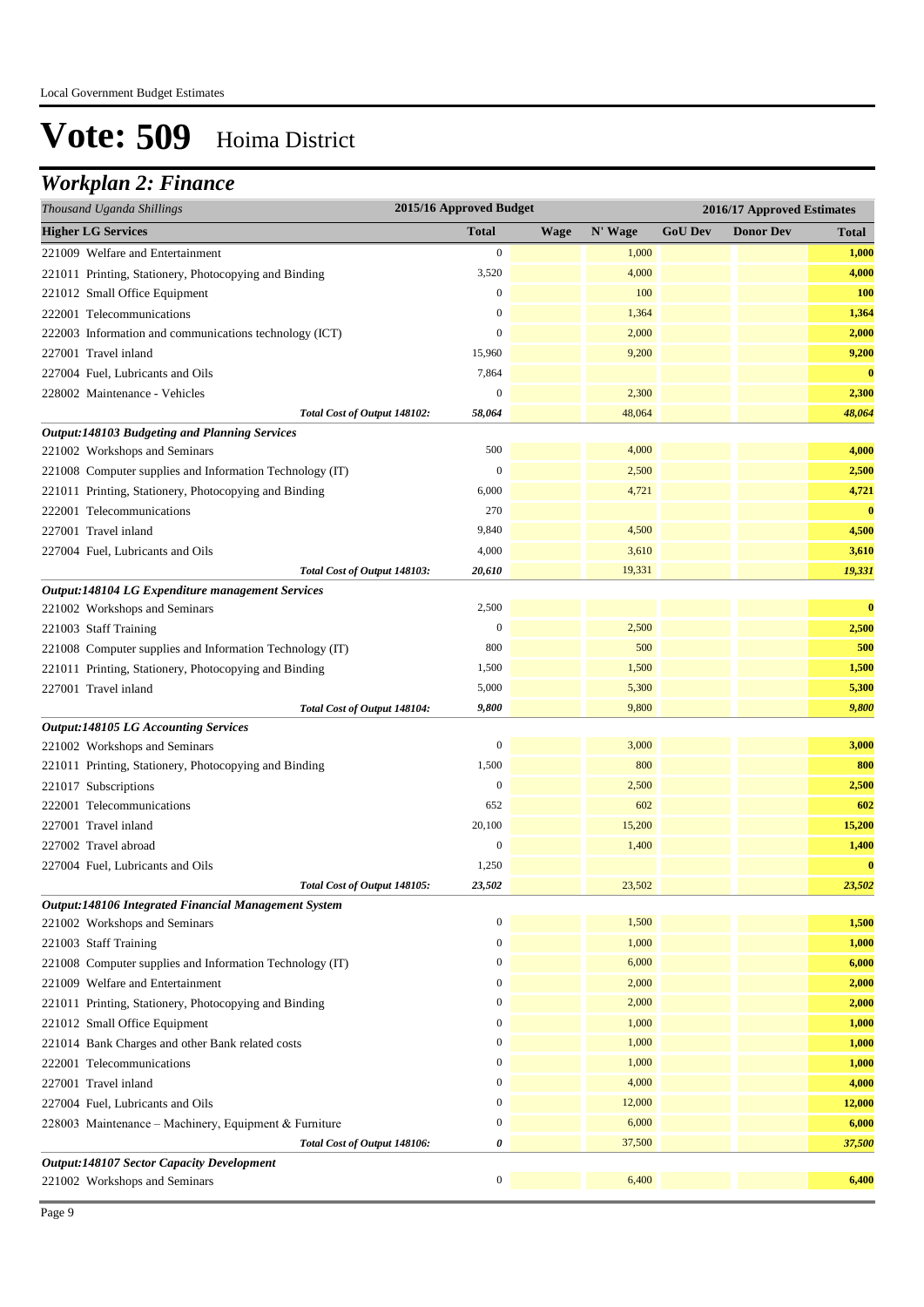## *Workplan 2: Finance*

| Thousand Uganda Shillings                                           | 2015/16 Approved Budget |         |         |                |                  | 2016/17 Approved Estimates |
|---------------------------------------------------------------------|-------------------------|---------|---------|----------------|------------------|----------------------------|
| <b>Higher LG Services</b>                                           | <b>Total</b>            | Wage    | N' Wage | <b>GoU Dev</b> | <b>Donor Dev</b> | <b>Total</b>               |
| 221003 Staff Training                                               | $\theta$                |         | 5.000   |                |                  | 5,000                      |
| Total Cost of Output 148107:                                        | 0                       |         | 11,400  |                |                  | 11,400                     |
| <b>Total Cost of Higher LG Services</b>                             | 256,114                 | 132,681 | 225,114 |                |                  | 357,795                    |
| Total Cost of function Financial Management and Accountability (LG) | 256,114                 | 132,681 | 225,114 |                |                  | 357,795                    |
| <b>Total Cost of Finance</b>                                        | 256,114                 | 132.681 | 225,114 |                |                  | 357,795                    |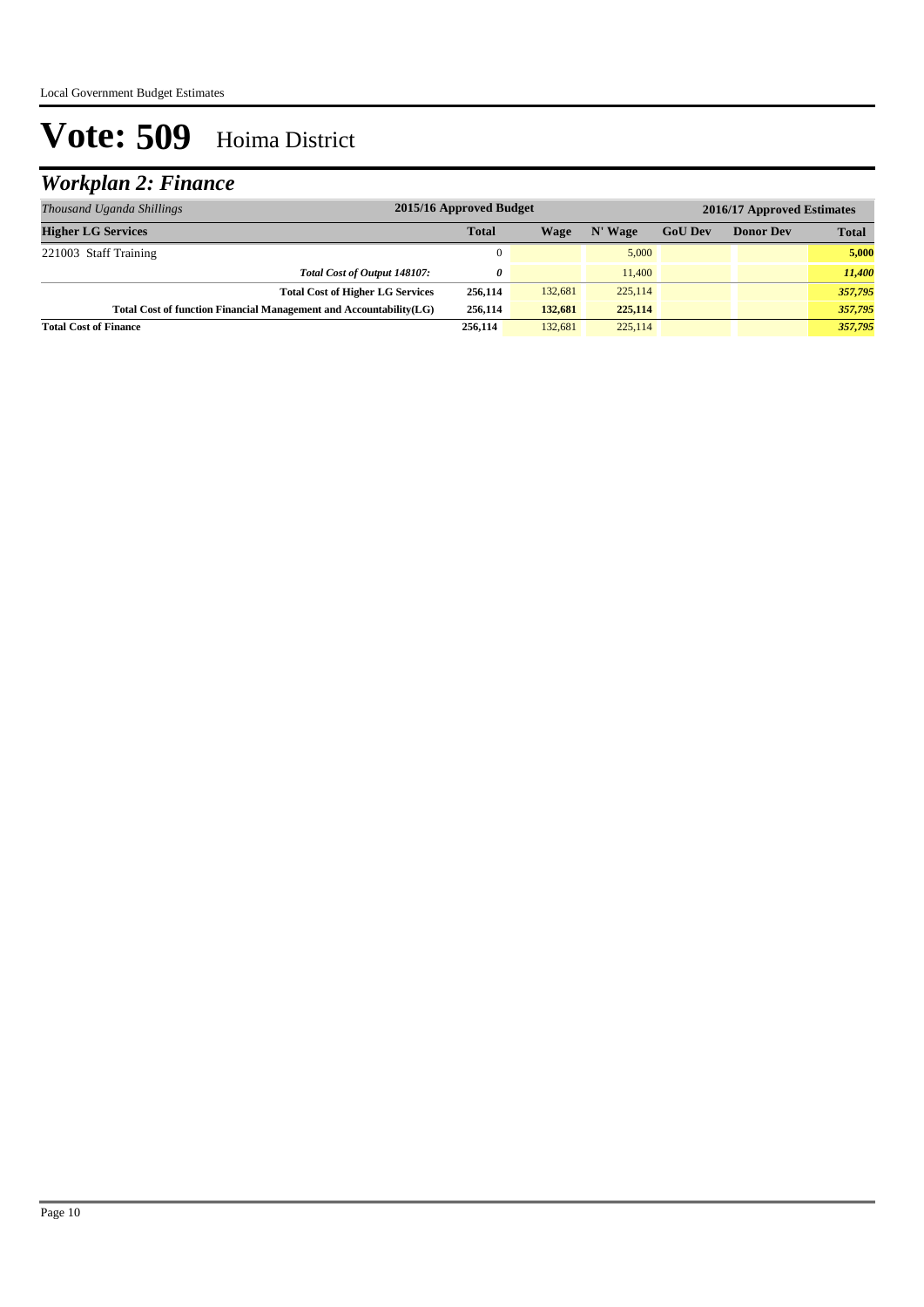## *Workplan 3: Statutory Bodies*

#### **(i) Overview of Workplan Revenue and Expenditures**

| <b>UShs Thousand</b>                                 |                           | 2015/16                        | 2016/17                   |
|------------------------------------------------------|---------------------------|--------------------------------|---------------------------|
|                                                      | Approved<br><b>Budget</b> | <b>Outturn by</b><br>end March | Approved<br><b>Budget</b> |
| A: Breakdown of Workplan Revenues:                   |                           |                                |                           |
| <b>Recurrent Revenues</b>                            | 3,662,004                 | 1,254,263                      | 614,730                   |
| District Unconditional Grant (Non-Wage)              | 40,017                    | 28,159                         | 256,468                   |
| District Unconditional Grant (Wage)                  | 214,157                   | 87,612                         | 223,728                   |
| <b>Locally Raised Revenues</b>                       | 134,534                   | 129,976                        | 134,534                   |
| Support Services Conditional Grant (Non-Wage)        | 3,273,296                 | 1,008,516                      |                           |
| <b>Development Revenues</b>                          | 5,208                     | 912                            | 167,855                   |
| District Discretionary Development Equalization Gran | 5,208                     | 912                            |                           |
| <b>Locally Raised Revenues</b>                       |                           | $\Omega$                       | 167,855                   |
| <b>Total Revenues</b>                                | 3,667,212                 | 1,255,175                      | 782,585                   |
| <b>B: Breakdown of Workplan Expenditures:</b>        |                           |                                |                           |
| Recurrent Expenditure                                | 3,662,004                 | 1,259,095                      | 614,730                   |
| Wage                                                 | 214,157                   | 87,612                         | 223,729                   |
| Non Wage                                             | 3,447,847                 | 1,171,483                      | 391,002                   |
| Development Expenditure                              | 5,208                     | $\theta$                       | 167,855                   |
| Domestic Development                                 | 5,208                     | $\Omega$                       | 167,855                   |
| Donor Development                                    |                           | $\Omega$                       | $\mathbf{0}$              |
| <b>Total Expenditure</b>                             | 3,667,212                 | 1,259,095                      | 782,585                   |

#### **(ii) Details of Workplan Revenues and Expenditures**

### *Expenditure Details for Workplan 3: Statutory Bodies*

#### **LG Function 1382 Local Statutory Bodies**

| Thousand Uganda Shillings                                | 2015/16 Approved Budget      |              |             |         |                | 2016/17 Approved Estimates |              |
|----------------------------------------------------------|------------------------------|--------------|-------------|---------|----------------|----------------------------|--------------|
| <b>Higher LG Services</b>                                |                              | <b>Total</b> | <b>Wage</b> | N' Wage | <b>GoU Dev</b> | <b>Donor Dev</b>           | <b>Total</b> |
| <b>Output:138201 LG Council Adminstration services</b>   |                              |              |             |         |                |                            |              |
| 212103 Pension for Teachers                              |                              | 2,508,948    |             |         |                |                            | $\bf{0}$     |
| 212105 Pension for Local Governments                     |                              | 547,897      |             |         |                |                            | $\bf{0}$     |
| 221008 Computer supplies and Information Technology (IT) |                              | 1.500        |             | 1,500   |                |                            | 1,500        |
| 221009 Welfare and Entertainment                         |                              | 1,500        |             | 1,500   |                |                            | 1,500        |
| 221011 Printing, Stationery, Photocopying and Binding    |                              | 1,200        |             | 1,200   |                |                            | 1,200        |
| 221012 Small Office Equipment                            |                              | 100          |             | 100     |                |                            | 100          |
| 221014 Bank Charges and other Bank related costs         |                              | $\mathbf{0}$ |             |         |                |                            | $\mathbf{0}$ |
| 222001 Telecommunications                                |                              | 1,000        |             | 1,000   |                |                            | 1,000        |
| 222002 Postage and Courier                               |                              | 50           |             | 50      |                |                            | 50           |
| 227001 Travel inland                                     |                              | 35,807       |             | 35,806  |                |                            | 35,806       |
| 227004 Fuel, Lubricants and Oils                         |                              | 100          |             | 100     |                |                            | 100          |
| 228002 Maintenance - Vehicles                            |                              | 6,000        |             | 6,000   |                |                            | 6,000        |
| 228004 Maintenance – Other                               |                              | 500          |             | 500     |                |                            | 500          |
|                                                          | Total Cost of Output 138201: | 3,104,603    |             | 47,756  |                |                            | 47,756       |
| Output:138202 LG procurement management services         |                              |              |             |         |                |                            |              |
| 211103 Allowances                                        |                              | 4,558        |             | 4,558   |                |                            | 4,558        |
|                                                          | Total Cost of Output 138202: | 4,558        |             | 4,558   |                |                            | 4,558        |
| Output:138203 LG staff recruitment services              |                              |              |             |         |                |                            |              |
| 211101 General Staff Salaries                            |                              | 24,336       | 24,200      |         |                |                            | 24,200       |
| 221001 Advertising and Public Relations                  |                              | 540          |             | 3,600   |                |                            | 3,600        |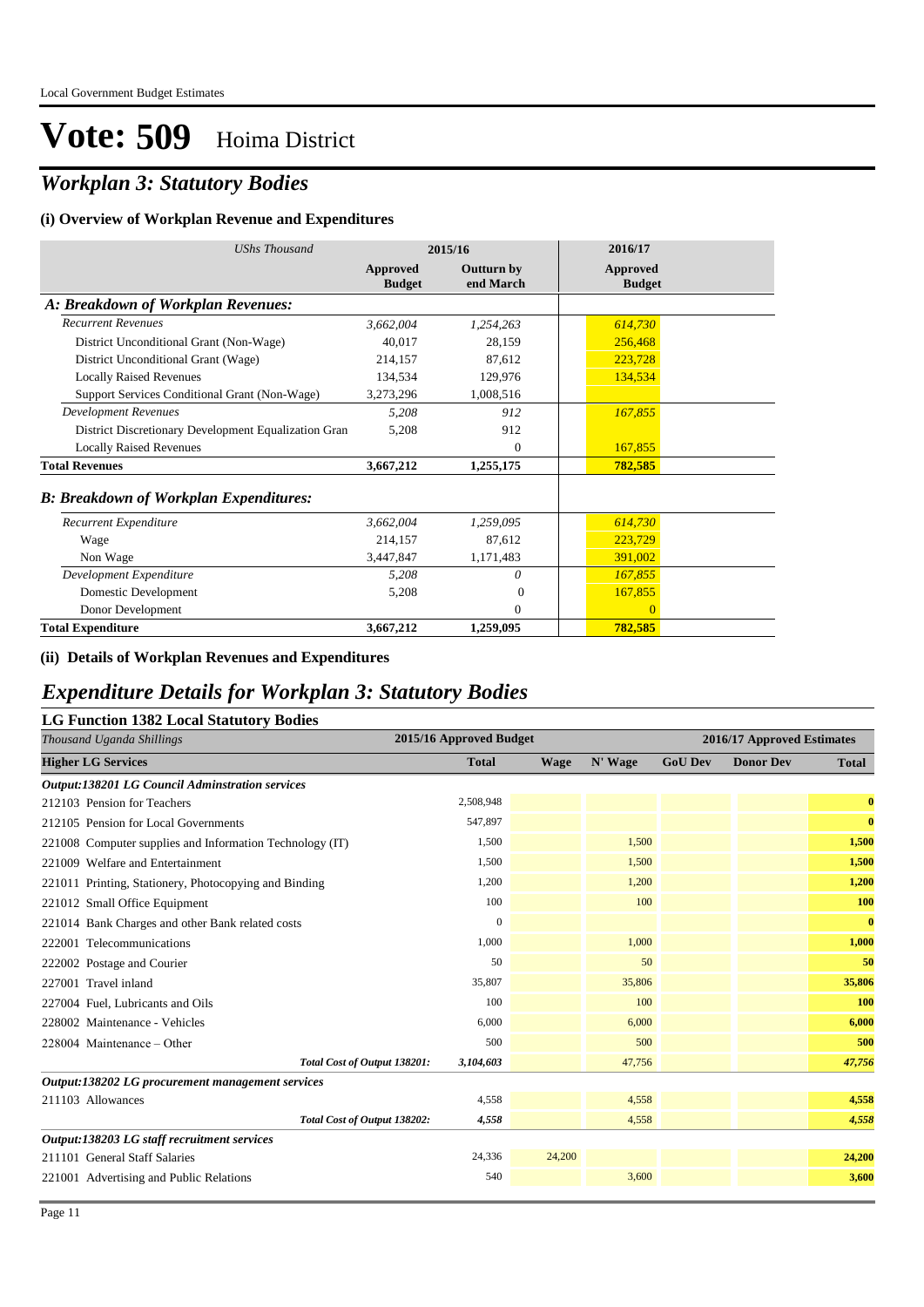## *Workplan 3: Statutory Bodies*

| Thousand Uganda Shillings                                               | 2015/16 Approved Budget |             |                   | 2016/17 Approved Estimates |                  |                   |  |
|-------------------------------------------------------------------------|-------------------------|-------------|-------------------|----------------------------|------------------|-------------------|--|
| <b>Higher LG Services</b>                                               | <b>Total</b>            | <b>Wage</b> | N' Wage           | <b>GoU Dev</b>             | <b>Donor Dev</b> | <b>Total</b>      |  |
| 221004 Recruitment Expenses                                             | 29,713                  |             | 27,436            |                            |                  | 27,436            |  |
| 221005 Hire of Venue (chairs, projector, etc)                           | 600                     |             | 600               |                            |                  | 600               |  |
| 221007 Books, Periodicals & Newspapers                                  | 860                     |             | 1,600             |                            |                  | 1,600             |  |
| 221008 Computer supplies and Information Technology (IT)                | 2,400                   |             | 2,400             |                            |                  | 2,400             |  |
| 221009 Welfare and Entertainment                                        | 400                     |             | 300               |                            |                  | 300               |  |
| 221010 Special Meals and Drinks                                         | 480                     |             | 480               |                            |                  | 480               |  |
| 221011 Printing, Stationery, Photocopying and Binding                   | 1,080                   |             | 1,400             |                            |                  | 1,400             |  |
| 221012 Small Office Equipment                                           | 200                     |             | 400               |                            |                  | 400               |  |
| 221017 Subscriptions                                                    | 200                     |             |                   |                            |                  | $\bf{0}$          |  |
| 222001 Telecommunications                                               | 1,080                   |             | 1,200             |                            |                  | 1,200             |  |
| 222002 Postage and Courier                                              | 50                      |             | 50                |                            |                  | 50                |  |
| 223005 Electricity                                                      | 480                     |             | 480               |                            |                  | 480               |  |
| 227001 Travel inland                                                    | 9,863                   |             | 5,100             |                            |                  | 5,100             |  |
| 228002 Maintenance - Vehicles                                           | 400                     |             |                   |                            |                  | $\bf{0}$          |  |
| 228003 Maintenance – Machinery, Equipment & Furniture                   | 300                     |             | 600               |                            |                  | 600               |  |
| Total Cost of Output 138203:                                            | 72,982                  | 24,200      | 45,646            |                            |                  | 69,846            |  |
| Output:138204 LG Land management services                               |                         |             |                   |                            |                  |                   |  |
| 211103 Allowances                                                       | 6,000                   |             | 5,000             |                            |                  | 5,000             |  |
| 221001 Advertising and Public Relations                                 | 300                     |             | 300               |                            |                  | 300               |  |
| 221007 Books, Periodicals & Newspapers                                  | 300                     |             | 200               |                            |                  | 200               |  |
| 221008 Computer supplies and Information Technology (IT)                | 2,700                   |             | 2,000             |                            |                  | 2,000             |  |
| 221009 Welfare and Entertainment                                        | 540                     |             | 540               |                            |                  | 540               |  |
| 221011 Printing, Stationery, Photocopying and Binding                   | 1,714                   |             | 1,714             |                            |                  | 1,714             |  |
| 221012 Small Office Equipment                                           | 50                      |             | 50                |                            |                  | 50                |  |
| 221014 Bank Charges and other Bank related costs                        | 70                      |             | 70                |                            |                  | 70                |  |
| 222002 Postage and Courier                                              | 50                      |             | 100               |                            |                  | <b>100</b>        |  |
| 227001 Travel inland                                                    | 9,546                   |             | 14,296            |                            |                  | 14,296            |  |
| 227004 Fuel, Lubricants and Oils                                        | 50                      |             | 50                |                            |                  | 50                |  |
| 228003 Maintenance – Machinery, Equipment & Furniture                   | 400                     |             | 400               |                            |                  | 400               |  |
| Total Cost of Output 138204:                                            | 21,720                  |             | 24,720            |                            |                  | 24,720            |  |
| Output:138205 LG Financial Accountability                               |                         |             |                   |                            |                  |                   |  |
| 211103 Allowances                                                       | 15,000                  |             | 15,000            |                            |                  | 15,000            |  |
| 221011 Printing, Stationery, Photocopying and Binding                   | 614                     |             | 614               |                            |                  | 614               |  |
| Total Cost of Output 138205:                                            | 15,614                  |             | 15,614            |                            |                  | 15,614            |  |
| Output:138206 LG Political and executive oversight                      |                         |             |                   |                            |                  |                   |  |
| 211101 General Staff Salaries                                           | 189,821                 | 199,528     |                   |                            |                  | 199,528           |  |
| 211103 Allowances                                                       | 15,000                  |             | 15,000            |                            |                  | 15,000            |  |
| 221002 Workshops and Seminars                                           | 37,323                  |             | 37,323            |                            |                  | 37,323            |  |
| 227001 Travel inland                                                    | 158,091                 |             | 155,385           |                            |                  | 155,385           |  |
| Total Cost of Output 138206:                                            | 400,234                 | 199,528     | 207,708           |                            |                  | 407,236           |  |
| <b>Output:138207 Standing Committees Services</b>                       |                         |             |                   |                            |                  |                   |  |
| 211103 Allowances                                                       | 13,800                  |             | 13,800            |                            |                  | 13,800            |  |
| 227001 Travel inland                                                    | 31,200                  |             | 31,200            |                            |                  | 31,200            |  |
| Total Cost of Output 138207:<br><b>Total Cost of Higher LG Services</b> | 45,000<br>3,664,712     | 223,728     | 45,000<br>391,002 |                            |                  | 45,000<br>614,730 |  |
| <b>Capital Purchases</b>                                                | <b>Total</b>            | <b>Wage</b> | N' Wage           | <b>GoU Dev</b>             | <b>Donor Dev</b> | <b>Total</b>      |  |
|                                                                         |                         |             |                   |                            |                  |                   |  |

*Output:138272 Administrative Capital*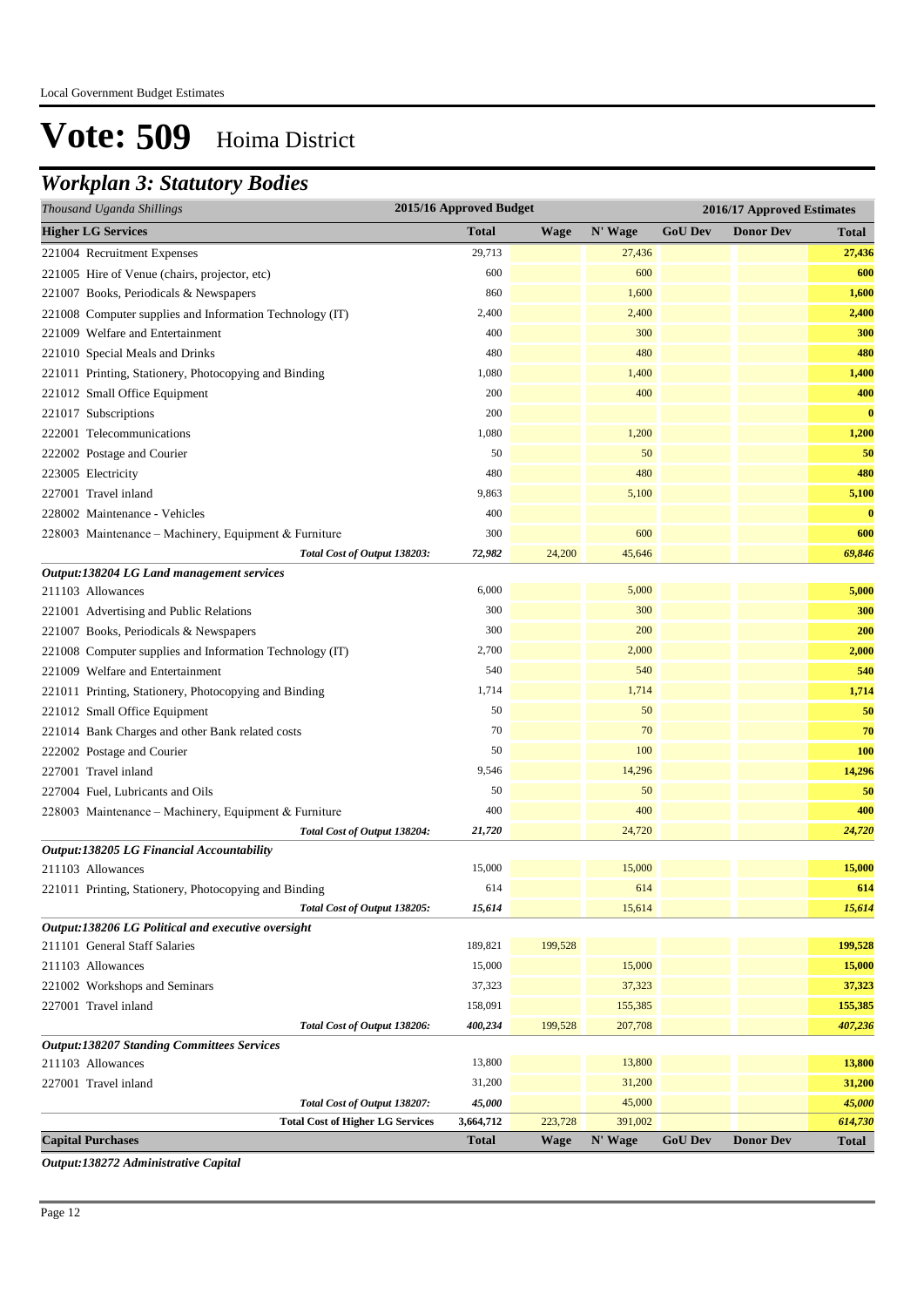## *Workplan 3: Statutory Bodies*

| 2015/16 Approved Budget<br>2016/17 Approved Estimates<br>Thousand Uganda Shillings |                                                         |                                        |              |                                 |                |                                 |                  |              |
|------------------------------------------------------------------------------------|---------------------------------------------------------|----------------------------------------|--------------|---------------------------------|----------------|---------------------------------|------------------|--------------|
| <b>Capital Purchases</b>                                                           |                                                         |                                        | <b>Total</b> | Wage                            | N' Wage        | <b>GoU Dev</b>                  | <b>Donor Dev</b> | <b>Total</b> |
| 312201 Transport Equipment                                                         |                                                         |                                        | $\Omega$     | $\mathbf{0}$                    | $\mathbf{0}$   | 165,000                         | $\overline{0}$   | 165,000      |
| <b>Total LCIII: Busiisi</b>                                                        |                                                         |                                        |              | LCIV: Hoima Municipal Council   |                |                                 |                  | 165,000      |
| LCII: Kasingo                                                                      | LCI: Not Specified                                      | <b>Procurement of a Council Van</b>    |              | Source: Locally Raised Revenues |                |                                 |                  | 165,000      |
| 312203 Furniture & Fixtures                                                        |                                                         |                                        | $\mathbf{0}$ | $\overline{0}$                  | $\mathbf{0}$   | 2,855                           | $\overline{0}$   | 2,855        |
| <b>Total LCIII: Busiisi</b>                                                        |                                                         |                                        |              | LCIV: Hoima Municipal Council   |                |                                 |                  | 2,855        |
| LCII: Kihuukya                                                                     | LCI: District Chairperson and Clerk Executive Furniture |                                        |              |                                 |                | Source: Locally Raised Revenues |                  | 2,855        |
|                                                                                    |                                                         | Total Cost of Output 138272:           | 0            | $\overline{0}$                  | $\overline{0}$ | 167,855                         | $\theta$         | 167,855      |
|                                                                                    |                                                         | <b>Total Cost of Capital Purchases</b> | 0            | $\Omega$                        | $\mathbf{0}$   | 167,855                         | $\bf{0}$         | 167,855      |
|                                                                                    | <b>Total Cost of function Local Statutory Bodies</b>    |                                        | 3,664,712    | 223,728                         | 391,002        | 167,855                         | $\bf{0}$         | 782,585      |
| <b>Total Cost of Statutory Bodies</b>                                              |                                                         |                                        | 3,664,712    | 223,728                         | 391,002        | 167,855                         | $\bf{0}$         | 782,585      |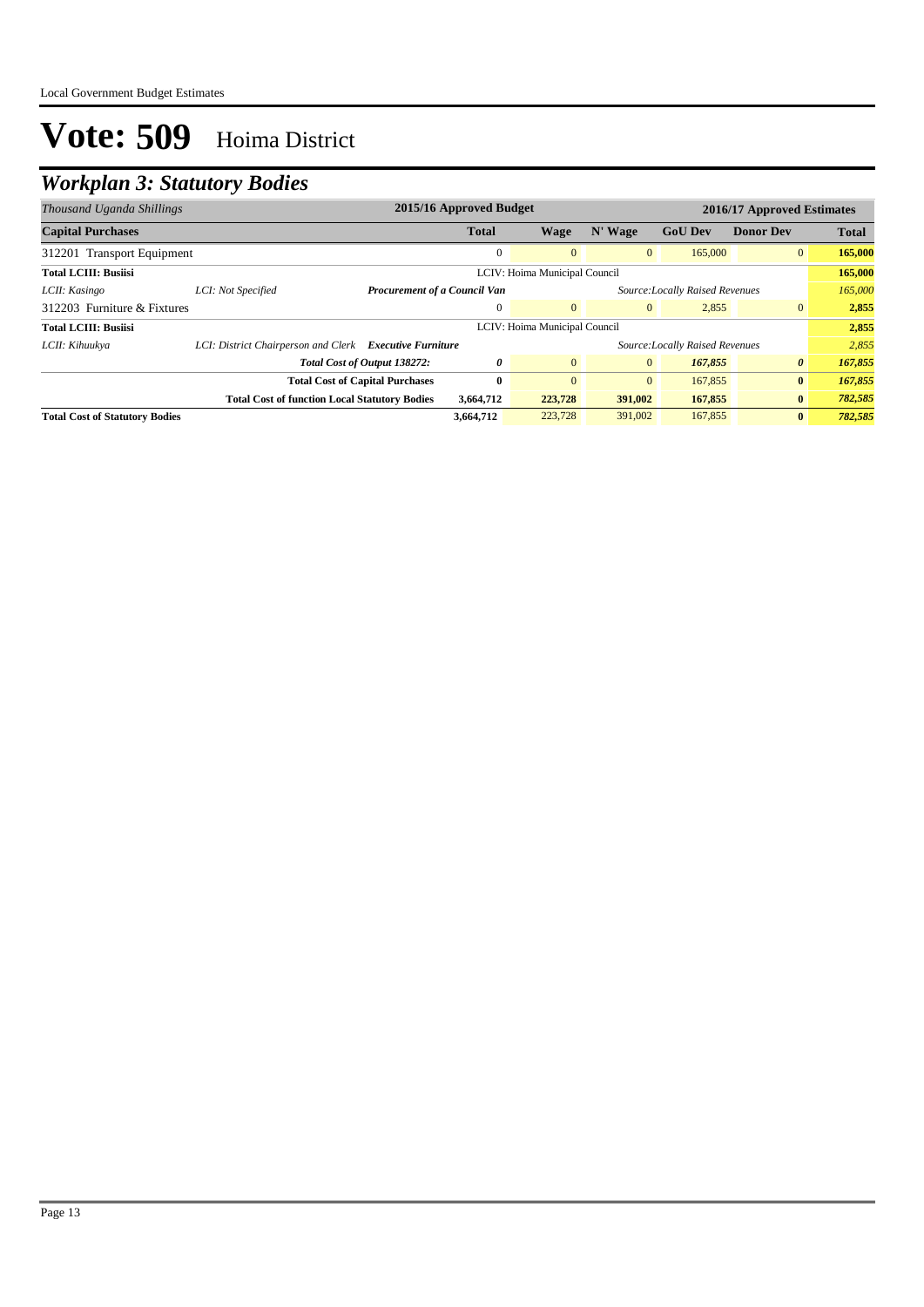## *Workplan 4: Production and Marketing*

#### **(i) Overview of Workplan Revenue and Expenditures**

| <b>UShs Thousand</b>                                 |                           | 2015/16                        | 2016/17                   |
|------------------------------------------------------|---------------------------|--------------------------------|---------------------------|
|                                                      | Approved<br><b>Budget</b> | <b>Outturn by</b><br>end March | Approved<br><b>Budget</b> |
| A: Breakdown of Workplan Revenues:                   |                           |                                |                           |
| <b>Recurrent Revenues</b>                            | 374,574                   | 180.189                        | 617,757                   |
| District Unconditional Grant (Non-Wage)              | 11,657                    | 8,203                          | 5,657                     |
| District Unconditional Grant (Wage)                  |                           | $\Omega$                       | 108,945                   |
| <b>Locally Raised Revenues</b>                       | 12.396                    | 6,320                          | 28,053                    |
| Other Transfers from Central Government              | 25.050                    | $\Omega$                       | 25,050                    |
| Sector Conditional Grant (Non-Wage)                  | 177,050                   | 84,099                         | 96,707                    |
| Sector Conditional Grant (Wage)                      | 148,421                   | 81,567                         | 353,345                   |
| <b>Development Revenues</b>                          | 26,444                    | 97,347                         | 96,343                    |
| Development Grant                                    | 0                         | 73,033                         | 96,343                    |
| District Discretionary Development Equalization Gran | 24,040                    | 23,934                         |                           |
| <b>Locally Raised Revenues</b>                       | 2,404                     | 380                            |                           |
| <b>Total Revenues</b>                                | 401,018                   | 277,536                        | 714,100                   |
| <b>B: Breakdown of Workplan Expenditures:</b>        |                           |                                |                           |
| Recurrent Expenditure                                | 277,196                   | 185,794                        | 617,757                   |
| Wage                                                 | 148,421                   | 80,901                         | 462,290                   |
| Non Wage                                             | 128,775                   | 104,892                        | 155,467                   |
| Development Expenditure                              | 123,822                   | 97,346                         | 96,343                    |
| Domestic Development                                 | 123,822                   | 97346.349                      | 96,343                    |
| Donor Development                                    |                           | $\theta$                       | $\overline{0}$            |
| <b>Total Expenditure</b>                             | 401,018                   | 283,140                        | 714,100                   |

#### **(ii) Details of Workplan Revenues and Expenditures**

### *Expenditure Details for Workplan 4: Production and Marketing*

|                                                | LG Function 0181 Agricultural Extension Services                   |                                                               |                         |                |         |                       |                                   |              |  |  |
|------------------------------------------------|--------------------------------------------------------------------|---------------------------------------------------------------|-------------------------|----------------|---------|-----------------------|-----------------------------------|--------------|--|--|
| Thousand Uganda Shillings                      |                                                                    |                                                               | 2015/16 Approved Budget |                |         |                       | 2016/17 Approved Estimates        |              |  |  |
| <b>Lower Local Services</b>                    |                                                                    |                                                               | <b>Total</b>            | <b>Wage</b>    | N' Wage | <b>GoU Dev</b>        | <b>Donor Dev</b>                  | <b>Total</b> |  |  |
|                                                | <b>Output:018151 LLG Extension Services (LLS)</b>                  |                                                               |                         |                |         |                       |                                   |              |  |  |
|                                                | 264102 Contributions to Autonomous Institutions (Wage Subventions) |                                                               | $\mathbf{0}$            | $\overline{0}$ | 15,552  |                       | $\overline{0}$<br>$\overline{0}$  | 15,552       |  |  |
| <b>Total LCIII: Not Specified</b>              |                                                                    |                                                               | LCIV: Not Specified     |                |         |                       |                                   | 15,552       |  |  |
| LCII: Not Specified                            | LCI: Not Specified                                                 | <b>Not Specified</b>                                          |                         |                |         | Source: Not Specified |                                   | 15,552       |  |  |
|                                                |                                                                    | Total Cost of Output 018151:                                  | 0                       | $\overline{0}$ | 15,552  |                       | $\boldsymbol{\theta}$<br>$\theta$ | 15,552       |  |  |
|                                                |                                                                    | <b>Total Cost of Lower Local Services</b>                     | $\mathbf{0}$            | $\mathbf{0}$   | 15.552  |                       | $\overline{0}$<br>$\bf{0}$        | 15,552       |  |  |
| <b>Higher LG Services</b>                      |                                                                    |                                                               | <b>Total</b>            | <b>Wage</b>    | N' Wage | <b>GoU Dev</b>        | <b>Donor Dev</b>                  | <b>Total</b> |  |  |
| <b>Output:018101 Extension Worker Services</b> |                                                                    |                                                               |                         |                |         |                       |                                   |              |  |  |
| 211101 General Staff Salaries                  |                                                                    |                                                               | 0                       | 353,345        |         |                       |                                   | 353,345      |  |  |
| 227001 Travel inland                           |                                                                    |                                                               | 0                       |                | 7,776   |                       |                                   | 7,776        |  |  |
| 227004 Fuel, Lubricants and Oils               |                                                                    |                                                               | 0                       |                | 7,776   |                       |                                   | 7,776        |  |  |
|                                                |                                                                    | Total Cost of Output 018101:                                  | 0                       | 353,345        | 15,552  |                       |                                   | 368,897      |  |  |
|                                                |                                                                    | <b>Total Cost of Higher LG Services</b>                       | $\mathbf{0}$            | 353,345        | 15,552  |                       |                                   | 368,897      |  |  |
|                                                |                                                                    | <b>Total Cost of function Agricultural Extension Services</b> | 0                       | 353,345        | 31,104  |                       | $\bf{0}$<br>$\bf{0}$              | 384,449      |  |  |
|                                                | <b>LG Function 0182 District Production Services</b>               |                                                               |                         |                |         |                       |                                   |              |  |  |
| Thousand Uganda Shillings                      |                                                                    |                                                               | 2015/16 Approved Budget |                |         |                       | 2016/17 Approved Estimates        |              |  |  |
| <b>Higher LG Services</b>                      |                                                                    |                                                               | <b>Total</b>            | <b>Wage</b>    | N' Wage | <b>GoU Dev</b>        | <b>Donor Dev</b>                  | <b>Total</b> |  |  |
|                                                | <b>Output:018201 District Production Management Services</b>       |                                                               |                         |                |         |                       |                                   |              |  |  |
| 211101 General Staff Salaries                  |                                                                    |                                                               | 148,421                 | 108,945        |         |                       |                                   | 108,945      |  |  |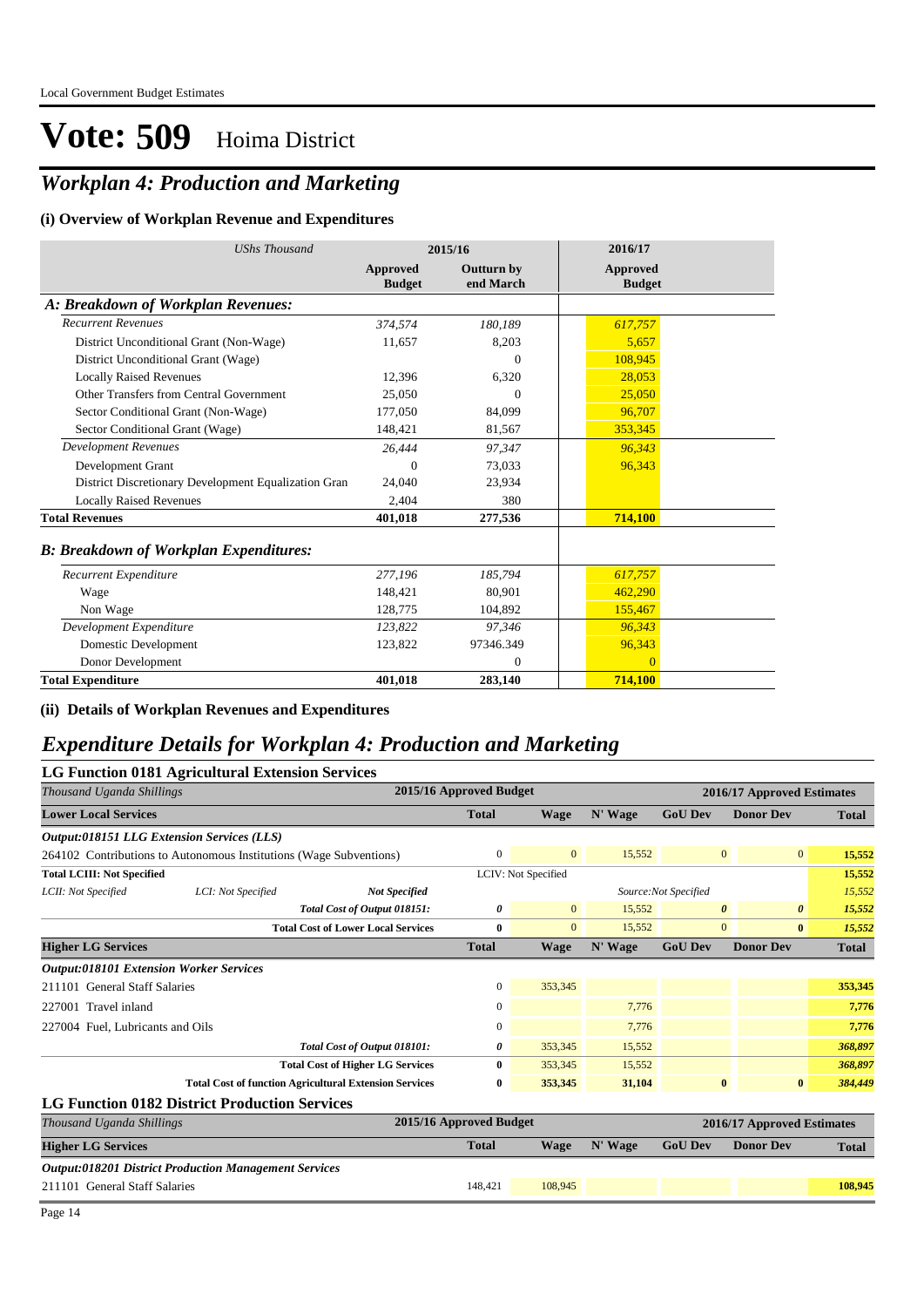## *Workplan 4: Production and Marketing*

| Thousand Uganda Shillings                                | 2015/16 Approved Budget |             | 2016/17 Approved Estimates |                |                  |              |
|----------------------------------------------------------|-------------------------|-------------|----------------------------|----------------|------------------|--------------|
| <b>Higher LG Services</b>                                | <b>Total</b>            | <b>Wage</b> | N' Wage                    | <b>GoU Dev</b> | <b>Donor Dev</b> | <b>Total</b> |
| 221001 Advertising and Public Relations                  | 1,000                   |             |                            |                |                  | $\bf{0}$     |
| 221002 Workshops and Seminars                            | $\mathbf{0}$            |             | 3,000                      | 1,000          |                  | 4,000        |
| 221003 Staff Training                                    | $\mathbf{0}$            |             |                            | 5,000          |                  | 5,000        |
| 221008 Computer supplies and Information Technology (IT) | 4,000                   |             | 2,000                      |                |                  | 2,000        |
| 221009 Welfare and Entertainment                         | 1,000                   |             | 2,000                      |                |                  | 2,000        |
| 221010 Special Meals and Drinks                          | 2,000                   |             |                            |                |                  | $\bf{0}$     |
| 221011 Printing, Stationery, Photocopying and Binding    | 4,000                   |             | 2,000                      |                |                  | 2,000        |
| 221012 Small Office Equipment                            | $\boldsymbol{0}$        |             | 500                        |                |                  | 500          |
| 221014 Bank Charges and other Bank related costs         | $\mathbf{0}$            |             | 1,000                      |                |                  | 1,000        |
| 222001 Telecommunications                                | 1,000                   |             | 1,000                      |                |                  | 1,000        |
| 226001 Insurances                                        | 3,000                   |             |                            |                |                  | $\bf{0}$     |
| 227001 Travel inland                                     | 9,679                   |             | 6,000                      |                |                  | 6,000        |
| 227004 Fuel, Lubricants and Oils                         | 8,046                   |             | 8,601                      |                |                  | 8,601        |
| 228002 Maintenance - Vehicles                            | $\mathbf{0}$            |             | 8,000                      |                |                  | 8,000        |
| Total Cost of Output 018201:                             | 182,146                 | 108,945     | 34,101                     | 6,000          |                  | 149,045      |
| Output:018202 Crop disease control and marketing         |                         |             |                            |                |                  |              |
| 221002 Workshops and Seminars                            | 3,500                   |             | 1,500                      |                |                  | 1,500        |
| 221008 Computer supplies and Information Technology (IT) | 500                     |             |                            |                |                  | $\bf{0}$     |
| 221011 Printing, Stationery, Photocopying and Binding    | 1,000                   |             | 1,050                      |                |                  | 1,050        |
| 224001 Medical and Agricultural supplies                 | 14,500                  |             |                            |                |                  | $\bf{0}$     |
| 224004 Cleaning and Sanitation                           | $\boldsymbol{0}$        |             |                            | 18,000         |                  | 18,000       |
| 227001 Travel inland                                     | 5,000                   |             | 2,000                      |                |                  | 2,000        |
| 227004 Fuel, Lubricants and Oils                         | 5,000                   |             | 3,000                      |                |                  | 3,000        |
| 228002 Maintenance - Vehicles                            | 3,000                   |             |                            |                |                  | $\bf{0}$     |
| Total Cost of Output 018202:                             | 32,500                  |             | 7,550                      | 18,000         |                  | 25,550       |
| Output:018203 Farmer Institution Development             |                         |             |                            |                |                  |              |
| 221002 Workshops and Seminars                            | $\mathbf{0}$            |             | 6,000                      |                |                  | 6,000        |
| Total Cost of Output 018203:                             | 0                       |             | 6,000                      |                |                  | 6,000        |
| Output:018204 Livestock Health and Marketing             | 2,000                   |             | 1,500                      |                |                  | 1,500        |
| 221002 Workshops and Seminars<br>221003 Staff Training   | 1,500                   |             |                            |                |                  | $\bf{0}$     |
| 221008 Computer supplies and Information Technology (IT) | 500                     |             |                            |                |                  | $\bf{0}$     |
| 221011 Printing, Stationery, Photocopying and Binding    | 1,000                   |             | 1,000                      |                |                  | 1,000        |
| 224001 Medical and Agricultural supplies                 | 15,500                  |             |                            | 18,000         |                  | 18,000       |
| 227001 Travel inland                                     | 4,000                   |             | 2,050                      |                |                  | 2,050        |
| 227004 Fuel, Lubricants and Oils                         | 4,000                   |             | 3,000                      |                |                  | 3,000        |
| 228002 Maintenance - Vehicles                            | 2,000                   |             |                            |                |                  | $\bf{0}$     |
| Total Cost of Output 018204:                             | 30,500                  |             | 7,550                      | 18,000         |                  | 25,550       |
| Output:018205 Fisheries regulation                       |                         |             |                            |                |                  |              |
| 221002 Workshops and Seminars                            | 2,500                   |             | 1,500                      |                |                  | 1,500        |
| 221003 Staff Training                                    | 2,500                   |             |                            |                |                  | $\bf{0}$     |
| 221011 Printing, Stationery, Photocopying and Binding    | $\boldsymbol{0}$        |             | 1,000                      |                |                  | 1,000        |
| 224001 Medical and Agricultural supplies                 | 10,072                  |             |                            | 18,000         |                  | 18,000       |
| 227001 Travel inland                                     | 4,500                   |             | 2,050                      |                |                  | 2,050        |
| 227004 Fuel, Lubricants and Oils                         | 5,500                   |             | 3,000                      |                |                  | 3,000        |
| Total Cost of Output 018205:                             | 25,072                  |             | 7,550                      | 18,000         |                  | 25,550       |
| Output:018206 Vermin control services                    |                         |             |                            |                |                  |              |
| 221002 Workshops and Seminars                            | $\boldsymbol{0}$        |             | 1,000                      |                |                  | 1,000        |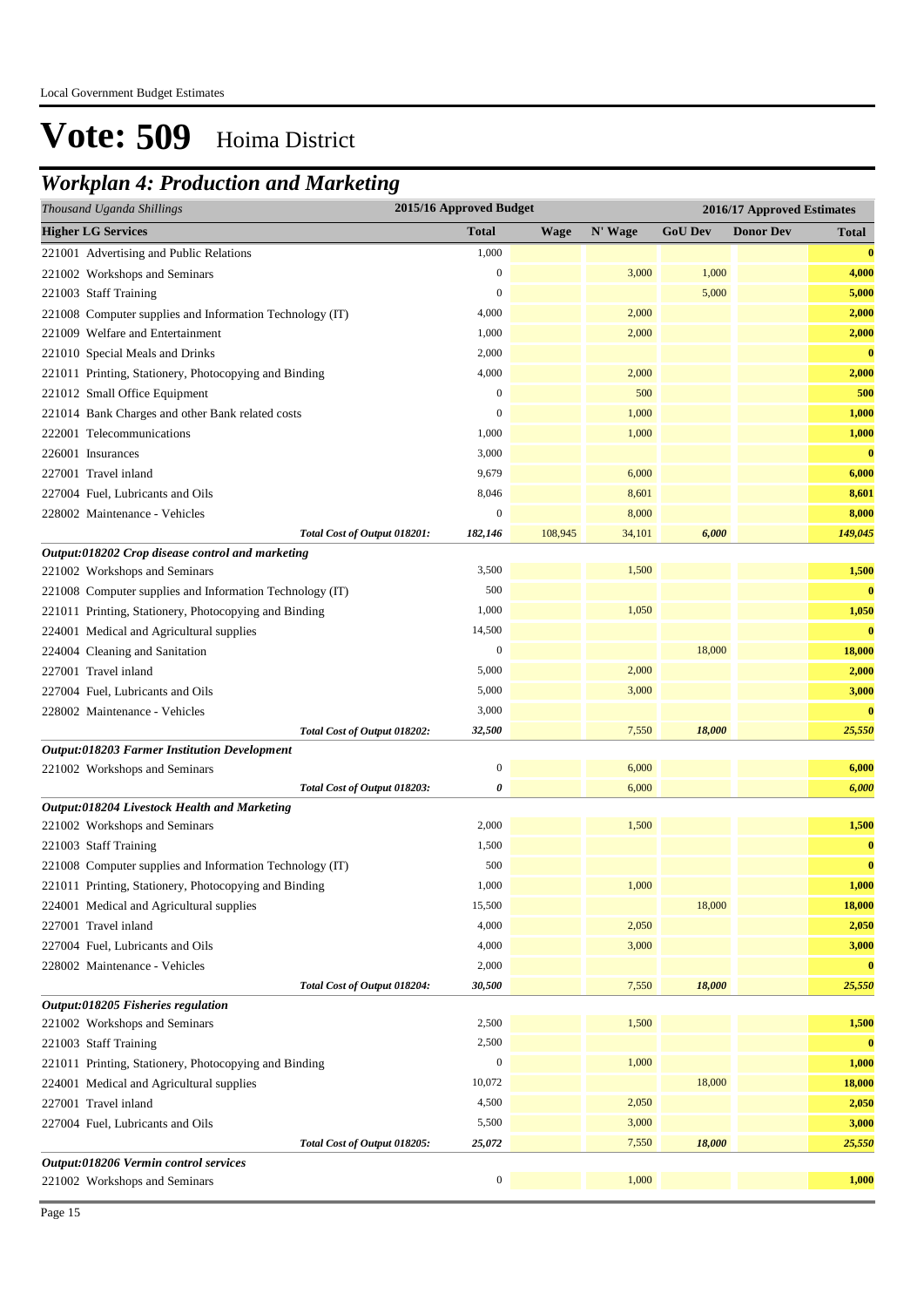### *Workplan 4: Production and Marketing*

| Thousand Uganda Shillings                                                 | 2015/16 Approved Budget |                            |         |                | 2016/17 Approved Estimates |                       |
|---------------------------------------------------------------------------|-------------------------|----------------------------|---------|----------------|----------------------------|-----------------------|
| <b>Higher LG Services</b>                                                 | <b>Total</b>            | <b>Wage</b>                | N' Wage | <b>GoU Dev</b> | <b>Donor Dev</b>           | <b>Total</b>          |
| 224001 Medical and Agricultural supplies                                  | 3,000                   |                            |         | 4,000          |                            | 4,000                 |
| 227001 Travel inland                                                      | 3,500                   |                            | 500     |                |                            | 500                   |
| 227004 Fuel, Lubricants and Oils                                          | 3,500                   |                            | 1,000   |                |                            | 1,000                 |
| Total Cost of Output 018206:                                              | 10,000                  |                            | 2,500   | 4,000          |                            | 6,500                 |
| Output:018207 Tsetse vector control and commercial insects farm promotion |                         |                            |         |                |                            |                       |
| 221002 Workshops and Seminars                                             | 2,500                   |                            | 1,000   |                |                            | 1,000                 |
| 221003 Staff Training                                                     | 3,000                   |                            |         |                |                            | $\bf{0}$              |
| 224001 Medical and Agricultural supplies                                  | 10,750                  |                            |         | 14,000         |                            | 14,000                |
| 227001 Travel inland                                                      | 4,250                   |                            | 2,050   |                |                            | 2,050                 |
| 227004 Fuel, Lubricants and Oils                                          | 3,000                   |                            | 2,000   |                |                            | 2,000                 |
| Total Cost of Output 018207:                                              | 23,500                  |                            | 5,050   | 14,000         |                            | 19,050                |
| Output:018208 Sector Capacity Development                                 |                         |                            |         |                |                            |                       |
| 221003 Staff Training                                                     | $\overline{0}$          |                            |         | 18,343         |                            | 18,343                |
| Total Cost of Output 018208:                                              | 0                       |                            |         | 18,343         |                            | 18,343                |
| <b>Total Cost of Higher LG Services</b>                                   | 303,718                 | 108,945                    | 70,301  | 96,343         |                            | 275,589               |
| <b>Capital Purchases</b>                                                  | <b>Total</b>            | <b>Wage</b>                | N' Wage | <b>GoU Dev</b> | <b>Donor Dev</b>           | <b>Total</b>          |
| Output:018282 Slaughter slab construction                                 |                         |                            |         |                |                            |                       |
| 312104 Other Structures                                                   | 70,000                  |                            |         |                |                            | $\bf{0}$              |
| Total Cost of Output 018282:                                              | 70,000                  |                            |         |                |                            | $\boldsymbol{\theta}$ |
| <b>Total Cost of Capital Purchases</b>                                    | 70,000                  |                            |         |                |                            | $\boldsymbol{\theta}$ |
| <b>Total Cost of function District Production Services</b>                | 373,718                 | 108,945                    | 70,301  | 96,343         |                            | 275,589               |
| <b>LG Function 0183 District Commercial Services</b>                      |                         |                            |         |                |                            |                       |
| Thousand Uganda Shillings                                                 | 2015/16 Approved Budget | 2016/17 Approved Estimates |         |                |                            |                       |
| <b>Higher LG Services</b>                                                 | <b>Total</b>            | <b>Wage</b>                | N' Wage | <b>GoU</b> Dev | <b>Donor Dev</b>           | <b>Total</b>          |
| <b>Output:018301 Trade Development and Promotion Services</b>             |                         |                            |         |                |                            |                       |
| 221002 Workshops and Seminars                                             | $\overline{0}$          |                            | 1,500   |                |                            | 1,500                 |
| 221011 Printing, Stationery, Photocopying and Binding                     | $\overline{0}$          |                            | 300     |                |                            | 300                   |
| 222001 Telecommunications                                                 | 0                       |                            | 262     |                |                            | 262                   |
| 227001 Travel inland                                                      | 3,000                   |                            | 2,000   |                |                            | 2,000                 |
| 227004 Fuel, Lubricants and Oils                                          | 1,000                   |                            | 2,000   |                |                            | 2,000                 |
| Total Cost of Output 018301:                                              | 4,000                   |                            | 6,062   |                |                            | 6,062                 |
| <b>Output:018302 Enterprise Development Services</b>                      |                         |                            |         |                |                            |                       |
| 221002 Workshops and Seminars                                             | $\mathbf{0}$            |                            | 1,500   |                |                            | 1,500                 |
| 221008 Computer supplies and Information Technology (IT)                  | $\boldsymbol{0}$        |                            | 200     |                |                            | 200                   |
| 221011 Printing, Stationery, Photocopying and Binding                     | $\boldsymbol{0}$        |                            | 500     |                |                            | 500                   |
| 222001 Telecommunications                                                 | $\boldsymbol{0}$        |                            | 300     |                |                            | 300                   |
| 227001 Travel inland                                                      | 3,000                   |                            | 2,000   |                |                            | 2,000                 |
| 227004 Fuel, Lubricants and Oils                                          | 1,000                   |                            | 2,500   |                |                            | 2,500                 |
| Total Cost of Output 018302:                                              | 4,000                   |                            | 7,000   |                |                            | 7,000                 |

221002 Workshops and Seminars 0 1,500 **1,500** 221008 Computer supplies and Information Technology (IT) 0 200 **200** 200 **200** 200 **200** 221011 Printing, Stationery, Photocopying and Binding 0 200 **200** 200 **200** 200 **200** 222001 Telecommunications 0 300 **300** 227001 Travel inland 3,000 1,800 **1,800** 227004 Fuel, Lubricants and Oils 1,000 2,000 **2,000**

*Total Cost of Output 018303:* 4,000 **6,000** 6,000 **6,000 6,000 6,000 6,000** 

*Output:018304 Cooperatives Mobilisation and Outreach Services*

*Output:018303 Market Linkage Services*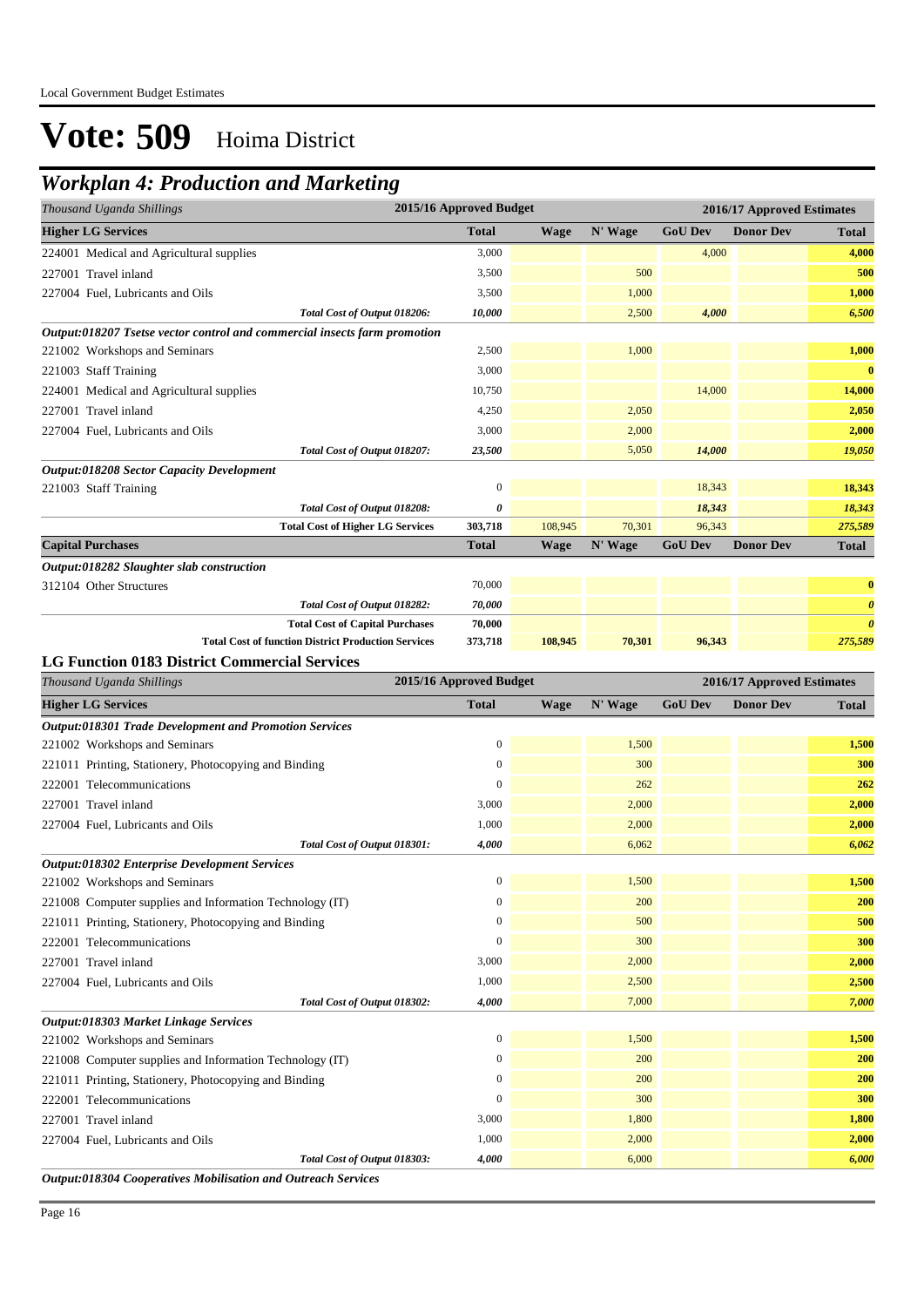### *Workplan 4: Production and Marketing*

| 2015/16 Approved Budget<br>Thousand Uganda Shillings<br>2016/17 Approved Estimates |                  |             |         |                |                  |              |
|------------------------------------------------------------------------------------|------------------|-------------|---------|----------------|------------------|--------------|
| <b>Higher LG Services</b>                                                          | <b>Total</b>     | <b>Wage</b> | N' Wage | <b>GoU Dev</b> | <b>Donor Dev</b> | <b>Total</b> |
| 221002 Workshops and Seminars                                                      | $\boldsymbol{0}$ |             | 2,500   |                |                  | 2,500        |
| 221008 Computer supplies and Information Technology (IT)                           | $\boldsymbol{0}$ |             | 500     |                |                  | 500          |
| 221011 Printing, Stationery, Photocopying and Binding                              | $\boldsymbol{0}$ |             | 500     |                |                  | 500          |
| 222001 Telecommunications                                                          | $\boldsymbol{0}$ |             | 500     |                |                  | 500          |
| 227001 Travel inland                                                               | 3,500            |             | 2,500   |                |                  | 2,500        |
| 227004 Fuel, Lubricants and Oils                                                   | 550              |             | 3,500   |                |                  | 3,500        |
| Total Cost of Output 018304:                                                       | 4,050            |             | 10,000  |                |                  | 10,000       |
| <b>Output:018305 Tourism Promotional Services</b>                                  |                  |             |         |                |                  |              |
| 221002 Workshops and Seminars                                                      | $\mathbf{0}$     |             | 1,500   |                |                  | 1,500        |
| 221008 Computer supplies and Information Technology (IT)                           | $\boldsymbol{0}$ |             | 400     |                |                  | 400          |
| 221011 Printing, Stationery, Photocopying and Binding                              | $\boldsymbol{0}$ |             | 300     |                |                  | 300          |
| 222001 Telecommunications                                                          | $\mathbf{0}$     |             | 300     |                |                  | 300          |
| 227001 Travel inland                                                               | 3,000            |             |         |                |                  | $\bf{0}$     |
| 227002 Travel abroad                                                               | $\boldsymbol{0}$ |             | 1,000   |                |                  | 1,000        |
| 227004 Fuel, Lubricants and Oils                                                   | 1,000            |             | 1,500   |                |                  | 1,500        |
| Total Cost of Output 018305:                                                       | 4,000            |             | 5,000   |                |                  | 5,000        |
| Output:018306 Industrial Development Services                                      |                  |             |         |                |                  |              |
| 221002 Workshops and Seminars                                                      | $\boldsymbol{0}$ |             | 3,000   |                |                  | 3,000        |
| 221008 Computer supplies and Information Technology (IT)                           | $\mathbf{0}$     |             | 200     |                |                  | 200          |
| 221011 Printing, Stationery, Photocopying and Binding                              | $\boldsymbol{0}$ |             | 100     |                |                  | <b>100</b>   |
| 222001 Telecommunications                                                          | $\mathbf{0}$     |             | 200     |                |                  | 200          |
| 227001 Travel inland                                                               | 3,000            |             | 2,500   |                |                  | 2,500        |
| 227004 Fuel, Lubricants and Oils                                                   | 1,000            |             | 3,000   |                |                  | 3,000        |
| Total Cost of Output 018306:                                                       | 4,000            |             | 9,000   |                |                  | 9,000        |
| Output:018307 Tourism Development                                                  |                  |             |         |                |                  |              |
| 221008 Computer supplies and Information Technology (IT)                           | $\mathbf{0}$     |             | 100     |                |                  | 100          |
| 221011 Printing, Stationery, Photocopying and Binding                              | $\boldsymbol{0}$ |             | 200     |                |                  | 200          |
| 222001 Telecommunications                                                          | $\boldsymbol{0}$ |             | 100     |                |                  | <b>100</b>   |
| 227001 Travel inland                                                               | 2,250            |             | 1,200   |                |                  | 1,200        |
| 227004 Fuel, Lubricants and Oils                                                   | 1,000            |             | 1,400   |                |                  | 1,400        |
| Total Cost of Output 018307:                                                       | 3,250            |             | 3,000   |                |                  | 3,000        |
| Output:018308 Sector Capacity Development                                          |                  |             |         |                |                  |              |
| 221003 Staff Training                                                              | $\boldsymbol{0}$ |             | 3,000   |                |                  | 3,000        |
| Total Cost of Output 018308:                                                       | 0                |             | 3,000   |                |                  | 3,000        |
| Output:018309 Sector Management and Monitoring                                     |                  |             |         |                |                  |              |
| 221008 Computer supplies and Information Technology (IT)                           | $\mathbf{0}$     |             | 200     |                |                  | 200          |
| 221011 Printing, Stationery, Photocopying and Binding                              | $\boldsymbol{0}$ |             | 200     |                |                  | 200          |
| 222001 Telecommunications                                                          | $\boldsymbol{0}$ |             | 100     |                |                  | 100          |
| 227001 Travel inland                                                               | $\boldsymbol{0}$ |             | 600     |                |                  | 600          |
| 227004 Fuel, Lubricants and Oils                                                   | $\boldsymbol{0}$ |             | 900     |                |                  | 900          |
| Total Cost of Output 018309:                                                       | 0                |             | 2,000   |                |                  | 2,000        |
| Output:018310 Operation and Maintenance of Local Economic Infrastructure           |                  |             |         |                |                  |              |
| 227001 Travel inland                                                               | $\boldsymbol{0}$ |             | 300     |                |                  | 300          |
| 227004 Fuel, Lubricants and Oils                                                   | $\boldsymbol{0}$ |             | 700     |                |                  | 700          |
| 228003 Maintenance - Machinery, Equipment & Furniture                              | $\boldsymbol{0}$ |             | 2,000   |                |                  | 2,000        |
| Total Cost of Output 018310:                                                       | 0                |             | 3,000   |                |                  | 3,000        |
| <b>Total Cost of Higher LG Services</b>                                            | 27,300           |             | 54,062  |                |                  | 54,062       |
| <b>Total Cost of function District Commercial Services</b>                         | 27,300           |             | 54,062  |                |                  | 54,062       |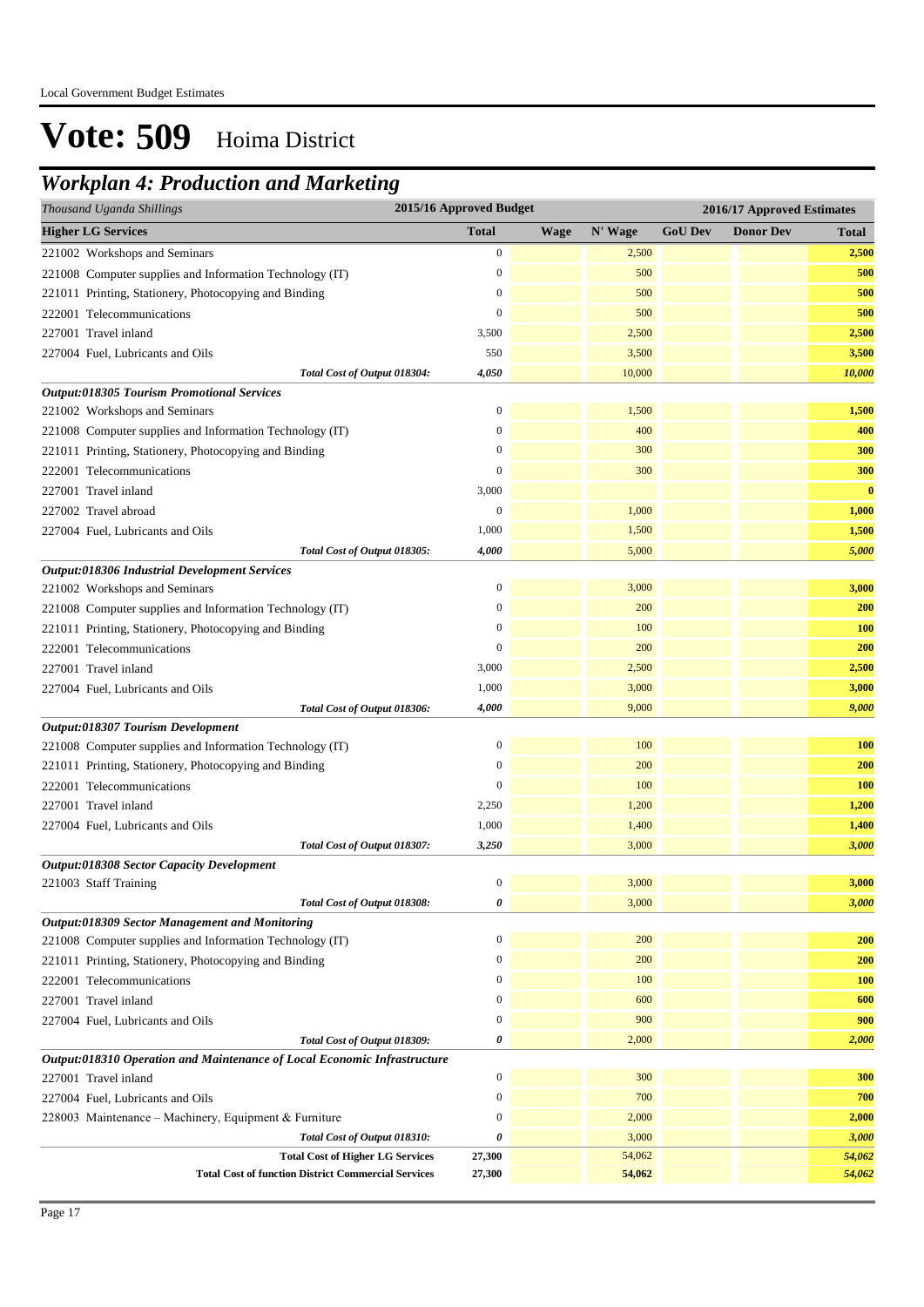*Workplan 4: Production and Marketing*

Total Cost of Production and Marketing **101,018** 462,290 155,467 96,343 0 714,100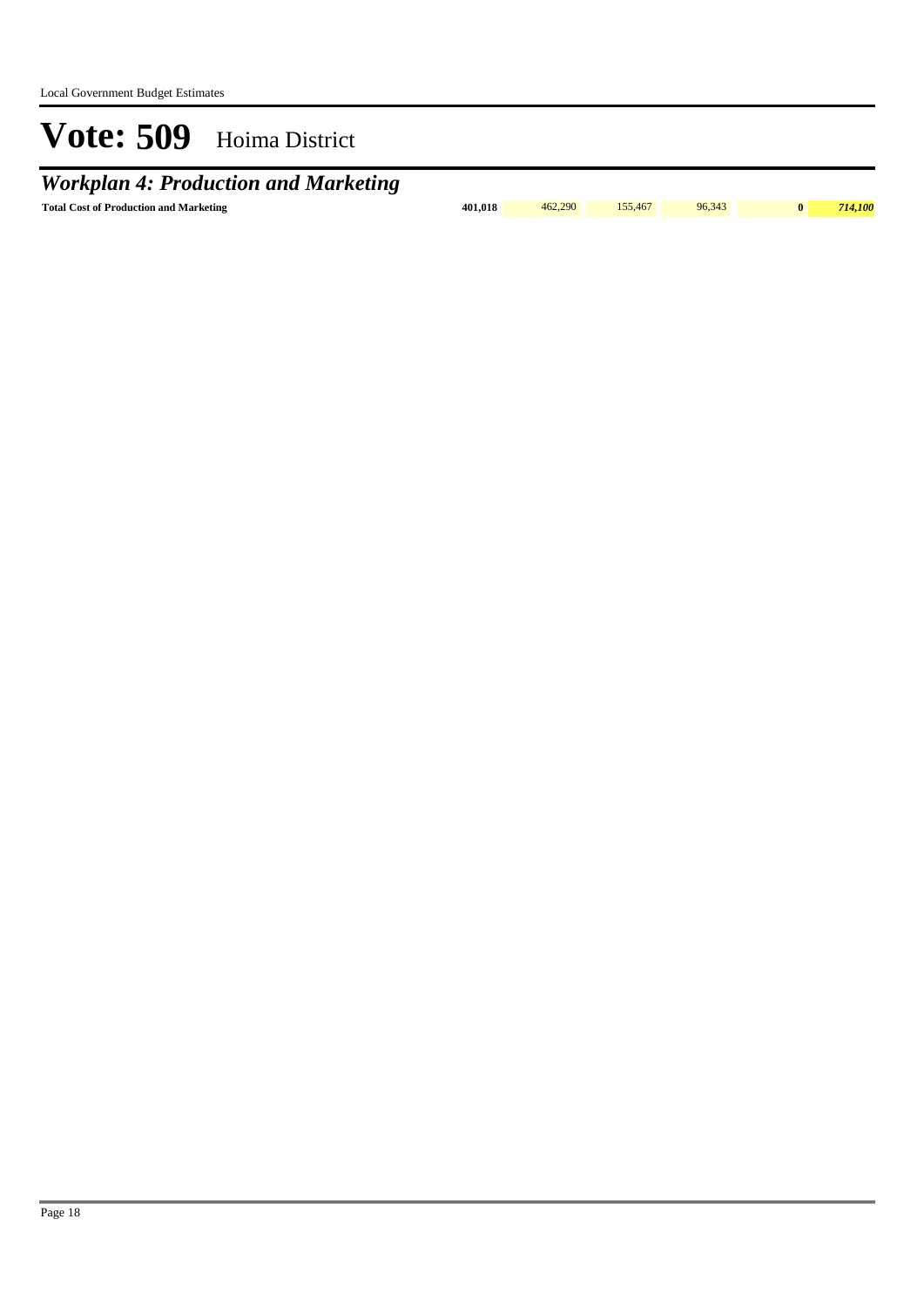## *Workplan 5: Health*

#### **(i) Overview of Workplan Revenue and Expenditures**

| <b>UShs Thousand</b>                                 |                           | 2015/16                        | 2016/17                          |  |
|------------------------------------------------------|---------------------------|--------------------------------|----------------------------------|--|
|                                                      | Approved<br><b>Budget</b> | <b>Outturn by</b><br>end March | <b>Approved</b><br><b>Budget</b> |  |
| A: Breakdown of Workplan Revenues:                   |                           |                                |                                  |  |
| <b>Recurrent Revenues</b>                            | 3,302,711                 | 3,059,973                      | 4,287,283                        |  |
| District Unconditional Grant (Wage)                  |                           | $\Omega$                       | 62,077                           |  |
| <b>Locally Raised Revenues</b>                       | 14,365                    | $\Omega$                       | 4,365                            |  |
| Other Transfers from Central Government              | 633,600                   | 467,367                        | 870,000                          |  |
| Sector Conditional Grant (Non-Wage)                  | 306,792                   | 230,094                        | 329,334                          |  |
| Sector Conditional Grant (Wage)                      | 2,347,955                 | 2,362,512                      | 3,021,507                        |  |
| <b>Development Revenues</b>                          | 642.636                   | 664.667                        | 547,070                          |  |
| Development Grant                                    | 32,673                    | 32,673                         | $\Omega$                         |  |
| District Discretionary Development Equalization Gran | 70.400                    | 49,794                         | 40,547                           |  |
| Donor Funding                                        | 358.430                   | 459,798                        | 358,430                          |  |
| <b>Locally Raised Revenues</b>                       | 33,040                    | $\mathbf{0}$                   |                                  |  |
| Other Transfers from Central Government              | 148,093                   | 122,403                        | 148,093                          |  |
| <b>Total Revenues</b>                                | 3,945,347                 | 3,724,640                      | 4,834,353                        |  |
| <b>B: Breakdown of Workplan Expenditures:</b>        |                           |                                |                                  |  |
| Recurrent Expenditure                                | 3,302,711                 | 3,044,022                      | 4,287,283                        |  |
| Wage                                                 | 2,347,955                 | 2,362,512                      | 3,083,584                        |  |
| Non Wage                                             | 954,757                   | 681,510                        | 1,203,699                        |  |
| Development Expenditure                              | 642,636                   | 414,132                        | 547,070                          |  |
| Domestic Development                                 | 284,206                   | 176636.58                      | 188,640                          |  |
| Donor Development                                    | 358,430                   | 237,496                        | 358,430                          |  |
| <b>Total Expenditure</b>                             | 3,945,347                 | 3,458,155                      | 4,834,353                        |  |

**(ii) Details of Workplan Revenues and Expenditures**

### *Expenditure Details for Workplan 5: Health*

### **LG Function 0881 Primary Healthcare**

| 2015/16 Approved Budget<br>Thousand Uganda Shillings |                    |                              | 2016/17 Approved Estimates |                |         |                |                                          |              |
|------------------------------------------------------|--------------------|------------------------------|----------------------------|----------------|---------|----------------|------------------------------------------|--------------|
| <b>Lower Local Services</b>                          |                    |                              | Total                      | <b>Wage</b>    | N' Wage | <b>GoU Dev</b> | <b>Donor Dev</b>                         | <b>Total</b> |
| Output:088153 NGO Basic Healthcare Services (LLS)    |                    |                              |                            |                |         |                |                                          |              |
| 263104 Transfers to other govt. units (Current)      |                    |                              | $\mathbf{0}$               | $\overline{0}$ | 17,404  |                | 0 <br>$\overline{0}$                     | 17,404       |
| <b>Total LCIII: Kigorobya</b>                        |                    |                              | LCIV: Bugahya              |                |         |                |                                          | 2,058        |
| LCII: Bwikya                                         | LCI: Not Specified | <b>Bombo HC II</b>           |                            |                |         |                | Source: Conditional Grant to PHC - devel | 2,058        |
| <b>Total LCIII: Kigorobya Town Council</b>           |                    |                              | LCIV: Bugahya              |                |         |                |                                          | 2,058        |
| LCII: Southern                                       | LCI: Not Specified | Kitana HC II                 |                            |                |         |                | Source: Conditional Grant to PHC - devel | 2,058        |
| <b>Total LCIII: Bugambe</b>                          |                    |                              | LCIV: Buhaguzi             |                |         |                | 2,059                                    |              |
| LCII: Bugambe                                        | LCI: Not Specified | <b>Bugambe Tea HC II</b>     |                            |                |         |                | Source: Conditional Grant to PHC - devel | 2,059        |
| <b>Total LCIII: Kabwoya</b>                          |                    |                              | LCIV: Buhaguzi             |                |         |                |                                          | 2,057        |
| LCII: Igwanjura                                      | LCI: Not Specified | Kisaru HC II                 |                            |                |         |                | Source: Conditional Grant to PHC - devel | 2,057        |
| <b>Total LCIII: Kiziranfumbi</b>                     |                    |                              | LCIV: Buhaguzi             |                |         |                |                                          | 2,058        |
| LCII: Munteme                                        | LCI: Not Specified | Munteme HC II                |                            |                |         |                | Source: Conditional Grant to PHC - devel | 2,058        |
| <b>Total LCIII: Kyangwali</b>                        |                    |                              | LCIV: Buhaguzi             |                |         |                |                                          | 7,116        |
| LCII: Kasonga                                        | LCI: Not Specified | Rwenyawawa HC III            |                            |                |         |                | Source: Conditional Grant to PHC - devel | 3,000        |
| LCII: Kasonga                                        | LCI: Not Specified | Ngurwe HC                    |                            |                |         |                | Source: Conditional Grant to PHC - devel | 2,058        |
| LCII: Kasonga                                        | LCI: Not Specified | Malembo HC II                |                            |                |         |                | Source: Conditional Grant to PHC - devel | 2,058        |
|                                                      |                    | Total Cost of Output 088153: | 0                          | $\overline{0}$ | 17,404  |                | $\theta$<br>$\boldsymbol{\theta}$        | 17,404       |

*Output:088154 Basic Healthcare Services (HCIV-HCII-LLS)*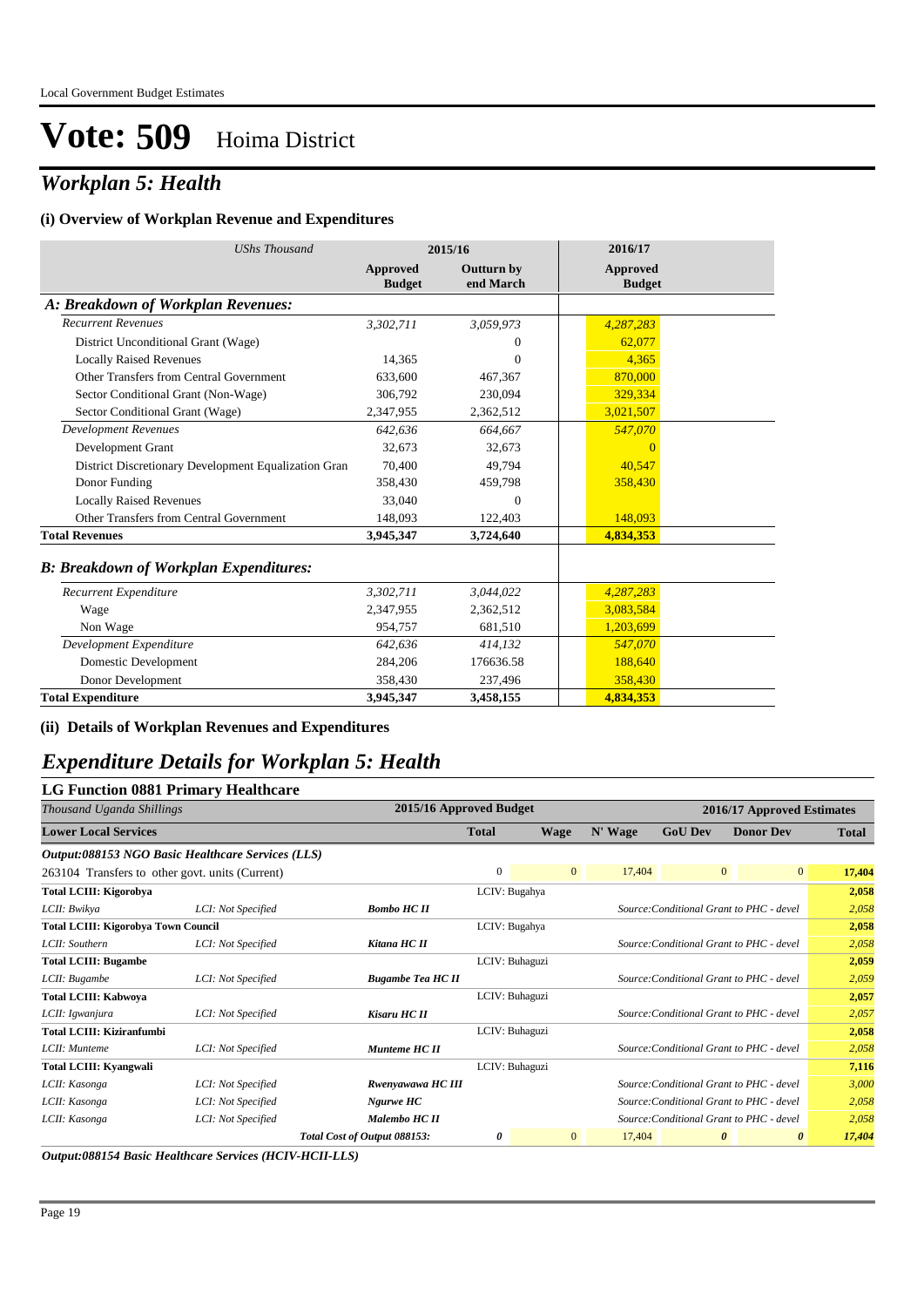## *Workplan 5: Health*

| Thousand Uganda Shillings                       |                                                        | 2015/16 Approved Budget      |              |                | 2016/17 Approved Estimates |                                          |              |                  |                       |
|-------------------------------------------------|--------------------------------------------------------|------------------------------|--------------|----------------|----------------------------|------------------------------------------|--------------|------------------|-----------------------|
| <b>Lower Local Services</b>                     |                                                        |                              | <b>Total</b> | <b>Wage</b>    | N' Wage                    | <b>GoU Dev</b>                           |              | <b>Donor Dev</b> | <b>Total</b>          |
| 263104 Transfers to other govt. units (Current) |                                                        |                              | 157,041      | 3,021,507      | 257,338                    |                                          | $\mathbf{0}$ | $\bf{0}$         | 3,278,845             |
| <b>Total LCIII: Buhanika</b>                    |                                                        |                              |              | LCIV: Bugahya  |                            |                                          |              |                  | 126,506               |
| LCII: Butema                                    | LCI: Butema Town Board                                 | <b>Butema HC III</b>         |              |                |                            | Source: Conditional Grant to PHC - devel |              |                  | 126,506               |
| <b>Total LCIII: Buseruka</b>                    |                                                        |                              |              | LCIV: Bugahya  |                            |                                          |              |                  | 260,848               |
| LCII: Kabaale                                   | LCI: Kabaale trading centre                            | Kabaale HC III               |              |                |                            | Source: Conditional Grant to PHC - devel |              |                  | 90,293                |
| LCII: Nyakabingo                                | LCI: Buseruka Trading Centre                           | <b>Buseruka HC III</b>       |              |                |                            | Source: Conditional Grant to PHC - devel |              |                  | 124,400               |
| LCII: Toonya                                    | LCI: Toonya LC I                                       | Toonya HC III                |              |                |                            | Source: Conditional Grant to PHC - devel |              |                  | 46,156                |
| <b>Total LCIII: Kigorobya</b>                   |                                                        |                              |              | LCIV: Bugahya  |                            |                                          |              |                  | 102,700               |
| LCII: Kapaapi                                   | LCI: Kapaapi Trading centre                            | Kapapi HC III                |              |                |                            | Source: Conditional Grant to PHC - devel |              |                  | 76,962                |
| LCII: Kibiro                                    | LCI: Kibiro LC I                                       | Kibiiro HC III               |              |                |                            | Source: Conditional Grant to PHC - devel |              |                  | 25,738                |
| Total LCIII: Kigorobya Town Council             |                                                        |                              |              | LCIV: Bugahya  |                            |                                          |              |                  | 379,515               |
| LCII: South East                                | LCI: Kigorobya town council                            | Kigorobya HC IV              |              |                |                            | Source: Conditional Grant to PHC - devel |              |                  | 379,515               |
| <b>Total LCIII: Kitoba</b>                      |                                                        |                              |              | LCIV: Bugahya  |                            |                                          |              |                  | 203,126               |
| LCII: Birungu                                   | LCI: Kiseke LC I                                       | <b>Kiseke HC II</b>          |              |                |                            | Source: Conditional Grant to PHC - devel |              |                  | 24,408                |
| LCII: Bulyango                                  | LCI: MBARAARA LC I                                     | Mbarara HC II                |              |                |                            | Source: Conditional Grant to PHC - devel |              |                  | 24,316                |
| LCII: Kiragura                                  | LCI: Bwendero LC I                                     | Dwooli HC III                |              |                |                            | Source: Conditional Grant to PHC - devel |              |                  | 127,156               |
| LCII: Kiryangobe                                | LCI: KYABASENGYA LC I                                  | Kyabasengya HC II            |              |                |                            | Source: Conditional Grant to PHC - devel |              |                  | 27,247                |
| <b>Total LCIII: Kyabigambire</b>                |                                                        |                              |              | LCIV: Bugahya  |                            |                                          |              |                  | 306,912               |
| LCII: Bulindi                                   | LCI: Kibaire LC I                                      | <b>Kibaire HC II</b>         |              |                |                            | Source: Conditional Grant to PHC - devel |              |                  | 24,252                |
| LCII: Buraru                                    | LCI: Buraru - Kisagara LC I                            | <b>Buraru HC III</b>         |              |                |                            | Source: Conditional Grant to PHC - devel |              |                  | 121,411               |
| LCII: Kibugubya                                 | LCI: Kasomoro LC I                                     | <b>Kasomoro HC II</b>        |              |                |                            | Source: Conditional Grant to PHC - devel |              |                  | 31,542                |
| LCII: Kibugubya                                 | LCI: KYABIGAMBIRE TRADING C                            | Mparangansi HC III           |              |                |                            | Source: Conditional Grant to PHC - devel |              |                  | 98,978                |
| LCII: Kisabagwa                                 | LCI: Kisabagwa LC I                                    | Kisabagwa HC III             |              |                |                            | Source: Conditional Grant to PHC - devel |              |                  | 30,729                |
| <b>Total LCIII: Bugambe</b>                     |                                                        |                              |              | LCIV: Buhaguzi |                            |                                          |              |                  | 205,047               |
| LCII: Ruguse                                    | LCI: Bugambe LC I                                      | <b>Bugambe HC III</b>        |              |                |                            | Source: Conditional Grant to PHC - devel |              |                  | 114,378               |
| LCII: Ruguse                                    | LCI: Bujugu LC I                                       | <b>Bujugu HC III</b>         |              |                |                            | Source: Conditional Grant to PHC - devel |              |                  | 90,669                |
| <b>Total LCIII: Buhimba</b>                     |                                                        |                              |              | LCIV: Buhaguzi |                            |                                          |              |                  | 395,062               |
| LCII: Kinogozi                                  | LCI: KINOGOZI TRADING CENTR                            | Lucy Bisereko HC III         |              |                |                            | Source: Conditional Grant to PHC - devel |              |                  | 71,846                |
| LCII: Kyabatalya                                | LCI: MUHUIJU TRADING CENTR                             | Muhwiiju HC III              |              |                |                            | Source: Conditional Grant to PHC - devel |              |                  | 63,265                |
| LCII: Kyabatalya                                | LCI: Buhimba Town Board                                | <b>Buhimba HC III</b>        |              |                |                            | Source: Conditional Grant to PHC - devel |              |                  | 123,213               |
| LCII: Musaijamukuru East                        | LCI: Bujalya LC I                                      | <b>Bujalya HC III</b>        |              |                |                            | Source: Conditional Grant to PHC - devel |              |                  | 65,285                |
| LCII: Musaijamukuru West                        | LCI: Kisiiha LC I                                      | Kisiiha HC II                |              |                |                            | Source: Conditional Grant to PHC - devel |              |                  | 30,866                |
| LCII: Ruhunga                                   | LCI: Kitoole LC I                                      | <b>Kitoole HC II</b>         |              |                |                            | Source: Conditional Grant to PHC - devel |              |                  | 40,586                |
| <b>Total LCIII: Kabwoya</b>                     |                                                        |                              |              | LCIV: Buhaguzi |                            |                                          |              |                  | 392,253               |
| LCII: Bubogo                                    | LCI: Kabwoya Trading centre                            | Kabwooya HC III              |              |                |                            | Source: Conditional Grant to PHC - devel |              |                  | 131,594               |
| LCII: Kaseeta                                   | LCI: Kaseeta trading centre                            | Kaseeta HC III               |              |                |                            | Source: Conditional Grant to PHC - devel |              |                  | 109,566               |
| LCII: Nkondo                                    | LCI: KYIHORO LC I                                      | <b>Kyehoro HC II</b>         |              |                |                            | Source: Conditional Grant to PHC - devel |              |                  | 65,010                |
| LCII: Nkondo                                    | LCI: Sebigoro Landing site                             | <b>Sebigoro HC III</b>       |              |                |                            | Source: Conditional Grant to PHC - devel |              |                  | 86,083                |
| <b>Total LCIII: Kiziranfumbi</b>                |                                                        |                              |              | LCIV: Buhaguzi |                            |                                          |              |                  | 503,888               |
| LCII: Bulimya                                   | LCI: Kikuube Lc I                                      | Kikuube HC IV                |              |                |                            | Source: Conditional Grant to PHC - devel |              |                  | 341,571               |
| LCII: Bulimya                                   | LCI: MUKABARA LC I                                     | Mukabara HC III              |              |                |                            | Source: Conditional Grant to PHC - devel |              |                  | 92,664                |
| LCII: Kidoma                                    | LCI: Kidoma LCI                                        | Wambabya HC II               |              |                |                            | Source: Conditional Grant to PHC - devel |              |                  | 44,348                |
| LCII: Munteme                                   | LCI: Kicompyo LC I                                     | Kicompyo HC III              |              |                |                            | Source: Conditional Grant to PHC - devel |              |                  | 25,304                |
| <b>Total LCIII: Kyangwali</b>                   |                                                        |                              |              | LCIV: Buhaguzi |                            |                                          |              |                  | 402,989               |
| LCII: Buhuka                                    | LCI: Buhuka Landing site                               | <b>Buhuuka HC III</b>        |              |                |                            | Source: Conditional Grant to PHC - devel |              |                  | 63,297                |
| LCII: Butoole                                   | LCI: Nsozi LC I                                        | Nsozi HC III                 |              |                |                            | Source: Conditional Grant to PHC - devel |              |                  | 96,485                |
| LCII: Kasonga                                   | LCI: Kasonga LC I                                      | <b>Kasonga HC II</b>         |              |                |                            | Source: Conditional Grant to PHC - devel |              |                  | 30,284                |
| LCII: Kyangwali                                 | <i>LCI: KITUTI LC I</i>                                | Kyangwali HC IV              |              |                |                            | Source: Conditional Grant to PHC - devel |              |                  | 212,922               |
|                                                 |                                                        | Total Cost of Output 088154: | 157,041      | 3,021,507      | 257,338                    |                                          | 0            | 0                | 3,278,845             |
|                                                 | Output:088155 Standard Pit Latrine Construction (LLS.) |                              |              |                |                            |                                          |              |                  |                       |
| 263104 Transfers to other govt. units (Current) |                                                        |                              | 21,571       |                |                            |                                          |              |                  | $\bf{0}$              |
|                                                 |                                                        | Total Cost of Output 088155: | 21,571       |                |                            |                                          |              |                  | $\boldsymbol{\theta}$ |
|                                                 | Output:088156 Hand Washing Facility Installation(LLS.) |                              |              |                |                            |                                          |              |                  |                       |
|                                                 |                                                        |                              | 20,000       |                |                            |                                          |              |                  | $\bf{0}$              |
| 263104 Transfers to other govt. units (Current) |                                                        |                              |              |                |                            |                                          |              |                  |                       |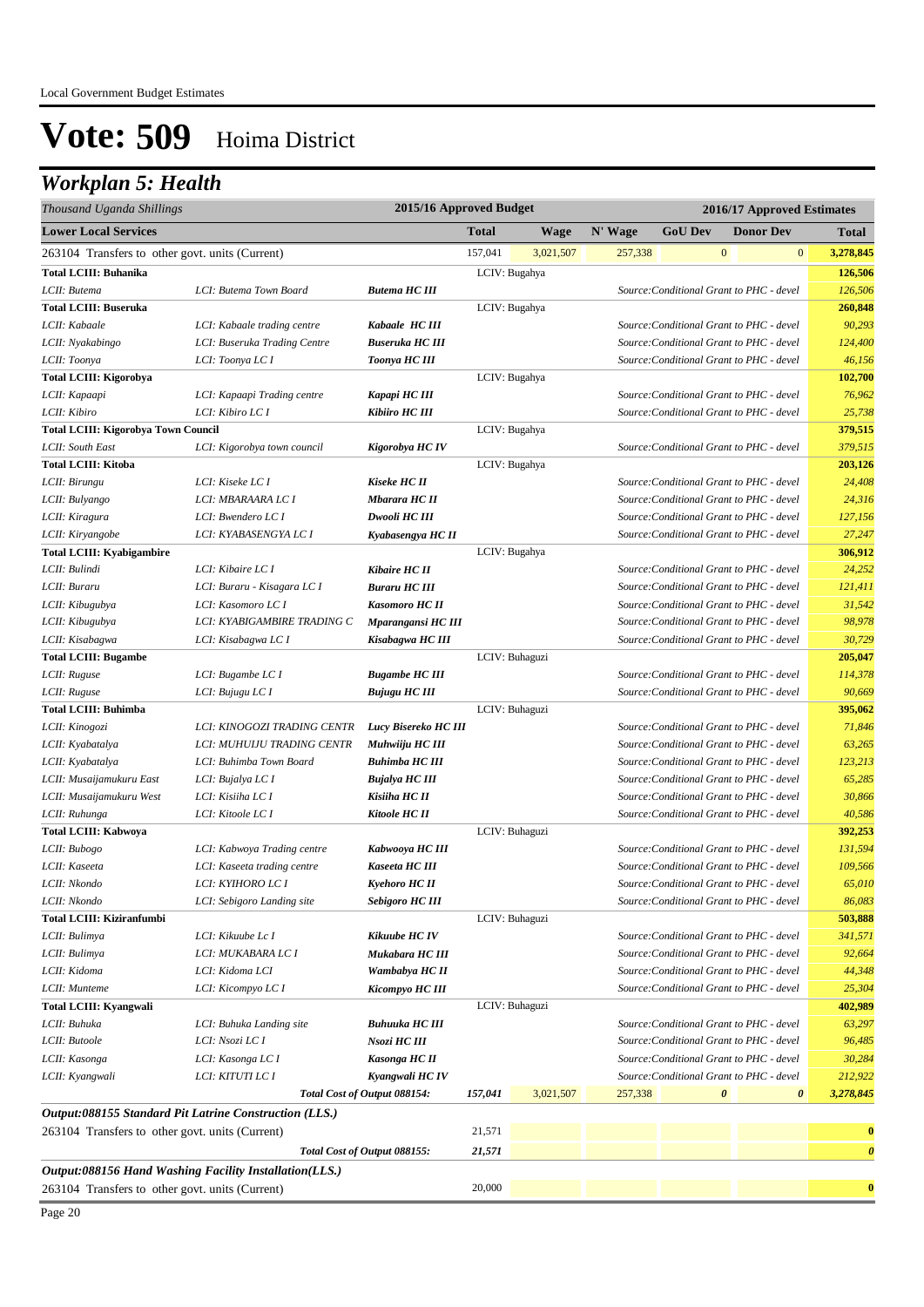### *Workplan 5: Health*

| 2015/16 Approved Budget<br>2016/17 Approved Estimates<br>Thousand Uganda Shillings                                                         |                       |
|--------------------------------------------------------------------------------------------------------------------------------------------|-----------------------|
| <b>Lower Local Services</b><br><b>GoU Dev</b><br><b>Total</b><br><b>Wage</b><br>N' Wage<br><b>Donor Dev</b>                                | <b>Total</b>          |
| Total Cost of Output 088156:<br>20,000                                                                                                     | $\boldsymbol{\theta}$ |
| <b>Total Cost of Lower Local Services</b><br>198,612<br>3,021,507<br>274,742<br>$\mathbf{0}$<br>$\bf{0}$                                   | 3,296,249             |
| <b>GoU Dev</b><br><b>Higher LG Services</b><br><b>Total</b><br><b>Wage</b><br>N' Wage<br><b>Donor Dev</b>                                  | <b>Total</b>          |
| Output:088101 Public Health Promotion                                                                                                      |                       |
| 211101 General Staff Salaries<br>2,347,955<br>62,077                                                                                       | 62,077                |
| 159,216<br>211103 Allowances                                                                                                               | $\bf{0}$              |
| 9,500<br>221001 Advertising and Public Relations                                                                                           | $\bf{0}$              |
| 221002 Workshops and Seminars<br>115,000                                                                                                   | $\bf{0}$              |
| 8,200<br>221008 Computer supplies and Information Technology (IT)                                                                          | $\bf{0}$              |
| 221011 Printing, Stationery, Photocopying and Binding<br>13,580                                                                            | $\bf{0}$              |
| 3,200<br>221012 Small Office Equipment                                                                                                     | $\bf{0}$              |
| 221014 Bank Charges and other Bank related costs<br>2,450                                                                                  | $\bf{0}$              |
| 222001 Telecommunications<br>1,000                                                                                                         | $\bf{0}$              |
| 2,600<br>222003 Information and communications technology (ICT)                                                                            | $\bf{0}$              |
| 8,200<br>223005 Electricity                                                                                                                | $\bf{0}$              |
| 3,183<br>223007 Other Utilities- (fuel, gas, firewood, charcoal)                                                                           | $\bf{0}$              |
| 227001 Travel inland<br>134,943                                                                                                            | $\bf{0}$              |
| 2,000<br>227003 Carriage, Haulage, Freight and transport hire                                                                              | $\bf{0}$              |
| 73,100<br>227004 Fuel, Lubricants and Oils                                                                                                 | $\bf{0}$              |
| 228002 Maintenance - Vehicles<br>18,800                                                                                                    | $\bf{0}$              |
| 6,200<br>228003 Maintenance - Machinery, Equipment & Furniture                                                                             | $\bf{0}$              |
| 62,077<br>Total Cost of Output 088101:<br>2,909,127                                                                                        | 62,077                |
| Output:088104 Medical Supplies for Health Facilities                                                                                       |                       |
| 870,000<br>633,600<br>224001 Medical and Agricultural supplies                                                                             | 870,000               |
| 633,600<br>870,000<br>Total Cost of Output 088104:                                                                                         | 870,000               |
| Output:088106 Promotion of Sanitation and Hygiene                                                                                          |                       |
| 8,000<br>227001 Travel inland                                                                                                              | $\bf{0}$              |
| 4,000<br>227004 Fuel, Lubricants and Oils                                                                                                  | $\bf{0}$              |
| Total Cost of Output 088106:<br>12,000                                                                                                     | $\boldsymbol{\theta}$ |
| 62,077<br>870,000<br><b>Total Cost of Higher LG Services</b><br>3,554,726                                                                  | 932,077               |
| <b>Capital Purchases</b><br><b>Total</b><br>N' Wage<br><b>GoU Dev</b><br><b>Donor Dev</b><br><b>Wage</b>                                   | <b>Total</b>          |
| Output:088181 Staff houses construction and rehabilitation                                                                                 |                       |
| $\boldsymbol{0}$<br>$\mathbf{0}$<br>300<br>$\mathbf{0}$<br>$\mathbf{0}$<br>281503 Engineering and Design Studies & Plans for capital works | 300                   |
| <b>Total LCIII: Buseruka</b><br>LCIV: Bugahya                                                                                              | 300                   |
| LCII: Toonya<br>LCI: Not Specified<br><b>Rehabilitation of Toonya HC III Staff quarters</b><br>Source:LGMSD (Former LGDP)                  | 300                   |
| $\mathbf{0}$<br>$\overline{0}$<br>$\mathbf{0}$<br>800<br>$\boldsymbol{0}$<br>281504 Monitoring, Supervision & Appraisal of capital works   | 800                   |
| <b>Total LCIII: Buseruka</b><br>LCIV: Bugahya                                                                                              | 800                   |
| <b>Rehabilitation of Toonya HC III</b><br>LCII: Toonya<br>LCI: Not Specified<br>Source:LGMSD (Former LGDP)                                 | 800                   |
| $\mathbf{0}$<br>$\mathbf{0}$<br>$\mathbf{0}$<br>39,447<br>$\mathbf{0}$<br>312102 Residential Buildings                                     | 39,447                |
| <b>Total LCIII: Buseruka</b><br>LCIV: Bugahya<br>Rehabilitation of Toonya HC Staff House<br>Source: District Discretionary Developme       | 39,447<br>39,447      |
| LCII: Toonya<br>LCI: Toonya 1<br>Total Cost of Output 088181:<br>0<br>$\boldsymbol{0}$<br>$\mathbf{0}$<br>40,547<br>$\pmb{\theta}$         | 40,547                |
| Output:088182 Maternity Ward Construction and Rehabilitation                                                                               |                       |
| 281504 Monitoring, Supervision & Appraisal of capital works<br>2,000                                                                       | $\bf{0}$              |
| 2,000<br>Total Cost of Output 088182:                                                                                                      | $\boldsymbol{\theta}$ |
| $\mathbf{0}$<br>$\mathbf{0}$<br>40,547<br>$\pmb{0}$<br><b>Total Cost of Capital Purchases</b><br>2,000                                     | 40,547                |
| <b>Total Cost of function Primary Healthcare</b><br>3,083,584<br>1,144,742<br>40,547<br>$\bf{0}$<br>3,755,338                              | 4,268,873             |
| LG Function 0883 Health Management and Supervision                                                                                         |                       |
| 2015/16 Approved Budget<br>Thousand Uganda Shillings<br>2016/17 Approved Estimates                                                         |                       |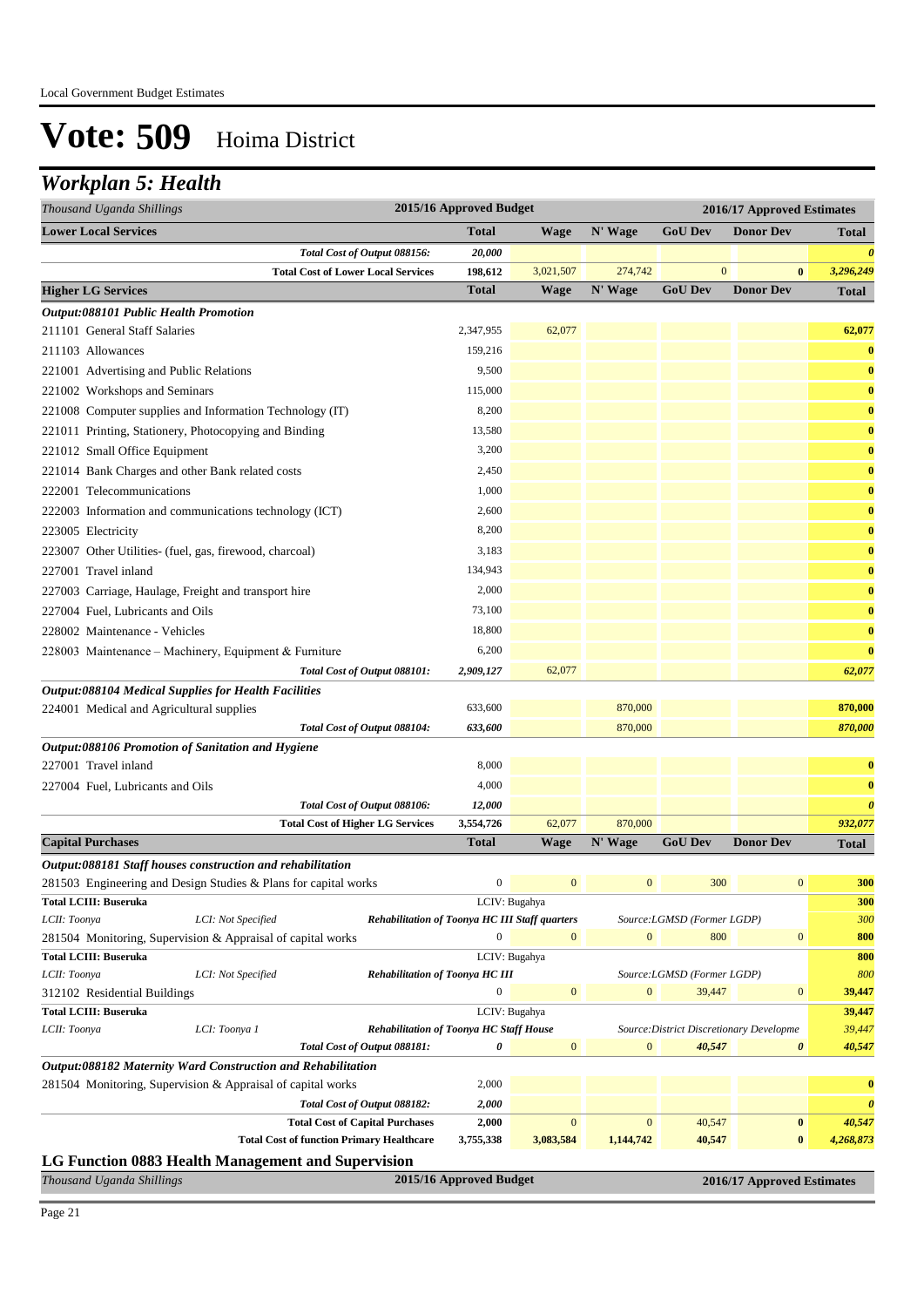## *Workplan 5: Health*

| Thousand Uganda Shillings                                       | 2015/16 Approved Budget |             |           |                | 2016/17 Approved Estimates |              |
|-----------------------------------------------------------------|-------------------------|-------------|-----------|----------------|----------------------------|--------------|
| <b>Higher LG Services</b>                                       | <b>Total</b>            | <b>Wage</b> | N' Wage   | <b>GoU Dev</b> | <b>Donor Dev</b>           | <b>Total</b> |
| Output:088301 Healthcare Management Services                    |                         |             |           |                |                            |              |
| 221001 Advertising and Public Relations                         | $\mathbf{0}$            |             | 4,000     |                | 1,000                      | 5,000        |
| 221002 Workshops and Seminars                                   | $\mathbf{0}$            |             | 25,608    | 81,693         | 150,500                    | 257,801      |
| 221003 Staff Training                                           | $\mathbf{0}$            |             | 10,000    |                |                            | 10,000       |
| 221005 Hire of Venue (chairs, projector, etc)                   | $\boldsymbol{0}$        |             |           |                | 600                        | 600          |
| 221008 Computer supplies and Information Technology (IT)        | $\mathbf{0}$            |             | 1,500     |                |                            | 1,500        |
| 221009 Welfare and Entertainment                                | 0                       |             | 1,200     |                |                            | 1,200        |
| 221011 Printing, Stationery, Photocopying and Binding           | $\boldsymbol{0}$        |             | 5,999     | 2,000          |                            | 7,999        |
| 221012 Small Office Equipment                                   | 0                       |             | 2,000     |                | 1,000                      | 3,000        |
| 221014 Bank Charges and other Bank related costs                | $\mathbf{0}$            |             | 2,450     |                |                            | 2,450        |
| 222001 Telecommunications                                       | $\mathbf{0}$            |             |           | 1,200          |                            | 1,200        |
| 222002 Postage and Courier                                      | $\mathbf{0}$            |             |           |                | 400                        | 400          |
| 223005 Electricity                                              | $\mathbf{0}$            |             | 3,000     |                |                            | 3,000        |
| 224004 Cleaning and Sanitation                                  | 0                       |             | 1,200     |                |                            | 1,200        |
| 227001 Travel inland                                            | $\boldsymbol{0}$        |             |           | 39,200         | 165,430                    | 204,630      |
| 227004 Fuel, Lubricants and Oils                                | $\mathbf{0}$            |             |           | 20,000         | 35,000                     | 55,000       |
| 228002 Maintenance - Vehicles                                   | $\mathbf{0}$            |             | 2,000     | 4,000          | 4,500                      | 10,500       |
| Total Cost of Output 088301:                                    | 0                       |             | 58,957    | 148,093        | 358,430                    | 565,480      |
| <b>Total Cost of Higher LG Services</b>                         | $\bf{0}$                |             | 58,957    | 148,093        | 358,430                    | 565,480      |
| <b>Total Cost of function Health Management and Supervision</b> | 0                       |             | 58,957    | 148,093        | 358,430                    | 565,480      |
| <b>Total Cost of Health</b>                                     | 3,755,338               | 3,083,584   | 1,203,699 | 188,640        | 358,430                    | 4,834,353    |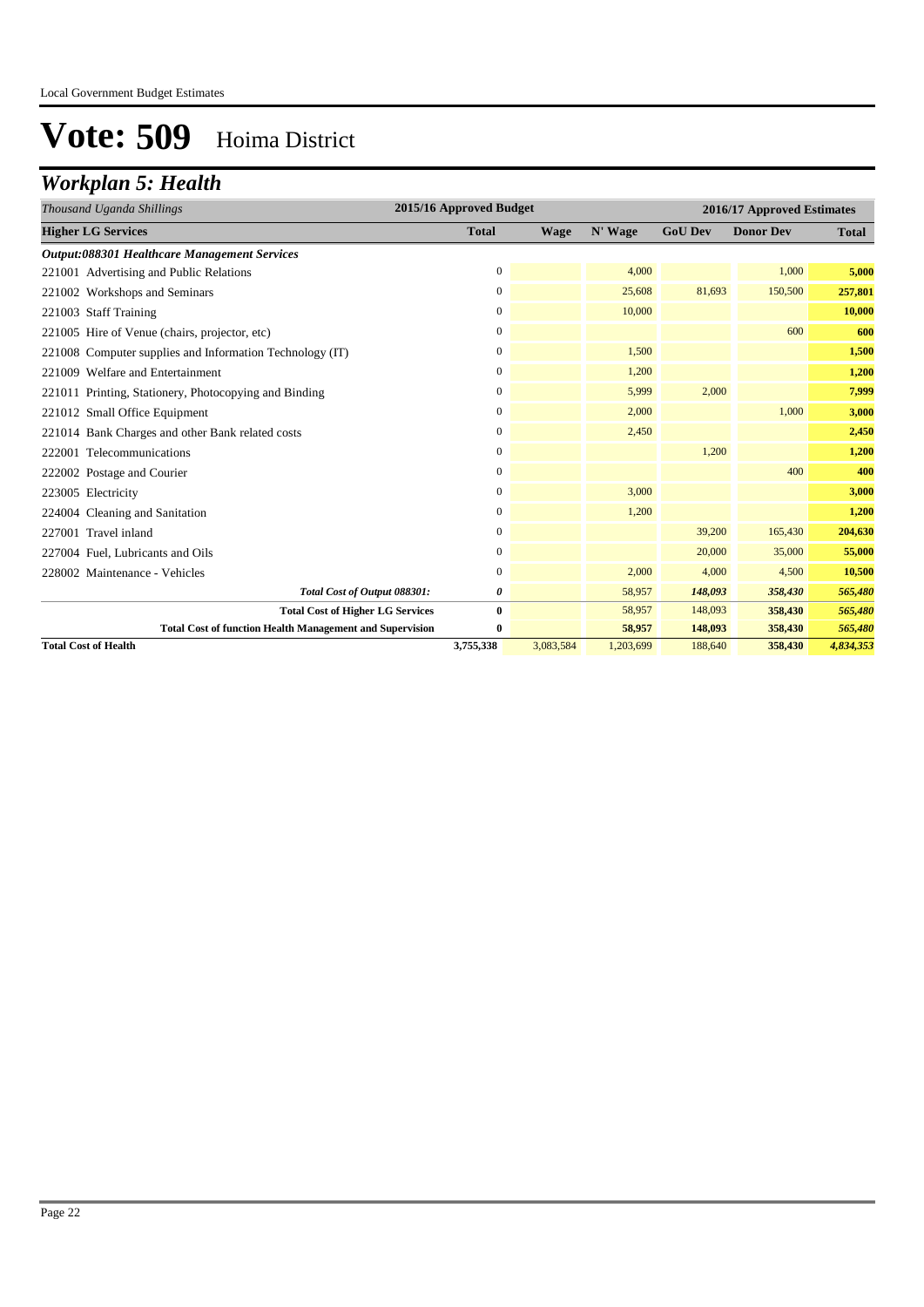## *Workplan 6: Education*

#### **(i) Overview of Workplan Revenue and Expenditures**

| <b>UShs Thousand</b>                                 | 2015/16                          |                                | 2016/17                          |
|------------------------------------------------------|----------------------------------|--------------------------------|----------------------------------|
|                                                      | <b>Approved</b><br><b>Budget</b> | <b>Outturn by</b><br>end March | <b>Approved</b><br><b>Budget</b> |
| A: Breakdown of Workplan Revenues:                   |                                  |                                |                                  |
| <b>Recurrent Revenues</b>                            | 10.479.289                       | 7,735,694                      | 12,163,643                       |
| District Unconditional Grant (Non-Wage)              | 63.815                           | 44,904                         |                                  |
| District Unconditional Grant (Wage)                  |                                  | $\mathbf{0}$                   | 85,892                           |
| <b>Locally Raised Revenues</b>                       | 24,676                           | 20,000                         | 24,676                           |
| Other Transfers from Central Government              | 10,000                           | 12,766                         | 11,552                           |
| Sector Conditional Grant (Non-Wage)                  | 2,265,415                        | 1,474,901                      | 2,265,415                        |
| Sector Conditional Grant (Wage)                      | 8,115,383                        | 6,183,123                      | 9,776,109                        |
| <b>Development Revenues</b>                          | 725,179                          | 299,425                        | 736,778                          |
| Development Grant                                    | 293,188                          | 293,188                        | 416,778                          |
| District Discretionary Development Equalization Gran | 69.750                           | $\Omega$                       |                                  |
| Donor Funding                                        | 362,241                          | 6,237                          | 320,000                          |
| <b>Total Revenues</b>                                | 11,204,468                       | 8,035,119                      | 12,900,421                       |
| <b>B: Breakdown of Workplan Expenditures:</b>        |                                  |                                |                                  |
| Recurrent Expenditure                                | 10,479,289                       | 7,735,381                      | 12,163,643                       |
| Wage                                                 | 8.115.383                        | 6,183,123                      | 9,862,000                        |
| Non Wage                                             | 2,363,906                        | 1,552,258                      | 2,301,643                        |
| Development Expenditure                              | 725,179                          | 85.158                         | 736,778                          |
| Domestic Development                                 | 362,938                          | 78920.588                      | 416,778                          |
| Donor Development                                    | 362,241                          | 6,237                          | 320,000                          |
| <b>Total Expenditure</b>                             | 11,204,468                       | 7,820,539                      | 12,900,421                       |

#### **(ii) Details of Workplan Revenues and Expenditures**

### *Expenditure Details for Workplan 6: Education*

#### **LG Function 0781 Pre-Primary and Primary Education**

| Thousand Uganda Shillings   |  | 2015/16 Approved Budget |      |         | 2016/17 Approved Estimates |                  |              |  |
|-----------------------------|--|-------------------------|------|---------|----------------------------|------------------|--------------|--|
| <b>Lower Local Services</b> |  | <b>Total</b>            | Wage | N' Wage | <b>GoU Dev</b>             | <b>Donor Dev</b> | <b>Total</b> |  |
|                             |  |                         |      |         |                            |                  |              |  |

*Output:078151 Primary Schools Services UPE (LLS)*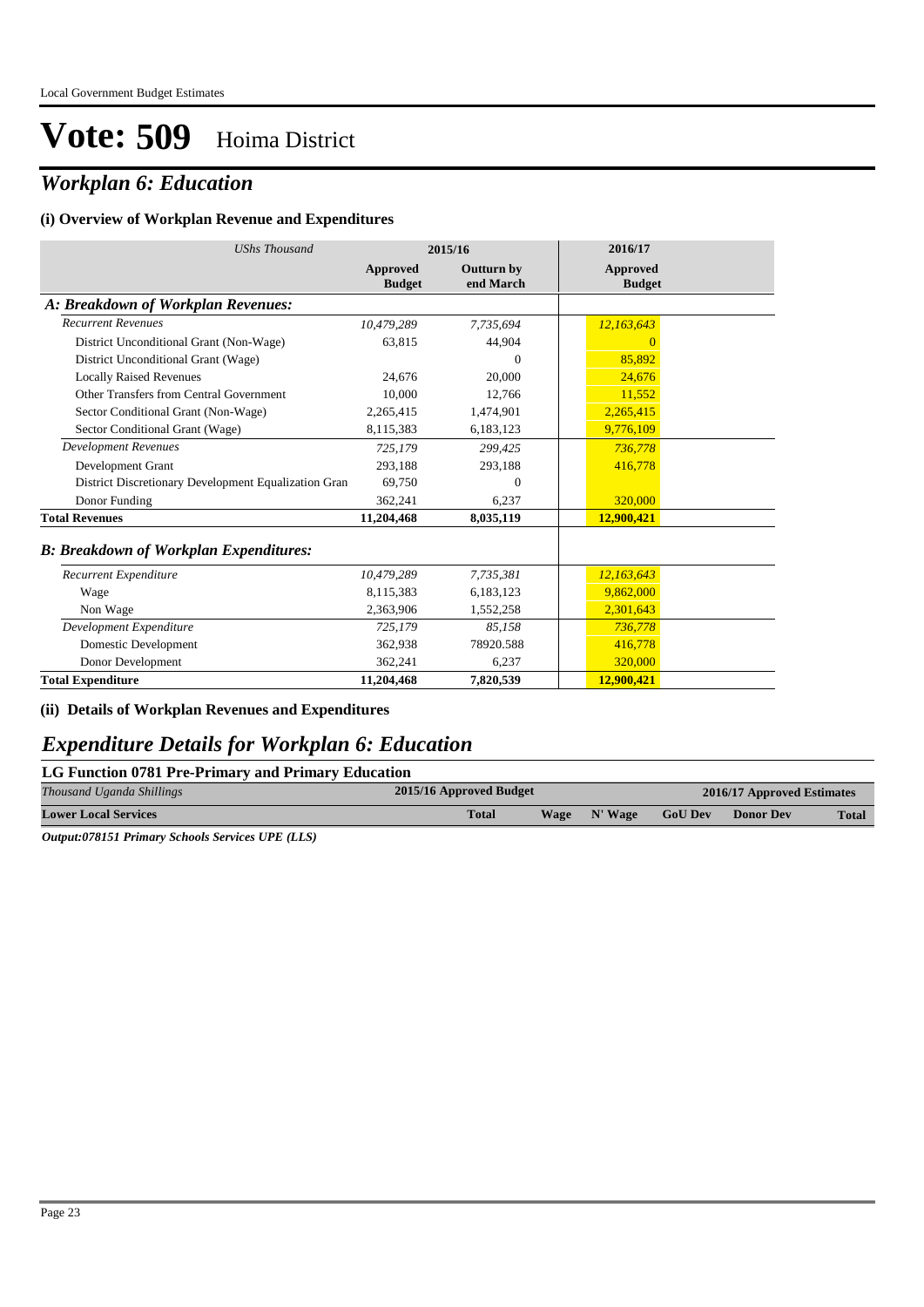## *Workplan 6: Education*

| Thousand Uganda Shillings                       |                    | 2015/16 Approved Budget               |           |         |                |              | 2016/17 Approved Estimates              |              |
|-------------------------------------------------|--------------------|---------------------------------------|-----------|---------|----------------|--------------|-----------------------------------------|--------------|
| <b>Lower Local Services</b>                     |                    | <b>Total</b>                          | Wage      | N' Wage | <b>GoU Dev</b> |              | <b>Donor Dev</b>                        | <b>Total</b> |
| 263104 Transfers to other govt. units (Current) |                    | $\mathbf{0}$                          | 8,447,389 | 455,743 |                | $\mathbf{0}$ | $\mathbf{0}$                            | 8,903,132    |
| <b>Total LCIII: Buhanika</b>                    |                    | LCIV: Bugahya                         |           |         |                |              |                                         | 405,804      |
| LCII: Butema                                    | LCI: Katereiga     | Katereiga Primary School              |           |         |                |              | Source: Sector Conditional Grant (Non-W | 56,499       |
| LCII: Butema                                    | LCI: Butema        | <b>Butema COU Primary School</b>      |           |         |                |              | Source: Sector Conditional Grant (Non-W | 63,849       |
| LCII: Butema                                    | LCI: Butema        | <b>Butema BCS Primary School</b>      |           |         |                |              | Source: Sector Conditional Grant (Non-W | 59,436       |
| LCII: Kitoonya                                  | LCI: Kyohairwe     | Kyohairwe Primary School              |           |         |                |              | Source: Sector Conditional Grant (Non-W | 50,668       |
| LCII: Kitoonya                                  | LCI: Kifumura      | Kifumura Primary School               |           |         |                |              | Source: Sector Conditional Grant (Non-W | 61,454       |
| LCII: Kitoonya                                  | LCI: Kaburamuro    | Kaburamuro Primary School             |           |         |                |              | Source: Sector Conditional Grant (Non-W | 58,920       |
| LCII: Kitoonya                                  | LCI: Kitoonya      | Kitoonya primary Schhol               |           |         |                |              | Source: Sector Conditional Grant (Non-W | 54,978       |
| <b>Total LCIII: Buseruka</b>                    |                    | LCIV: Bugahya                         |           |         |                |              |                                         | 557,586      |
| LCII: Kabaale                                   | LCI: Kabale        | Kabale Public Primary School          |           |         |                |              | Source: Sector Conditional Grant (Non-W | 104,675      |
| LCII: Kabaale                                   | LCI: Kigaaga       | Kigaaga Primary School                |           |         |                |              | Source: Sector Conditional Grant (Non-W | 54,992       |
| LCII: Kabaale                                   | LCI: Kyapaloni     | Kyapaloni Primary School              |           |         |                |              | Source: Sector Conditional Grant (Non-W | 18,856       |
| LCII: Kabaale                                   | LCI: Nyamasog      | Nyamasoga Primary School              |           |         |                |              | Source: Sector Conditional Grant (Non-W | 56,783       |
| LCII: Kabaale                                   | LCI: Nyahaira      | Nyahaira Primary School               |           |         |                |              | Source: Sector Conditional Grant (Non-W | 15,110       |
| LCII: Nyakabingo                                | LCI: Buseruka      | <b>Buseruka Primary School</b>        |           |         |                |              | Source: Sector Conditional Grant (Non-W | 97,217       |
| LCII: Nyakabingo                                | LCI: Kasenyi lyato | Kasenyi Lyato Primary School          |           |         |                |              | Source: Sector Conditional Grant (Non-W | 62,972       |
| LCII: Toonya                                    | LCI: Mbegu         | <b>Mbegu Primary School</b>           |           |         |                |              | Source: Sector Conditional Grant (Non-W | 21,069       |
| LCII: Toonya                                    | LCI: Kaiso         | Kaiso Primary School                  |           |         |                |              | Source: Sector Conditional Grant (Non-W | 70,194       |
| LCII: Toonya                                    | LCI: Toonya        | Toonya Primary School                 |           |         |                |              | Source: Sector Conditional Grant (Non-W | 55,718       |
| <b>Total LCIII: Kigorobya</b>                   |                    | LCIV: Bugahya                         |           |         |                |              |                                         | 953,910      |
| LCII: Bwikya                                    | LCI: Hanga         | Kitemba COU Primary School            |           |         |                |              | Source: Sector Conditional Grant (Non-W | 41,843       |
| LCII: Bwikya                                    | LCI: Bombo         | Iguru 1 Primary School                |           |         |                |              | Source: Sector Conditional Grant (Non-W | 115,867      |
| LCII: Bwikya                                    | LCI: Buhirigi      | <b>Buhirigi Primary School</b>        |           |         |                |              | Source: Sector Conditional Grant (Non-W | 89,993       |
| LCII: Kapaapi                                   | LCI: Kapaapi       | <b>St Paul Kapaapi Primary School</b> |           |         |                |              | Source: Sector Conditional Grant (Non-W | 120,456      |
| LCII: Kapaapi                                   | LCI: Kibengeya     | Kibengeya Primary School              |           |         |                |              | Source: Sector Conditional Grant (Non-W | 101,059      |
| LCII: Kapaapi                                   | LCI: Kijonjomi     | Kijonjomi Primary School              |           |         |                |              | Source: Sector Conditional Grant (Non-W | 72,714       |
| LCII: Kibiro                                    | LCI: kibiro        | Kibiro Primary School                 |           |         |                |              | Source: Sector Conditional Grant (Non-W | 57,241       |
| LCII: Kiganja                                   | LCI: kyeramya      | Kyeramya Primary School               |           |         |                |              | Source: Sector Conditional Grant (Non-W | 50,098       |
| LCII: Kisukuuma                                 | LCI: Bukona        | <b>Bukona Primary School</b>          |           |         |                |              | Source: Sector Conditional Grant (Non-W | 58,247       |
| LCII: Kisukuuma                                 | LCI: Haibale       | <b>Haibale Primary School</b>         |           |         |                |              | Source: Sector Conditional Grant (Non-W | 76,161       |
| LCII: Kyabisagazi                               | LCI: Kigomba       | Kigomba Public Primary School         |           |         |                |              | Source: Sector Conditional Grant (Non-W | 76,269       |
| LCII: Kyabisagazi                               | LCI: Kyabisagazi   | Kyabisagazi Primary School            |           |         |                |              | Source: Sector Conditional Grant (Non-W | 93,962       |
| <b>Total LCIII: Kigorobya Town Council</b>      |                    | LCIV: Bugahya                         |           |         |                |              |                                         | 287,874      |
| LCII: North East                                | LCI: Kigorobya TC  | Kigorobya Muslim Primary School       |           |         |                |              | Source: Sector Conditional Grant (Non-W | 128,815      |
| LCII: South East                                | LCI: Kigorobya TC  | Kitana Primary School                 |           |         |                |              | Source: Sector Conditional Grant (Non-W | 99,272       |
| LCII: South East                                | LCI: Kigorobya TC  | Kigorobya COU Primary School          |           |         |                |              | Source: Sector Conditional Grant (Non-W | 59,787       |
| <b>Total LCIII: Kitoba</b>                      |                    | LCIV: Bugahya                         |           |         |                |              |                                         | 750,533      |
| LCII: Birungu                                   | LCI: Kiseke        | Kiseke Primary School                 |           |         |                |              | Source: Sector Conditional Grant (Non-W | 82,619       |
| LCII: Birungu                                   | LCI: Kitoba        | Kitoba Primary School                 |           |         |                |              | Source: Sector Conditional Grant (Non-W | 71,580       |
| LCII: Birungu                                   | LCI: Buhamba       | <b>Buhamba Primary School</b>         |           |         |                |              | Source: Sector Conditional Grant (Non-W | 85,764       |
| LCII: Budaka                                    | LCI: Iseisa        | Iseisa Primary School                 |           |         |                |              | Source: Sector Conditional Grant (Non-W | 77,085       |
| LCII: Budaka                                    | LCI: Bukerenge     | <b>Bukerenge Primary School</b>       |           |         |                |              | Source: Sector Conditional Grant (Non-W | 70,581       |
| LCII: Budaka                                    | LCI: Kibanjwa      | Kibanjwa Primary School               |           |         |                |              | Source: Sector Conditional Grant (Non-W | 70,903       |
| LCII: Bulyango                                  | LCI: Kiraira       | Kiraira Primary School                |           |         |                |              | Source: Sector Conditional Grant (Non-W | 54,409       |
| LCII: Bulyango                                  | LCI: Mbarara       | <b>Mbaraara Primary School</b>        |           |         |                |              | Source: Sector Conditional Grant (Non-W | 97,018       |
| LCII: Kiragura                                  | LCI: Dwoli         | <b>Dwoli Primary School</b>           |           |         |                |              | Source: Sector Conditional Grant (Non-W | 79,968       |
| LCII: Kiryangobe                                | LCI: Kyabasengya   | Kyabasengya Primary School            |           |         |                |              | Source: Sector Conditional Grant (Non-W | 60,605       |
| <b>Total LCIII: Kyabigambire</b>                |                    | LCIV: Bugahya                         |           |         |                |              |                                         | 1,282,921    |
| LCII: Bulindi                                   | LCI: Bulindi       | <b>Bulindi BCS Primary School</b>     |           |         |                |              | Source: Sector Conditional Grant (Non-W | 56,680       |
| LCII: Bulindi                                   | LCI: Kakindo       | Kakindo COU Primary School            |           |         |                |              | Source: Sector Conditional Grant (Non-W | 54,454       |
| LCII: Bulindi                                   | LCI: Bulindi       | <b>Bulindi COU Primary School</b>     |           |         |                |              | Source: Sector Conditional Grant (Non-W | 100,067      |
| LCII: Bulindi                                   | LCI: Kibaire       | <b>Kibaire Primary School</b>         |           |         |                |              | Source: Sector Conditional Grant (Non-W | 62,087       |
| LCII: Buraru                                    | LCI: Kibingo       | Kibingo Muslim Primary School         |           |         |                |              | Source: Sector Conditional Grant (Non-W | 46,648       |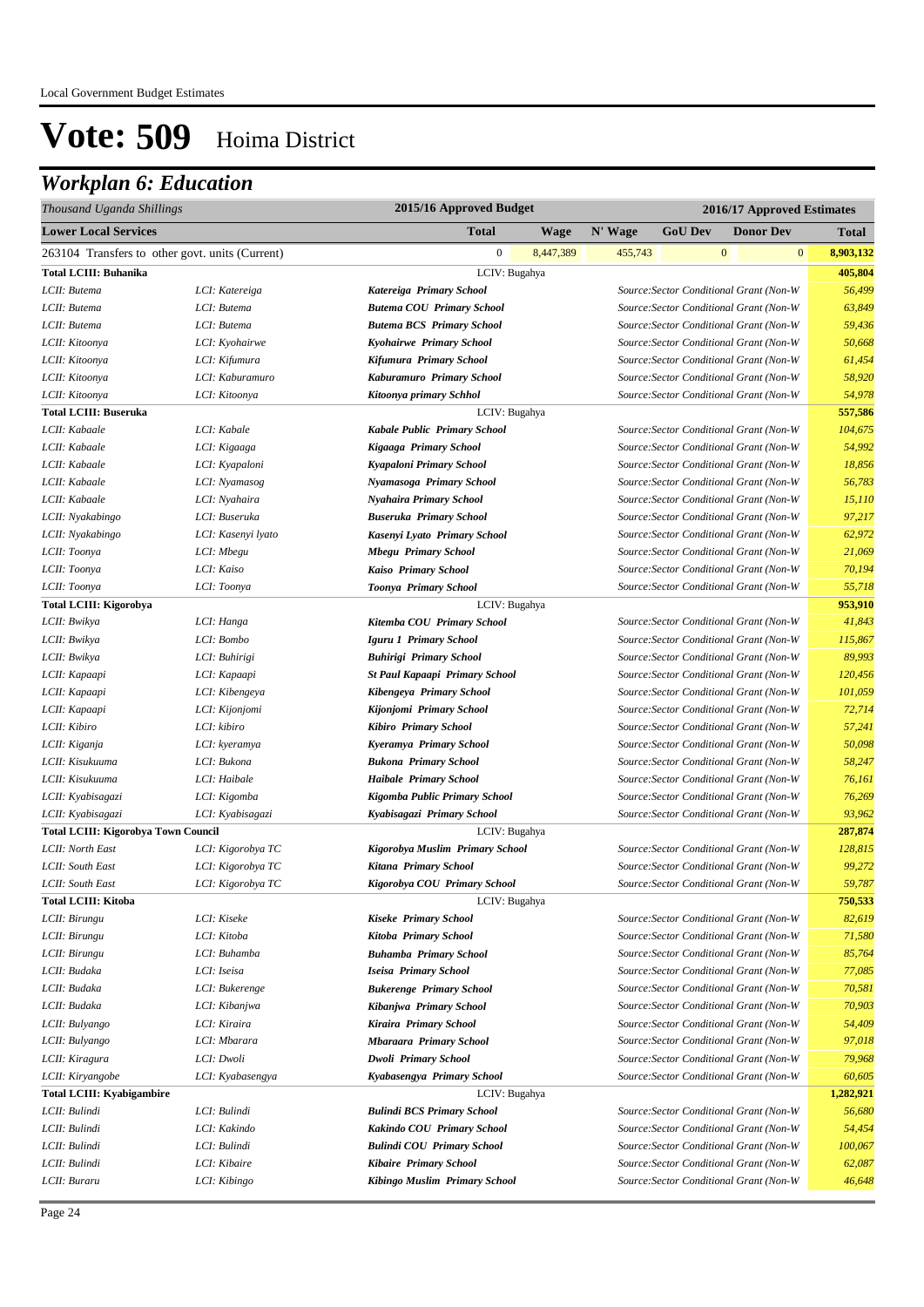## *Workplan 6: Education*

| Thousand Uganda Shillings   | 2015/16 Approved Budget<br>2016/17 Approved Estimates |                                        |         |                |                                         |           |
|-----------------------------|-------------------------------------------------------|----------------------------------------|---------|----------------|-----------------------------------------|-----------|
| <b>Lower Local Services</b> |                                                       | Total<br>Wage                          | N' Wage | <b>GoU Dev</b> | <b>Donor Dev</b>                        | Total     |
| LCII: Buraru                | LCI: Buyanja                                          | Buyanja Primary School                 |         |                | Source: Sector Conditional Grant (Non-W | 71,641    |
| LCII: Buraru                | LCI: kisiita                                          | Kisiita Primary School                 |         |                | Source: Sector Conditional Grant (Non-W | 57,814    |
| LCII: Buraru                | LCI: Not Specified                                    | Kibingo BCS Primary School             |         |                | Source: Sector Conditional Grant (Non-W | 57,500    |
| LCII: Buraru                | LCI: Kyabanati                                        | Kyabanati Primary School               |         |                | Source: Sector Conditional Grant (Non-W | 77,777    |
| LCII: Buraru                | LCI: Buraru                                           | <b>Buraru COU Primary School</b>       |         |                | Source: Sector Conditional Grant (Non-W | 42,155    |
| LCII: Buraru                | LCI: Busanga                                          | <b>Busanga Primary School</b>          |         |                | Source: Sector Conditional Grant (Non-W | 56,454    |
| LCII: Kibugubya             | LCI: Kiryabutuzi                                      | Kiryabutuzi Primary School             |         |                | Source: Sector Conditional Grant (Non-W | 56,263    |
| LCII: Kibugubya             | LCI: Katuugo                                          | Katuugo Primary School                 |         |                | Source: Sector Conditional Grant (Non-W | 72,063    |
| LCII: Kibugubya             | LCI: kyabigambire                                     | Kyabigambire Primary School            |         |                | Source: Sector Conditional Grant (Non-W | 42,519    |
| LCII: Kibugubya             | LCI: Kibugubya                                        | Kibugubya Primary School               |         |                | Source: Sector Conditional Grant (Non-W | 65,448    |
| LCII: Kibugubya             | LCI: Kasomoro                                         | Kasomoro Primary School                |         |                | Source: Sector Conditional Grant (Non-W | 63,051    |
| LCII: Kisabagwa             | LCI: Kisabagwa                                        | Kisabagwa Primary School               |         |                | Source: Sector Conditional Grant (Non-W | 51,807    |
| LCII: Kisabagwa             | LCI: Kasunga                                          | Kasunga Primary School                 |         |                | Source: Sector Conditional Grant (Non-W | 57,559    |
| LCII: Kisabagwa             | LCI: Nyamirima                                        | Nyamirima Primary School               |         |                | Source: Sector Conditional Grant (Non-W | 61,511    |
| LCII: Kisabagwa             | LCI: Bineneza                                         | <b>Bineneza Primary School</b>         |         |                | Source: Sector Conditional Grant (Non-W | 73,001    |
| LCII: Not Specified         | LCI: Nyakabingo                                       | Nyakabingo Primary School              |         |                | Source: Sector Conditional Grant (Non-W | 56,421    |
| <b>Total LCIII: Bugambe</b> |                                                       | LCIV: Buhaguzi                         |         |                |                                         | 716,772   |
| LCII: Bugambe               | LCI: Kyarubanga                                       | Kyarubanga Primary School              |         |                | Source: Sector Conditional Grant (Non-W | 52,482    |
| LCII: Bugambe               | LCI: Bugambe                                          | Muhwiju Primary School                 |         |                | Source: Sector Conditional Grant (Non-W | 67,152    |
| LCII: Bugambe               | LCI: Bugambe                                          | <b>Bugambe BCS primary School</b>      |         |                | Source: Sector Conditional Grant (Non-W | 66,174    |
| LCII: Katanga               | LCI: katanga                                          | Katanga Primary School                 |         |                | Source: Sector Conditional Grant (Non-W | 60,275    |
| LCII: Katanga               | LCI: Katanga                                          | <b>Bugambe Tea primary School</b>      |         |                | Source: Sector Conditional Grant (Non-W | 112,723   |
| LCII: Nyarugabu             | LCI: Kitondora                                        | Kitondora Primary School               |         |                | Source: Sector Conditional Grant (Non-W | 65,582    |
| LCII: Ruguse                | LCI: Ruguse                                           | <b>Ruguse Primary School</b>           |         |                | Source: Sector Conditional Grant (Non-W | 129,831   |
| LCII: Ruguse                | LCI: Kyabaseke                                        | Kyabaseke Primary School               |         |                | Source: Sector Conditional Grant (Non-W | 59,539    |
| LCII: Ruguse                | LCI: Kyambara                                         | Kyambara Primary School                |         |                | Source: Sector Conditional Grant (Non-W | 52,319    |
| LCII: Ruguse                | LCI: Bujugu                                           | Bujugu Public Primary School           |         |                | Source: Sector Conditional Grant (Non-W | 50,695    |
| <b>Total LCIII: Buhimba</b> |                                                       | LCIV: Buhaguzi                         |         |                |                                         | 1,201,127 |
| LCII: Kinogozi              | LCI: Ngogoma                                          | Ngogoma primary School                 |         |                | Source: Sector Conditional Grant (Non-W | 64,826    |
| LCII: Kinogozi              | LCI: Kinogozi                                         | Omugo Bisereko Primary School          |         |                | Source: Sector Conditional Grant (Non-W | 76,985    |
| LCII: Kinogozi              | LCI: Kisenyi                                          | Kisenyi Primary School                 |         |                | Source: Sector Conditional Grant (Non-W | 72,476    |
| LCII: Kinogozi              | LCI: Kayera                                           | Kayera Muslim Primary School           |         |                | Source: Sector Conditional Grant (Non-W | 64,259    |
| LCII: Kyabatalya            | LCI: Kikoboza                                         | St Kizito Kikoboza Primary School      |         |                | Source: Sector Conditional Grant (Non-W | 64,601    |
| LCII: Kyabatalya            | LCI: Buhimba TC                                       | Kigede Muslim Primary School           |         |                | Source: Sector Conditional Grant (Non-W | 83,946    |
| LCII: Musaijamukuru East    | LCI: Kihabwemi                                        | Kihabwemi Primary School               |         |                | Source: Sector Conditional Grant (Non-W | 57,398    |
| LCII: Musaijamukuru East    | LCI: Karama                                           | Karama Primary School                  |         |                | Source: Sector Conditional Grant (Non-W | 51,280    |
| LCII: Musaijamukuru East    | LCI: Musaijamukuru                                    | Musaijamukuru Primary School           |         |                | Source: Sector Conditional Grant (Non-W | 64,562    |
| LCII: Musaijamukuru East    | LCI: Kirimba                                          | Kirimbi Primary School                 |         |                | Source:Sector Conditional Grant (Non-W  | 55,193    |
| LCII: Musaijamukuru East    | LCI: Rwemparaki                                       | Rwemparaki Primary School              |         |                | Source: Sector Conditional Grant (Non-W | 64,046    |
| LCII: Musaijamukuru East    | LCI: Kibararu                                         | Kibararu Primary School                |         |                | Source: Sector Conditional Grant (Non-W | 63,179    |
| LCII: Musaijamukuru East    | LCI: Kigaya                                           | Kigaya BCS Primary School              |         |                | Source: Sector Conditional Grant (Non-W | 57,374    |
| LCII: Musaijamukuru East    | LCI: Bujalya                                          | <b>Bujalya Primary School</b>          |         |                | Source: Sector Conditional Grant (Non-W | 56,317    |
| LCII: Musaijamukuru East    | LCI: Kitoole                                          | <b>Kitoole Primary School</b>          |         |                | Source: Sector Conditional Grant (Non-W | 51,588    |
| LCII: Musaijamukuru West    | LCI: Kisiha                                           | Kisiha Primary School                  |         |                | Source: Sector Conditional Grant (Non-W | 64,932    |
| LCII: Musaijamukuru West    | LCI: Ibanda                                           | <b>Ibanda Primary School</b>           |         |                | Source: Sector Conditional Grant (Non-W | 57,909    |
| LCII: Musaijamukuru West    | LCI: Kigaya                                           | Kigaya COU Primary School              |         |                | Source: Sector Conditional Grant (Non-W | 75,608    |
| LCII: Ruhunga               | LCI: Ruhunga                                          | Ruhunga Primary School                 |         |                | Source: Sector Conditional Grant (Non-W | 54,648    |
| Total LCIII: Kabwoya        |                                                       | LCIV: Buhaguzi                         |         |                |                                         | 796,218   |
| LCII: Bubogo                | LCI: Kikonda                                          | St Kizito Kikonda Primary School       |         |                | Source: Sector Conditional Grant (Non-W | 50,396    |
| LCII: Bubogo                | LCI: Akasomoro                                        | Kyebitaka Primary School               |         |                | Source: Sector Conditional Grant (Non-W | 63,757    |
| LCII: Bubogo                | LCI: Kitoole                                          | St Lwanga Mpanga Primary School        |         |                | Source: Sector Conditional Grant (Non-W | 56,889    |
| LCII: Bubogo                | LCI: Kabira                                           | Kabira Primary School                  |         |                | Source: Sector Conditional Grant (Non-W | 49,915    |
| LCII: Bubogo                | LCI: Kikonda                                          | Kabwoya Primary School                 |         |                | Source: Sector Conditional Grant (Non-W | 43,160    |
| LCII: Igwanjura             | LCI: Rwentahi                                         | <b>St Jude Rwentahi Primary School</b> |         |                | Source: Sector Conditional Grant (Non-W | 55,557    |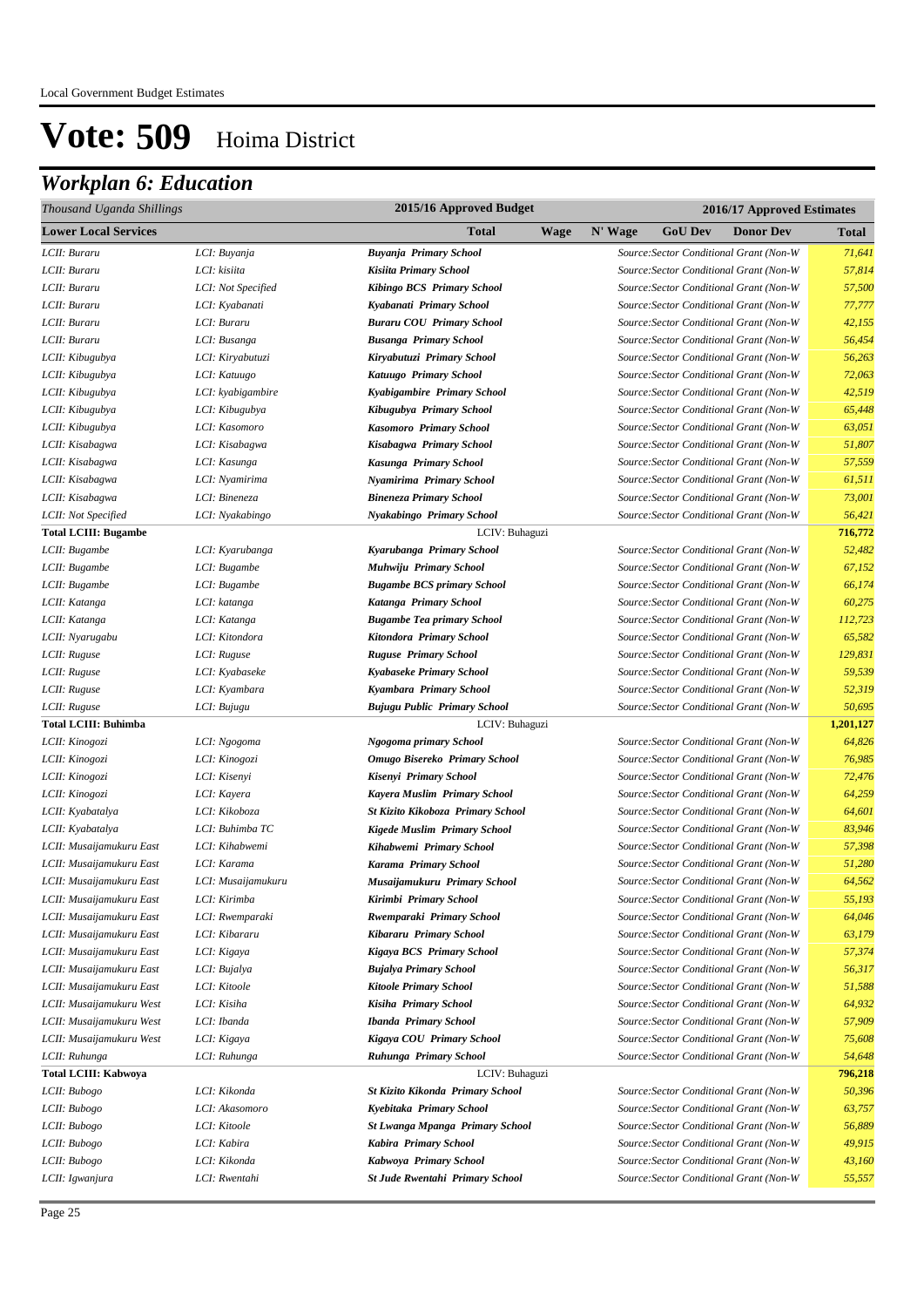## *Workplan 6: Education*

| Thousand Uganda Shillings                       |                    |                                            | 2015/16 Approved Budget                                                                                      |                     |         |                      | 2016/17 Approved Estimates              |                       |
|-------------------------------------------------|--------------------|--------------------------------------------|--------------------------------------------------------------------------------------------------------------|---------------------|---------|----------------------|-----------------------------------------|-----------------------|
| <b>Lower Local Services</b>                     |                    |                                            | <b>Total</b>                                                                                                 | <b>Wage</b>         | N' Wage | <b>GoU Dev</b>       | <b>Donor Dev</b>                        | <b>Total</b>          |
| LCII: Igwanjura                                 | LCI: Kisaru        | Kisaru Primary School                      |                                                                                                              |                     |         |                      | Source: Sector Conditional Grant (Non-W | 90,084                |
| LCII: Kaseeta                                   | LCI: Nyairongo     | <b>St Andrews Nyairongo Primary School</b> |                                                                                                              |                     |         |                      | Source: Sector Conditional Grant (Non-W | 56,838                |
| LCII: Kaseeta                                   | LCI: Kaseta        | Kaseta Primary School                      |                                                                                                              |                     |         |                      | Source: Sector Conditional Grant (Non-W | 103,079               |
| LCII: Kimbugu                                   | LCI: Kimbugu       | Kimbugu Primary School                     |                                                                                                              |                     |         |                      | Source: Sector Conditional Grant (Non-W | 65,737                |
| LCII: Kimbugu                                   | LCI: Karama        | St Anatoli Karama Primary School           |                                                                                                              |                     |         |                      | Source: Sector Conditional Grant (Non-W | 47,949                |
| LCII: Nkondo                                    | LCI: Kyeihoro      | Kyeihoro Primary School                    |                                                                                                              |                     |         |                      | Source: Sector Conditional Grant (Non-W | 32,056                |
| LCII: Nkondo                                    | LCI: Nkondo        | <b>Nkondo Primary School</b>               |                                                                                                              |                     |         |                      | Source: Sector Conditional Grant (Non-W | 42,435                |
| LCII: Nkondo                                    | LCI: Nyawaiga      | Nyawaiga Primary School                    |                                                                                                              |                     |         |                      | Source: Sector Conditional Grant (Non-W | 38,367                |
| Total LCIII: Kiziranfumbi                       |                    |                                            |                                                                                                              | LCIV: Buhaguzi      |         |                      |                                         | 888,261               |
| LCII: Bulimya                                   | LCI: Rumogi        | Rumogi Primary School                      |                                                                                                              |                     |         |                      | Source: Sector Conditional Grant (Non-W | 50,213                |
| LCII: Bulimya                                   | LCI: Mukabara      | Mukabara Primary School                    |                                                                                                              |                     |         |                      | Source: Sector Conditional Grant (Non-W | 97,441                |
| LCII: Bulimya                                   | LCI: Kisambo       | Kisambo Primary School                     |                                                                                                              |                     |         |                      | Source: Sector Conditional Grant (Non-W | 54,762                |
| LCII: Bulimya                                   | LCI: Kiziranfumbi  | <b>Sir Tito Winyi Primary School</b>       |                                                                                                              |                     |         |                      | Source: Sector Conditional Grant (Non-W | 86,911                |
| LCII: Bulimya                                   | LCI: Kikuube       | Kikuube BCS Primary School                 |                                                                                                              |                     |         |                      | Source: Sector Conditional Grant (Non-W | 78,838                |
| LCII: Kidoma                                    | LCI: Wambabya      | Wambabya Primary School                    |                                                                                                              |                     |         |                      | Source: Sector Conditional Grant (Non-W | 77,356                |
| LCII: Kidoma                                    | LCI: Kihangi       | St John Baptist Kihangi Primary School     |                                                                                                              |                     |         |                      | Source: Sector Conditional Grant (Non-W | 54,731                |
| LCII: Kidoma                                    | LCI: Rusaka        | Rusaka Primary School                      |                                                                                                              |                     |         |                      | Source: Sector Conditional Grant (Non-W | 47,327                |
| LCII: Munteme                                   | LCI: Kajoga        | Kajoga Primary School                      |                                                                                                              |                     |         |                      | Source: Sector Conditional Grant (Non-W | 63,863                |
| LCII: Munteme                                   | LCI: kamusunsi     | Kamusunsi Primary School                   |                                                                                                              |                     |         |                      | Source: Sector Conditional Grant (Non-W | 55,058                |
| LCII: Munteme                                   | LCI: Munteme       | <b>Munteme Primary School</b>              |                                                                                                              |                     |         |                      | Source: Sector Conditional Grant (Non-W | 94,263                |
| LCII: Munteme                                   | LCI: Kaigo         | Kaigo Primary School                       |                                                                                                              |                     |         |                      |                                         | 68,992                |
| LCII: Munteme                                   | LCI: Kiswaza       |                                            | Source: Sector Conditional Grant (Non-W<br>Source: Sector Conditional Grant (Non-W<br>Kiswaza Primary School |                     |         |                      | 58,505                                  |                       |
| LCIV: Buhaguzi<br><b>Total LCIII: Kyangwali</b> |                    |                                            |                                                                                                              |                     | 779,102 |                      |                                         |                       |
| LCII: Buhuka                                    | LCI: Buhuka        | <b>Buhuka Primary School</b>               |                                                                                                              |                     |         |                      | Source: Sector Conditional Grant (Non-W | 50,852                |
| LCII: Butoole                                   | LCI: Bugoma        | <b>Bugoma Primary School</b>               |                                                                                                              |                     |         |                      | Source: Sector Conditional Grant (Non-W | 82,332                |
| LCII: Butoole                                   | LCI: Kibaale       | <b>Kibaale Parents Primary School</b>      |                                                                                                              |                     |         |                      | Source: Sector Conditional Grant (Non-W | 22,040                |
| LCII: Butoole                                   | LCI: Rwemisanga    | Rwemisanga Primary School                  |                                                                                                              |                     |         |                      | Source: Sector Conditional Grant (Non-W | 53,711                |
| LCII: Butoole                                   | LCI: Tontema       | <b>Tontema Primary School</b>              |                                                                                                              |                     |         |                      | Source: Sector Conditional Grant (Non-W | 69,747                |
| LCII: Butoole                                   | LCI: Kamwokya      | Kamwokya Primary School                    |                                                                                                              |                     |         |                      | Source: Sector Conditional Grant (Non-W | 37,525                |
| LCII: Butoole                                   | LCI: Butoole       | <b>Butoole Primary School</b>              |                                                                                                              |                     |         |                      | Source: Sector Conditional Grant (Non-W | 52,174                |
| LCII: Butoole                                   | LCI: Nsozi         | Nsozi Primary School                       |                                                                                                              |                     |         |                      | Source: Sector Conditional Grant (Non-W | 52,610                |
| LCII: Butoole                                   | LCI: Wairagaza     | Wairagaza Primary School                   |                                                                                                              |                     |         |                      | Source: Sector Conditional Grant (Non-W | 43,647                |
| LCII: Kasonga                                   | LCI: Bukinda       | <b>Bukinda Primary School</b>              |                                                                                                              |                     |         |                      | Source: Sector Conditional Grant (Non-W | 43,281                |
| LCII: Kasonga                                   | LCI: Rwenyawawa    | Rwenyawawa Primary School                  |                                                                                                              |                     |         |                      | Source: Sector Conditional Grant (Non-W | 30,952                |
| LCII: Kasonga                                   | LCI: Kiinakyeitaka | Kiinakyeitaka Primary School               |                                                                                                              |                     |         |                      | Source: Sector Conditional Grant (Non-W | 82,967                |
| LCII: Kasonga                                   | LCI: Ngurwe        | <b>Ngurwe Primary School</b>               |                                                                                                              |                     |         |                      | Source: Sector Conditional Grant (Non-W | 37,242                |
| LCII: Kasonga                                   | LCI: kasonga       | Kasonga Primary School                     |                                                                                                              |                     |         |                      | Source: Sector Conditional Grant (Non-W | 100,417               |
| LCII: Kasonga                                   | LCI: Nyamiganda    | Nyamiganda Primary School                  |                                                                                                              |                     |         |                      | Source: Sector Conditional Grant (Non-W | 19,605                |
| <b>Total LCIII: Kigorobya</b>                   |                    |                                            |                                                                                                              | LCIV: Kigorobya     |         |                      |                                         | 60,659                |
| LCII: Kiganja                                   | LCI: Ndaragi       | Ndaragi Hill Primary School                |                                                                                                              |                     |         |                      | Source: Sector Conditional Grant (Non-W | 60,659                |
| <b>Total LCIII: Not Specified</b>               |                    |                                            |                                                                                                              | LCIV: Not Specified |         |                      |                                         | 222,365               |
| LCII: Not Specified                             | LCI: Not Specified | <b>Not Specified</b>                       |                                                                                                              |                     |         | Source:Not Specified |                                         | 222,365               |
|                                                 |                    | Total Cost of Output 078151:               | 0                                                                                                            | 8,447,389           | 455,743 |                      | $\boldsymbol{\theta}$<br>0              | 8,903,132             |
|                                                 |                    | <b>Total Cost of Lower Local Services</b>  | 0                                                                                                            | 8,447,389           | 455,743 |                      | $\mathbf{0}$<br>$\bf{0}$                | 8,903,132             |
| <b>Higher LG Services</b>                       |                    |                                            | <b>Total</b>                                                                                                 | <b>Wage</b>         | N' Wage | <b>GoU Dev</b>       | <b>Donor Dev</b>                        | <b>Total</b>          |
| <b>Output:078101 Primary Teaching Services</b>  |                    |                                            |                                                                                                              |                     |         |                      |                                         |                       |
| 211101 General Staff Salaries                   |                    |                                            | 6,913,283                                                                                                    |                     |         |                      |                                         | $\bf{0}$              |
|                                                 |                    | Total Cost of Output 078101:               | 6,913,283                                                                                                    |                     |         |                      |                                         | $\boldsymbol{\theta}$ |
|                                                 |                    | <b>Total Cost of Higher LG Services</b>    | 6,913,283                                                                                                    |                     |         |                      |                                         | $\boldsymbol{\theta}$ |
| <b>Capital Purchases</b>                        |                    |                                            | <b>Total</b>                                                                                                 | <b>Wage</b>         | N' Wage | <b>GoU Dev</b>       | <b>Donor Dev</b>                        | <b>Total</b>          |

*Output:078180 Classroom construction and rehabilitation*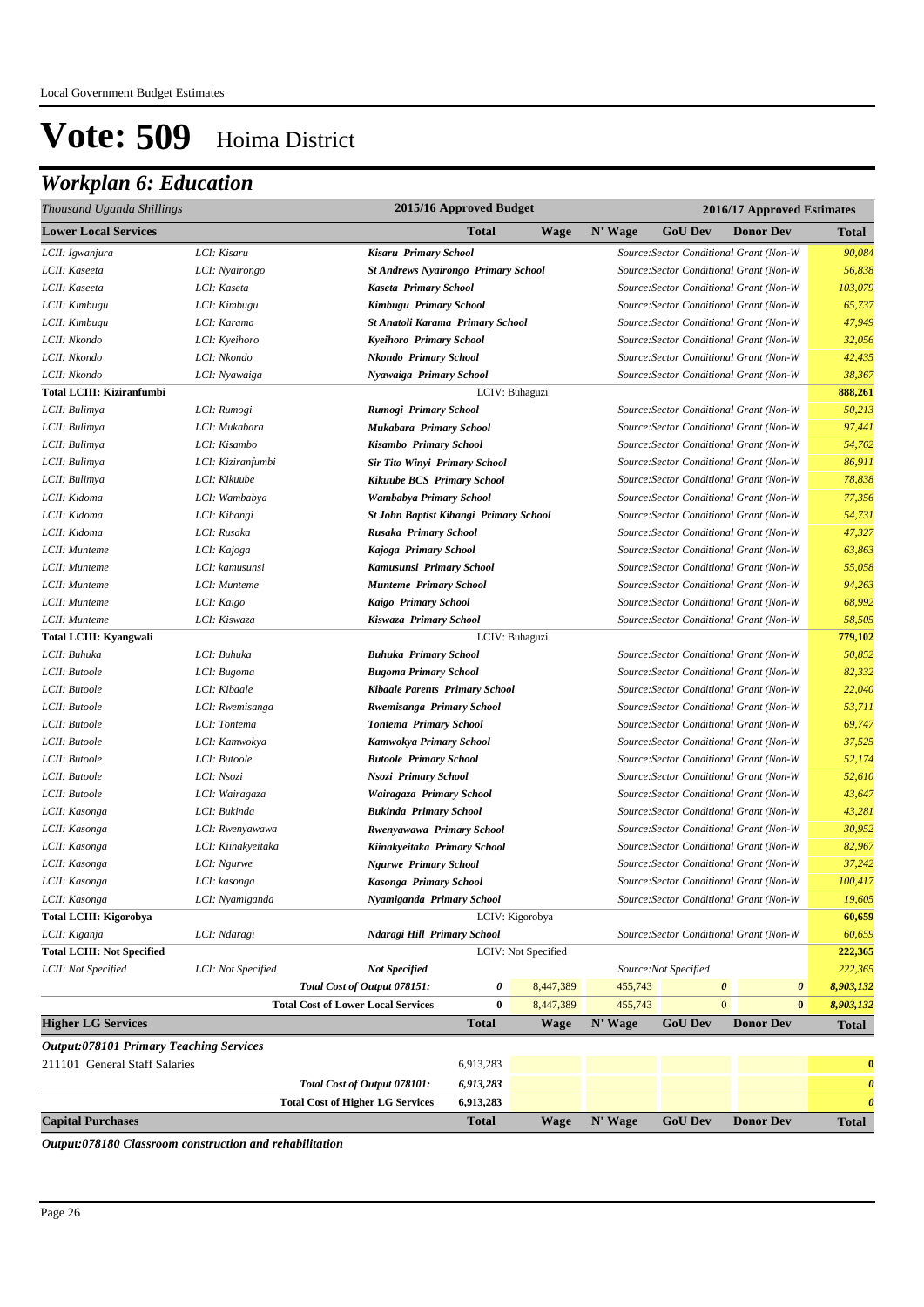## *Workplan 6: Education*

| Thousand Uganda Shillings                               |                                                                 | 2015/16 Approved Budget<br>2016/17 Approved Estimates                                        |                         |                  |                |                                          |                            |              |
|---------------------------------------------------------|-----------------------------------------------------------------|----------------------------------------------------------------------------------------------|-------------------------|------------------|----------------|------------------------------------------|----------------------------|--------------|
| <b>Capital Purchases</b>                                |                                                                 |                                                                                              | <b>Total</b>            | <b>Wage</b>      | N' Wage        | <b>GoU</b> Dev                           | <b>Donor Dev</b>           | Total        |
| 281501 Environment Impact Assessment for Capital Works  |                                                                 |                                                                                              | 600                     | $\mathbf{0}$     | $\mathbf{0}$   | 400                                      | $\bf{0}$                   | 400          |
| Total LCIII: Kabwoya                                    |                                                                 |                                                                                              |                         | LCIV: Buhaguzi   |                |                                          |                            | 400          |
| LCII: Nkondo                                            | LCI: Nyawaiga                                                   | <b>Conducting EIA at Nyawaiga Primary School</b>                                             |                         |                  |                | Source: Conditional Grant to SFG         |                            | 400          |
| 281502 Feasibility Studies for Capital Works            |                                                                 |                                                                                              | 400                     | $\mathbf{0}$     | $\mathbf{0}$   | 1,000                                    | $\boldsymbol{0}$           | 1,000        |
| <b>Total LCIII: Kabwoya</b>                             |                                                                 |                                                                                              |                         | LCIV: Buhaguzi   |                |                                          |                            | 1,000        |
| LCII: Nkondo                                            | LCI: Nyawaiga                                                   | <b>Feasibility Study at Nyawaiga Primary school</b>                                          |                         |                  |                | Source: Conditional Grant to SFG         |                            | 1,000        |
|                                                         | 281503 Engineering and Design Studies & Plans for capital works |                                                                                              | 700                     | $\mathbf{0}$     | $\overline{0}$ | 600                                      | $\mathbf{0}$               | 600          |
| <b>Total LCIII: Kabwoya</b>                             |                                                                 |                                                                                              |                         | LCIV: Buhaguzi   |                |                                          |                            | 600          |
| LCII: Nkondo                                            | LCI: Nyawaiga                                                   | Engineering design at Nyawaiga Primary School                                                |                         |                  |                | Source: Conditional Grant to SFG         |                            | 600          |
|                                                         | 281504 Monitoring, Supervision & Appraisal of capital works     |                                                                                              | 4,959                   | $\mathbf{0}$     | $\mathbf{0}$   | 1,000                                    | $\mathbf{0}$               | 1,000        |
| Total LCIII: Kabwoya                                    |                                                                 |                                                                                              |                         | LCIV: Buhaguzi   |                |                                          |                            | 1,000        |
| LCII: Nkondo                                            | LCI: Nyawaiga                                                   | Monitoring and Supervision of Nyawaiga Primary Sc Source: Conditional Grant to SFG           |                         |                  |                |                                          |                            | 1,000        |
| 312101 Non-Residential Buildings                        |                                                                 |                                                                                              | $\overline{0}$          | $\mathbf{0}$     | $\mathbf{0}$   | 147,000                                  | $\bf{0}$                   | 147,000      |
| Total LCIII: Kabwoya                                    |                                                                 |                                                                                              |                         | LCIV: Buhaguzi   |                |                                          |                            | 147,000      |
| LCII: Nkondo                                            | LCI: Nyawaiga PS                                                | Construction of a 3 classroom block pre fab                                                  |                         |                  |                | Source: Development Grant                |                            | 147,000      |
|                                                         |                                                                 | Total Cost of Output 078180:                                                                 | 6,659                   | $\mathbf{0}$     | $\mathbf{0}$   | 150,000                                  | $\boldsymbol{\theta}$      | 150,000      |
| Output:078181 Latrine construction and rehabilitation   |                                                                 |                                                                                              |                         |                  |                |                                          |                            |              |
| 281501 Environment Impact Assessment for Capital Works  |                                                                 |                                                                                              | 0                       | $\mathbf{0}$     | $\overline{0}$ | 200                                      | $\mathbf{0}$               | 200          |
| <b>Total LCIII: Kyabigambire</b>                        |                                                                 |                                                                                              | LCIV: Bugahya           |                  |                |                                          |                            | 200          |
| LCII: Buraru                                            | LCI: Kisiita                                                    | <b>Conducting EIA at Kisiita Primary School</b>                                              |                         |                  |                | Source: Conditional Grant to SFG         |                            | 200          |
| 281502 Feasibility Studies for Capital Works            |                                                                 |                                                                                              | $\boldsymbol{0}$        | $\mathbf{0}$     | $\mathbf{0}$   | 400                                      | $\mathbf{0}$               | 400          |
| <b>Total LCIII: Kyabigambire</b>                        |                                                                 |                                                                                              | LCIV: Bugahya           |                  |                |                                          |                            | 400          |
| LCII: Buraru                                            | LCI: Kisiita                                                    | <b>Feasibility study at Kisiita Primary School</b>                                           |                         |                  |                | Source: Conditional Grant to SFG         |                            | 400          |
|                                                         | 281504 Monitoring, Supervision & Appraisal of capital works     |                                                                                              | 2,600                   | $\mathbf{0}$     | $\mathbf{0}$   | 400                                      | $\mathbf{0}$               | 400          |
| <b>Total LCIII: Kyabigambire</b>                        |                                                                 |                                                                                              |                         | LCIV: Bugahya    |                |                                          |                            | 400          |
| LCII: Buraru                                            | LCI: Kisiita                                                    | Supervision of works at kisiita Primary School                                               |                         |                  |                | Source: Conditional Grant to SFG         |                            | 400          |
| 312101 Non-Residential Buildings                        |                                                                 |                                                                                              | $\boldsymbol{0}$        | $\mathbf{0}$     | $\mathbf{0}$   | 14,000                                   | $\boldsymbol{0}$           | 14,000       |
| <b>Total LCIII: Kyabigambire</b>                        |                                                                 |                                                                                              | LCIV: Bugahya           |                  |                |                                          |                            | 14,000       |
| LCII: Buraru                                            | LCI: Kisiita Primary School                                     | Construction of a 5- stance VIP latrine                                                      |                         |                  |                | Source: Development Grant                |                            | 14,000       |
|                                                         |                                                                 | Total Cost of Output 078181:                                                                 | 2,600                   | $\boldsymbol{0}$ | $\overline{0}$ | 15,000                                   | $\boldsymbol{\theta}$      | 15,000       |
|                                                         | Output:078182 Teacher house construction and rehabilitation     |                                                                                              |                         |                  |                |                                          |                            |              |
| 281502 Feasibility Studies for Capital Works            |                                                                 |                                                                                              | $\boldsymbol{0}$        | $\mathbf{0}$     | $\mathbf{0}$   | 400                                      | $\mathbf{0}$               | 400          |
| <b>Total LCIII: Not Specified</b>                       |                                                                 |                                                                                              |                         | LCIV: Bugahya    |                |                                          |                            | 400          |
| LCII: Not Specified                                     | LCI: Not Specified                                              | <b>Conducting a Feasibility study at Kigomba Public Sch</b> Source: Conditional Grant to SFG |                         |                  |                |                                          |                            | 400          |
|                                                         | 281504 Monitoring, Supervision & Appraisal of capital works     |                                                                                              | $\boldsymbol{0}$        | $\mathbf{0}$     | $\mathbf{0}$   | 400                                      | $\mathbf{0}$               | 400          |
| <b>Total LCIII: Kyabigambire</b>                        |                                                                 |                                                                                              | LCIV: Bugahya           |                  |                |                                          |                            | <b>400</b>   |
| LCII: Not Specified                                     | LCI: Kigomba                                                    | <b>Supervision and Monitoring of works at Kigomba Pub</b> Source: Conditional Grant to SFG   |                         |                  |                |                                          |                            | 400          |
| 312102 Residential Buildings                            |                                                                 |                                                                                              | $\Omega$                | $\mathbf{0}$     | $\mathbf{0}$   | 74,200                                   | $\mathbf{0}$               | 74,200       |
| <b>Total LCIII: Kigorobya</b>                           |                                                                 |                                                                                              |                         | LCIV: Kigorobya  |                |                                          |                            | 74,200       |
| LCII: Kyabisagazi                                       | LCI: Kigomba Primary School                                     | Construction of a 4 - in 1 staff house block                                                 |                         |                  |                | Source: District Discretionary Developme |                            | 74,200       |
|                                                         |                                                                 | Total Cost of Output 078182:                                                                 | 0                       | $\mathbf{0}$     | $\mathbf{0}$   | 75,000                                   | 0                          | 75,000       |
| Output:078183 Provision of furniture to primary schools |                                                                 |                                                                                              |                         |                  |                |                                          |                            |              |
| 312203 Furniture & Fixtures                             |                                                                 |                                                                                              | $\boldsymbol{0}$        | $\mathbf{0}$     | $\mathbf{0}$   | 6,480                                    | $\mathbf{0}$               | 6,480        |
| <b>Total LCIII: Kabwoya</b>                             |                                                                 |                                                                                              |                         | LCIV: Buhaguzi   |                |                                          |                            | 6,480        |
| LCII: Nkondo                                            | LCI: Nyawaiga Primary School                                    | Provision of 54 - 3 Seater pupils desks                                                      |                         |                  |                | Source: Development Grant                |                            | 6,480        |
|                                                         |                                                                 | Total Cost of Output 078183:                                                                 | 0                       | $\boldsymbol{0}$ | $\mathbf{0}$   | 6,480                                    | 0                          | 6,480        |
|                                                         | <b>Total Cost of Capital Purchases</b>                          |                                                                                              | 9,259                   | $\mathbf{0}$     | $\mathbf{0}$   | 246,480                                  | $\bf{0}$                   | 246,480      |
|                                                         | <b>Total Cost of function Pre-Primary and Primary Education</b> |                                                                                              | 6,922,542               | 8,447,389        | 455,743        | 246,480                                  | $\bf{0}$                   | 9,149,612    |
| <b>LG Function 0782 Secondary Education</b>             |                                                                 |                                                                                              |                         |                  |                |                                          |                            |              |
| Thousand Uganda Shillings                               |                                                                 |                                                                                              | 2015/16 Approved Budget |                  |                |                                          | 2016/17 Approved Estimates |              |
| <b>Lower Local Services</b>                             |                                                                 |                                                                                              | <b>Total</b>            | <b>Wage</b>      | N' Wage        | <b>GoU Dev</b>                           | <b>Donor Dev</b>           | <b>Total</b> |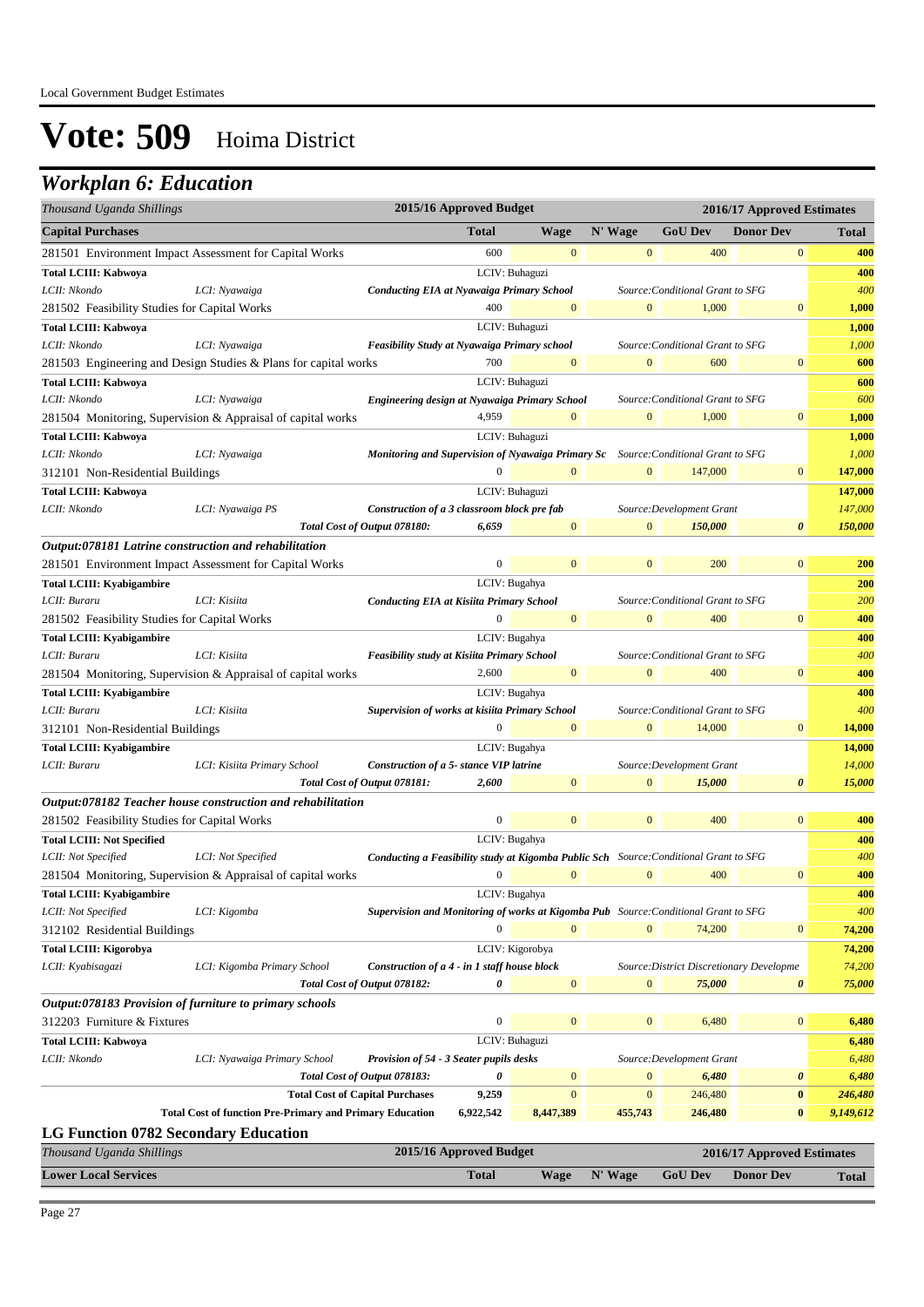## *Workplan 6: Education*

| <b>Lower Local Services</b><br><b>Total</b><br>N' Wage<br><b>GoU Dev</b><br><b>Donor Dev</b><br><b>Wage</b><br><b>Total</b><br>Output:078251 Secondary Capitation(USE)(LLS)<br>$\mathbf{0}$<br>1,222,234<br>263104 Transfers to other govt. units (Current)<br>857,805<br>$\bf{0}$<br>$\mathbf{0}$<br>2,080,039<br><b>Total LCIII: Buhanika</b><br>LCIV: Bugahya<br>40,072<br>40,072<br>LCII: Butema<br>LCI: Butema<br>Source: Sector Conditional Grant (Non-W<br><b>St. Cyprian Secondary School</b><br>193,425<br><b>Total LCIII: Buseruka</b><br>LCIV: Bugahya<br>193,425<br>LCII: Nyakabingo<br>LCI: Buseruka<br><b>Buseruka Secondary School</b><br>Source: Sector Conditional Grant (Non-W<br><b>Total LCIII: Kitoba</b><br>LCIV: Bugahya<br>50,467<br>LCII: Birungu<br>LCI: Kitoba<br><b>St. Andrews Kitoba Secondary School</b><br>Source: Sector Conditional Grant (Non-W<br>483,470<br><b>Total LCIII: Kyabigambire</b><br>LCIV: Bugahya<br>175,786<br>LCII: Bulindi<br>LCI: Not Specified<br>Sir. Tito Winyi Secondary School<br>Source: Sector Conditional Grant (Non-W<br>132,327<br>LCI: Kakindo<br>Source: Sector Conditional Grant (Non-W<br>LCII: Bulindi<br><b>Kakindo Secondary School</b><br>LCII: Bulindi<br>LCI: Bulindi<br>Source: Sector Conditional Grant (Non-W<br>125,067<br><b>Bulindi Integrated Secondary School</b><br>50,290<br>LCI: Buraru<br>Source: Sector Conditional Grant (Non-W<br>LCII: Buraru<br><b>St. Micheal Secondary School</b><br>LCIV: Buhaguzi<br>239,352<br><b>Total LCIII: Bugambe</b><br>239,352<br>LCII: Bugambe<br>LCI: Kyakirube<br><b>Bugambe Secondary School</b><br>Source: Sector Conditional Grant (Non-W<br><b>Total LCIII: Buhimba</b><br>LCIV: Buhaguzi<br>221,171<br>221,171<br>LCII: Kyabatalya<br>LCI: Buhimba Trading Centre<br><b>Buhimba Secondary School</b><br>Source: Sector Conditional Grant (Non-W<br>LCIV: Buhaguzi<br>99,682<br><b>Total LCIII: Kabwoya</b><br>99,682<br>LCII: Bubogo<br>LCI: Kikonda<br>Kabwoya Secondary School<br>Source: Sector Conditional Grant (Non-W<br>Total LCIII: Kiziranfumbi<br>LCIV: Buhaguzi<br>389,746<br>237,780<br>LCII: Bulimya<br>LCI: Kiziranfumbi Trading Centre<br>Kiziranfumbi Secondary School<br>Source: Sector Conditional Grant (Non-W<br>Source: Sector Conditional Grant (Non-W<br>151,966<br>LCII: Munteme<br>LCI: Muntene<br><b>Munteme Fatuma College</b><br><b>Total LCIII: Kyangwali</b><br>LCIV: Buhaguzi<br>105,411<br>105,411<br>LCII: Kasonga<br>LCI: Kyebitaka<br>Kyangwali Secondary School<br>Source: Sector Conditional Grant (Non-W<br>LCIV: Kigorobya<br><b>Total LCIII: Kigorobya</b><br>257,242<br>Source: Sector Conditional Grant (Non-W<br>159,670<br>LCII: Kyabisagazi<br>LCI: Kigorobya Town Council<br><b>St. Thomas More</b><br>LCI: Kitekura<br>Source: Sector Conditional Grant (Non-W<br>97,572<br>LCII: Kyabisagazi<br><b>Green Shoot Secondary School</b><br>1,222,234<br>857,805<br>0<br>2,080,039<br>Total Cost of Output 078251:<br>0<br>$\boldsymbol{\theta}$<br>1,222,234<br>$\mathbf{0}$<br>$\bf{0}$<br>857,805<br>$\bf{0}$<br>2,080,039<br><b>Total Cost of Lower Local Services</b><br><b>GoU Dev</b><br><b>Higher LG Services</b><br><b>Total</b><br><b>Wage</b><br>N' Wage<br><b>Donor Dev</b><br><b>Total</b><br><b>Output:078201 Secondary Teaching Services</b><br>211101 General Staff Salaries<br>1,162,100<br>$\bf{0}$<br>Total Cost of Output 078201:<br>1,162,100<br>$\boldsymbol{\theta}$<br><b>Total Cost of Higher LG Services</b><br>1,162,100<br>$\boldsymbol{\theta}$<br><b>Total Cost of function Secondary Education</b><br>857,805<br>$\bf{0}$<br>$\bf{0}$<br>2,080,039<br>1,162,100<br>1,222,234<br><b>LG Function 0783 Skills Development</b><br>2015/16 Approved Budget<br>Thousand Uganda Shillings<br>2016/17 Approved Estimates<br><b>Lower Local Services</b><br><b>Total</b><br>N' Wage<br><b>GoU Dev</b><br><b>Donor Dev</b><br>Wage<br><b>Total</b><br>Output:078351 Tertiary Institutions Services (LLS)<br>$\boldsymbol{0}$<br>$\mathbf{0}$<br>263104 Transfers to other govt. units (Current)<br>106,486<br>535,046<br>$\bf{0}$<br>641,532<br><b>Total LCIII: Buhimba</b><br>LCIV: Buhaguzi<br>575,532<br>575,532<br>LCII: Musaijamukuru West<br>LCI: Not Specified<br><b>Funds transferred to Buhimba Vocational Technical I</b> Source: Sector Conditional Grant (Non-W<br>66,000<br>Total LCIII: Kiziranfumbi<br>LCIV: Buhaguzi<br><b>Funds transferred to Munteme Poly Technic</b><br>66,000<br>LCII: Munteme<br>LCI: Munteme Poly Technci<br>Source: Sector Conditional Grant (Non-W<br>597,498<br>$\bf{0}$<br>291001 Transfers to Government Institutions<br>Total Cost of Output 078351:<br>597,498<br>106,486<br>535,046<br>$\boldsymbol{\theta}$<br>641,532<br>$\boldsymbol{\theta}$<br>$\overline{0}$<br>106,486<br>535,046<br><b>Total Cost of Lower Local Services</b><br>597,498<br>$\bf{0}$<br>641,532<br><b>Total</b><br>N' Wage<br><b>GoU Dev</b><br><b>Donor Dev</b><br><b>Higher LG Services</b><br>Wage<br><b>Total</b><br><b>Output:078301 Tertiary Education Services</b><br>40,000<br>211101 General Staff Salaries<br>$\bf{0}$<br>40,000<br>Total Cost of Output 078301:<br>$\boldsymbol{\theta}$<br>40,000<br><b>Total Cost of Higher LG Services</b><br>$\boldsymbol{\theta}$ | Thousand Uganda Shillings |  | 2015/16 Approved Budget | 2016/17 Approved Estimates |  |  |  |  |  |
|--------------------------------------------------------------------------------------------------------------------------------------------------------------------------------------------------------------------------------------------------------------------------------------------------------------------------------------------------------------------------------------------------------------------------------------------------------------------------------------------------------------------------------------------------------------------------------------------------------------------------------------------------------------------------------------------------------------------------------------------------------------------------------------------------------------------------------------------------------------------------------------------------------------------------------------------------------------------------------------------------------------------------------------------------------------------------------------------------------------------------------------------------------------------------------------------------------------------------------------------------------------------------------------------------------------------------------------------------------------------------------------------------------------------------------------------------------------------------------------------------------------------------------------------------------------------------------------------------------------------------------------------------------------------------------------------------------------------------------------------------------------------------------------------------------------------------------------------------------------------------------------------------------------------------------------------------------------------------------------------------------------------------------------------------------------------------------------------------------------------------------------------------------------------------------------------------------------------------------------------------------------------------------------------------------------------------------------------------------------------------------------------------------------------------------------------------------------------------------------------------------------------------------------------------------------------------------------------------------------------------------------------------------------------------------------------------------------------------------------------------------------------------------------------------------------------------------------------------------------------------------------------------------------------------------------------------------------------------------------------------------------------------------------------------------------------------------------------------------------------------------------------------------------------------------------------------------------------------------------------------------------------------------------------------------------------------------------------------------------------------------------------------------------------------------------------------------------------------------------------------------------------------------------------------------------------------------------------------------------------------------------------------------------------------------------------------------------------------------------------------------------------------------------------------------------------------------------------------------------------------------------------------------------------------------------------------------------------------------------------------------------------------------------------------------------------------------------------------------------------------------------------------------------------------------------------------------------------------------------------------------------------------------------------------------------------------------------------------------------------------------------------------------------------------------------------------------------------------------------------------------------------------------------------------------------------------------------------------------------------------------------------------------------------------------------------------------------------------------------------------------------------------------------------------------------------------------------------------------------------------------------------------------------------------------------------------------------------------------------------------------------------------------------------------------------------------------------------------------------------------------------------------------------------------------------------------------------------------------------------------------------------------------------------------------|---------------------------|--|-------------------------|----------------------------|--|--|--|--|--|
|                                                                                                                                                                                                                                                                                                                                                                                                                                                                                                                                                                                                                                                                                                                                                                                                                                                                                                                                                                                                                                                                                                                                                                                                                                                                                                                                                                                                                                                                                                                                                                                                                                                                                                                                                                                                                                                                                                                                                                                                                                                                                                                                                                                                                                                                                                                                                                                                                                                                                                                                                                                                                                                                                                                                                                                                                                                                                                                                                                                                                                                                                                                                                                                                                                                                                                                                                                                                                                                                                                                                                                                                                                                                                                                                                                                                                                                                                                                                                                                                                                                                                                                                                                                                                                                                                                                                                                                                                                                                                                                                                                                                                                                                                                                                                                                                                                                                                                                                                                                                                                                                                                                                                                                                                                                                                                        |                           |  |                         |                            |  |  |  |  |  |
| 50,467                                                                                                                                                                                                                                                                                                                                                                                                                                                                                                                                                                                                                                                                                                                                                                                                                                                                                                                                                                                                                                                                                                                                                                                                                                                                                                                                                                                                                                                                                                                                                                                                                                                                                                                                                                                                                                                                                                                                                                                                                                                                                                                                                                                                                                                                                                                                                                                                                                                                                                                                                                                                                                                                                                                                                                                                                                                                                                                                                                                                                                                                                                                                                                                                                                                                                                                                                                                                                                                                                                                                                                                                                                                                                                                                                                                                                                                                                                                                                                                                                                                                                                                                                                                                                                                                                                                                                                                                                                                                                                                                                                                                                                                                                                                                                                                                                                                                                                                                                                                                                                                                                                                                                                                                                                                                                                 |                           |  |                         |                            |  |  |  |  |  |
|                                                                                                                                                                                                                                                                                                                                                                                                                                                                                                                                                                                                                                                                                                                                                                                                                                                                                                                                                                                                                                                                                                                                                                                                                                                                                                                                                                                                                                                                                                                                                                                                                                                                                                                                                                                                                                                                                                                                                                                                                                                                                                                                                                                                                                                                                                                                                                                                                                                                                                                                                                                                                                                                                                                                                                                                                                                                                                                                                                                                                                                                                                                                                                                                                                                                                                                                                                                                                                                                                                                                                                                                                                                                                                                                                                                                                                                                                                                                                                                                                                                                                                                                                                                                                                                                                                                                                                                                                                                                                                                                                                                                                                                                                                                                                                                                                                                                                                                                                                                                                                                                                                                                                                                                                                                                                                        |                           |  |                         |                            |  |  |  |  |  |
|                                                                                                                                                                                                                                                                                                                                                                                                                                                                                                                                                                                                                                                                                                                                                                                                                                                                                                                                                                                                                                                                                                                                                                                                                                                                                                                                                                                                                                                                                                                                                                                                                                                                                                                                                                                                                                                                                                                                                                                                                                                                                                                                                                                                                                                                                                                                                                                                                                                                                                                                                                                                                                                                                                                                                                                                                                                                                                                                                                                                                                                                                                                                                                                                                                                                                                                                                                                                                                                                                                                                                                                                                                                                                                                                                                                                                                                                                                                                                                                                                                                                                                                                                                                                                                                                                                                                                                                                                                                                                                                                                                                                                                                                                                                                                                                                                                                                                                                                                                                                                                                                                                                                                                                                                                                                                                        |                           |  |                         |                            |  |  |  |  |  |
|                                                                                                                                                                                                                                                                                                                                                                                                                                                                                                                                                                                                                                                                                                                                                                                                                                                                                                                                                                                                                                                                                                                                                                                                                                                                                                                                                                                                                                                                                                                                                                                                                                                                                                                                                                                                                                                                                                                                                                                                                                                                                                                                                                                                                                                                                                                                                                                                                                                                                                                                                                                                                                                                                                                                                                                                                                                                                                                                                                                                                                                                                                                                                                                                                                                                                                                                                                                                                                                                                                                                                                                                                                                                                                                                                                                                                                                                                                                                                                                                                                                                                                                                                                                                                                                                                                                                                                                                                                                                                                                                                                                                                                                                                                                                                                                                                                                                                                                                                                                                                                                                                                                                                                                                                                                                                                        |                           |  |                         |                            |  |  |  |  |  |
|                                                                                                                                                                                                                                                                                                                                                                                                                                                                                                                                                                                                                                                                                                                                                                                                                                                                                                                                                                                                                                                                                                                                                                                                                                                                                                                                                                                                                                                                                                                                                                                                                                                                                                                                                                                                                                                                                                                                                                                                                                                                                                                                                                                                                                                                                                                                                                                                                                                                                                                                                                                                                                                                                                                                                                                                                                                                                                                                                                                                                                                                                                                                                                                                                                                                                                                                                                                                                                                                                                                                                                                                                                                                                                                                                                                                                                                                                                                                                                                                                                                                                                                                                                                                                                                                                                                                                                                                                                                                                                                                                                                                                                                                                                                                                                                                                                                                                                                                                                                                                                                                                                                                                                                                                                                                                                        |                           |  |                         |                            |  |  |  |  |  |
|                                                                                                                                                                                                                                                                                                                                                                                                                                                                                                                                                                                                                                                                                                                                                                                                                                                                                                                                                                                                                                                                                                                                                                                                                                                                                                                                                                                                                                                                                                                                                                                                                                                                                                                                                                                                                                                                                                                                                                                                                                                                                                                                                                                                                                                                                                                                                                                                                                                                                                                                                                                                                                                                                                                                                                                                                                                                                                                                                                                                                                                                                                                                                                                                                                                                                                                                                                                                                                                                                                                                                                                                                                                                                                                                                                                                                                                                                                                                                                                                                                                                                                                                                                                                                                                                                                                                                                                                                                                                                                                                                                                                                                                                                                                                                                                                                                                                                                                                                                                                                                                                                                                                                                                                                                                                                                        |                           |  |                         |                            |  |  |  |  |  |
|                                                                                                                                                                                                                                                                                                                                                                                                                                                                                                                                                                                                                                                                                                                                                                                                                                                                                                                                                                                                                                                                                                                                                                                                                                                                                                                                                                                                                                                                                                                                                                                                                                                                                                                                                                                                                                                                                                                                                                                                                                                                                                                                                                                                                                                                                                                                                                                                                                                                                                                                                                                                                                                                                                                                                                                                                                                                                                                                                                                                                                                                                                                                                                                                                                                                                                                                                                                                                                                                                                                                                                                                                                                                                                                                                                                                                                                                                                                                                                                                                                                                                                                                                                                                                                                                                                                                                                                                                                                                                                                                                                                                                                                                                                                                                                                                                                                                                                                                                                                                                                                                                                                                                                                                                                                                                                        |                           |  |                         |                            |  |  |  |  |  |
|                                                                                                                                                                                                                                                                                                                                                                                                                                                                                                                                                                                                                                                                                                                                                                                                                                                                                                                                                                                                                                                                                                                                                                                                                                                                                                                                                                                                                                                                                                                                                                                                                                                                                                                                                                                                                                                                                                                                                                                                                                                                                                                                                                                                                                                                                                                                                                                                                                                                                                                                                                                                                                                                                                                                                                                                                                                                                                                                                                                                                                                                                                                                                                                                                                                                                                                                                                                                                                                                                                                                                                                                                                                                                                                                                                                                                                                                                                                                                                                                                                                                                                                                                                                                                                                                                                                                                                                                                                                                                                                                                                                                                                                                                                                                                                                                                                                                                                                                                                                                                                                                                                                                                                                                                                                                                                        |                           |  |                         |                            |  |  |  |  |  |
|                                                                                                                                                                                                                                                                                                                                                                                                                                                                                                                                                                                                                                                                                                                                                                                                                                                                                                                                                                                                                                                                                                                                                                                                                                                                                                                                                                                                                                                                                                                                                                                                                                                                                                                                                                                                                                                                                                                                                                                                                                                                                                                                                                                                                                                                                                                                                                                                                                                                                                                                                                                                                                                                                                                                                                                                                                                                                                                                                                                                                                                                                                                                                                                                                                                                                                                                                                                                                                                                                                                                                                                                                                                                                                                                                                                                                                                                                                                                                                                                                                                                                                                                                                                                                                                                                                                                                                                                                                                                                                                                                                                                                                                                                                                                                                                                                                                                                                                                                                                                                                                                                                                                                                                                                                                                                                        |                           |  |                         |                            |  |  |  |  |  |
|                                                                                                                                                                                                                                                                                                                                                                                                                                                                                                                                                                                                                                                                                                                                                                                                                                                                                                                                                                                                                                                                                                                                                                                                                                                                                                                                                                                                                                                                                                                                                                                                                                                                                                                                                                                                                                                                                                                                                                                                                                                                                                                                                                                                                                                                                                                                                                                                                                                                                                                                                                                                                                                                                                                                                                                                                                                                                                                                                                                                                                                                                                                                                                                                                                                                                                                                                                                                                                                                                                                                                                                                                                                                                                                                                                                                                                                                                                                                                                                                                                                                                                                                                                                                                                                                                                                                                                                                                                                                                                                                                                                                                                                                                                                                                                                                                                                                                                                                                                                                                                                                                                                                                                                                                                                                                                        |                           |  |                         |                            |  |  |  |  |  |
|                                                                                                                                                                                                                                                                                                                                                                                                                                                                                                                                                                                                                                                                                                                                                                                                                                                                                                                                                                                                                                                                                                                                                                                                                                                                                                                                                                                                                                                                                                                                                                                                                                                                                                                                                                                                                                                                                                                                                                                                                                                                                                                                                                                                                                                                                                                                                                                                                                                                                                                                                                                                                                                                                                                                                                                                                                                                                                                                                                                                                                                                                                                                                                                                                                                                                                                                                                                                                                                                                                                                                                                                                                                                                                                                                                                                                                                                                                                                                                                                                                                                                                                                                                                                                                                                                                                                                                                                                                                                                                                                                                                                                                                                                                                                                                                                                                                                                                                                                                                                                                                                                                                                                                                                                                                                                                        |                           |  |                         |                            |  |  |  |  |  |
|                                                                                                                                                                                                                                                                                                                                                                                                                                                                                                                                                                                                                                                                                                                                                                                                                                                                                                                                                                                                                                                                                                                                                                                                                                                                                                                                                                                                                                                                                                                                                                                                                                                                                                                                                                                                                                                                                                                                                                                                                                                                                                                                                                                                                                                                                                                                                                                                                                                                                                                                                                                                                                                                                                                                                                                                                                                                                                                                                                                                                                                                                                                                                                                                                                                                                                                                                                                                                                                                                                                                                                                                                                                                                                                                                                                                                                                                                                                                                                                                                                                                                                                                                                                                                                                                                                                                                                                                                                                                                                                                                                                                                                                                                                                                                                                                                                                                                                                                                                                                                                                                                                                                                                                                                                                                                                        |                           |  |                         |                            |  |  |  |  |  |
|                                                                                                                                                                                                                                                                                                                                                                                                                                                                                                                                                                                                                                                                                                                                                                                                                                                                                                                                                                                                                                                                                                                                                                                                                                                                                                                                                                                                                                                                                                                                                                                                                                                                                                                                                                                                                                                                                                                                                                                                                                                                                                                                                                                                                                                                                                                                                                                                                                                                                                                                                                                                                                                                                                                                                                                                                                                                                                                                                                                                                                                                                                                                                                                                                                                                                                                                                                                                                                                                                                                                                                                                                                                                                                                                                                                                                                                                                                                                                                                                                                                                                                                                                                                                                                                                                                                                                                                                                                                                                                                                                                                                                                                                                                                                                                                                                                                                                                                                                                                                                                                                                                                                                                                                                                                                                                        |                           |  |                         |                            |  |  |  |  |  |
|                                                                                                                                                                                                                                                                                                                                                                                                                                                                                                                                                                                                                                                                                                                                                                                                                                                                                                                                                                                                                                                                                                                                                                                                                                                                                                                                                                                                                                                                                                                                                                                                                                                                                                                                                                                                                                                                                                                                                                                                                                                                                                                                                                                                                                                                                                                                                                                                                                                                                                                                                                                                                                                                                                                                                                                                                                                                                                                                                                                                                                                                                                                                                                                                                                                                                                                                                                                                                                                                                                                                                                                                                                                                                                                                                                                                                                                                                                                                                                                                                                                                                                                                                                                                                                                                                                                                                                                                                                                                                                                                                                                                                                                                                                                                                                                                                                                                                                                                                                                                                                                                                                                                                                                                                                                                                                        |                           |  |                         |                            |  |  |  |  |  |
|                                                                                                                                                                                                                                                                                                                                                                                                                                                                                                                                                                                                                                                                                                                                                                                                                                                                                                                                                                                                                                                                                                                                                                                                                                                                                                                                                                                                                                                                                                                                                                                                                                                                                                                                                                                                                                                                                                                                                                                                                                                                                                                                                                                                                                                                                                                                                                                                                                                                                                                                                                                                                                                                                                                                                                                                                                                                                                                                                                                                                                                                                                                                                                                                                                                                                                                                                                                                                                                                                                                                                                                                                                                                                                                                                                                                                                                                                                                                                                                                                                                                                                                                                                                                                                                                                                                                                                                                                                                                                                                                                                                                                                                                                                                                                                                                                                                                                                                                                                                                                                                                                                                                                                                                                                                                                                        |                           |  |                         |                            |  |  |  |  |  |
|                                                                                                                                                                                                                                                                                                                                                                                                                                                                                                                                                                                                                                                                                                                                                                                                                                                                                                                                                                                                                                                                                                                                                                                                                                                                                                                                                                                                                                                                                                                                                                                                                                                                                                                                                                                                                                                                                                                                                                                                                                                                                                                                                                                                                                                                                                                                                                                                                                                                                                                                                                                                                                                                                                                                                                                                                                                                                                                                                                                                                                                                                                                                                                                                                                                                                                                                                                                                                                                                                                                                                                                                                                                                                                                                                                                                                                                                                                                                                                                                                                                                                                                                                                                                                                                                                                                                                                                                                                                                                                                                                                                                                                                                                                                                                                                                                                                                                                                                                                                                                                                                                                                                                                                                                                                                                                        |                           |  |                         |                            |  |  |  |  |  |
|                                                                                                                                                                                                                                                                                                                                                                                                                                                                                                                                                                                                                                                                                                                                                                                                                                                                                                                                                                                                                                                                                                                                                                                                                                                                                                                                                                                                                                                                                                                                                                                                                                                                                                                                                                                                                                                                                                                                                                                                                                                                                                                                                                                                                                                                                                                                                                                                                                                                                                                                                                                                                                                                                                                                                                                                                                                                                                                                                                                                                                                                                                                                                                                                                                                                                                                                                                                                                                                                                                                                                                                                                                                                                                                                                                                                                                                                                                                                                                                                                                                                                                                                                                                                                                                                                                                                                                                                                                                                                                                                                                                                                                                                                                                                                                                                                                                                                                                                                                                                                                                                                                                                                                                                                                                                                                        |                           |  |                         |                            |  |  |  |  |  |
|                                                                                                                                                                                                                                                                                                                                                                                                                                                                                                                                                                                                                                                                                                                                                                                                                                                                                                                                                                                                                                                                                                                                                                                                                                                                                                                                                                                                                                                                                                                                                                                                                                                                                                                                                                                                                                                                                                                                                                                                                                                                                                                                                                                                                                                                                                                                                                                                                                                                                                                                                                                                                                                                                                                                                                                                                                                                                                                                                                                                                                                                                                                                                                                                                                                                                                                                                                                                                                                                                                                                                                                                                                                                                                                                                                                                                                                                                                                                                                                                                                                                                                                                                                                                                                                                                                                                                                                                                                                                                                                                                                                                                                                                                                                                                                                                                                                                                                                                                                                                                                                                                                                                                                                                                                                                                                        |                           |  |                         |                            |  |  |  |  |  |
|                                                                                                                                                                                                                                                                                                                                                                                                                                                                                                                                                                                                                                                                                                                                                                                                                                                                                                                                                                                                                                                                                                                                                                                                                                                                                                                                                                                                                                                                                                                                                                                                                                                                                                                                                                                                                                                                                                                                                                                                                                                                                                                                                                                                                                                                                                                                                                                                                                                                                                                                                                                                                                                                                                                                                                                                                                                                                                                                                                                                                                                                                                                                                                                                                                                                                                                                                                                                                                                                                                                                                                                                                                                                                                                                                                                                                                                                                                                                                                                                                                                                                                                                                                                                                                                                                                                                                                                                                                                                                                                                                                                                                                                                                                                                                                                                                                                                                                                                                                                                                                                                                                                                                                                                                                                                                                        |                           |  |                         |                            |  |  |  |  |  |
|                                                                                                                                                                                                                                                                                                                                                                                                                                                                                                                                                                                                                                                                                                                                                                                                                                                                                                                                                                                                                                                                                                                                                                                                                                                                                                                                                                                                                                                                                                                                                                                                                                                                                                                                                                                                                                                                                                                                                                                                                                                                                                                                                                                                                                                                                                                                                                                                                                                                                                                                                                                                                                                                                                                                                                                                                                                                                                                                                                                                                                                                                                                                                                                                                                                                                                                                                                                                                                                                                                                                                                                                                                                                                                                                                                                                                                                                                                                                                                                                                                                                                                                                                                                                                                                                                                                                                                                                                                                                                                                                                                                                                                                                                                                                                                                                                                                                                                                                                                                                                                                                                                                                                                                                                                                                                                        |                           |  |                         |                            |  |  |  |  |  |
|                                                                                                                                                                                                                                                                                                                                                                                                                                                                                                                                                                                                                                                                                                                                                                                                                                                                                                                                                                                                                                                                                                                                                                                                                                                                                                                                                                                                                                                                                                                                                                                                                                                                                                                                                                                                                                                                                                                                                                                                                                                                                                                                                                                                                                                                                                                                                                                                                                                                                                                                                                                                                                                                                                                                                                                                                                                                                                                                                                                                                                                                                                                                                                                                                                                                                                                                                                                                                                                                                                                                                                                                                                                                                                                                                                                                                                                                                                                                                                                                                                                                                                                                                                                                                                                                                                                                                                                                                                                                                                                                                                                                                                                                                                                                                                                                                                                                                                                                                                                                                                                                                                                                                                                                                                                                                                        |                           |  |                         |                            |  |  |  |  |  |
|                                                                                                                                                                                                                                                                                                                                                                                                                                                                                                                                                                                                                                                                                                                                                                                                                                                                                                                                                                                                                                                                                                                                                                                                                                                                                                                                                                                                                                                                                                                                                                                                                                                                                                                                                                                                                                                                                                                                                                                                                                                                                                                                                                                                                                                                                                                                                                                                                                                                                                                                                                                                                                                                                                                                                                                                                                                                                                                                                                                                                                                                                                                                                                                                                                                                                                                                                                                                                                                                                                                                                                                                                                                                                                                                                                                                                                                                                                                                                                                                                                                                                                                                                                                                                                                                                                                                                                                                                                                                                                                                                                                                                                                                                                                                                                                                                                                                                                                                                                                                                                                                                                                                                                                                                                                                                                        |                           |  |                         |                            |  |  |  |  |  |
|                                                                                                                                                                                                                                                                                                                                                                                                                                                                                                                                                                                                                                                                                                                                                                                                                                                                                                                                                                                                                                                                                                                                                                                                                                                                                                                                                                                                                                                                                                                                                                                                                                                                                                                                                                                                                                                                                                                                                                                                                                                                                                                                                                                                                                                                                                                                                                                                                                                                                                                                                                                                                                                                                                                                                                                                                                                                                                                                                                                                                                                                                                                                                                                                                                                                                                                                                                                                                                                                                                                                                                                                                                                                                                                                                                                                                                                                                                                                                                                                                                                                                                                                                                                                                                                                                                                                                                                                                                                                                                                                                                                                                                                                                                                                                                                                                                                                                                                                                                                                                                                                                                                                                                                                                                                                                                        |                           |  |                         |                            |  |  |  |  |  |
|                                                                                                                                                                                                                                                                                                                                                                                                                                                                                                                                                                                                                                                                                                                                                                                                                                                                                                                                                                                                                                                                                                                                                                                                                                                                                                                                                                                                                                                                                                                                                                                                                                                                                                                                                                                                                                                                                                                                                                                                                                                                                                                                                                                                                                                                                                                                                                                                                                                                                                                                                                                                                                                                                                                                                                                                                                                                                                                                                                                                                                                                                                                                                                                                                                                                                                                                                                                                                                                                                                                                                                                                                                                                                                                                                                                                                                                                                                                                                                                                                                                                                                                                                                                                                                                                                                                                                                                                                                                                                                                                                                                                                                                                                                                                                                                                                                                                                                                                                                                                                                                                                                                                                                                                                                                                                                        |                           |  |                         |                            |  |  |  |  |  |
|                                                                                                                                                                                                                                                                                                                                                                                                                                                                                                                                                                                                                                                                                                                                                                                                                                                                                                                                                                                                                                                                                                                                                                                                                                                                                                                                                                                                                                                                                                                                                                                                                                                                                                                                                                                                                                                                                                                                                                                                                                                                                                                                                                                                                                                                                                                                                                                                                                                                                                                                                                                                                                                                                                                                                                                                                                                                                                                                                                                                                                                                                                                                                                                                                                                                                                                                                                                                                                                                                                                                                                                                                                                                                                                                                                                                                                                                                                                                                                                                                                                                                                                                                                                                                                                                                                                                                                                                                                                                                                                                                                                                                                                                                                                                                                                                                                                                                                                                                                                                                                                                                                                                                                                                                                                                                                        |                           |  |                         |                            |  |  |  |  |  |
|                                                                                                                                                                                                                                                                                                                                                                                                                                                                                                                                                                                                                                                                                                                                                                                                                                                                                                                                                                                                                                                                                                                                                                                                                                                                                                                                                                                                                                                                                                                                                                                                                                                                                                                                                                                                                                                                                                                                                                                                                                                                                                                                                                                                                                                                                                                                                                                                                                                                                                                                                                                                                                                                                                                                                                                                                                                                                                                                                                                                                                                                                                                                                                                                                                                                                                                                                                                                                                                                                                                                                                                                                                                                                                                                                                                                                                                                                                                                                                                                                                                                                                                                                                                                                                                                                                                                                                                                                                                                                                                                                                                                                                                                                                                                                                                                                                                                                                                                                                                                                                                                                                                                                                                                                                                                                                        |                           |  |                         |                            |  |  |  |  |  |
|                                                                                                                                                                                                                                                                                                                                                                                                                                                                                                                                                                                                                                                                                                                                                                                                                                                                                                                                                                                                                                                                                                                                                                                                                                                                                                                                                                                                                                                                                                                                                                                                                                                                                                                                                                                                                                                                                                                                                                                                                                                                                                                                                                                                                                                                                                                                                                                                                                                                                                                                                                                                                                                                                                                                                                                                                                                                                                                                                                                                                                                                                                                                                                                                                                                                                                                                                                                                                                                                                                                                                                                                                                                                                                                                                                                                                                                                                                                                                                                                                                                                                                                                                                                                                                                                                                                                                                                                                                                                                                                                                                                                                                                                                                                                                                                                                                                                                                                                                                                                                                                                                                                                                                                                                                                                                                        |                           |  |                         |                            |  |  |  |  |  |
|                                                                                                                                                                                                                                                                                                                                                                                                                                                                                                                                                                                                                                                                                                                                                                                                                                                                                                                                                                                                                                                                                                                                                                                                                                                                                                                                                                                                                                                                                                                                                                                                                                                                                                                                                                                                                                                                                                                                                                                                                                                                                                                                                                                                                                                                                                                                                                                                                                                                                                                                                                                                                                                                                                                                                                                                                                                                                                                                                                                                                                                                                                                                                                                                                                                                                                                                                                                                                                                                                                                                                                                                                                                                                                                                                                                                                                                                                                                                                                                                                                                                                                                                                                                                                                                                                                                                                                                                                                                                                                                                                                                                                                                                                                                                                                                                                                                                                                                                                                                                                                                                                                                                                                                                                                                                                                        |                           |  |                         |                            |  |  |  |  |  |
|                                                                                                                                                                                                                                                                                                                                                                                                                                                                                                                                                                                                                                                                                                                                                                                                                                                                                                                                                                                                                                                                                                                                                                                                                                                                                                                                                                                                                                                                                                                                                                                                                                                                                                                                                                                                                                                                                                                                                                                                                                                                                                                                                                                                                                                                                                                                                                                                                                                                                                                                                                                                                                                                                                                                                                                                                                                                                                                                                                                                                                                                                                                                                                                                                                                                                                                                                                                                                                                                                                                                                                                                                                                                                                                                                                                                                                                                                                                                                                                                                                                                                                                                                                                                                                                                                                                                                                                                                                                                                                                                                                                                                                                                                                                                                                                                                                                                                                                                                                                                                                                                                                                                                                                                                                                                                                        |                           |  |                         |                            |  |  |  |  |  |
|                                                                                                                                                                                                                                                                                                                                                                                                                                                                                                                                                                                                                                                                                                                                                                                                                                                                                                                                                                                                                                                                                                                                                                                                                                                                                                                                                                                                                                                                                                                                                                                                                                                                                                                                                                                                                                                                                                                                                                                                                                                                                                                                                                                                                                                                                                                                                                                                                                                                                                                                                                                                                                                                                                                                                                                                                                                                                                                                                                                                                                                                                                                                                                                                                                                                                                                                                                                                                                                                                                                                                                                                                                                                                                                                                                                                                                                                                                                                                                                                                                                                                                                                                                                                                                                                                                                                                                                                                                                                                                                                                                                                                                                                                                                                                                                                                                                                                                                                                                                                                                                                                                                                                                                                                                                                                                        |                           |  |                         |                            |  |  |  |  |  |
|                                                                                                                                                                                                                                                                                                                                                                                                                                                                                                                                                                                                                                                                                                                                                                                                                                                                                                                                                                                                                                                                                                                                                                                                                                                                                                                                                                                                                                                                                                                                                                                                                                                                                                                                                                                                                                                                                                                                                                                                                                                                                                                                                                                                                                                                                                                                                                                                                                                                                                                                                                                                                                                                                                                                                                                                                                                                                                                                                                                                                                                                                                                                                                                                                                                                                                                                                                                                                                                                                                                                                                                                                                                                                                                                                                                                                                                                                                                                                                                                                                                                                                                                                                                                                                                                                                                                                                                                                                                                                                                                                                                                                                                                                                                                                                                                                                                                                                                                                                                                                                                                                                                                                                                                                                                                                                        |                           |  |                         |                            |  |  |  |  |  |
|                                                                                                                                                                                                                                                                                                                                                                                                                                                                                                                                                                                                                                                                                                                                                                                                                                                                                                                                                                                                                                                                                                                                                                                                                                                                                                                                                                                                                                                                                                                                                                                                                                                                                                                                                                                                                                                                                                                                                                                                                                                                                                                                                                                                                                                                                                                                                                                                                                                                                                                                                                                                                                                                                                                                                                                                                                                                                                                                                                                                                                                                                                                                                                                                                                                                                                                                                                                                                                                                                                                                                                                                                                                                                                                                                                                                                                                                                                                                                                                                                                                                                                                                                                                                                                                                                                                                                                                                                                                                                                                                                                                                                                                                                                                                                                                                                                                                                                                                                                                                                                                                                                                                                                                                                                                                                                        |                           |  |                         |                            |  |  |  |  |  |
|                                                                                                                                                                                                                                                                                                                                                                                                                                                                                                                                                                                                                                                                                                                                                                                                                                                                                                                                                                                                                                                                                                                                                                                                                                                                                                                                                                                                                                                                                                                                                                                                                                                                                                                                                                                                                                                                                                                                                                                                                                                                                                                                                                                                                                                                                                                                                                                                                                                                                                                                                                                                                                                                                                                                                                                                                                                                                                                                                                                                                                                                                                                                                                                                                                                                                                                                                                                                                                                                                                                                                                                                                                                                                                                                                                                                                                                                                                                                                                                                                                                                                                                                                                                                                                                                                                                                                                                                                                                                                                                                                                                                                                                                                                                                                                                                                                                                                                                                                                                                                                                                                                                                                                                                                                                                                                        |                           |  |                         |                            |  |  |  |  |  |
|                                                                                                                                                                                                                                                                                                                                                                                                                                                                                                                                                                                                                                                                                                                                                                                                                                                                                                                                                                                                                                                                                                                                                                                                                                                                                                                                                                                                                                                                                                                                                                                                                                                                                                                                                                                                                                                                                                                                                                                                                                                                                                                                                                                                                                                                                                                                                                                                                                                                                                                                                                                                                                                                                                                                                                                                                                                                                                                                                                                                                                                                                                                                                                                                                                                                                                                                                                                                                                                                                                                                                                                                                                                                                                                                                                                                                                                                                                                                                                                                                                                                                                                                                                                                                                                                                                                                                                                                                                                                                                                                                                                                                                                                                                                                                                                                                                                                                                                                                                                                                                                                                                                                                                                                                                                                                                        |                           |  |                         |                            |  |  |  |  |  |
|                                                                                                                                                                                                                                                                                                                                                                                                                                                                                                                                                                                                                                                                                                                                                                                                                                                                                                                                                                                                                                                                                                                                                                                                                                                                                                                                                                                                                                                                                                                                                                                                                                                                                                                                                                                                                                                                                                                                                                                                                                                                                                                                                                                                                                                                                                                                                                                                                                                                                                                                                                                                                                                                                                                                                                                                                                                                                                                                                                                                                                                                                                                                                                                                                                                                                                                                                                                                                                                                                                                                                                                                                                                                                                                                                                                                                                                                                                                                                                                                                                                                                                                                                                                                                                                                                                                                                                                                                                                                                                                                                                                                                                                                                                                                                                                                                                                                                                                                                                                                                                                                                                                                                                                                                                                                                                        |                           |  |                         |                            |  |  |  |  |  |
|                                                                                                                                                                                                                                                                                                                                                                                                                                                                                                                                                                                                                                                                                                                                                                                                                                                                                                                                                                                                                                                                                                                                                                                                                                                                                                                                                                                                                                                                                                                                                                                                                                                                                                                                                                                                                                                                                                                                                                                                                                                                                                                                                                                                                                                                                                                                                                                                                                                                                                                                                                                                                                                                                                                                                                                                                                                                                                                                                                                                                                                                                                                                                                                                                                                                                                                                                                                                                                                                                                                                                                                                                                                                                                                                                                                                                                                                                                                                                                                                                                                                                                                                                                                                                                                                                                                                                                                                                                                                                                                                                                                                                                                                                                                                                                                                                                                                                                                                                                                                                                                                                                                                                                                                                                                                                                        |                           |  |                         |                            |  |  |  |  |  |
|                                                                                                                                                                                                                                                                                                                                                                                                                                                                                                                                                                                                                                                                                                                                                                                                                                                                                                                                                                                                                                                                                                                                                                                                                                                                                                                                                                                                                                                                                                                                                                                                                                                                                                                                                                                                                                                                                                                                                                                                                                                                                                                                                                                                                                                                                                                                                                                                                                                                                                                                                                                                                                                                                                                                                                                                                                                                                                                                                                                                                                                                                                                                                                                                                                                                                                                                                                                                                                                                                                                                                                                                                                                                                                                                                                                                                                                                                                                                                                                                                                                                                                                                                                                                                                                                                                                                                                                                                                                                                                                                                                                                                                                                                                                                                                                                                                                                                                                                                                                                                                                                                                                                                                                                                                                                                                        |                           |  |                         |                            |  |  |  |  |  |
|                                                                                                                                                                                                                                                                                                                                                                                                                                                                                                                                                                                                                                                                                                                                                                                                                                                                                                                                                                                                                                                                                                                                                                                                                                                                                                                                                                                                                                                                                                                                                                                                                                                                                                                                                                                                                                                                                                                                                                                                                                                                                                                                                                                                                                                                                                                                                                                                                                                                                                                                                                                                                                                                                                                                                                                                                                                                                                                                                                                                                                                                                                                                                                                                                                                                                                                                                                                                                                                                                                                                                                                                                                                                                                                                                                                                                                                                                                                                                                                                                                                                                                                                                                                                                                                                                                                                                                                                                                                                                                                                                                                                                                                                                                                                                                                                                                                                                                                                                                                                                                                                                                                                                                                                                                                                                                        |                           |  |                         |                            |  |  |  |  |  |
|                                                                                                                                                                                                                                                                                                                                                                                                                                                                                                                                                                                                                                                                                                                                                                                                                                                                                                                                                                                                                                                                                                                                                                                                                                                                                                                                                                                                                                                                                                                                                                                                                                                                                                                                                                                                                                                                                                                                                                                                                                                                                                                                                                                                                                                                                                                                                                                                                                                                                                                                                                                                                                                                                                                                                                                                                                                                                                                                                                                                                                                                                                                                                                                                                                                                                                                                                                                                                                                                                                                                                                                                                                                                                                                                                                                                                                                                                                                                                                                                                                                                                                                                                                                                                                                                                                                                                                                                                                                                                                                                                                                                                                                                                                                                                                                                                                                                                                                                                                                                                                                                                                                                                                                                                                                                                                        |                           |  |                         |                            |  |  |  |  |  |
|                                                                                                                                                                                                                                                                                                                                                                                                                                                                                                                                                                                                                                                                                                                                                                                                                                                                                                                                                                                                                                                                                                                                                                                                                                                                                                                                                                                                                                                                                                                                                                                                                                                                                                                                                                                                                                                                                                                                                                                                                                                                                                                                                                                                                                                                                                                                                                                                                                                                                                                                                                                                                                                                                                                                                                                                                                                                                                                                                                                                                                                                                                                                                                                                                                                                                                                                                                                                                                                                                                                                                                                                                                                                                                                                                                                                                                                                                                                                                                                                                                                                                                                                                                                                                                                                                                                                                                                                                                                                                                                                                                                                                                                                                                                                                                                                                                                                                                                                                                                                                                                                                                                                                                                                                                                                                                        |                           |  |                         |                            |  |  |  |  |  |
|                                                                                                                                                                                                                                                                                                                                                                                                                                                                                                                                                                                                                                                                                                                                                                                                                                                                                                                                                                                                                                                                                                                                                                                                                                                                                                                                                                                                                                                                                                                                                                                                                                                                                                                                                                                                                                                                                                                                                                                                                                                                                                                                                                                                                                                                                                                                                                                                                                                                                                                                                                                                                                                                                                                                                                                                                                                                                                                                                                                                                                                                                                                                                                                                                                                                                                                                                                                                                                                                                                                                                                                                                                                                                                                                                                                                                                                                                                                                                                                                                                                                                                                                                                                                                                                                                                                                                                                                                                                                                                                                                                                                                                                                                                                                                                                                                                                                                                                                                                                                                                                                                                                                                                                                                                                                                                        |                           |  |                         |                            |  |  |  |  |  |
|                                                                                                                                                                                                                                                                                                                                                                                                                                                                                                                                                                                                                                                                                                                                                                                                                                                                                                                                                                                                                                                                                                                                                                                                                                                                                                                                                                                                                                                                                                                                                                                                                                                                                                                                                                                                                                                                                                                                                                                                                                                                                                                                                                                                                                                                                                                                                                                                                                                                                                                                                                                                                                                                                                                                                                                                                                                                                                                                                                                                                                                                                                                                                                                                                                                                                                                                                                                                                                                                                                                                                                                                                                                                                                                                                                                                                                                                                                                                                                                                                                                                                                                                                                                                                                                                                                                                                                                                                                                                                                                                                                                                                                                                                                                                                                                                                                                                                                                                                                                                                                                                                                                                                                                                                                                                                                        |                           |  |                         |                            |  |  |  |  |  |
|                                                                                                                                                                                                                                                                                                                                                                                                                                                                                                                                                                                                                                                                                                                                                                                                                                                                                                                                                                                                                                                                                                                                                                                                                                                                                                                                                                                                                                                                                                                                                                                                                                                                                                                                                                                                                                                                                                                                                                                                                                                                                                                                                                                                                                                                                                                                                                                                                                                                                                                                                                                                                                                                                                                                                                                                                                                                                                                                                                                                                                                                                                                                                                                                                                                                                                                                                                                                                                                                                                                                                                                                                                                                                                                                                                                                                                                                                                                                                                                                                                                                                                                                                                                                                                                                                                                                                                                                                                                                                                                                                                                                                                                                                                                                                                                                                                                                                                                                                                                                                                                                                                                                                                                                                                                                                                        |                           |  |                         |                            |  |  |  |  |  |
|                                                                                                                                                                                                                                                                                                                                                                                                                                                                                                                                                                                                                                                                                                                                                                                                                                                                                                                                                                                                                                                                                                                                                                                                                                                                                                                                                                                                                                                                                                                                                                                                                                                                                                                                                                                                                                                                                                                                                                                                                                                                                                                                                                                                                                                                                                                                                                                                                                                                                                                                                                                                                                                                                                                                                                                                                                                                                                                                                                                                                                                                                                                                                                                                                                                                                                                                                                                                                                                                                                                                                                                                                                                                                                                                                                                                                                                                                                                                                                                                                                                                                                                                                                                                                                                                                                                                                                                                                                                                                                                                                                                                                                                                                                                                                                                                                                                                                                                                                                                                                                                                                                                                                                                                                                                                                                        |                           |  |                         |                            |  |  |  |  |  |
|                                                                                                                                                                                                                                                                                                                                                                                                                                                                                                                                                                                                                                                                                                                                                                                                                                                                                                                                                                                                                                                                                                                                                                                                                                                                                                                                                                                                                                                                                                                                                                                                                                                                                                                                                                                                                                                                                                                                                                                                                                                                                                                                                                                                                                                                                                                                                                                                                                                                                                                                                                                                                                                                                                                                                                                                                                                                                                                                                                                                                                                                                                                                                                                                                                                                                                                                                                                                                                                                                                                                                                                                                                                                                                                                                                                                                                                                                                                                                                                                                                                                                                                                                                                                                                                                                                                                                                                                                                                                                                                                                                                                                                                                                                                                                                                                                                                                                                                                                                                                                                                                                                                                                                                                                                                                                                        |                           |  |                         |                            |  |  |  |  |  |
|                                                                                                                                                                                                                                                                                                                                                                                                                                                                                                                                                                                                                                                                                                                                                                                                                                                                                                                                                                                                                                                                                                                                                                                                                                                                                                                                                                                                                                                                                                                                                                                                                                                                                                                                                                                                                                                                                                                                                                                                                                                                                                                                                                                                                                                                                                                                                                                                                                                                                                                                                                                                                                                                                                                                                                                                                                                                                                                                                                                                                                                                                                                                                                                                                                                                                                                                                                                                                                                                                                                                                                                                                                                                                                                                                                                                                                                                                                                                                                                                                                                                                                                                                                                                                                                                                                                                                                                                                                                                                                                                                                                                                                                                                                                                                                                                                                                                                                                                                                                                                                                                                                                                                                                                                                                                                                        |                           |  |                         |                            |  |  |  |  |  |
|                                                                                                                                                                                                                                                                                                                                                                                                                                                                                                                                                                                                                                                                                                                                                                                                                                                                                                                                                                                                                                                                                                                                                                                                                                                                                                                                                                                                                                                                                                                                                                                                                                                                                                                                                                                                                                                                                                                                                                                                                                                                                                                                                                                                                                                                                                                                                                                                                                                                                                                                                                                                                                                                                                                                                                                                                                                                                                                                                                                                                                                                                                                                                                                                                                                                                                                                                                                                                                                                                                                                                                                                                                                                                                                                                                                                                                                                                                                                                                                                                                                                                                                                                                                                                                                                                                                                                                                                                                                                                                                                                                                                                                                                                                                                                                                                                                                                                                                                                                                                                                                                                                                                                                                                                                                                                                        |                           |  |                         |                            |  |  |  |  |  |
|                                                                                                                                                                                                                                                                                                                                                                                                                                                                                                                                                                                                                                                                                                                                                                                                                                                                                                                                                                                                                                                                                                                                                                                                                                                                                                                                                                                                                                                                                                                                                                                                                                                                                                                                                                                                                                                                                                                                                                                                                                                                                                                                                                                                                                                                                                                                                                                                                                                                                                                                                                                                                                                                                                                                                                                                                                                                                                                                                                                                                                                                                                                                                                                                                                                                                                                                                                                                                                                                                                                                                                                                                                                                                                                                                                                                                                                                                                                                                                                                                                                                                                                                                                                                                                                                                                                                                                                                                                                                                                                                                                                                                                                                                                                                                                                                                                                                                                                                                                                                                                                                                                                                                                                                                                                                                                        |                           |  |                         |                            |  |  |  |  |  |
|                                                                                                                                                                                                                                                                                                                                                                                                                                                                                                                                                                                                                                                                                                                                                                                                                                                                                                                                                                                                                                                                                                                                                                                                                                                                                                                                                                                                                                                                                                                                                                                                                                                                                                                                                                                                                                                                                                                                                                                                                                                                                                                                                                                                                                                                                                                                                                                                                                                                                                                                                                                                                                                                                                                                                                                                                                                                                                                                                                                                                                                                                                                                                                                                                                                                                                                                                                                                                                                                                                                                                                                                                                                                                                                                                                                                                                                                                                                                                                                                                                                                                                                                                                                                                                                                                                                                                                                                                                                                                                                                                                                                                                                                                                                                                                                                                                                                                                                                                                                                                                                                                                                                                                                                                                                                                                        |                           |  |                         |                            |  |  |  |  |  |
|                                                                                                                                                                                                                                                                                                                                                                                                                                                                                                                                                                                                                                                                                                                                                                                                                                                                                                                                                                                                                                                                                                                                                                                                                                                                                                                                                                                                                                                                                                                                                                                                                                                                                                                                                                                                                                                                                                                                                                                                                                                                                                                                                                                                                                                                                                                                                                                                                                                                                                                                                                                                                                                                                                                                                                                                                                                                                                                                                                                                                                                                                                                                                                                                                                                                                                                                                                                                                                                                                                                                                                                                                                                                                                                                                                                                                                                                                                                                                                                                                                                                                                                                                                                                                                                                                                                                                                                                                                                                                                                                                                                                                                                                                                                                                                                                                                                                                                                                                                                                                                                                                                                                                                                                                                                                                                        |                           |  |                         |                            |  |  |  |  |  |
|                                                                                                                                                                                                                                                                                                                                                                                                                                                                                                                                                                                                                                                                                                                                                                                                                                                                                                                                                                                                                                                                                                                                                                                                                                                                                                                                                                                                                                                                                                                                                                                                                                                                                                                                                                                                                                                                                                                                                                                                                                                                                                                                                                                                                                                                                                                                                                                                                                                                                                                                                                                                                                                                                                                                                                                                                                                                                                                                                                                                                                                                                                                                                                                                                                                                                                                                                                                                                                                                                                                                                                                                                                                                                                                                                                                                                                                                                                                                                                                                                                                                                                                                                                                                                                                                                                                                                                                                                                                                                                                                                                                                                                                                                                                                                                                                                                                                                                                                                                                                                                                                                                                                                                                                                                                                                                        |                           |  |                         |                            |  |  |  |  |  |
|                                                                                                                                                                                                                                                                                                                                                                                                                                                                                                                                                                                                                                                                                                                                                                                                                                                                                                                                                                                                                                                                                                                                                                                                                                                                                                                                                                                                                                                                                                                                                                                                                                                                                                                                                                                                                                                                                                                                                                                                                                                                                                                                                                                                                                                                                                                                                                                                                                                                                                                                                                                                                                                                                                                                                                                                                                                                                                                                                                                                                                                                                                                                                                                                                                                                                                                                                                                                                                                                                                                                                                                                                                                                                                                                                                                                                                                                                                                                                                                                                                                                                                                                                                                                                                                                                                                                                                                                                                                                                                                                                                                                                                                                                                                                                                                                                                                                                                                                                                                                                                                                                                                                                                                                                                                                                                        |                           |  |                         |                            |  |  |  |  |  |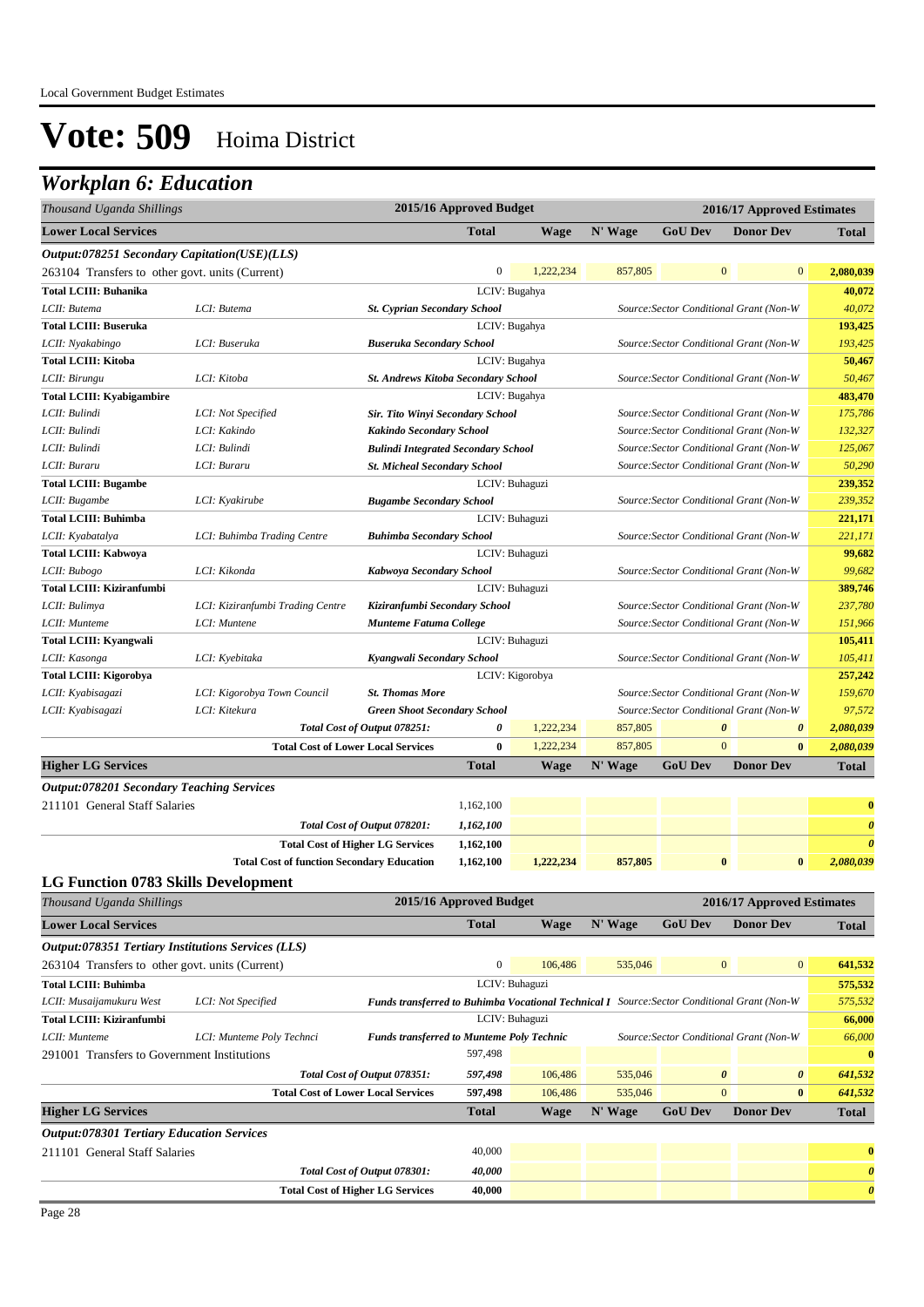## *Workplan 6: Education*

| <b>Total Cost of function Skills Development</b>              | 637.498 | 106.486 | 535,046 |  | 641,532 |
|---------------------------------------------------------------|---------|---------|---------|--|---------|
| LG Function 0784 Education & Sports Management and Inspection |         |         |         |  |         |

| 2015/16 Approved Budget<br>Thousand Uganda Shillings<br>2016/17 Approved Estimates |                  |        |         |                |                  |              |
|------------------------------------------------------------------------------------|------------------|--------|---------|----------------|------------------|--------------|
| <b>Higher LG Services</b>                                                          | <b>Total</b>     | Wage   | N' Wage | <b>GoU Dev</b> | <b>Donor Dev</b> | <b>Total</b> |
| <b>Output:078401 Education Management Services</b>                                 |                  |        |         |                |                  |              |
| 211101 General Staff Salaries                                                      | $\boldsymbol{0}$ | 85,892 |         |                |                  | 85,892       |
| 211103 Allowances                                                                  | 2,000            |        |         |                |                  | $\bf{0}$     |
| 221001 Advertising and Public Relations                                            | 2,000            |        | 3,000   |                | 10,000           | 13,000       |
| 221002 Workshops and Seminars                                                      | 320,000          |        | 3,000   |                |                  | 3,000        |
| 221005 Hire of Venue (chairs, projector, etc)                                      | $\boldsymbol{0}$ |        | 2,000   |                | 10,000           | 12,000       |
| 221007 Books, Periodicals & Newspapers                                             | $\boldsymbol{0}$ |        | 2,000   |                |                  | 2,000        |
| 221008 Computer supplies and Information Technology (IT)                           | $\bf{0}$         |        | 6,000   |                |                  | 6,000        |
| 221009 Welfare and Entertainment                                                   | $\bf{0}$         |        | 2,000   |                |                  | 2,000        |
| 221010 Special Meals and Drinks                                                    | 1,000            |        | 2,000   |                | 60,000           | 62,000       |
| 221011 Printing, Stationery, Photocopying and Binding                              | 3,000            |        |         |                | 10,000           | 10,000       |
| 221012 Small Office Equipment                                                      | 1,500            |        |         |                |                  | $\bf{0}$     |
| 221014 Bank Charges and other Bank related costs                                   | 500              |        |         |                |                  | $\bf{0}$     |
| 227001 Travel inland                                                               | 26,242           |        |         |                |                  | $\bf{0}$     |
| 227002 Travel abroad                                                               | 2,000            |        | 110,000 |                | 150,000          | 260,000      |
| 227003 Carriage, Haulage, Freight and transport hire                               | $\boldsymbol{0}$ |        |         |                | 20,000           | 20,000       |
| 227004 Fuel, Lubricants and Oils                                                   | 22,500           |        | 50,000  |                | 60,000           | 110,000      |
| 228002 Maintenance - Vehicles                                                      | 4,000            |        | 10,000  |                |                  | 10,000       |
| Total Cost of Output 078401:                                                       | 384,742          | 85,892 | 190,000 |                | 320,000          | 595,892      |
| Output:078402 Monitoring and Supervision of Primary & secondary Education          |                  |        |         |                |                  |              |
| 221001 Advertising and Public Relations                                            | $\boldsymbol{0}$ |        | 2,890   |                |                  | 2,890        |
| 221005 Hire of Venue (chairs, projector, etc)                                      | $\boldsymbol{0}$ |        | 2,000   |                |                  | 2,000        |
| 221008 Computer supplies and Information Technology (IT)                           | $\boldsymbol{0}$ |        | 3,000   |                | $\boldsymbol{0}$ | 3,000        |
| 221011 Printing, Stationery, Photocopying and Binding                              | $\bf{0}$         |        | 10,000  |                |                  | 10,000       |
| 223001 Property Expenses                                                           | $\boldsymbol{0}$ |        |         | 170,298        |                  | 170,298      |
| 227001 Travel inland                                                               | 44,778           |        | 120,000 |                |                  | 120,000      |
| 227002 Travel abroad                                                               | 2,000            |        | 4,000   |                |                  | 4,000        |
| 227004 Fuel, Lubricants and Oils                                                   | 15,000           |        | 60,000  |                |                  | 60,000       |
| Total Cost of Output 078402:                                                       | 61,778           |        | 201,890 | 170,298        | 0                | 372,188      |
| Output:078403 Sports Development services                                          |                  |        |         |                |                  |              |
| 211103 Allowances                                                                  | 1,000            |        |         |                |                  | $\bf{0}$     |
| 221011 Printing, Stationery, Photocopying and Binding                              | $\boldsymbol{0}$ |        | 1,500   |                |                  | 1,500        |
| 227001 Travel inland                                                               | 18,000           |        |         |                |                  | $\bf{0}$     |
| 227002 Travel abroad                                                               | 2,000            |        | 38,000  |                |                  | 38,000       |
| 227004 Fuel, Lubricants and Oils                                                   | $\boldsymbol{0}$ |        | 5,000   |                |                  | 5,000        |
| 228002 Maintenance - Vehicles                                                      | $\boldsymbol{0}$ |        | 650     |                |                  | 650          |
| Total Cost of Output 078403:                                                       | 21,000           |        | 45,150  |                |                  | 45,150       |
| <b>Total Cost of Higher LG Services</b>                                            | 467,520          | 85,892 | 437,040 | 170,298        | 320,000          | 1,013,230    |
| Total Cost of function Education & Sports Management and Inspection                | 467,520          | 85,892 | 437,040 | 170,298        | 320,000          | 1,013,230    |

**LG Function 0785 Special Needs Education**

| Thousand Uganda Shillings                             | 2015/16 Approved Budget |             |         |                | 2016/17 Approved Estimates |              |
|-------------------------------------------------------|-------------------------|-------------|---------|----------------|----------------------------|--------------|
| <b>Higher LG Services</b>                             | <b>Total</b>            | <b>Wage</b> | N' Wage | <b>GoU Dev</b> | <b>Donor Dev</b>           | <b>Total</b> |
| <b>Output:078501 Special Needs Education Services</b> |                         |             |         |                |                            |              |
| 211103 Allowances                                     | 2,000                   |             |         |                |                            | $\mathbf{0}$ |
| 221001 Advertising and Public Relations               | 1,000                   |             |         |                |                            | $\mathbf{0}$ |
| 221002 Workshops and Seminars                         | 15,000                  |             |         |                |                            | $\mathbf{0}$ |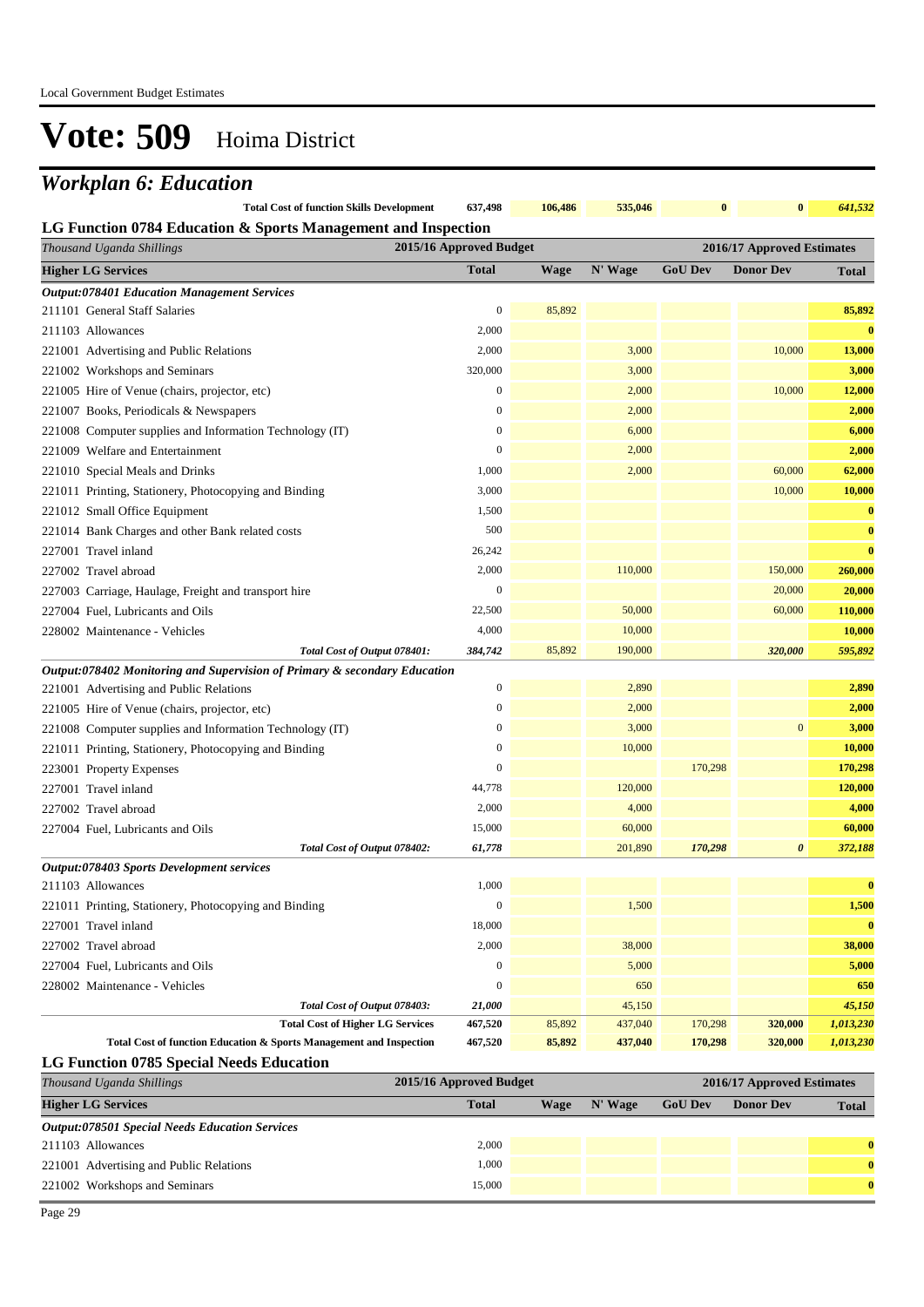## *Workplan 6: Education*

| 2015/16 Approved Budget<br>Thousand Uganda Shillings     |              |           |           | 2016/17 Approved Estimates |                  |              |
|----------------------------------------------------------|--------------|-----------|-----------|----------------------------|------------------|--------------|
| <b>Higher LG Services</b>                                | <b>Total</b> | Wage      | N' Wage   | <b>GoU Dev</b>             | <b>Donor Dev</b> | <b>Total</b> |
| 221008 Computer supplies and Information Technology (IT) | 1,500        |           |           |                            |                  | $\bf{0}$     |
| 221011 Printing, Stationery, Photocopying and Binding    | 1,500        |           |           |                            |                  | $\bf{0}$     |
| 221012 Small Office Equipment                            | 500          |           |           |                            |                  | $\bf{0}$     |
| 221014 Bank Charges and other Bank related costs         | 200          |           |           |                            |                  | $\bf{0}$     |
| 227001 Travel inland                                     | 15,000       |           | 16,009    |                            |                  | 16,009       |
| 227004 Fuel, Lubricants and Oils                         | 3,541        |           |           |                            |                  | $\bf{0}$     |
| 228003 Maintenance – Machinery, Equipment & Furniture    | 2,000        |           |           |                            |                  | $\bf{0}$     |
| Total Cost of Output 078501:                             | 42,241       |           | 16,009    |                            |                  | 16,009       |
| <b>Total Cost of Higher LG Services</b>                  | 42,241       |           | 16,009    |                            |                  | 16,009       |
| <b>Total Cost of function Special Needs Education</b>    | 42,241       |           | 16,009    |                            |                  | 16,009       |
| <b>Total Cost of Education</b>                           | 9,231,901    | 9,862,000 | 2,301,643 | 416,778                    | 320,000          | 12,900,421   |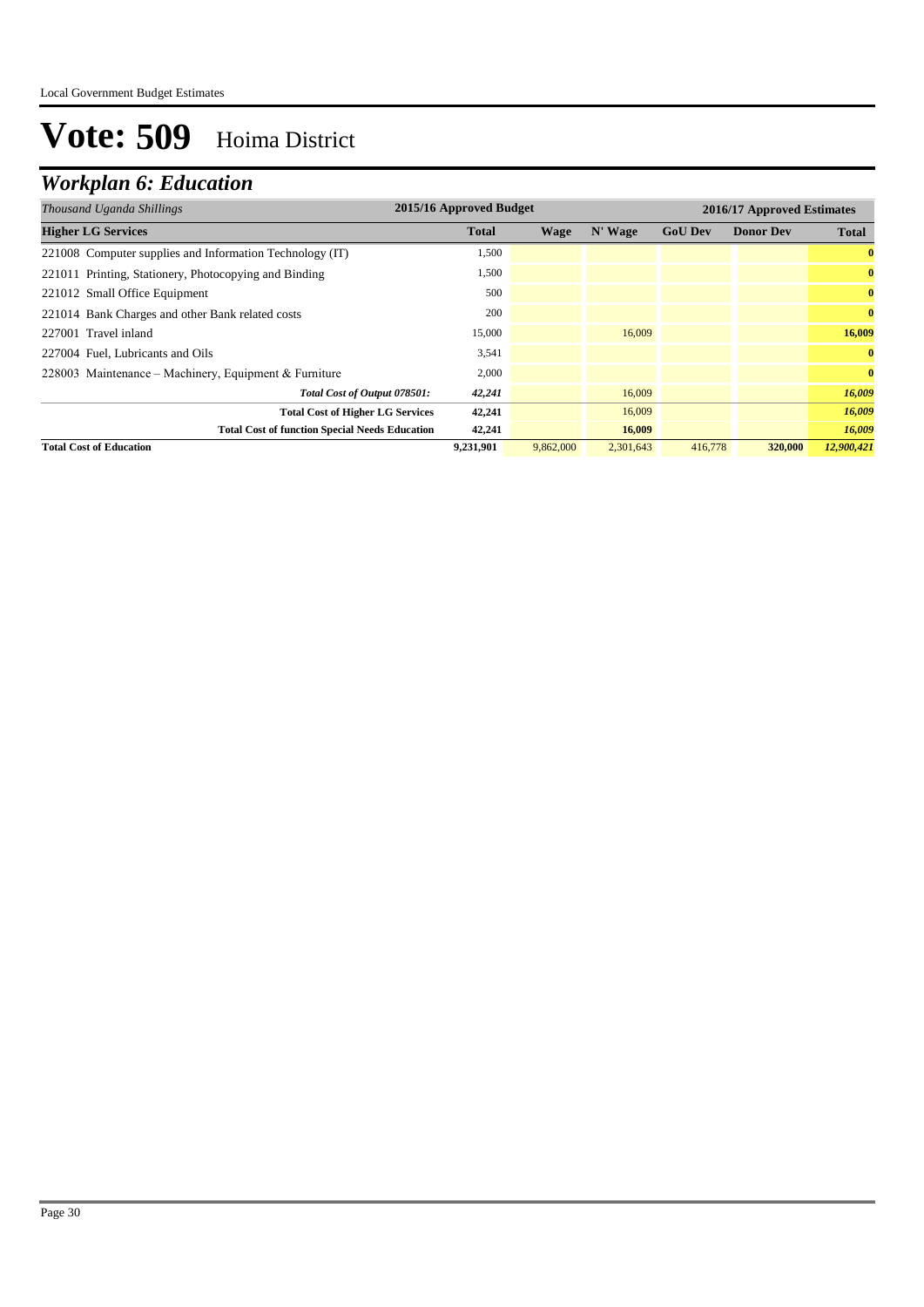### *Workplan 7a: Roads and Engineering*

#### **(i) Overview of Workplan Revenue and Expenditures**

| <b>UShs Thousand</b>                                 |                                  | 2015/16                        | 2016/17                          |
|------------------------------------------------------|----------------------------------|--------------------------------|----------------------------------|
|                                                      | <b>Approved</b><br><b>Budget</b> | <b>Outturn by</b><br>end March | <b>Approved</b><br><b>Budget</b> |
| A: Breakdown of Workplan Revenues:                   |                                  |                                |                                  |
| <b>Recurrent Revenues</b>                            | 1,241,419                        | 668,717                        | 1,047,679                        |
| District Unconditional Grant (Non-Wage)              | 38,886                           | 27,363                         | 14,445                           |
| District Unconditional Grant (Wage)                  |                                  | $\Omega$                       | 73,286                           |
| <b>Locally Raised Revenues</b>                       | 20,961                           | 4,487                          |                                  |
| Other Transfers from Central Government              | 1,181,572                        | 636,867                        |                                  |
| Sector Conditional Grant (Non-Wage)                  |                                  | $\Omega$                       | 959,948                          |
| <b>Development Revenues</b>                          | 591,706                          | 49.900                         | 200.838                          |
| District Discretionary Development Equalization Gran | 42.610                           | $\theta$                       | 100.838                          |
| <b>Locally Raised Revenues</b>                       | 83,596                           | 2,500                          | 100,000                          |
| Other Transfers from Central Government              | 465,500                          | 47,400                         |                                  |
| <b>Total Revenues</b>                                | 1,833,125                        | 718,617                        | 1,248,517                        |
| <b>B: Breakdown of Workplan Expenditures:</b>        |                                  |                                |                                  |
| Recurrent Expenditure                                | 1,230,015                        | 670,485                        | 1,047,679                        |
| Wage                                                 |                                  | $\theta$                       | 73,286                           |
| Non Wage                                             | 1,230,015                        | 670,485                        | 974,393                          |
| Development Expenditure                              | 603,110                          | 30,171                         | 200,838                          |
| Domestic Development                                 | 603.110                          | 30171.077                      | 200,838                          |
| Donor Development                                    |                                  | $\Omega$                       | $\Omega$                         |
| <b>Total Expenditure</b>                             | 1,833,125                        | 700.656                        | 1,248,517                        |

**(ii) Details of Workplan Revenues and Expenditures**

### *Expenditure Details for Workplan 7a: Roads and Engineering*

#### **LG Function 0481 District, Urban and Community Access Roads**

| Thousand Uganda Shillings                       |                                                       |                  | 2015/16 Approved Budget |                | 2016/17 Approved Estimates |                |                                          |              |
|-------------------------------------------------|-------------------------------------------------------|------------------|-------------------------|----------------|----------------------------|----------------|------------------------------------------|--------------|
| <b>Lower Local Services</b>                     |                                                       |                  | <b>Total</b>            | Wage           | N' Wage                    | <b>GoU Dev</b> | <b>Donor Dev</b>                         | <b>Total</b> |
|                                                 | Output:048151 Community Access Road Maintenance (LLS) |                  |                         |                |                            |                |                                          |              |
| 263104 Transfers to other govt. units (Current) |                                                       |                  | $\mathbf{0}$            | $\overline{0}$ | 110,000                    |                | 0 <br>$\overline{0}$                     | 110,000      |
| <b>Total LCIII: Buhanika</b>                    |                                                       |                  | LCIV: Bugahya           |                |                            |                |                                          | 7,500        |
| LCII: Not Specified                             | LCI: Not Specified                                    | <b>Subcounty</b> |                         |                |                            |                | Source: Other Transfers from Central Gov | 7,500        |
| <b>Total LCIII: Buseruka</b>                    |                                                       |                  | LCIV: Bugahya           |                |                            |                |                                          | 11,200       |
| LCII: Not Specified                             | LCI: Not Specified                                    | <b>Subcounty</b> |                         |                |                            |                | Source: Other Transfers from Central Gov | 11,200       |
| <b>Total LCIII: Kitoba</b>                      |                                                       |                  | LCIV: Bugahya           |                |                            |                |                                          | 10,000       |
| LCII: Not Specified                             | LCI: Not Specified                                    | Subcounty        |                         |                |                            |                | Source: Other Transfers from Central Gov | 10,000       |
| <b>Total LCIII: Kyabigambire</b>                |                                                       |                  | LCIV: Bugahya           |                |                            |                |                                          | 11,000       |
| LCII: Not Specified                             | LCI: Not Specified                                    | Subcounty        |                         |                |                            |                | Source: Other Transfers from Central Gov | 11,000       |
| <b>Total LCIII: Bugambe</b>                     |                                                       |                  | LCIV: Buhaguzi          |                |                            |                |                                          | 8,500        |
| LCII: Not Specified                             | LCI: Not Specified                                    | <b>Subcounty</b> |                         |                |                            |                | Source: Other Transfers from Central Gov | 8,500        |
| <b>Total LCIII: Buhimba</b>                     |                                                       |                  | LCIV: Buhaguzi          |                |                            |                |                                          | 11,500       |
| LCII: Not Specified                             | LCI: Not Specified                                    | <b>Subcounty</b> |                         |                |                            |                | Source: Other Transfers from Central Gov | 11,500       |
| <b>Total LCIII: Kabwoya</b>                     |                                                       |                  | LCIV: Buhaguzi          |                |                            |                |                                          | 13,210       |
| LCII: Not Specified                             | LCI: Not Specified                                    | <b>Subcounty</b> |                         |                |                            |                | Source: Other Transfers from Central Gov | 13,210       |
| <b>Total LCIII: Kiziranfumbi</b>                |                                                       |                  | LCIV: Buhaguzi          |                |                            |                |                                          | 8,510        |
| LCII: Not Specified                             | LCI: Not Specified                                    | <b>Subcounty</b> |                         |                |                            |                | Source: Other Transfers from Central Gov | 8,510        |
| <b>Total LCIII: Kvangwali</b>                   |                                                       |                  | LCIV: Buhaguzi          |                |                            |                |                                          | 12,304       |
| LCII: Not Specified                             | LCI: Not Specified                                    | Kyangwali        |                         |                |                            |                | Source: Other Transfers from Central Gov | 12,304       |
| <b>Total LCIII: Kigorobya</b>                   |                                                       |                  | LCIV: Kigorobya         |                |                            |                |                                          | 16,276       |
| LCII: Not Specified                             | LCI: Not Specified                                    | <b>Subcounty</b> |                         |                |                            |                | Source: Other Transfers from Central Gov | 16,276       |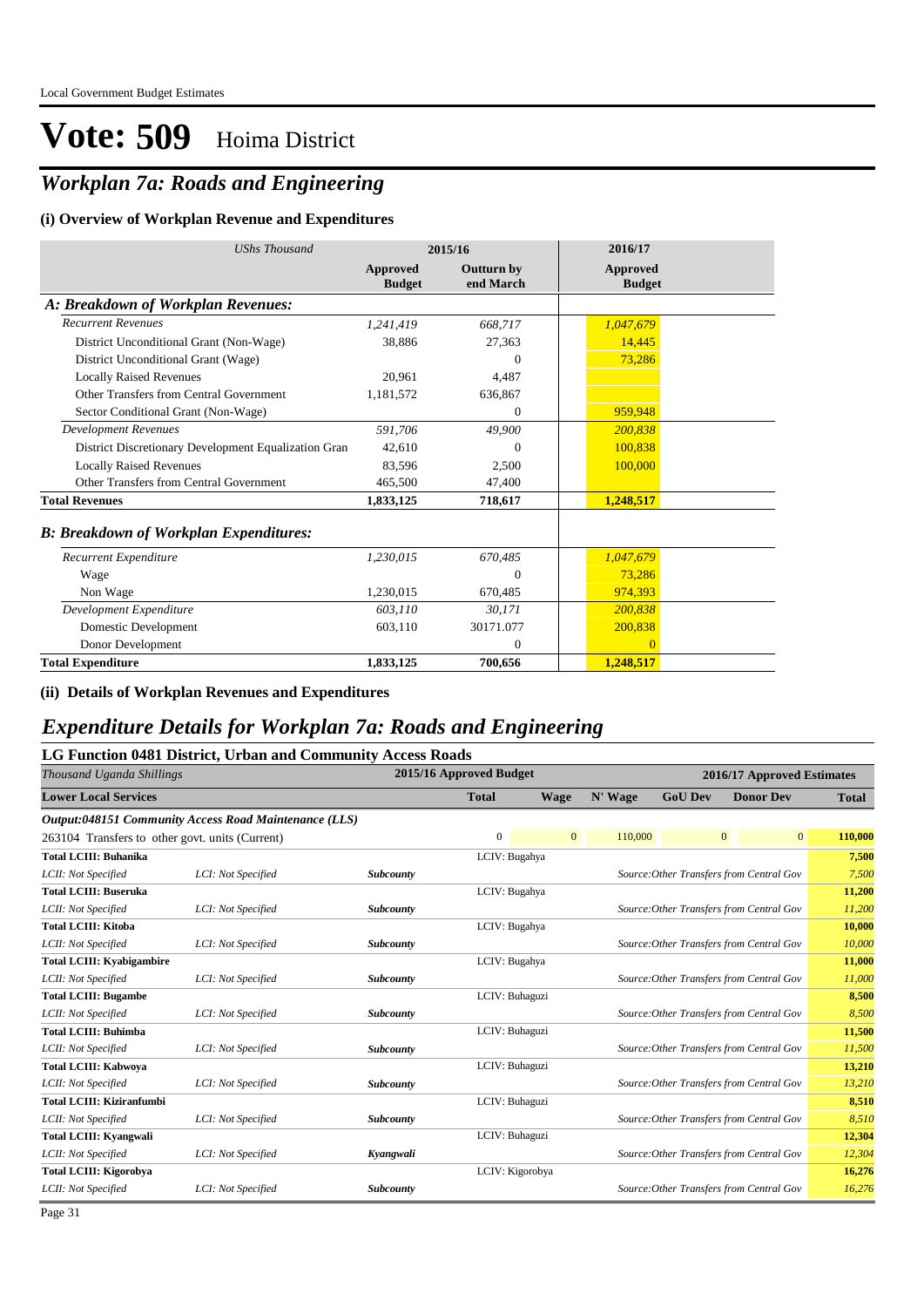## *Workplan 7a: Roads and Engineering*

| Thousand Uganda Shillings                                    | 2015/16 Approved Budget      |              |                 |         |                | 2016/17 Approved Estimates              |                       |  |
|--------------------------------------------------------------|------------------------------|--------------|-----------------|---------|----------------|-----------------------------------------|-----------------------|--|
| <b>Lower Local Services</b>                                  |                              | <b>Total</b> | Wage            | N' Wage | <b>GoU</b> Dev | <b>Donor Dev</b>                        | <b>Total</b>          |  |
|                                                              | Total Cost of Output 048151: | 0            | $\overline{0}$  | 110,000 | $\theta$       | $\boldsymbol{\theta}$                   | 110,000               |  |
| Output:048153 Urban roads upgraded to Bitumen standard (LLS) |                              |              |                 |         |                |                                         |                       |  |
| 263104 Transfers to other govt. units (Current)              |                              | 400,000      |                 |         |                |                                         | $\bf{0}$              |  |
|                                                              | Total Cost of Output 048153: | 400,000      |                 |         |                |                                         | $\boldsymbol{\theta}$ |  |
| Output:048156 Urban unpaved roads Maintenance (LLS)          |                              |              |                 |         |                |                                         |                       |  |
| 263104 Transfers to other govt. units (Current)              |                              | 74.548       | $\overline{0}$  | 120,376 | $\overline{0}$ | $\overline{0}$                          | 120,376               |  |
| <b>Total LCIII: Kigorobya Town Council</b>                   |                              |              | LCIV: Kigorobya |         |                |                                         | 120,376               |  |
| LCII: Not Specified<br>LCI: Not Specified                    | Kigorobya Town Council       |              |                 |         |                | Source: Sector Conditional Grant (Non-W | 120,376               |  |
|                                                              | Total Cost of Output 048156: | 74,548       | $\overline{0}$  | 120,376 | $\theta$       | $\boldsymbol{\theta}$                   | 120,376               |  |

*Output:048158 District Roads Maintainence (URF)*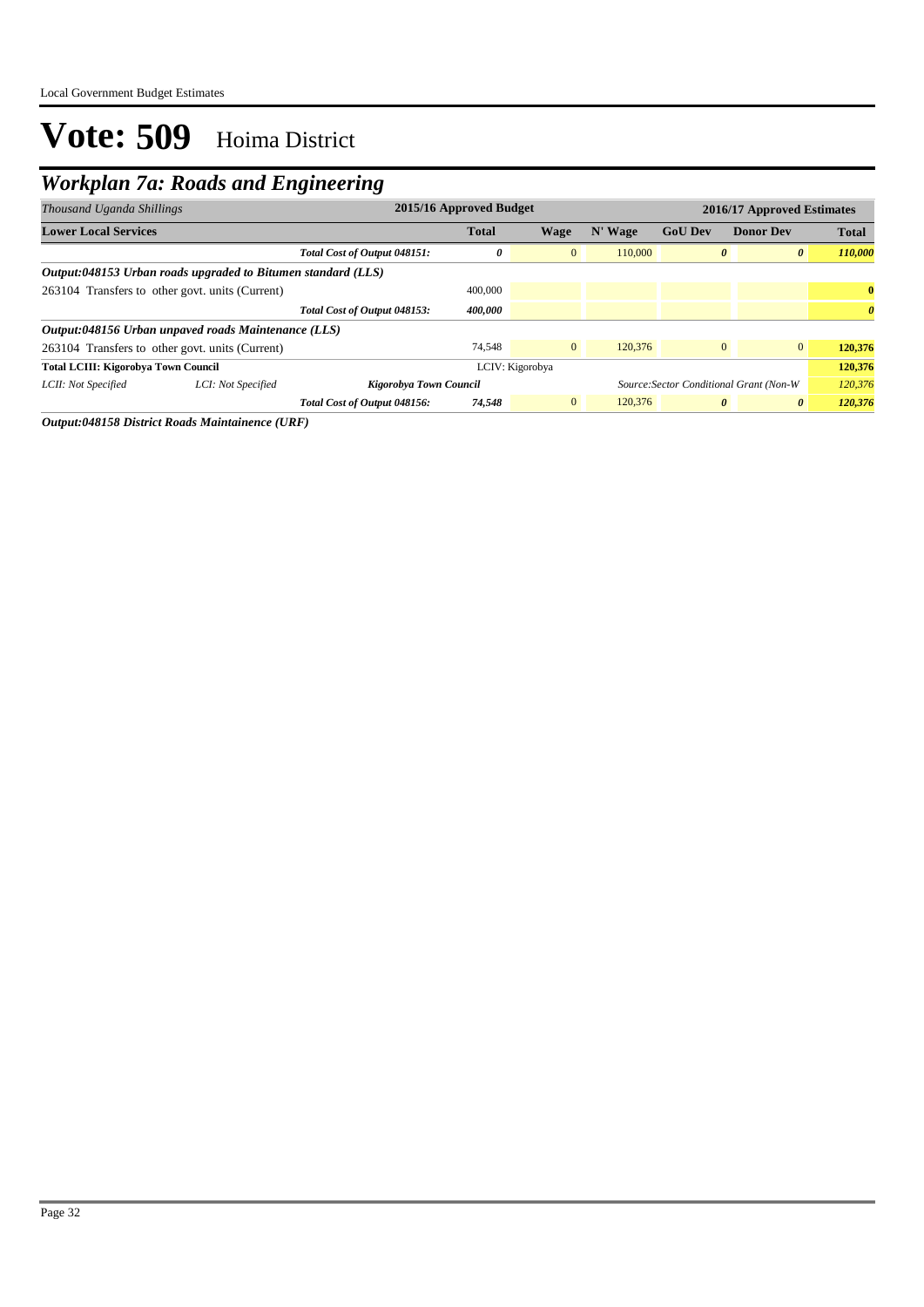### *Workplan 7a: Roads and Engineering*

| Thousand Uganda Shillings                       |                                   | 2015/16 Approved Budget                                                                    | 2016/17 Approved Estimates |                      |                                          |         |  |  |
|-------------------------------------------------|-----------------------------------|--------------------------------------------------------------------------------------------|----------------------------|----------------------|------------------------------------------|---------|--|--|
| <b>Lower Local Services</b>                     |                                   | <b>Total</b><br>Wage                                                                       | N' Wage                    | <b>GoU Dev</b>       | <b>Donor Dev</b>                         | Total   |  |  |
| 263104 Transfers to other govt. units (Current) |                                   | $\mathbf{0}$<br>$\mathbf{0}$                                                               | 645,017                    |                      | $\mathbf{0}$<br>$\bf{0}$                 | 645,017 |  |  |
| <b>Total LCIII: Buhanika</b>                    |                                   | LCIV: Bugahya                                                                              |                            |                      |                                          | 19,300  |  |  |
| LCII: Butema                                    | LCI: kasingo                      | Production of bills of quantities for new works                                            |                            |                      | Source: Other Transfers from Central Gov | 3,000   |  |  |
| LCII: Butema                                    | LCI: Butema - Kifumura            | MR/maint of Butema - Kifumura rd                                                           |                            |                      | Source: Other Transfers from Central Gov | 4,800   |  |  |
| LCII: Kitoonya                                  | LCI: Kitonya - Wagesa             | Manual R/Maint. Of Kitonya - Wagesa Rd                                                     |                            |                      | Source: Other Transfers from Central Gov | 3,600   |  |  |
| LCII: Kitoonya                                  | LCI: Kihohoro - Wagesa            | Manual R/Maint. Kihohoro- Wagesa 1                                                         |                            |                      | Source: Other Transfers from Central Gov | 3,600   |  |  |
| LCII: Kitoonya                                  | LCI: Kafo - Kasambya - Wagesa     | Manual R/Maint. Kafo - Kasambya rd                                                         |                            |                      | Source: Other Transfers from Central Gov | 4,300   |  |  |
| <b>Total LCIII: Buseruka</b>                    |                                   | LCIV: Bugahya                                                                              |                            |                      |                                          | 3,600   |  |  |
| LCII: Nyakabingo                                | LCI: kasenyi - Nyakabingo         | Manual R/Maint. Bujawe - Kasenyi- Nyakabingo rd                                            |                            |                      | Source: Other Transfers from Central Gov | 3,600   |  |  |
| <b>Total LCIII: Kitoba</b>                      |                                   | LCIV: Bugahya                                                                              |                            |                      |                                          | 78,300  |  |  |
| LCII: Birungu                                   | LCI: Buhamba - Iseisa             | Manual R/Maint. Of Buhamba - Iseisa rd 7km                                                 |                            |                      | Source: Other Transfers from Central Gov | 4,800   |  |  |
| LCII: Budaka                                    | LCI: Dwooli - Budaka              | M R/maint. Of Dwooli - Budaka rd 6km                                                       |                            |                      | Source: Other Transfers from Central Gov | 3,600   |  |  |
| LCII: Budaka                                    | LCI: Karongo - Iseisa             | MR/maint. Of Karongo-Iseisa rd 7.6km                                                       |                            |                      | Source: Other Transfers from Central Gov | 3,600   |  |  |
| LCII: Bulyango                                  | LCI: Bulindi - Waaki              | M R/maint. Of Bulindi - Waki rd 17.8km                                                     |                            |                      | Source: Other Transfers from Central Gov | 7,300   |  |  |
| LCII: Kibanjwa                                  | LCI: Iseisa - Kiboirya            | M R/maint. Of Isiesa - Kiboirya rd 6.2km                                                   |                            |                      | Source: Other Transfers from Central Gov | 3,600   |  |  |
| LCII: Kibanjwa                                  | LCI: Budaka - Kibanjwa            | MR/Maintain. Of Budaka - Kibanjwa rd 6km                                                   |                            |                      | Source: Other Transfers from Central Gov | 2,700   |  |  |
| LCII: Kibanjwa                                  | LCI: Not Specified                | Bridge repairs at Kyakakoize                                                               |                            |                      | Source: Other Transfers from Central Gov | 40,000  |  |  |
| LCII: Kiryangobe                                | LCI: Kitoba - Icukira             | MR/ maint. Of Kitoba - Icukira rd 6km                                                      |                            |                      | Source: Other Transfers from Central Gov | 3,700   |  |  |
| LCII: Kiryangobe                                | LCI: Kiburwa - Rutoma - Bukwara   | MR/ maint. Of Kiburwa- Rutoma - Bukwara                                                    |                            |                      | Source: Other Transfers from Central Gov | 3,600   |  |  |
| LCII: Kiryangobe                                | LCI: Kitoba - Kyabasenga          | Manual R/Maint.of Kitoba - Kyabasenga rd                                                   |                            |                      | Source: Other Transfers from Central Gov | 5,400   |  |  |
| <b>Total LCIII: Kyabigambire</b>                |                                   | LCIV: Bugahya                                                                              |                            |                      |                                          | 74,400  |  |  |
| LCII: Bulindi                                   | LCI: Kiswero - Katugo             | MR/Maint of Kiswero - Katugo rd 8.7km                                                      |                            |                      | Source: Other Transfers from Central Gov | 5,000   |  |  |
| LCII: Bulindi                                   | LCI: Katugo - Bineneza            | MR/Maint of Katugo - Bineneza rd 6.1km                                                     |                            |                      | Source: Other Transfers from Central Gov | 3,600   |  |  |
| LCII: Bulindi                                   | LCI: Bulindi - Buraru             | MR/ maint of Bulindi - Buraru road 5.8km                                                   |                            |                      | Source: Other Transfers from Central Gov | 3,600   |  |  |
| LCII: Bulindi                                   | LCI: Kisita - Kibaire             | Mech. R/Maint Kisita - Kibaire rd 8.3km                                                    |                            |                      | Source: Other Transfers from Central Gov | 24,000  |  |  |
| LCII: Bulindi                                   | LCI: Kitongore - Kasongoire       | MR/ Maint. Of Kitongore- Kasongoire rd 9km                                                 |                            |                      | Source: Other Transfers from Central Gov | 3,000   |  |  |
| LCII: Bulindi                                   | LCI: Bulindi - Kibegenya          | MR/Maint of Bulindi - Kibegenya rd 6km                                                     |                            |                      | Source: Other Transfers from Central Gov | 3,600   |  |  |
| LCII: Buraru                                    | LCI: Buraru - Busanga             | MR/Maint of Buraru - Busanga rd                                                            |                            |                      | Source: Other Transfers from Central Gov | 6,000   |  |  |
| LCII: Buraru                                    | LCI: Kyakapeya - Kisiita          | MR/maint.of Kyakapeya - Kisiita 8.2km rd                                                   |                            |                      | Source: Other Transfers from Central Gov | 4,400   |  |  |
| LCII: Buraru                                    | LCI: Buraru - Ngangi              | MR/Maint of Buraru - Ngangi rd                                                             |                            |                      | Source: Other Transfers from Central Gov | 6,000   |  |  |
| LCII: Kibugubya                                 | LCI: Kiryabutuzi -waaki           | R/Maint of Kiryabutuzi - Waki rd 8.6km                                                     |                            |                      | Source: Other Transfers from Central Gov | 2,000   |  |  |
| LCII: Kibugubya                                 | LCI: Nyamirima - Kakindo          | MR/maint of Nyamirima- Kakindo rd 8.8km                                                    |                            |                      | Source: Other Transfers from Central Gov | 4,200   |  |  |
| LCII: Kisabagwa                                 | LCI: Kisabagwa - Bugandale        | MR/Maint of Kisabagwa - Bugandale rd                                                       |                            |                      | Source: Other Transfers from Central Gov | 4,200   |  |  |
| LCII: Kisabagwa                                 | LCI: Bujwaha - Kisabagwa          | MR/Maint of Bujwaha - Kisabagwa rd                                                         |                            |                      | Source: Other Transfers from Central Gov | 4,800   |  |  |
| <b>Total LCIII: Not Specified</b>               |                                   | LCIV: Bugahya                                                                              |                            |                      |                                          | 3,000   |  |  |
| LCII: Not Specified                             | LCI: Kasingo                      | <b>Purchase of Laptop</b>                                                                  |                            |                      | Source: Other Transfers from Central Gov | 3,000   |  |  |
| <b>Total LCIII: Bugambe</b>                     |                                   | LCIV: Buhaguzi                                                                             |                            |                      |                                          | 33,600  |  |  |
| LCII: Katanga                                   | LCI: Kyarubanga - Kahojo - Kicung | RM/ maint of Kyarubanga - Kahojo - Kicungajembe r Source: Other Transfers from Central Gov |                            |                      |                                          | 6,000   |  |  |
| LCII: Nyarugabu                                 | LCI: Muhujwi - Marairwe           | <b>MR/maint of Muhujwi - Marairwe</b>                                                      |                            |                      | Source: Other Transfers from Central Gov | 4,800   |  |  |
| LCII: Nyarugabu                                 | LCI: Kiryamba- Kyakabale          | MR/Maint of Kiryamba - Kyakabale rd 5km                                                    |                            |                      | Source: Other Transfers from Central Gov | 3,200   |  |  |
| LCII: Nyarugabu                                 | LCI: Muhwiju - Kiryamba           | MR/maint of Muhwiju - Kiryamba rd                                                          |                            | Source:Not Specified |                                          | 4,500   |  |  |
| LCII: Ruguse                                    | LCI: Ruguse - Kihamba             | MR/ Maint of Ruguse - Kihamba rd 8km                                                       |                            |                      | Source: Other Transfers from Central Gov | 4,300   |  |  |
| LCII: Ruguse                                    | LCI: Ruguse - Bujugu - Kisambo    | MR/ maint of Ruguse - Bujugu - Kisambo rd                                                  |                            |                      | Source: Other Transfers from Central Gov | 3,600   |  |  |
| LCII: Ruguse                                    | LCI: Kihombya - Kyarubanga - Buke | RM/ maint of Kihombya-kyarubanga -Bukerenge rd 1                                           |                            |                      | Source: Other Transfers from Central Gov | 7,200   |  |  |
| <b>Total LCIII: Buhimba</b>                     |                                   | LCIV: Buhaguzi                                                                             |                            |                      |                                          | 128,300 |  |  |
| LCII: Kinogozi                                  | LCI: Kyentale - Nyakabongi        | MR/maint of Kyentale - Nyakabongi 4km                                                      |                            |                      | Source: Other Transfers from Central Gov | 3,600   |  |  |
| LCII: Kinogozi                                  | LCI: Kinogozi - Kisenyi - Kirimbi | MR/Maint of Kinogozi - Kisenyi -Kirimbi rd                                                 |                            |                      | Source: Other Transfers from Central Gov | 8,400   |  |  |
| LCII: Kinogozi                                  | LCI: Buhimba - Kinogozi           | Mech. Routine Maint of Buhimba - Kinogozi rd 10km                                          |                            |                      | Source: Other Transfers from Central Gov | 21,700  |  |  |
| LCII: Kinogozi                                  | LCI: Kinogozi - Kisenyi           | MR /maint of Kinogozi - Kisenyi rd 6km                                                     |                            |                      | Source: Other Transfers from Central Gov | 3,300   |  |  |
| LCII: Kinogozi                                  | LCI: Kihabwemi - Kinogozi         | MR/maint of Kihabwemi - Kinogozi rd                                                        |                            |                      | Source: Other Transfers from Central Gov | 4,200   |  |  |
| LCII: Kinogozi                                  | LCI: Kihabwemi - Kinogozi         | MR//maint of Kihabwemi - Kinogozi 6km                                                      |                            |                      | Source: Other Transfers from Central Gov | 3,600   |  |  |
| LCII: Kyabatalya                                | LCI: kakooge - Kibararu           | Mechanised road maint of Kakoge - Kibararu 7km                                             |                            |                      | Source: Other Transfers from Central Gov | 30,000  |  |  |
| LCII: Musaijamukuru East                        | LCI: Kitindura - Musajjamukuru    | MR maint of Kitindura - Musajjamokuru rd 6.5km                                             |                            |                      | Source: Other Transfers from Central Gov | 2,000   |  |  |
| LCII: Musaijamukuru East                        | LCI: Bujalya - Kirimbi - Mugabi   | MR maint of Bujalya- Kirimbi - Mugabi 7km                                                  |                            |                      | Source: Other Transfers from Central Gov | 2,000   |  |  |
|                                                 |                                   |                                                                                            |                            |                      |                                          |         |  |  |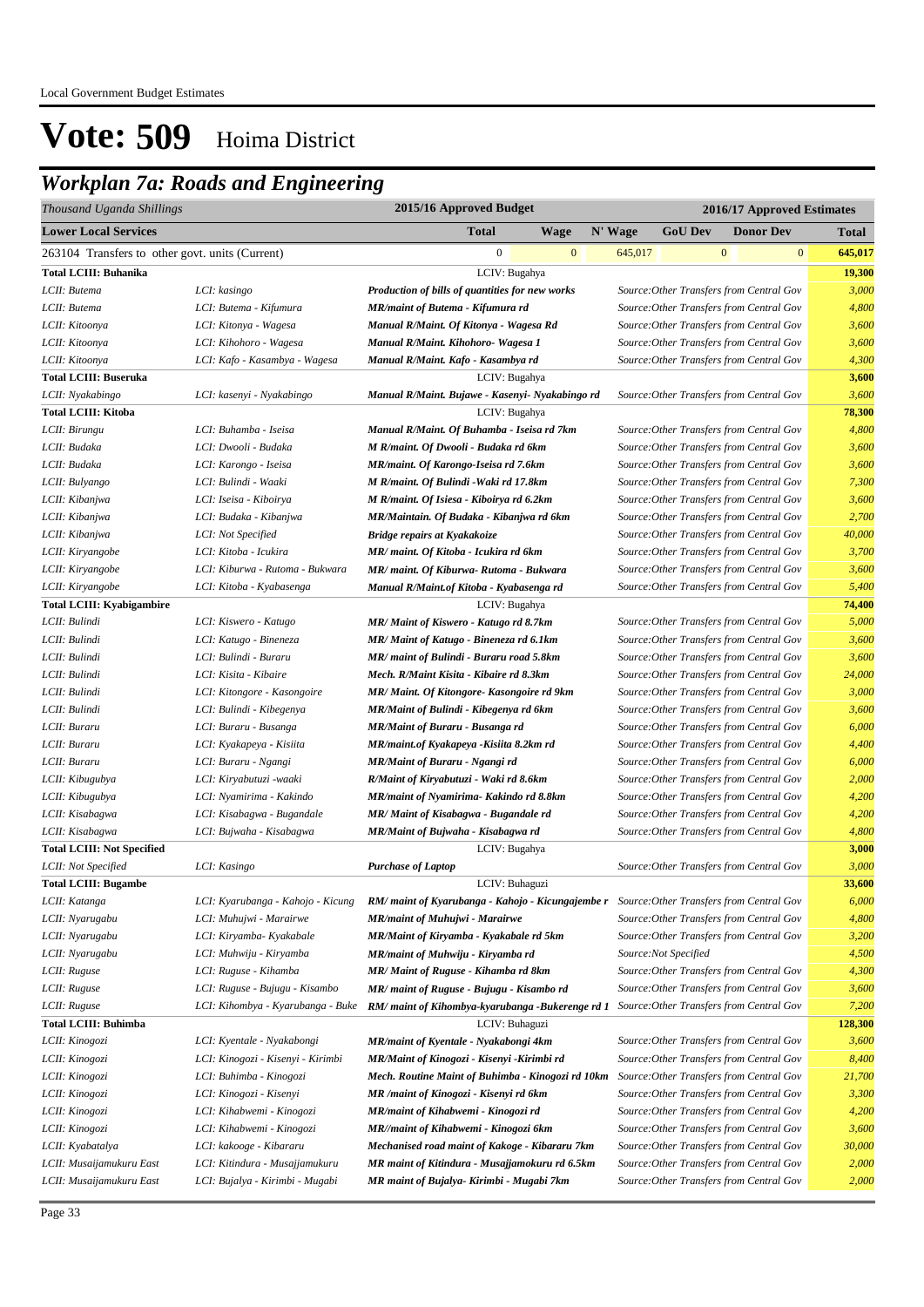## *Workplan 7a: Roads and Engineering*

| Thousand Uganda Shillings                        |                                                                           | 2015/16 Approved Budget<br>2016/17 Approved Estimates                                      |                               |         |                      |                                          |              |  |  |
|--------------------------------------------------|---------------------------------------------------------------------------|--------------------------------------------------------------------------------------------|-------------------------------|---------|----------------------|------------------------------------------|--------------|--|--|
| <b>Lower Local Services</b>                      |                                                                           | Total                                                                                      | Wage                          | N' Wage | <b>GoU</b> Dev       | <b>Donor Dev</b>                         | <b>Total</b> |  |  |
| LCII: Musaijamukuru East                         | LCI: Kihabwemi - Kirimbi                                                  | MR/maint of Kihabwemi - Kirimbi rd 6km                                                     |                               |         |                      | Source: Other Transfers from Central Gov | 2,000        |  |  |
| LCII: Musaijamukuru East                         | LCI: kabanyansi - musajjamukuru                                           | MR Maint of Kabanyansi - Musajjamukuru Rd                                                  |                               |         |                      | Source: Other Transfers from Central Gov | 4,500        |  |  |
| LCII: Musaijamukuru East                         | LCI: kigaya - kihabwemi                                                   | MR/ maint of Kigaya - Kihabwemi rd 13km                                                    |                               |         |                      | Source: Other Transfers from Central Gov | 5,400        |  |  |
| LCII: Musaijamukuru East                         | LCI: Bujalya - Kirimbi                                                    | MR maint.of Bujalya - Kirimbi rd 6km                                                       |                               |         |                      | Source: Other Transfers from Central Gov | 2,000        |  |  |
| LCII: Musaijamukuru East                         | LCI: Kalibatana - Rwemparaki                                              | MR maint of Kalibatana - Rwemparaki rd 7km                                                 |                               |         |                      | Source: Other Transfers from Central Gov | 2,000        |  |  |
| LCII: Musaijamukuru East                         | LCI: Kizinga- Kihabwemi                                                   | Rmaint of Kizinga - Kihabwemi 5km                                                          |                               |         |                      | Source: Other Transfers from Central Gov | 1,500        |  |  |
| LCII: Musaijamukuru West                         | LCI: Kicakanya - Ruhunga                                                  | Mech. Rmaint of Kicakanya -Ruhunga rd 8.8km                                                |                               |         |                      | Source: Other Transfers from Central Gov | 13,500       |  |  |
| LCII: Musaijamukuru West                         | LCI: Kisiha - Musoma - Musajjamuk                                         | MR maint of Kisiiha - Musoma - Musajjamukuru                                               |                               |         |                      | Source: Other Transfers from Central Gov | 4,800        |  |  |
| LCII: Musaijamukuru West                         | LCI: kigaya - kitindura                                                   | MR maint of Kigaya - Kitindura 6.5km                                                       |                               |         |                      | Source: Other Transfers from Central Gov | 3,600        |  |  |
| LCII: Musaijamukuru West                         | LCI: Kigaya - Kitindura - Musajjam                                        | MR maint of Kigaaya - Kitindura - Musajjamukuru r                                          |                               |         |                      | Source: Other Transfers from Central Gov | 7,200        |  |  |
| LCII: Ruhunga                                    | LCI: Ruhunga - Kabale                                                     | MR maint of Ruhunga - Kabale rd 7km                                                        |                               |         |                      | Source: Other Transfers from Central Gov | 3,000        |  |  |
| <b>Total LCIII: Kabwoya</b>                      |                                                                           |                                                                                            | LCIV: Buhaguzi                |         |                      |                                          | 106,800      |  |  |
| LCII: Bubogo                                     | LCI: Maya - Kitaganya - Kabwoya                                           | Mech road maint of Maya- Kitaganya - Kabwoya road Source: Other Transfers from Central Gov |                               |         |                      |                                          | 50,000       |  |  |
| LCII: Bubogo                                     | LCI: Kabwoya - kihoko                                                     | MR maint of Kabwoya - Kihoko 7.6km                                                         |                               |         |                      | Source: Other Transfers from Central Gov | 3,600        |  |  |
| LCII: Bubogo                                     | LCI: Ikoba- Bubogo                                                        | Periodic maint of Ikoba - Bobogo rd 7km                                                    |                               |         |                      | Source: Other Transfers from Central Gov | 35,000       |  |  |
| LCII: Bubogo                                     | LCI: Kabwoya - Kitaganya                                                  | MR maint of Kabwoya - Kitaganya 6km                                                        |                               |         |                      | Source: Other Transfers from Central Gov | 3,000        |  |  |
| LCII: Igwanjura                                  | LCI: Kihoko - kemigere                                                    | <b>MR</b> maint of Kihoko - Kemigere 5km                                                   |                               |         |                      | Source: Other Transfers from Central Gov | 2,800        |  |  |
| LCII: Igwanjura                                  | LCI: Kemigere - Katooke                                                   | <b>MR</b> maint of Kemigere - katooke 5km                                                  |                               |         |                      | Source: Other Transfers from Central Gov | 2,000        |  |  |
| LCII: Igwanjura                                  | LCI: Kihoko - Rwobuhuka                                                   | MR maint of Kihoko - Rwobuhuka 7.6km                                                       |                               |         |                      | Source: Other Transfers from Central Gov | 4,800        |  |  |
| LCII: Kaseeta                                    | LCI: Hoowa - Nyairongo - kyarusesa MR maint of Hohwa - Karusesa rd 12.4km |                                                                                            |                               |         |                      | Source: Other Transfers from Central Gov | 5,600        |  |  |
| Total LCIII: Kiziranfumbi                        |                                                                           |                                                                                            | LCIV: Buhaguzi                |         |                      |                                          | 21,500       |  |  |
| LCII: Bulimya                                    | LCI: Kiziranfumbi - Kicakanya                                             | MR maint of Kiziranfumbi - Kicakanya rd                                                    |                               |         |                      | Source: Other Transfers from Central Gov | 4,400        |  |  |
| LCII: Bulimya                                    | LCI: kikube - Kitindura                                                   | MR maint of Kikube - Kitindura 12km                                                        |                               |         |                      | Source: Other Transfers from Central Gov | 4,200        |  |  |
| LCII: Munteme                                    | LCI: munteme - Kajoga - bubogo                                            | MR maint of Munteme - Kajoga - Ikoba rd<br>Source: Other Transfers from Central Gov        |                               |         |                      |                                          | 8,000        |  |  |
| LCII: Munteme                                    | LCI: Munteme - Mukabara                                                   | <b>MR</b> maint of Munteme - Mukabara 10km                                                 |                               |         |                      | Source: Other Transfers from Central Gov | 4,900        |  |  |
| <b>Total LCIII: Kyangwali</b>                    |                                                                           |                                                                                            | LCIV: Buhaguzi                |         |                      |                                          | 78,917       |  |  |
| LCII: Butoole                                    | LCI: Kyarusesa - Butoole                                                  | Periodic maint of Kyarusesa - Butoole rd 13km                                              |                               |         |                      | Source: Other Transfers from Central Gov | 48,000       |  |  |
| LCII: Butoole                                    | LCI: marongo - Kyarusesa                                                  | Routine maint of Marongo - kyarusesa 6.3km                                                 |                               |         |                      | Source: Other Transfers from Central Gov | 2,000        |  |  |
| LCII: Kyangwali                                  | LCI: kyangwali - tontema                                                  | Spots improvement on Kyangwali - Tontema rd 5km                                            |                               |         |                      | Source: Other Transfers from Central Gov | 21,717       |  |  |
| LCII: Kyangwali                                  | LCI: Kyangwali refuge settlement                                          | MR maint of kyangwali - refuuge settlements                                                |                               |         |                      | Source: Other Transfers from Central Gov | 7,200        |  |  |
| <b>Total LCIII: Busiisi</b>                      |                                                                           |                                                                                            | LCIV: Hoima Municipal Council |         |                      |                                          | 77,600       |  |  |
| LCII: Kasingo                                    | LCI: kasingo                                                              | Purchase of road tools and wages for Roads oveseer.                                        |                               |         |                      | Source: Other Transfers from Central Gov | 9,800        |  |  |
| LCII: Kasingo                                    | LCI: All subcounties                                                      | Carrying out adrics                                                                        |                               |         |                      | Source: Other Transfers from Central Gov | 8,000        |  |  |
| LCII: Kasingo                                    | LCI: all subcounties                                                      | Carrying out ispections & supervision of road gangs                                        |                               |         |                      | Source: Other Transfers from Central Gov | 26,000       |  |  |
| LCII: Kasingo                                    | LCI: All subcounties                                                      | Formation and recruitment of road gangs                                                    |                               |         |                      | Source: Other Transfers from Central Gov | 8,000        |  |  |
| LCII: Kasingo                                    | LCI: District offices - kasingo                                           | Repair of road equipments and plants                                                       |                               |         |                      | Source: Other Transfers from Central Gov | 9,800        |  |  |
| LCII: Kasingo                                    | LCI: All subcounties                                                      | Culverts installations on other selected roads                                             |                               |         |                      | Source: Other Transfers from Central Gov | 16,000       |  |  |
| Total LCIII: Kigorobya                           |                                                                           |                                                                                            | LCIV: Kigorobya               |         |                      |                                          | 19,700       |  |  |
| LCII: Kapaapi                                    | LCI: kapapi - Runga                                                       | M/Routin Maint. Of Kapapi - Runga 5.5km                                                    |                               |         |                      | Source: Other Transfers from Central Gov | 2,800        |  |  |
| LCII: Kibiro                                     | LCI: kigorobya - Kibiro                                                   | Manual R/Maint. Of Kigorobya - Kibiro Rd 8.6km                                             |                               |         |                      | Source: Other Transfers from Central Gov | 6,000        |  |  |
| LCII: Kibiro                                     | LCI: Kigorobya - Kibiro                                                   | Manual R/Maint. Kigorobya - Kibiro Rd 7km                                                  |                               |         |                      | Source: Other Transfers from Central Gov | 4,300        |  |  |
| LCII: Kyabisagazi                                | LCI: Kigorobya - Icukira                                                  | MR/maint. Of Kigorobya - Icukira 6km                                                       |                               |         | Source:Not Specified |                                          | 3,600        |  |  |
| LCII: Kyabisagazi                                | LCI: kigorobya - Waki                                                     | Manual R/M/ of Kigorobya- Waki rd 7.2km                                                    |                               |         |                      | Source: Other Transfers from Central Gov | 3,000        |  |  |
|                                                  |                                                                           | Total Cost of Output 048158:<br>0                                                          | $\bf{0}$                      | 645,017 | 0                    | $\boldsymbol{\theta}$                    | 645,017      |  |  |
|                                                  | <b>Total Cost of Lower Local Services</b>                                 | 474,548                                                                                    | $\mathbf{0}$                  | 875,393 | $\mathbf{0}$         | $\bf{0}$                                 | 875,393      |  |  |
| <b>Higher LG Services</b>                        |                                                                           | <b>Total</b>                                                                               | Wage                          | N' Wage | <b>GoU Dev</b>       | <b>Donor Dev</b>                         | <b>Total</b> |  |  |
| Output:048101 Operation of District Roads Office |                                                                           |                                                                                            |                               |         |                      |                                          |              |  |  |
| 211101 General Staff Salaries                    |                                                                           | $\boldsymbol{0}$                                                                           | 73,286                        |         |                      |                                          | 73,286       |  |  |
| 221001 Advertising and Public Relations          |                                                                           | 1,000                                                                                      |                               | 2,000   | $\boldsymbol{0}$     |                                          | 2,000        |  |  |
| 221002 Workshops and Seminars                    |                                                                           | 9,500                                                                                      |                               | 8,000   |                      |                                          | 8,000        |  |  |
| 221003 Staff Training                            |                                                                           | 11,500                                                                                     |                               | 6,000   |                      |                                          | 6,000        |  |  |
| 221007 Books, Periodicals & Newspapers           |                                                                           | 750                                                                                        |                               | 1,000   |                      |                                          | 1,000        |  |  |

221008 Computer supplies and Information Technology (IT) 8,500 **6,000** 6,000 **6,000** 6,000 **6,000** 6,000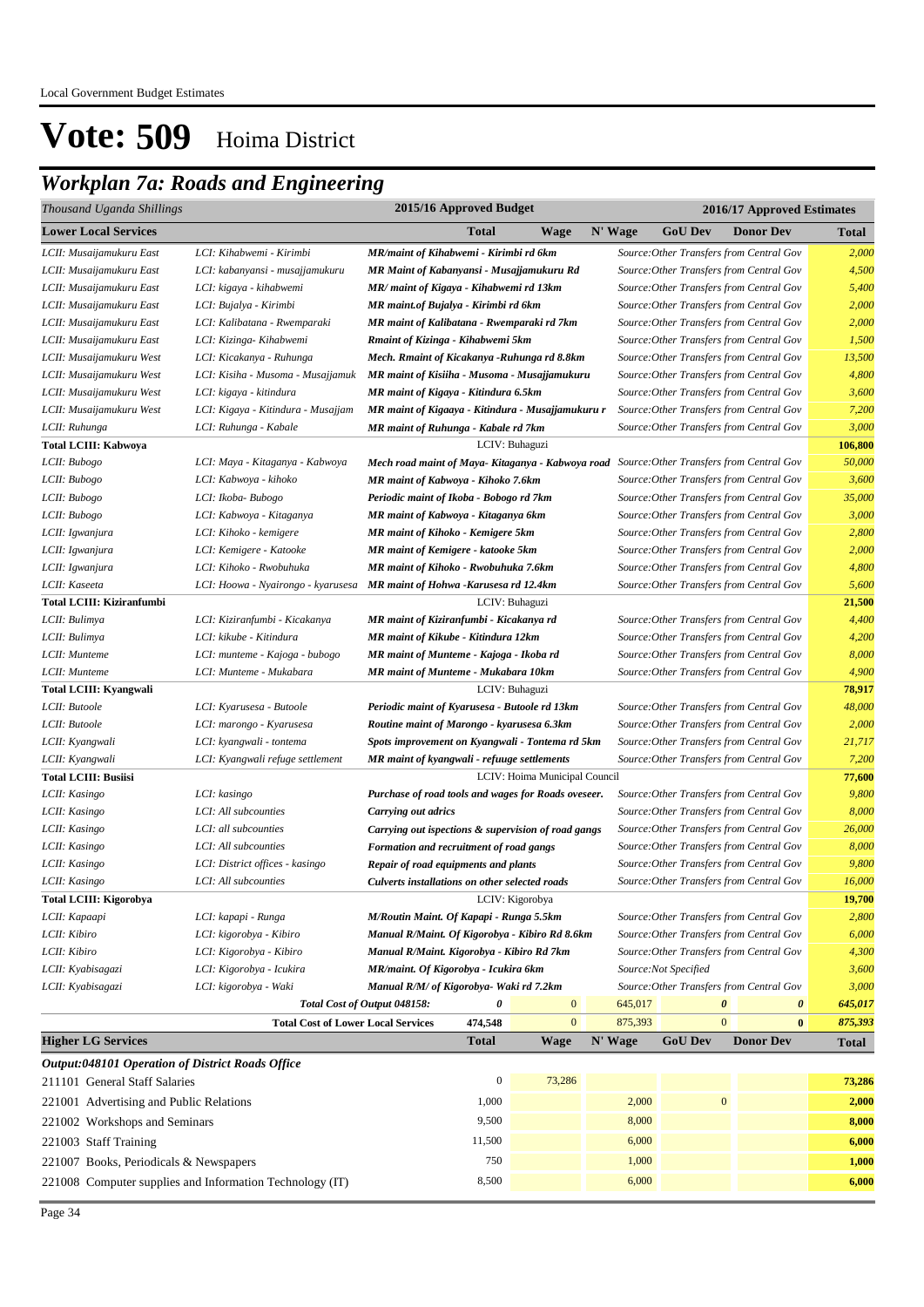## *Workplan 7a: Roads and Engineering*

| Thousand Uganda Shillings                             |                                                                                                             |                              | 2015/16 Approved Budget |                            |                         |                                          | 2016/17 Approved Estimates               |                       |
|-------------------------------------------------------|-------------------------------------------------------------------------------------------------------------|------------------------------|-------------------------|----------------------------|-------------------------|------------------------------------------|------------------------------------------|-----------------------|
| <b>Higher LG Services</b>                             |                                                                                                             |                              | <b>Total</b>            | <b>Wage</b>                | N' Wage                 | <b>GoU Dev</b>                           | <b>Donor Dev</b>                         | <b>Total</b>          |
| 221009 Welfare and Entertainment                      |                                                                                                             |                              | 900                     |                            | 1,000                   |                                          |                                          | 1,000                 |
| 221011 Printing, Stationery, Photocopying and Binding |                                                                                                             |                              | 6,650                   |                            | 9,000                   |                                          |                                          | 9,000                 |
| 221012 Small Office Equipment                         |                                                                                                             |                              | 6,000                   |                            | 1,500                   |                                          |                                          | 1,500                 |
| 221014 Bank Charges and other Bank related costs      |                                                                                                             |                              | 500                     |                            | 200                     |                                          |                                          | 200                   |
| 222001 Telecommunications                             |                                                                                                             |                              | 5,000                   |                            |                         |                                          |                                          | $\bf{0}$              |
|                                                       | 222003 Information and communications technology (ICT)                                                      |                              | $\boldsymbol{0}$        |                            | 2,000                   |                                          |                                          | 2,000                 |
| 223005 Electricity                                    |                                                                                                             |                              | $\mathbf{0}$            |                            | 2,000                   |                                          |                                          | 2,000                 |
| 224004 Cleaning and Sanitation                        |                                                                                                             |                              | $\mathbf{0}$            |                            | 600                     |                                          |                                          | 600                   |
| 224005 Uniforms, Beddings and Protective Gear         |                                                                                                             |                              | $\boldsymbol{0}$        |                            | 300                     |                                          |                                          | 300                   |
| 227001 Travel inland                                  |                                                                                                             |                              | 25,000                  |                            | 25,000                  |                                          |                                          | 25,000                |
| 227002 Travel abroad                                  |                                                                                                             |                              | $\mathbf{0}$            |                            | 2,000                   |                                          |                                          | 2,000                 |
| 227004 Fuel, Lubricants and Oils                      |                                                                                                             |                              | 24,000                  |                            | 24,000                  |                                          |                                          | 24,000                |
| 228001 Maintenance - Civil                            |                                                                                                             |                              | 5,500                   |                            | 2,400                   |                                          |                                          | 2,400                 |
| 228002 Maintenance - Vehicles                         |                                                                                                             |                              | 5,000                   |                            | 6,000                   |                                          |                                          | 6,000                 |
|                                                       |                                                                                                             |                              | 5,200                   |                            |                         |                                          |                                          | $\bf{0}$              |
|                                                       | 228003 Maintenance - Machinery, Equipment & Furniture                                                       |                              | 115,000                 | 73,286                     | 99,000                  | $\boldsymbol{\theta}$                    |                                          | 172,286               |
|                                                       | Output:048102 Promotion of Community Based Management in Road Maintenance                                   | Total Cost of Output 048101: |                         |                            |                         |                                          |                                          |                       |
| 221002 Workshops and Seminars                         |                                                                                                             |                              | 25,000                  |                            |                         |                                          |                                          | $\bf{0}$              |
|                                                       | 221008 Computer supplies and Information Technology (IT)                                                    |                              | 2,000                   |                            |                         |                                          |                                          | $\bf{0}$              |
| 221009 Welfare and Entertainment                      |                                                                                                             |                              | 2,000                   |                            |                         |                                          |                                          | $\bf{0}$              |
|                                                       |                                                                                                             |                              | 5,500                   |                            |                         |                                          |                                          | $\bf{0}$              |
| 221011 Printing, Stationery, Photocopying and Binding |                                                                                                             |                              |                         |                            |                         |                                          |                                          |                       |
| 221012 Small Office Equipment                         |                                                                                                             |                              | 1,500<br>800            |                            |                         |                                          |                                          | $\bf{0}$              |
| 221014 Bank Charges and other Bank related costs      |                                                                                                             |                              |                         |                            |                         |                                          |                                          | $\bf{0}$              |
| 227001 Travel inland                                  |                                                                                                             |                              | 28,700                  |                            |                         |                                          |                                          | $\bf{0}$              |
|                                                       |                                                                                                             | Total Cost of Output 048102: | 65,500                  |                            | 99,000                  | $\mathbf{0}$                             |                                          | $\boldsymbol{\theta}$ |
| <b>Capital Purchases</b>                              | <b>Total Cost of Higher LG Services</b>                                                                     |                              | 180,500<br><b>Total</b> | 73,286<br><b>Wage</b>      | N' Wage                 | <b>GoU Dev</b>                           | <b>Donor Dev</b>                         | 172,286               |
|                                                       |                                                                                                             |                              |                         |                            |                         |                                          |                                          | <b>Total</b>          |
|                                                       | Output:048180 Rural roads construction and rehabilitation                                                   |                              | 1,000                   | $\mathbf{0}$               | $\mathbf{0}$            | 3,162                                    | $\mathbf{0}$                             | 3,162                 |
| Total LCIII: Kiziranfumbi                             | 281501 Environment Impact Assessment for Capital Works                                                      |                              |                         | LCIV: Buhaguzi             |                         |                                          |                                          | 3,162                 |
| LCII: Kidoma                                          | LCI: Butimba - munteme                                                                                      | Bitimba - Munteme rd 10km    |                         |                            |                         | Source:LGMSD (Former LGDP)               |                                          | 3,162                 |
| 281502 Feasibility Studies for Capital Works          |                                                                                                             |                              | $\boldsymbol{0}$        | $\mathbf{0}$               | $\boldsymbol{0}$        | 2,000                                    | $\mathbf{0}$                             | 2,000                 |
| Total LCIII: Kiziranfumbi                             |                                                                                                             |                              |                         | LCIV: Buhaguzi             |                         |                                          |                                          | 2,000                 |
| LCII: Kidoma                                          | LCI: Not Specified                                                                                          | Butimba - Munteme rd         |                         |                            |                         |                                          | Source: Other Transfers from Central Gov | 2,000                 |
|                                                       | 281503 Engineering and Design Studies & Plans for capital works                                             |                              | 500                     | $\mathbf{0}$               | $\mathbf{0}$            | 1,500                                    | $\mathbf{0}$                             | 1,500                 |
| Total LCIII: Kiziranfumbi                             |                                                                                                             |                              |                         | LCIV: Buhaguzi             |                         |                                          |                                          | 1,500                 |
| LCII: Kidoma                                          | LCI: Butimba - Munteme rd                                                                                   | Butimba - Munteme rd         |                         |                            |                         |                                          | Source: Other Transfers from Central Gov | 1,500                 |
|                                                       | 281504 Monitoring, Supervision & Appraisal of capital works                                                 |                              | 1,110                   | $\mathbf{0}$               | $\mathbf{0}$            | 2,500                                    | $\mathbf{0}$                             | 2,500                 |
| Total LCIII: Kiziranfumbi                             |                                                                                                             |                              |                         | LCIV: Buhaguzi             |                         |                                          |                                          | 2,500                 |
| LCII: Kidoma                                          | LCI: Butimba - Munteme                                                                                      | Butimba - Munteme rd         |                         |                            |                         |                                          | Source: Other Transfers from Central Gov | 2,500                 |
| 312103 Roads and Bridges                              |                                                                                                             |                              | $\boldsymbol{0}$        | $\mathbf{0}$               | $\boldsymbol{0}$        | 98,838                                   | $\mathbf{0}$                             | 98,838                |
| Total LCIII: Kiziranfumbi                             |                                                                                                             |                              |                         | LCIV: Buhaguzi             |                         |                                          |                                          | 98,838                |
| LCII: Munteme                                         | LCI: Munteme - Butimba road 10.0k Rehabilitation of Munteme - Butimba road                                  |                              |                         |                            |                         | Source: District Discretionary Developme |                                          | 98,838                |
|                                                       |                                                                                                             | Total Cost of Output 048180: | 2,610                   | $\boldsymbol{0}$           | $\boldsymbol{0}$        | 108,000                                  | $\boldsymbol{\theta}$                    | 108,000               |
|                                                       | <b>Total Cost of Capital Purchases</b><br>Total Cost of function District, Urban and Community Access Roads |                              | 2,610<br>657,658        | $\boldsymbol{0}$<br>73,286 | $\mathbf{0}$<br>974,393 | 108,000<br>108,000                       | $\bf{0}$<br>$\bf{0}$                     | 108,000<br>1,155,679  |
|                                                       | <b>LG Function 0482 District Engineering Services</b>                                                       |                              |                         |                            |                         |                                          |                                          |                       |
| Thousand Uganda Shillings                             |                                                                                                             |                              | 2015/16 Approved Budget |                            |                         |                                          | 2016/17 Approved Estimates               |                       |
| <b>Higher LG Services</b>                             |                                                                                                             |                              | <b>Total</b>            | <b>Wage</b>                | N' Wage                 | <b>GoU Dev</b>                           | <b>Donor Dev</b>                         | <b>Total</b>          |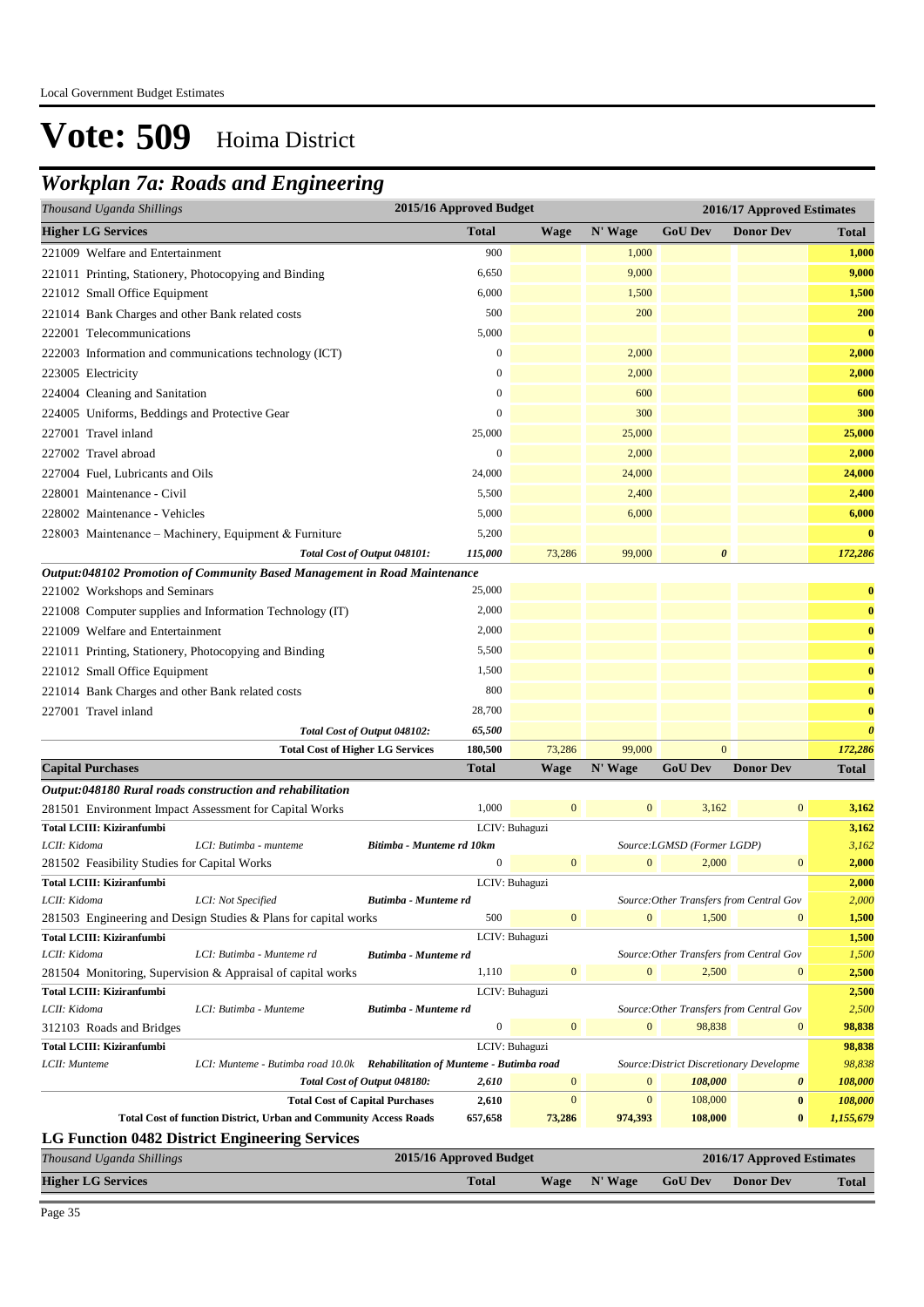## *Workplan 7a: Roads and Engineering*

| o                                                                                                          |                         |                               |                            |                                 |                       |                       |  |
|------------------------------------------------------------------------------------------------------------|-------------------------|-------------------------------|----------------------------|---------------------------------|-----------------------|-----------------------|--|
| Thousand Uganda Shillings                                                                                  | 2015/16 Approved Budget |                               | 2016/17 Approved Estimates |                                 |                       |                       |  |
| <b>Higher LG Services</b>                                                                                  | <b>Total</b>            | <b>Wage</b>                   | N' Wage                    | <b>GoU Dev</b>                  | <b>Donor Dev</b>      | <b>Total</b>          |  |
| <b>Output:048201 Buildings Maintenance</b>                                                                 |                         |                               |                            |                                 |                       |                       |  |
| 223001 Property Expenses                                                                                   | $\Omega$                |                               |                            | 2,000                           |                       | 2,000                 |  |
| 223004 Guard and Security services                                                                         | 400                     |                               |                            |                                 |                       | $\bf{0}$              |  |
| 224004 Cleaning and Sanitation                                                                             | 1,600                   |                               |                            |                                 |                       | $\bf{0}$              |  |
| Total Cost of Output 048201:                                                                               | 2,000                   |                               |                            | 2,000                           |                       | 2,000                 |  |
| Output:048202 Vehicle Maintenance                                                                          |                         |                               |                            |                                 |                       |                       |  |
| 228002 Maintenance - Vehicles                                                                              | 4,000                   |                               |                            |                                 |                       | $\bf{0}$              |  |
| Total Cost of Output 048202:                                                                               | 4,000                   |                               |                            |                                 |                       | $\boldsymbol{\theta}$ |  |
| Output:048203 Plant Maintenance                                                                            |                         |                               |                            |                                 |                       |                       |  |
| 221002 Workshops and Seminars                                                                              | 2,500                   |                               |                            |                                 |                       | $\bf{0}$              |  |
| 221003 Staff Training                                                                                      | 2,500                   |                               |                            |                                 |                       | $\bf{0}$              |  |
| 221011 Printing, Stationery, Photocopying and Binding                                                      | 5,000                   |                               |                            |                                 |                       | $\bf{0}$              |  |
| 221012 Small Office Equipment                                                                              | 1,000                   |                               |                            |                                 |                       | $\bf{0}$              |  |
| 221014 Bank Charges and other Bank related costs                                                           | 500                     |                               |                            |                                 |                       | $\bf{0}$              |  |
| 223007 Other Utilities- (fuel, gas, firewood, charcoal)                                                    | 500                     |                               |                            |                                 |                       | $\bf{0}$              |  |
| 224005 Uniforms, Beddings and Protective Gear                                                              | 1,000                   |                               |                            |                                 |                       | $\bf{0}$              |  |
| 226001 Insurances                                                                                          | 1,000                   |                               |                            |                                 |                       | $\bf{0}$              |  |
| 227001 Travel inland                                                                                       | 10,970                  |                               |                            |                                 |                       | $\bf{0}$              |  |
| 228002 Maintenance - Vehicles                                                                              | 13,000                  |                               |                            |                                 |                       | $\bf{0}$              |  |
| 228003 Maintenance – Machinery, Equipment & Furniture                                                      | 70,000                  |                               |                            |                                 |                       | $\bf{0}$              |  |
| Total Cost of Output 048203:                                                                               | 107,970                 |                               |                            |                                 |                       | $\boldsymbol{\theta}$ |  |
| <b>Output:048204 Electrical Installations/Repairs</b>                                                      |                         |                               |                            |                                 |                       |                       |  |
| 223005 Electricity                                                                                         | 6,000                   |                               |                            | 838                             |                       | 838                   |  |
| Total Cost of Output 048204:                                                                               | 6,000                   |                               |                            | 838                             |                       | 838                   |  |
| <b>Total Cost of Higher LG Services</b>                                                                    | 119,970                 |                               |                            | 2,838                           |                       | 2,838                 |  |
| <b>Capital Purchases</b>                                                                                   | <b>Total</b>            | <b>Wage</b>                   | N' Wage                    | <b>GoU Dev</b>                  | <b>Donor Dev</b>      | <b>Total</b>          |  |
| Output:048279 Other Capital                                                                                |                         |                               |                            |                                 |                       |                       |  |
| 312104 Other Structures                                                                                    | 15,000                  |                               |                            |                                 |                       | $\bf{0}$              |  |
| Total Cost of Output 048279:                                                                               | 15,000                  |                               |                            |                                 |                       | $\boldsymbol{\theta}$ |  |
| Output:048281 Construction of public Buildings                                                             |                         |                               |                            |                                 |                       |                       |  |
| 312101 Non-Residential Buildings                                                                           | $\boldsymbol{0}$        | $\mathbf{0}$                  | $\mathbf{0}$               | 90,000                          | $\mathbf{0}$          | 90,000                |  |
| <b>Total LCIII: Busiisi</b>                                                                                |                         | LCIV: Hoima Municipal Council |                            |                                 |                       | 75,000                |  |
| LCI: Wing B district headquarters, K Construction of Phase 2 of the District Headquarters<br>LCII: Kasingo |                         |                               |                            | Source: Locally Raised Revenues |                       | 75,000                |  |
| <b>Total LCIII: Kahoora</b>                                                                                |                         | LCIV: Hoima Municipal Council |                            |                                 |                       | 15,000                |  |
| LCII: Central<br>Construction of 2 - Stance Waterborne toilet<br>LCI: DSC offices, at Booma offices        |                         |                               |                            | Source:Locally Raised Revenues  |                       | 15,000                |  |
| Total Cost of Output 048281:                                                                               | 0                       | $\boldsymbol{0}$              | $\mathbf{0}$               | 90,000                          | $\boldsymbol{\theta}$ | 90,000                |  |
| <b>Total Cost of Capital Purchases</b>                                                                     | 15,000                  | $\boldsymbol{0}$              | $\mathbf{0}$               | 90,000                          | $\pmb{0}$             | 90,000                |  |
| <b>Total Cost of function District Engineering Services</b>                                                | 134,970                 | $\bf{0}$                      | $\bf{0}$                   | 92,838                          | $\bf{0}$              | 92,838                |  |
| <b>Total Cost of Roads and Engineering</b>                                                                 | 792,628                 | 73,286                        | 974,393                    | 200,838                         | $\bf{0}$              | 1,248,517             |  |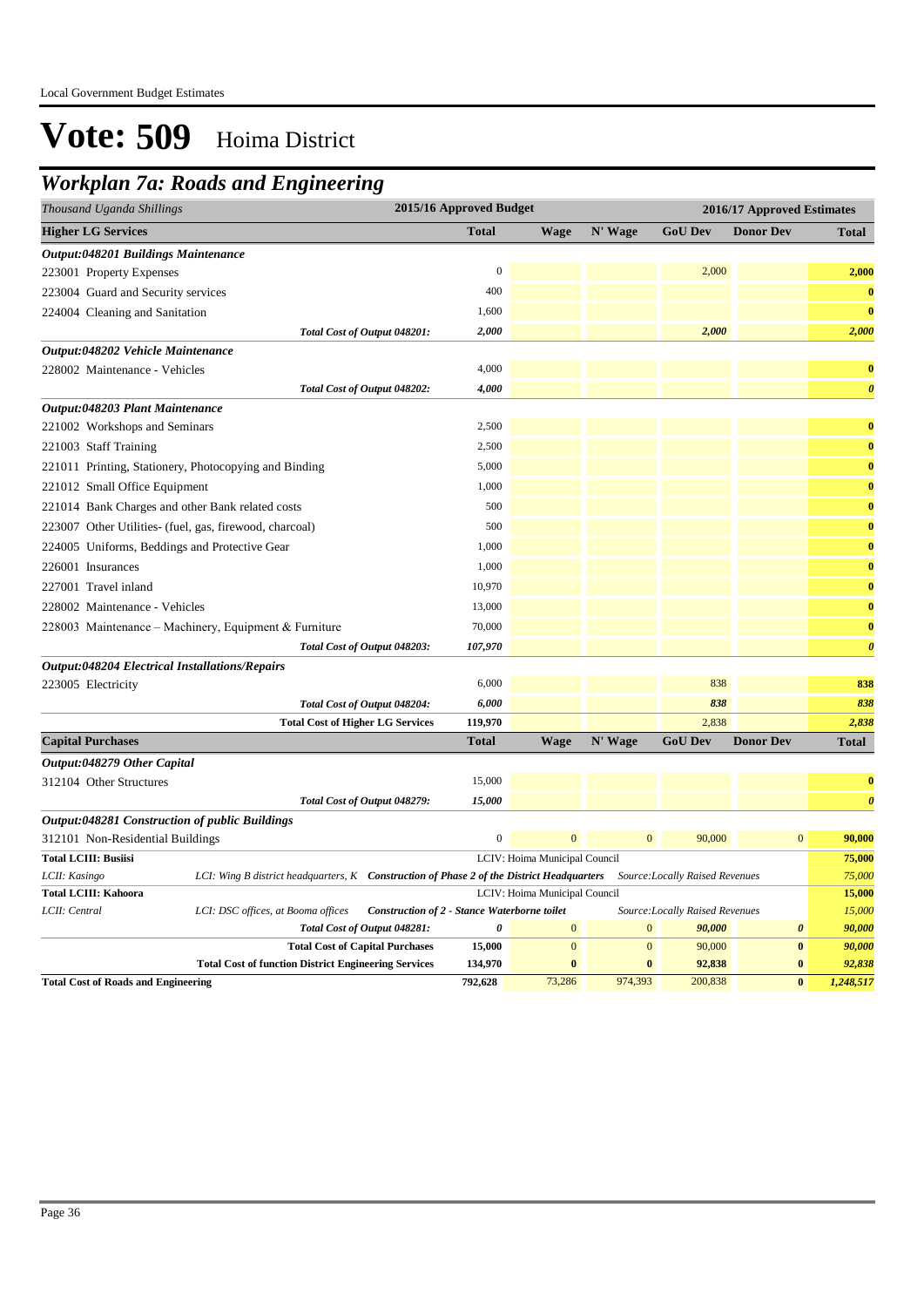## *Workplan 7b: Water*

#### **(i) Overview of Workplan Revenue and Expenditures**

| <b>UShs Thousand</b>                                 |                           | 2015/16                        | 2016/17                          |  |
|------------------------------------------------------|---------------------------|--------------------------------|----------------------------------|--|
|                                                      | Approved<br><b>Budget</b> | <b>Outturn by</b><br>end March | <b>Approved</b><br><b>Budget</b> |  |
| A: Breakdown of Workplan Revenues:                   |                           |                                |                                  |  |
| <b>Recurrent Revenues</b>                            | 0                         | $\theta$                       | 89,321                           |  |
| District Unconditional Grant (Wage)                  |                           | 0                              | 27,269                           |  |
| Sector Conditional Grant (Non-Wage)                  | $\Omega$                  | 0                              | 44.052                           |  |
| Support Services Conditional Grant (Non-Wage)        |                           | $\mathbf{0}$                   | 18,000                           |  |
| <b>Development Revenues</b>                          | 449.567                   | 400,067                        | 877,054                          |  |
| Development Grant                                    | 383,567                   | 383,567                        | 718,054                          |  |
| District Discretionary Development Equalization Gran | 40,000                    | 0                              |                                  |  |
| Donor Funding                                        |                           | $\mathbf{0}$                   | 137,000                          |  |
| <b>Locally Raised Revenues</b>                       | 4.000                     | 0                              |                                  |  |
| <b>Transitional Development Grant</b>                | 22,000                    | 16.500                         | 22,000                           |  |
| <b>Total Revenues</b>                                | 449,567                   | 400,067                        | 966,375                          |  |
| <b>B: Breakdown of Workplan Expenditures:</b>        |                           |                                |                                  |  |
| Recurrent Expenditure                                | 22,000                    | 5,067                          | 89,321                           |  |
| Wage                                                 |                           | 0                              | 27,269                           |  |
| Non Wage                                             | 22,000                    | 5,067                          | 62,052                           |  |
| Development Expenditure                              | 427,567                   | 188,284                        | 877,054                          |  |
| Domestic Development                                 | 427,567                   | 188283.706                     | 740,054                          |  |
| Donor Development                                    |                           | $\mathbf{0}$                   | 137,000                          |  |
| <b>Total Expenditure</b>                             | 449.567                   | 193,351                        | 966,375                          |  |

#### **(ii) Details of Workplan Revenues and Expenditures**

### *Expenditure Details for Workplan 7b: Water*

#### **LG Function 0981 Rural Water Supply and Sanitation**

| 2015/16 Approved Budget<br>Thousand Uganda Shillings<br>2016/17 Approved Estimates |                                                                       |                                                      |                                                                                              |              |                |                |                                           |              |
|------------------------------------------------------------------------------------|-----------------------------------------------------------------------|------------------------------------------------------|----------------------------------------------------------------------------------------------|--------------|----------------|----------------|-------------------------------------------|--------------|
| <b>Lower Local Services</b>                                                        |                                                                       |                                                      | <b>Total</b>                                                                                 | Wage         | N' Wage        | <b>GoU Dev</b> | <b>Donor Dev</b>                          | <b>Total</b> |
|                                                                                    | Output:098151 Rehabilitation and Repairs to Rural Water Sources (LLS) |                                                      |                                                                                              |              |                |                |                                           |              |
| 263204 Transfers to other govt. units (Capital)                                    |                                                                       |                                                      | $\mathbf{0}$                                                                                 | $\mathbf{0}$ | $\overline{0}$ | 68,194         | $\overline{0}$                            | 68,194       |
| <b>Total LCIII: Buhanika</b>                                                       |                                                                       |                                                      | LCIV: Bugahya                                                                                |              |                |                |                                           | 6,300        |
| LCII: Not Specified                                                                | LCI: Not Specified                                                    | <b>Transfer of Sector Devt Grant to Buhanika</b>     |                                                                                              |              |                |                | Source: Conditional transfer for Rural Wa | 6,300        |
| <b>Total LCIII: Buseruka</b>                                                       |                                                                       |                                                      | LCIV: Bugahya                                                                                |              |                |                |                                           |              |
| LCII: Not Specified                                                                | LCI: Not Specified                                                    |                                                      | <b>Transfer of Sector Devt Grant to Bugambe</b><br>Source: Conditional transfer for Rural Wa |              |                |                |                                           |              |
| <b>Total LCIII: Kitoba</b>                                                         |                                                                       |                                                      | LCIV: Bugahya                                                                                |              |                |                |                                           | 6,400        |
| LCII: Not Specified                                                                | LCI: Not Specified                                                    |                                                      | <b>Transfer of Sector Devt Grant to Kitoba</b><br>Source: Conditional transfer for Rural Wa  |              |                |                |                                           |              |
| <b>Total LCIII: Kyabigambire</b>                                                   |                                                                       |                                                      | LCIV: Bugahya                                                                                |              |                |                |                                           | 6,500        |
| LCII: Not Specified                                                                | LCI: Not Specified                                                    |                                                      | Transfer of Sector Devt Grant to Kyabigambire<br>Source: Conditional transfer for Rural Wa   |              |                |                |                                           | 6,500        |
| <b>Total LCIII: Bugambe</b>                                                        |                                                                       |                                                      | LCIV: Buhaguzi                                                                               |              |                |                |                                           | 7,491        |
| LCII: Not Specified                                                                | LCI: Not Specified                                                    | Transfer of Sector Devt Grant to Buseruka            |                                                                                              |              |                |                | Source: Conditional transfer for Rural Wa | 7,491        |
| <b>Total LCIII: Buhimba</b>                                                        |                                                                       |                                                      | LCIV: Buhaguzi                                                                               |              |                |                |                                           | 6,000        |
| LCII: Not Specified                                                                | LCI: Not Specified                                                    | Transfer of Sector Devt Grant to Buhimba             |                                                                                              |              |                |                | Source: Conditional transfer for Rural Wa | 6,000        |
| <b>Total LCIII: Kabwoya</b>                                                        |                                                                       |                                                      | LCIV: Buhaguzi                                                                               |              |                |                |                                           | 7,491        |
| LCII: Not Specified                                                                | LCI: Not Specified                                                    | <b>Transfer of Sector Devt Grant to Kabwoya</b>      |                                                                                              |              |                |                | Source: Conditional transfer for Rural Wa | 7,491        |
| <b>Total LCIII: Kiziranfumbi</b>                                                   |                                                                       |                                                      | LCIV: Buhaguzi                                                                               |              |                |                |                                           | 5,000        |
| LCII: Not Specified                                                                | LCI: Not Specified                                                    | <b>Transfer of Sector Devt Grant to Kiziranfumbi</b> |                                                                                              |              |                |                | Source: Conditional transfer for Rural Wa | 5,000        |
| <b>Total LCIII: Kyangwali</b>                                                      |                                                                       |                                                      | LCIV: Buhaguzi                                                                               |              |                |                |                                           | 7,486        |
| LCII: Not Specified                                                                | LCI: Not Specified                                                    | Transfer of Sector Devt Grant to Kyangwali           |                                                                                              |              |                |                | Source: Conditional transfer for Rural Wa | 7,486        |
| <b>Total LCIII: Kigorobya</b>                                                      |                                                                       |                                                      | LCIV: Kigorobya                                                                              |              |                |                |                                           | 8,000        |
| LCII: Not Specified                                                                | LCI: Not Specified                                                    | Transfer of Sector Devt Grant to Kigorobya           |                                                                                              |              |                |                | Source: Conditional transfer for Rural Wa | 8,000        |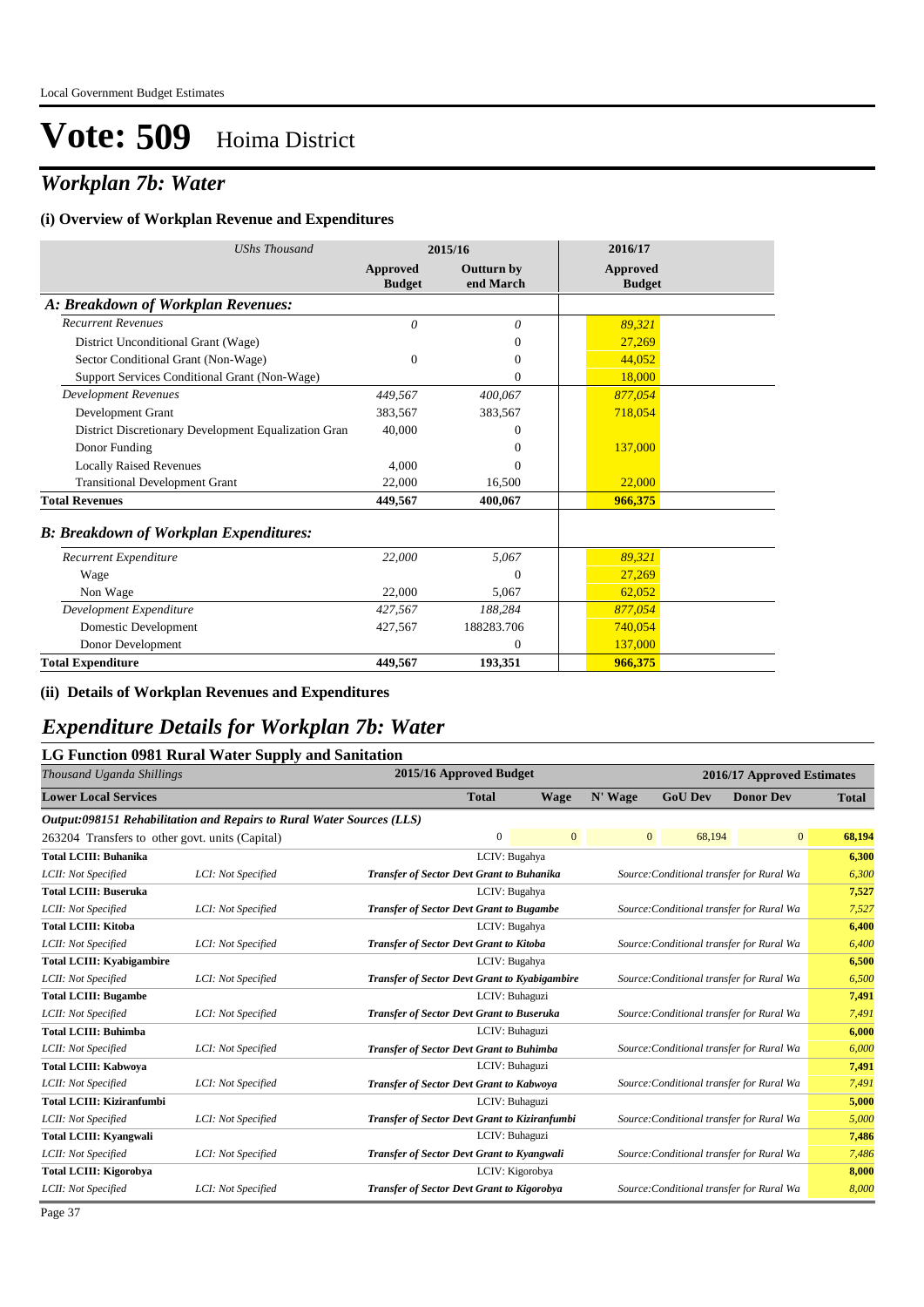### *Workplan 7b: Water*

| Thousand Uganda Shillings                                      | 2015/16 Approved Budget |                |              | 2016/17 Approved Estimates |                  |              |  |
|----------------------------------------------------------------|-------------------------|----------------|--------------|----------------------------|------------------|--------------|--|
| <b>Lower Local Services</b>                                    | <b>Total</b>            | <b>Wage</b>    | N' Wage      | <b>GoU</b> Dev             | <b>Donor Dev</b> | Total        |  |
| Total Cost of Output 098151:                                   | 0                       | $\mathbf{0}$   | $\bf{0}$     | 68,194                     | 0                | 68,194       |  |
| <b>Total Cost of Lower Local Services</b>                      | 0                       | $\overline{0}$ | $\mathbf{0}$ | 68,194                     | $\bf{0}$         | 68,194       |  |
| <b>Higher LG Services</b>                                      | <b>Total</b>            | <b>Wage</b>    | N' Wage      | <b>GoU Dev</b>             | <b>Donor Dev</b> | <b>Total</b> |  |
| Output:098101 Operation of the District Water Office           |                         |                |              |                            |                  |              |  |
| 211101 General Staff Salaries                                  | $\boldsymbol{0}$        | 27,269         |              |                            |                  | 27,269       |  |
| 211102 Contract Staff Salaries (Incl. Casuals, Temporary)      | 6,480                   |                | 5,040        |                            |                  | 5,040        |  |
| 221011 Printing, Stationery, Photocopying and Binding          | 452                     |                | 2,200        |                            |                  | 2,200        |  |
| 221014 Bank Charges and other Bank related costs               | $\mathbf{0}$            |                | 1,600        |                            |                  | 1,600        |  |
| 223001 Property Expenses                                       | $\boldsymbol{0}$        |                |              | 9,590                      |                  | 9,590        |  |
| 227001 Travel inland                                           | 1,650                   |                |              | 4,950                      |                  | 4,950        |  |
| 227004 Fuel, Lubricants and Oils                               | 17,720                  |                | 28,022       | 2,458                      |                  | 30,480       |  |
| 228001 Maintenance - Civil                                     | $\boldsymbol{0}$        |                |              | 4,600                      |                  | 4,600        |  |
| 228002 Maintenance - Vehicles                                  | 3,098                   |                | 7,190        |                            |                  | 7,190        |  |
| Total Cost of Output 098101:                                   | 29,400                  | 27,269         | 44,052       | 21,598                     |                  | 92,919       |  |
| Output:098102 Supervision, monitoring and coordination         |                         |                |              |                            |                  |              |  |
| 221005 Hire of Venue (chairs, projector, etc)                  | 1,200                   |                |              | 2,000                      | 400              | 2,400        |  |
| 221010 Special Meals and Drinks                                | 3,620                   |                |              | 1,750                      | 250              | 2,000        |  |
| 221011 Printing, Stationery, Photocopying and Binding          | 124                     |                |              | 437                        |                  | 437          |  |
| 227001 Travel inland                                           | 3,444                   |                |              | 8,796                      | 2,520            | 11,316       |  |
| 227004 Fuel, Lubricants and Oils                               | 2,244                   |                |              | 2,808                      | 1,250            | 4,058        |  |
| 228004 Maintenance – Other                                     | $\overline{0}$          |                |              |                            | 5,910            | 5,910        |  |
| Total Cost of Output 098102:                                   | 10,632                  |                |              | 15,791                     | 10,330           | 26,121       |  |
| Output:098103 Support for O&M of district water and sanitation |                         |                |              |                            |                  |              |  |
| 221011 Printing, Stationery, Photocopying and Binding          | $\boldsymbol{0}$        |                |              |                            | 30               | 30           |  |
| 223001 Property Expenses                                       | $\overline{0}$          |                |              |                            | 24,500           | 24,500       |  |
| 227001 Travel inland                                           | 2,460                   |                |              | 12,480                     | 8,860            | 21,340       |  |
| 227004 Fuel, Lubricants and Oils                               | 3,116                   |                |              | 6,630                      | 8,907            | 15,537       |  |
| Total Cost of Output 098103:                                   | 5,576                   |                |              | 19,110                     | 42,297           | 61,407       |  |
| Output:098104 Promotion of Community Based Management          |                         |                |              |                            |                  |              |  |
| 221001 Advertising and Public Relations                        | $\overline{0}$          |                |              |                            | 2,000            | 2,000        |  |
| 221010 Special Meals and Drinks                                | 1,015                   |                |              | 500                        |                  | 500          |  |
| 221011 Printing, Stationery, Photocopying and Binding          | 595                     |                |              | 300                        | 200              | 500          |  |
| 227001 Travel inland                                           | 4,785                   |                |              | 20,704                     | 3,810            | 24,514       |  |
| 227004 Fuel, Lubricants and Oils                               | 2,204                   |                |              | 8,164                      | 840              | 9,004        |  |
| Total Cost of Output 098104:                                   | 8,599                   |                |              | 29,668                     | 6,850            | 36,518       |  |
| Output:098105 Promotion of Sanitation and Hygiene              |                         |                |              |                            |                  |              |  |
| 221005 Hire of Venue (chairs, projector, etc)                  | 2,452                   |                |              | 2,452                      | 1,500            | 3,952        |  |
| 221009 Welfare and Entertainment                               | 2,952                   |                |              | 2,952                      | 1,500            | 4,452        |  |
| 221010 Special Meals and Drinks                                | 1,000                   |                |              | 1,000                      | 1,040            | 2,040        |  |
| 221011 Printing, Stationery, Photocopying and Binding          | $\boldsymbol{0}$        |                |              |                            | 186              | 186          |  |
| 222001 Telecommunications                                      | $\boldsymbol{0}$        |                |              |                            | 20               | <b>20</b>    |  |
| 227001 Travel inland                                           | 7,970                   |                |              | 7,970                      | 20,337           | 28,307       |  |
| 227004 Fuel, Lubricants and Oils                               | 7,627                   |                |              | 7,627                      | 5,389            | 13,016       |  |
| Total Cost of Output 098105:                                   | 22,000                  |                |              | 22,000                     | 29,972           | 51,972       |  |
| <b>Total Cost of Higher LG Services</b>                        | 76,207                  | 27,269         | 44,052       | 108,167                    | 89,449           | 268,937      |  |
| <b>Capital Purchases</b>                                       | <b>Total</b>            | Wage           | N' Wage      | <b>GoU Dev</b>             | <b>Donor Dev</b> | Total        |  |

*Output:098175 Non Standard Service Delivery Capital*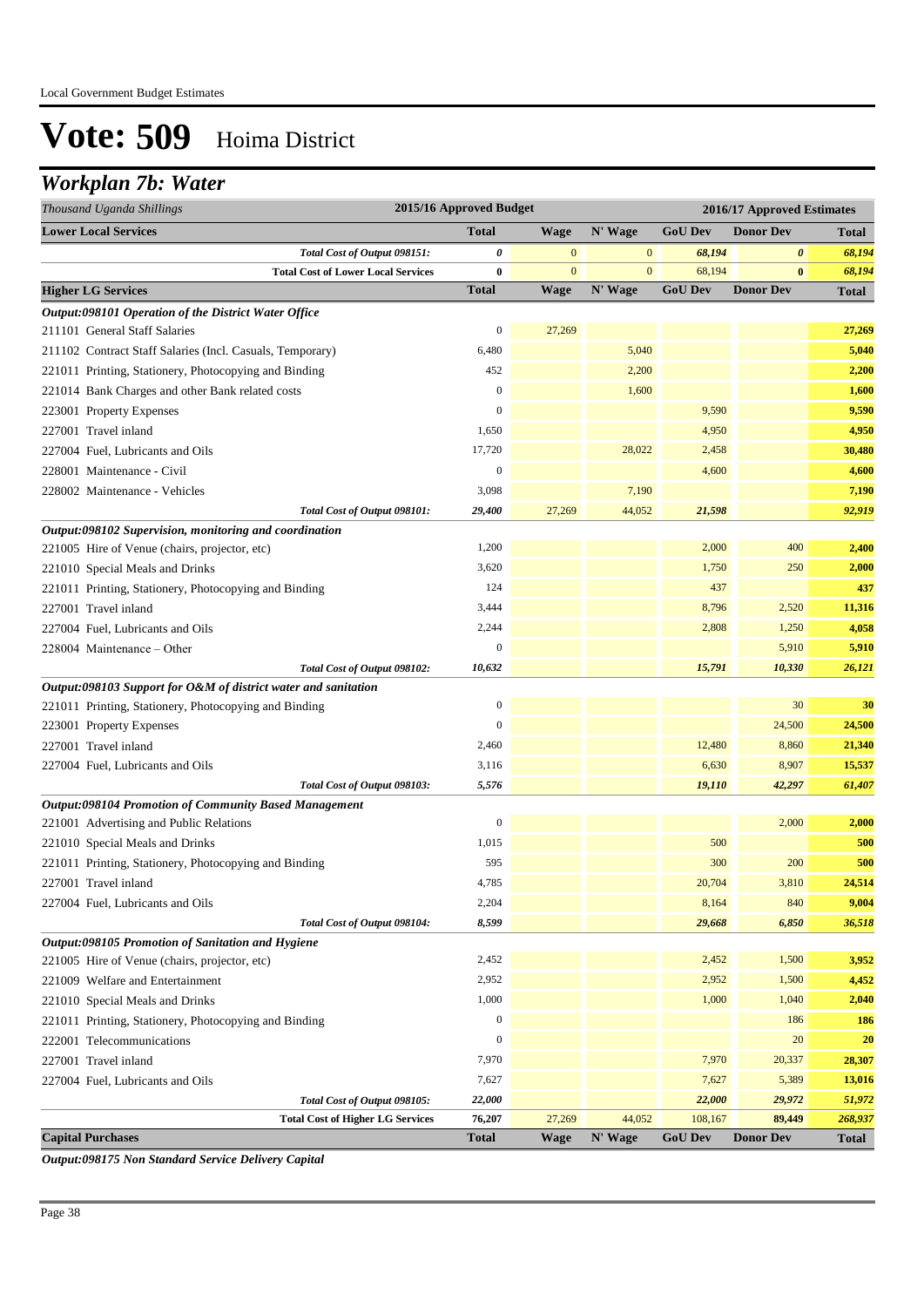### *Workplan 7b: Water*

| Thousand Uganda Shillings                             |                                                        | 2015/16 Approved Budget                       |                 |                  |                  |                           | 2016/17 Approved Estimates                |                |
|-------------------------------------------------------|--------------------------------------------------------|-----------------------------------------------|-----------------|------------------|------------------|---------------------------|-------------------------------------------|----------------|
| <b>Capital Purchases</b>                              |                                                        | <b>Total</b>                                  |                 | Wage             | N' Wage          | <b>GoU Dev</b>            | <b>Donor Dev</b>                          | Total          |
| 312104 Other Structures                               |                                                        | $\boldsymbol{0}$                              |                 | $\mathbf{0}$     | $\mathbf{0}$     | 15,924                    | $\mathbf{0}$                              | 15,924         |
| <b>Total LCIII: Buhanika</b>                          |                                                        |                                               | LCIV: Bugahya   |                  |                  |                           |                                           | 6,145          |
| LCII: Butema                                          | LCI: LC: Kasambya                                      | Kasambya borehole                             |                 |                  |                  |                           | Source: Conditional transfer for Rural Wa | 1,150          |
| LCII: Butema                                          | LCI: LC: Butema                                        | Butema mini piped water system                |                 |                  |                  |                           | Source: Conditional transfer for Rural Wa | 4,650          |
| LCII: Kitoonya                                        | LCI: LC: Kaburamuro                                    | Muhangaizima spring                           |                 |                  |                  |                           | Source: Conditional transfer for Rural Wa | 345            |
| <b>Total LCIII: Buseruka</b>                          |                                                        |                                               | LCIV: Bugahya   |                  |                  |                           |                                           | 2,300          |
| LCII: Nyakabingo                                      | LCI: LC: Cungambe trading center                       | Cungambe trading center borehole              |                 |                  |                  |                           | Source: Conditional transfer for Rural Wa | 1,150          |
| LCII: Nyakabingo                                      | LCI: LC: Cungambe                                      | Cungambe borehole                             |                 |                  |                  |                           | Source: Conditional transfer for Rural Wa | 1,150          |
| <b>Total LCIII: Kitoba</b>                            |                                                        |                                               | LCIV: Bugahya   |                  |                  |                           |                                           | 708            |
| LCII: Birungu                                         | LCI: LC: Kyabicwe                                      | Kyabicwe borehole                             |                 |                  |                  |                           | Source: Conditional transfer for Rural Wa | 212            |
| LCII: Birungu                                         | LCI: LC: Mbiiwe                                        | Kyasaba spring                                |                 |                  |                  |                           | Source: Conditional transfer for Rural Wa | 150            |
| LCII: Budaka                                          | LCI: LC: Kyakakoizi                                    | Kabanyenda shallow well                       |                 |                  |                  |                           | Source: Conditional transfer for Rural Wa | 345            |
| <b>Total LCIII: Kyabigambire</b>                      |                                                        |                                               | LCIV: Bugahya   |                  |                  |                           |                                           | 690            |
| LCII: Bulindi                                         | LCI: LC: Bulindi/Kigungu                               | Kyarukuba shallow well                        |                 |                  |                  |                           | Source: Conditional transfer for Rural Wa | 345            |
| LCII: Kibugubya                                       | LCI: LC: Kiryabutuzi                                   | Kakezironi shallow well                       |                 |                  |                  |                           | Source: Conditional transfer for Rural Wa | 345            |
| <b>Total LCIII: Bugambe</b>                           |                                                        |                                               | LCIV: Buhaguzi  |                  |                  |                           |                                           | 690            |
| LCII: Katanga                                         | LCI: LC: Nyamarobyo/Kahara                             | Kahara shallow well                           |                 |                  |                  |                           | Source: Conditional transfer for Rural Wa | 345            |
| LCII: Nyarugabu                                       | LCI: LC: Kipoopyo                                      | Kajoseph shallow well                         |                 |                  |                  |                           | Source: Conditional transfer for Rural Wa | 345            |
| <b>Total LCIII: Buhimba</b>                           |                                                        |                                               | LCIV: Buhaguzi  |                  |                  |                           |                                           | 435            |
| LCII: Kyabatalya                                      | LCI: lc:Buhimba central                                | Kigede P/S                                    |                 |                  |                  |                           | Source: Conditional transfer for Rural Wa | 217            |
| LCII: Kyabatalya                                      | LCI: LC: Kadeya                                        | Kadeya borehole                               |                 |                  |                  |                           | Source: Conditional transfer for Rural Wa | 218            |
| Total LCIII: Kabwoya                                  |                                                        |                                               | LCIV: Buhaguzi  |                  |                  |                           |                                           | 1,215          |
| LCII: Bubogo                                          | LCI: LC: Kyarulyaka                                    | Kyarujaaka shallow well                       |                 |                  |                  |                           | Source: Conditional transfer for Rural Wa | 345            |
| LCII: Bubogo                                          | LCI: LC: Kabango                                       | Kabango borehole                              |                 |                  |                  |                           | Source: Conditional transfer for Rural Wa | 281            |
| LCII: Bubogo                                          | LCI: LC: Kyabataka                                     | Kanyankole shallow well                       |                 |                  |                  |                           | Source: Conditional transfer for Rural Wa | 345            |
| LCII: Igwanjura                                       | LCI: LC: Kinenamabaale                                 | Kinenamabaale borhole                         |                 |                  |                  |                           | Source: Conditional transfer for Rural Wa | 245            |
| <b>Total LCIII: Kiziranfumbi</b>                      |                                                        |                                               | LCIV: Buhaguzi  |                  |                  |                           |                                           | 791            |
| LCII: Bulimya                                         | LCI: LC: Mukabara                                      | Retention for Nyabinyonyi spring              |                 |                  |                  |                           | Source: Conditional transfer for Rural Wa | 150            |
| LCII: Munteme                                         | LCI: LC: Kaigo                                         | Kaigo P/S borehole                            |                 |                  |                  |                           | Source: Conditional transfer for Rural Wa | 206            |
| LCII: Munteme                                         | LCI: LC: Muziranduru                                   | Muziranduru borehole                          |                 |                  |                  |                           | Source: Conditional transfer for Rural Wa | 217            |
| LCII: Munteme                                         | LCI: LC: Munteme                                       | Munteme P/S borehole                          |                 |                  |                  |                           | Source: Conditional transfer for Rural Wa | 217            |
| <b>Total LCIII: Kyangwali</b>                         |                                                        |                                               | LCIV: Buhaguzi  |                  |                  |                           |                                           | 690            |
| LCII: Butoole                                         | LCI: LC: Kyamugasa                                     | Kyamugasa shallow well                        |                 |                  |                  |                           | Source: Conditional transfer for Rural Wa | 345            |
| LCII: Kyangwali                                       | LCI: LC: Hanga 2B                                      | Kabaleebe shallow well                        |                 |                  |                  |                           | Source: Conditional transfer for Rural Wa | 345            |
| <b>Total LCIII: Kigorobya</b>                         |                                                        |                                               | LCIV: Kigorobya |                  |                  |                           |                                           | 2,261          |
| LCII: Bwikya                                          | LCI: LC: Hanga                                         | Hanga.B borehole                              |                 |                  |                  |                           | Source: Conditional transfer for Rural Wa | 280            |
| LCII: Kapaapi                                         | LCI: LC: Kapaapi.I                                     | Ka-alex shallow well                          |                 |                  |                  |                           | Source: Conditional transfer for Rural Wa | 345            |
| LCII: Kiganja                                         | LCI: LC: Kiganja                                       | Kanyoo borehole                               |                 |                  |                  |                           | Source: Conditional transfer for Rural Wa | 1,150          |
| LCII: Kiganja                                         | LCI: LC: Kikumba                                       | Kikumba borehole                              |                 |                  |                  |                           | Source: Conditional transfer for Rural Wa | 247            |
| LCII: Kyabisagazi                                     | LCI: LC: Kamugembe                                     | Kamugembe borehole                            |                 |                  |                  |                           | Source: Conditional transfer for Rural Wa | 238            |
|                                                       |                                                        | Total Cost of Output 098175:<br>0             |                 | $\overline{0}$   | $\mathbf{0}$     | 15,924                    | $\boldsymbol{\theta}$                     | 15,924         |
| Output:098180 Construction of public latrines in RGCs |                                                        |                                               |                 |                  |                  |                           |                                           |                |
| 312101 Non-Residential Buildings                      |                                                        | $\boldsymbol{0}$                              |                 | $\mathbf{0}$     | $\boldsymbol{0}$ | 21,573                    | $\boldsymbol{0}$                          | 21,573         |
| <b>Total LCIII: Buseruka</b>                          |                                                        |                                               | LCIV: Bugahya   |                  |                  |                           |                                           | 21,573         |
| LCII: Toonya                                          | LCI: Kaiso Landing Site                                | <b>Construction of 5 - Stance VIP latrine</b> |                 |                  |                  | Source: Development Grant |                                           | 21,573         |
|                                                       |                                                        | 0<br>Total Cost of Output 098180:             |                 | $\mathbf{0}$     | $\boldsymbol{0}$ | 21,573                    | $\boldsymbol{\theta}$                     | 21,573         |
| Output:098181 Spring protection                       |                                                        |                                               |                 |                  |                  |                           |                                           |                |
|                                                       | 281501 Environment Impact Assessment for Capital Works | 100                                           |                 |                  |                  |                           |                                           | $\bf{0}$       |
| 312104 Other Structures                               |                                                        | $\boldsymbol{0}$                              |                 | $\boldsymbol{0}$ | $\boldsymbol{0}$ | 8,900                     | $\bf{0}$                                  | 8,900          |
| <b>Total LCIII: Kitoba</b>                            |                                                        |                                               |                 |                  |                  |                           |                                           |                |
| LCII: Budaka                                          |                                                        | <b>Construction of Bweyale spring</b>         | LCIV: Bugahya   |                  |                  |                           |                                           | 4,450<br>4,450 |
| Total LCIII: Kyangwali                                | LCI: LC: Kyakakoizi                                    |                                               | LCIV: Buhaguzi  |                  |                  |                           | Source: Conditional transfer for Rural Wa | 4,450          |
| LCII: Butoole                                         |                                                        |                                               |                 |                  |                  |                           | Source: Conditional transfer for Rural Wa | 4,450          |
|                                                       | LCI: LC: Nyakabaale                                    | <b>Constuction of Rwenzori spring</b>         |                 |                  |                  |                           |                                           |                |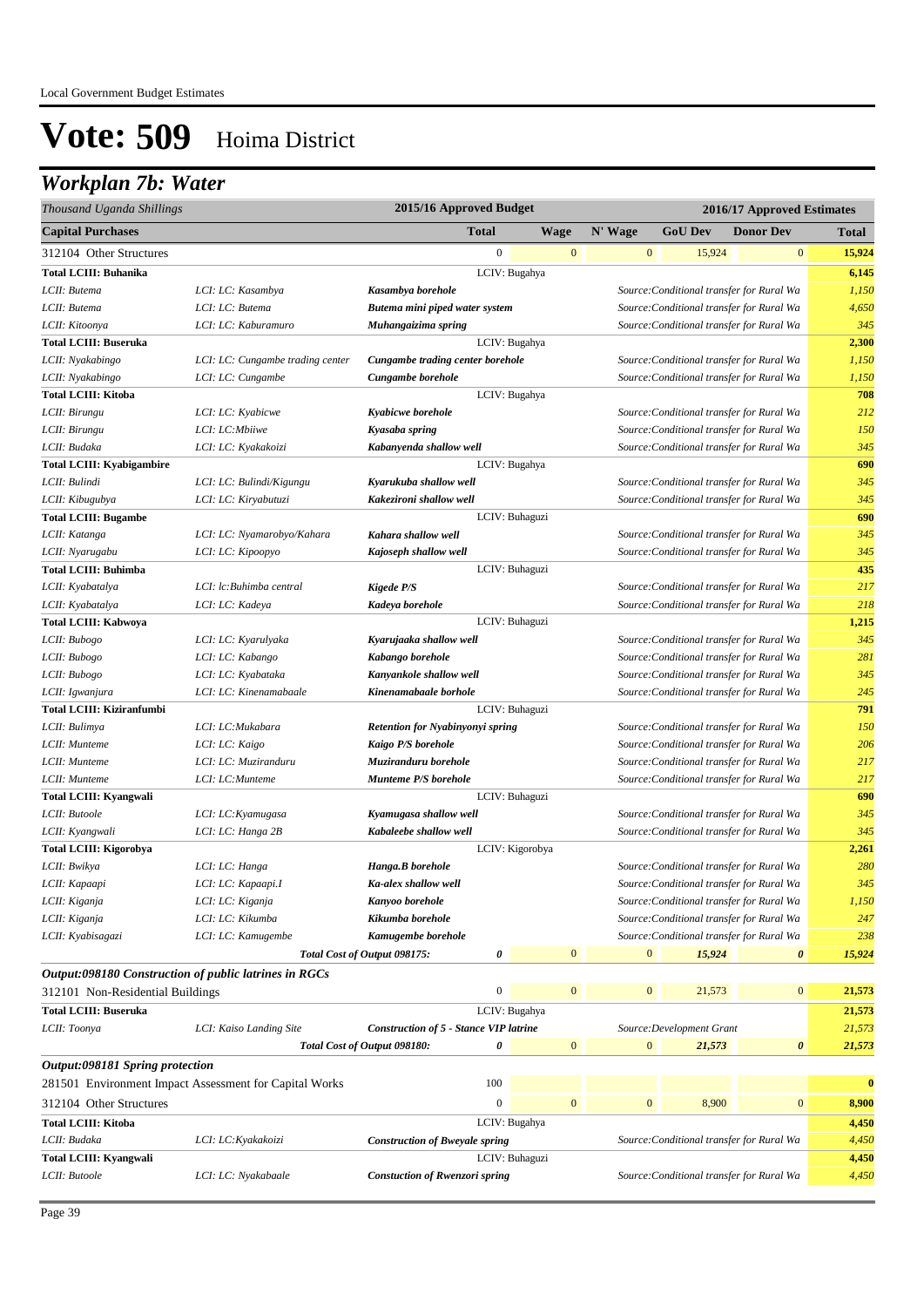## *Workplan 7b: Water*

| Thousand Uganda Shillings                              |                      |                                     | 2015/16 Approved Budget |                |              |                                           | 2016/17 Approved Estimates |                       |
|--------------------------------------------------------|----------------------|-------------------------------------|-------------------------|----------------|--------------|-------------------------------------------|----------------------------|-----------------------|
| <b>Capital Purchases</b>                               |                      |                                     | <b>Total</b>            | <b>Wage</b>    | N' Wage      | <b>GoU Dev</b>                            | <b>Donor Dev</b>           | <b>Total</b>          |
|                                                        |                      | Total Cost of Output 098181:        | <b>100</b>              | $\mathbf{0}$   | $\mathbf{0}$ | 8,900                                     | $\boldsymbol{\theta}$      | 8,900                 |
| Output:098182 Shallow well construction                |                      |                                     |                         |                |              |                                           |                            |                       |
| 281501 Environment Impact Assessment for Capital Works |                      |                                     | 1,000                   |                |              |                                           |                            | $\bf{0}$              |
| 281502 Feasibility Studies for Capital Works           |                      |                                     | 1,000                   |                |              |                                           |                            | $\bf{0}$              |
|                                                        |                      | Total Cost of Output 098182:        | 2,000                   |                |              |                                           |                            | $\boldsymbol{\theta}$ |
| Output:098183 Borehole drilling and rehabilitation     |                      |                                     |                         |                |              |                                           |                            |                       |
| 281502 Feasibility Studies for Capital Works           |                      |                                     | 4,000                   | $\overline{0}$ | $\mathbf{0}$ | 12,000                                    | $\mathbf{0}$               | 12,000                |
| <b>Total LCIII: Buhanika</b>                           |                      |                                     |                         | LCIV: Bugahya  |              |                                           |                            | 1,000                 |
| LCII: Butema                                           | LCI: LC: Kyihura.I   | Kasusa borehole                     |                         |                |              | Source: Conditional transfer for Rural Wa |                            | 1,000                 |
| <b>Total LCIII: Buseruka</b>                           |                      |                                     |                         | LCIV: Bugahya  |              |                                           |                            | 2,000                 |
| LCII: Kabaale                                          | LCI: LC: Zorobi      | Zorobi                              |                         |                |              | Source: Conditional transfer for Rural Wa |                            | 1,000                 |
| LCII: Nyakabingo                                       | LCI: LC: Nyabihukuru | Nyabihukuru borehole                |                         |                |              | Source: Conditional transfer for Rural Wa |                            | 1,000                 |
| <b>Total LCIII: Kitoba</b>                             |                      |                                     |                         | LCIV: Bugahya  |              |                                           |                            | 1,000                 |
| LCII: Budaka                                           | LCI: LC: Iseisa      | Iseisa P/S borehole                 |                         |                |              | Source: Conditional transfer for Rural Wa |                            | 1,000                 |
| <b>Total LCIII: Kyabigambire</b>                       |                      |                                     |                         | LCIV: Bugahya  |              |                                           |                            | 1,000                 |
| LCII: Buraru                                           | LCI: LC: Rwobunyonyi | Rwobunyonyi borehole                |                         |                |              | Source: Conditional transfer for Rural Wa |                            | 1.000                 |
| <b>Total LCIII: Bugambe</b>                            |                      |                                     |                         | LCIV: Buhaguzi |              |                                           |                            | 1,000                 |
| LCII: Katanga                                          | LCI: LC: Nyamarobyo  | Nyamarobyo trading ceneter borehole |                         |                |              | Source: Conditional transfer for Rural Wa |                            | 1,000                 |
| <b>Total LCIII: Buhimba</b>                            |                      |                                     |                         | LCIV: Buhaguzi |              |                                           |                            | 3,000                 |
| LCII: Kinogozi                                         | LCI: LC: Nyakabonge  | Nyakabonge borehole                 |                         |                |              | Source: Conditional transfer for Rural Wa |                            | 1,000                 |
| LCII: Musaijamukuru West                               | LCI: LC: Ibanda      | Ibanda borehole                     |                         |                |              | Source: Conditional transfer for Rural Wa |                            | 1,000                 |
| LCII: Ruhunga                                          | LCI: LC: Kitoole     | Kiryabwiiba borehole                |                         |                |              | Source: Conditional transfer for Rural Wa |                            | 1.000                 |
| <b>Total LCIII: Kabwoya</b>                            |                      |                                     |                         | LCIV: Buhaguzi |              |                                           |                            | 1,000                 |
| LCII: Kaseeta                                          | LCI: LC: Kyenjonjo   | Kajuliano borehole                  |                         |                |              | Source: Conditional transfer for Rural Wa |                            | 1,000                 |
| <b>Total LCIII: Kyangwali</b>                          |                      |                                     |                         | LCIV: Buhaguzi |              |                                           |                            | 2,000                 |
| LCII: Butoole                                          | LCI: LC: Kasambya    | Kasambya borehole                   |                         |                |              | Source: Conditional transfer for Rural Wa |                            | 1,000                 |
| LCII: Kyangwali                                        | LCI: LC: Hanga 2B    | Kabaleebe borehole                  |                         |                |              | Source: Conditional transfer for Rural Wa |                            | 1,000                 |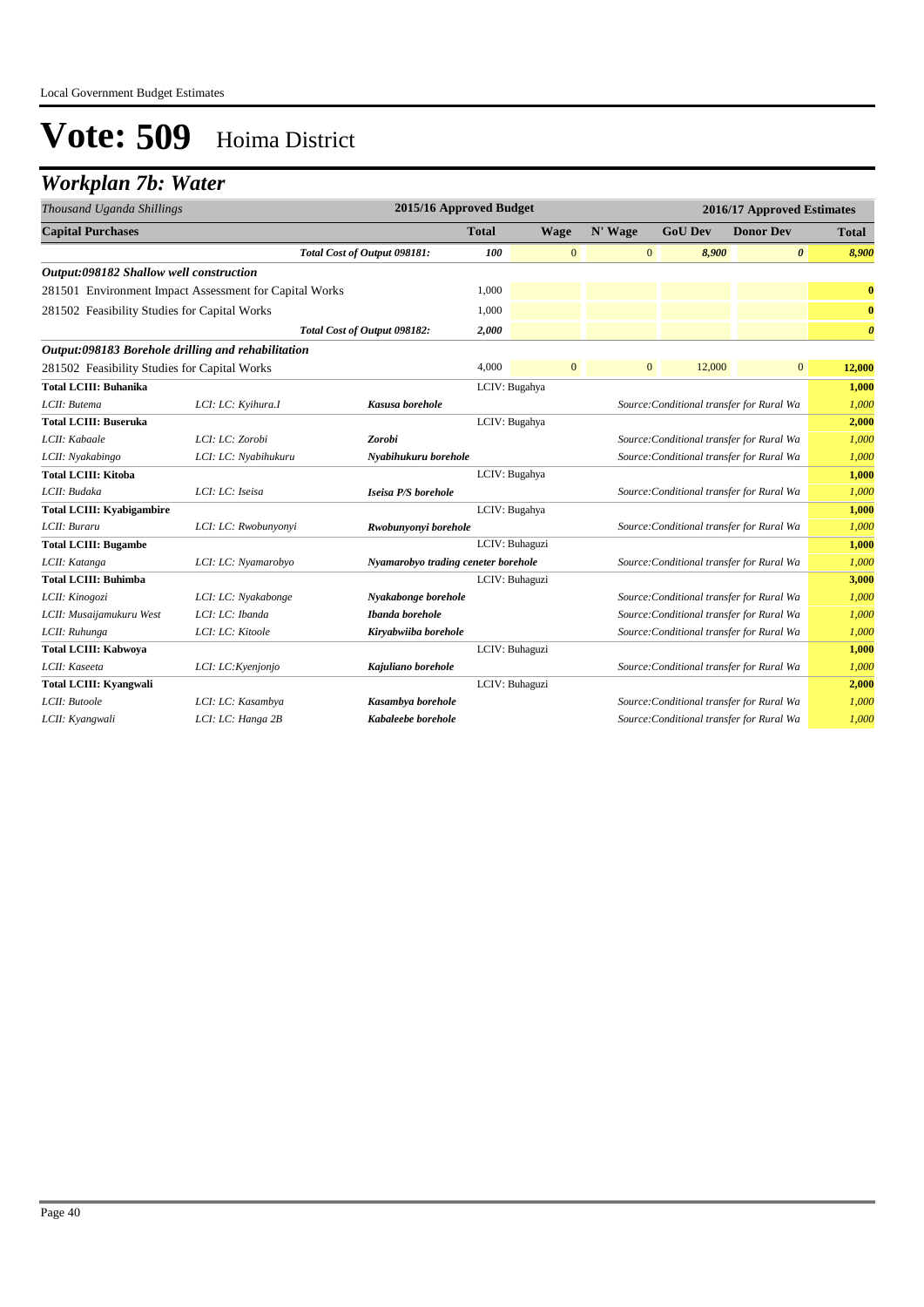### *Workplan 7b: Water*

| Thousand Uganda Shillings                    |                                                                 |                                                                                      | 2015/16 Approved Budget |                  |              |                                           | 2016/17 Approved Estimates |              |
|----------------------------------------------|-----------------------------------------------------------------|--------------------------------------------------------------------------------------|-------------------------|------------------|--------------|-------------------------------------------|----------------------------|--------------|
| <b>Capital Purchases</b>                     |                                                                 |                                                                                      | <b>Total</b>            | <b>Wage</b>      | N' Wage      | <b>GoU</b> Dev                            | <b>Donor Dev</b>           | <b>Total</b> |
| 312104 Other Structures                      |                                                                 |                                                                                      | $\boldsymbol{0}$        | $\bf{0}$         | $\mathbf{0}$ | 289,153                                   | 10,050                     | 299,203      |
| <b>Total LCIII: Buhanika</b>                 |                                                                 |                                                                                      |                         | LCIV: Bugahya    |              |                                           |                            | 21,000       |
| LCII: Butema                                 | LCI: LC: Kyihura.I                                              | <b>Drilling of Kasusa borehole</b>                                                   |                         |                  |              | Source: Conditional transfer for Rural Wa |                            | 21,000       |
| <b>Total LCIII: Buseruka</b>                 |                                                                 |                                                                                      |                         | LCIV: Bugahya    |              |                                           |                            | 62,789       |
| LCII: Kabaale                                | LCI: LC: Zorobi                                                 | <b>Drilling of Zorobi borehole</b>                                                   |                         |                  |              | Source: Conditional transfer for Rural Wa |                            | 21,000       |
| LCII: Kabaale                                | LCI: LC: Kitegwa                                                | Rehabilitation of Rwebinyonyi borehole                                               |                         |                  |              | Source: Conditional transfer for Rural Wa |                            | 4,876        |
| LCII: Kabaale                                | LCI: LC: Kyengeri                                               | Rehabilitation of Kyengeri borehole                                                  |                         |                  |              | Source: Conditional transfer for Rural Wa |                            | 5,111        |
| LCII: Nyakabingo                             | LCI: Llc: Nyabihukuru                                           | Drilling of Nyabihukuru borehole                                                     |                         |                  |              | Source: Conditional transfer for Rural Wa |                            | 21,000       |
| LCII: Toonya                                 | LCI: LC:Toonya                                                  | <b>Rehabilitation of Toonya P/S borehole</b>                                         |                         |                  |              | Source: Conditional transfer for Rural Wa |                            | 5,567        |
| LCII: Toonya                                 | LCI: LC: Mbegu                                                  | <b>Rehabilitation of Mbegu borehole</b>                                              |                         |                  |              | Source: Conditional transfer for Rural Wa |                            | 5,234        |
| <b>Total LCIII: Kitoba</b>                   |                                                                 |                                                                                      |                         | LCIV: Bugahya    |              |                                           |                            | 21,000       |
| LCII: Budaka                                 | LCI: LC: Iseisa                                                 | Iseisa P/S borehole                                                                  |                         |                  |              | Source: Conditional transfer for Rural Wa |                            | 21,000       |
| <b>Total LCIII: Kyabigambire</b>             |                                                                 |                                                                                      |                         | LCIV: Bugahya    |              |                                           |                            | 24,942       |
| LCII: Buraru                                 | LCI: LC: Rwobunyonyi                                            | Drilling of Rwobunyonyi borehole                                                     |                         |                  |              | Source: Conditional transfer for Rural Wa |                            | 21,000       |
| LCII: Buraru                                 | LCI: LC: Kibingo                                                | <b>Rehabilitation of Kibingo moslem P/S</b>                                          |                         |                  |              | Source: Donor Funding                     |                            | 1,985        |
| LCII: Kisabagwa                              | LCI: LC: Kisabagwa                                              | Rehabilitation of Kisabagwa P/S borehole                                             |                         |                  |              | Source: Donor Funding                     |                            | 1,956        |
| <b>Total LCIII: Bugambe</b>                  |                                                                 |                                                                                      |                         | LCIV: Buhaguzi   |              |                                           |                            | 43,867       |
| LCII: Katanga                                | LCI: LC: Nyamarobyo                                             | Nyamarobyo trading center borehole                                                   |                         |                  |              | Source: Conditional transfer for Rural Wa |                            | 21,000       |
| LCII: Katanga                                | LCI: LC: Katanwa .A                                             | Drilling of Katanwa. A borehole                                                      |                         |                  |              | Source: Conditional transfer for Rural Wa |                            | 21,000       |
| LCII: Nyarugabu                              | LCI: LC: Kitondora                                              | Rehabilitation of Kitondora P/S borehole                                             |                         |                  |              | Source: Donor Funding                     |                            | 1,867        |
| <b>Total LCIII: Buhimba</b>                  |                                                                 |                                                                                      |                         | LCIV: Buhaguzi   |              |                                           |                            | 46,864       |
| LCII: Kinogozi                               | LCI: LC: Nyakabonge                                             | Nyakabonge borehole                                                                  |                         |                  |              | Source: Conditional transfer for Rural Wa |                            | 21,000       |
| LCII: Kyabatalya                             | LCI: LC: Kyamagigi                                              | Rehabilitation of Kyamagigi borehole<br>Source: Conditional transfer for Rural Wa    |                         |                  |              |                                           | 4,364                      |              |
| LCII: Musaijamukuru West                     | LCI: LC: Ibanda                                                 | <b>Drilling of Ibanda borehole</b><br>Source: Conditional transfer for Rural Wa      |                         |                  |              | 500                                       |                            |              |
| LCII: Ruhunga                                | LCI: LC: Kitoole                                                | <b>Drilling of Kiryabwiiba borehole</b><br>Source: Conditional transfer for Rural Wa |                         |                  |              |                                           | 21,000                     |              |
| Total LCIII: Kabwoya                         |                                                                 | LCIV: Buhaguzi                                                                       |                         |                  |              |                                           | 21,000                     |              |
| LCII: Kaseeta                                | LCI: LC: Kyenjonjo                                              | Drilling of Kajuliano borehole                                                       |                         |                  |              | Source: Conditional transfer for Rural Wa |                            | 21,000       |
| Total LCIII: Kiziranfumbi                    |                                                                 |                                                                                      |                         | LCIV: Buhaguzi   |              |                                           |                            | 13,507       |
| LCII: Bulimya                                | LCI: LC: Kikuube                                                | <b>Rehabilitation Kikuube BCS P/S borehole</b>                                       |                         |                  |              | Source: Donor Funding                     |                            | 2,007        |
| LCII: Kidoma                                 | LCI: LC: Kidoma                                                 | <b>Drilling of Kidoma borehole</b>                                                   |                         |                  |              | Source: Conditional transfer for Rural Wa |                            | 11,500       |
| <b>Total LCIII: Kyangwali</b>                |                                                                 |                                                                                      |                         | LCIV: Buhaguzi   |              |                                           |                            | 44,235       |
| LCII: Butoole                                | LCI: LC: Kasambya                                               | <b>Drilling of Kasambya borehole</b>                                                 |                         |                  |              | Source: Conditional transfer for Rural Wa |                            | 21,000       |
| LCII: Kyangwali                              | LCI: LC: Hanga 2B                                               | Rehabilitation of Kamwokya P/S borehole                                              |                         |                  |              | Source: Donor Funding                     |                            | 2,235        |
| LCII: Kyangwali                              | LCI: LC: Hanga 2B                                               | <b>Drilling of Kabaleebe borehole</b>                                                |                         |                  |              | Source: Conditional transfer for Rural Wa |                            | 21,000       |
|                                              |                                                                 | Total Cost of Output 098183:                                                         | 4,000                   | $\boldsymbol{0}$ | $\mathbf{0}$ | 301,153                                   | 10,050                     | 311,203      |
|                                              | Output:098184 Construction of piped water supply system         |                                                                                      |                         |                  |              |                                           |                            |              |
| 281502 Feasibility Studies for Capital Works |                                                                 |                                                                                      | $\boldsymbol{0}$        | $\mathbf{0}$     | $\mathbf{0}$ | 20,000                                    | $\mathbf{0}$               | 20,000       |
| <b>Total LCIII: Kigorobya</b>                |                                                                 |                                                                                      |                         | LCIV: Bugahya    |              |                                           |                            | 20,000       |
| LCII: Kapaapi                                | LCI: LC: Kapaapi                                                | Feasibilty study for Kapaapi mini piped water system                                 |                         |                  |              | Source: Conditional transfer for Rural Wa |                            | 20,000       |
| 312104 Other Structures                      |                                                                 |                                                                                      | $\mathbf{0}$            | $\mathbf{0}$     | $\mathbf{0}$ | 196,143                                   | 37,501                     | 233,644      |
| <b>Total LCIII: Buseruka</b>                 |                                                                 |                                                                                      |                         | LCIV: Bugahya    |              |                                           |                            | 37,501       |
| LCII: Toonya                                 | LCI: LC: Kaiso                                                  | Rehabilitation of Kaiso mini piped water system                                      |                         |                  |              | Source: Donor Funding                     |                            | 37,501       |
| <b>Total LCIII: Kigorobya</b>                |                                                                 |                                                                                      |                         | LCIV: Bugahya    |              |                                           |                            | 192,143      |
| LCII: Kapaapi                                | LCI: LC: Kapaapi                                                | Construction of Kapaapi mini pied water system                                       |                         |                  |              | Source: Conditional transfer for Rural Wa |                            | 192,143      |
| <b>Total LCIII: Buhimba</b>                  |                                                                 |                                                                                      |                         | LCIV: Buhaguzi   |              |                                           |                            | 4,000        |
| LCII: Kyabatalya                             | LCI: LC: Buhimba central                                        | Rehabilitation of Buhimba piped water system                                         |                         |                  |              | Source: Conditional transfer for Rural Wa |                            | 4,000        |
|                                              |                                                                 | Total Cost of Output 098184:                                                         | 0                       | $\mathbf{0}$     | $\mathbf{0}$ | 216,143                                   | 37,501                     | 253,644      |
|                                              |                                                                 | <b>Total Cost of Capital Purchases</b>                                               | 6,100                   | $\boldsymbol{0}$ | $\mathbf{0}$ | 563,693                                   | 47,551                     | 611,244      |
|                                              | <b>Total Cost of function Rural Water Supply and Sanitation</b> |                                                                                      | 82,307                  | 27,269           | 44,052       | 740,054                                   | 137,000                    | 948,375      |
|                                              | LG Function 0982 Urban Water Supply and Sanitation              |                                                                                      |                         |                  |              |                                           |                            |              |
| Thousand Uganda Shillings                    |                                                                 |                                                                                      | 2015/16 Approved Budget |                  |              |                                           | 2016/17 Approved Estimates |              |
| <b>Higher LG Services</b>                    |                                                                 |                                                                                      | <b>Total</b>            | Wage             | N' Wage      | <b>GoU Dev</b>                            | <b>Donor Dev</b>           | <b>Total</b> |

| <b>Higher LG Services</b> |  |
|---------------------------|--|
|                           |  |

*Output:098203 Support for O&M of urban water facilities*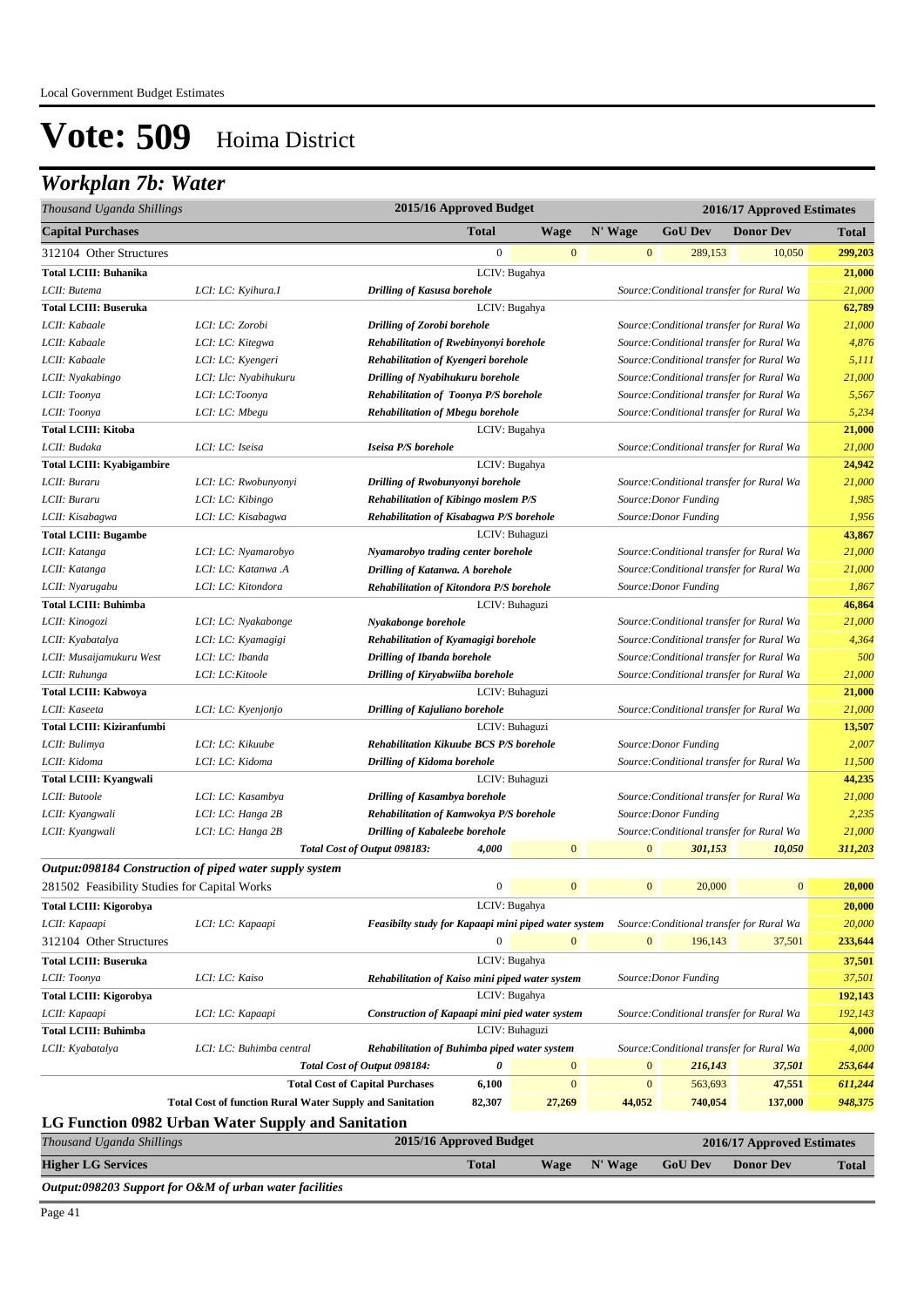## *Workplan 7b: Water*

| Thousand Uganda Shillings                                       | 2015/16 Approved Budget |        | 2016/17 Approved Estimates |                |                  |              |
|-----------------------------------------------------------------|-------------------------|--------|----------------------------|----------------|------------------|--------------|
| <b>Higher LG Services</b>                                       | <b>Total</b>            | Wage   | N' Wage                    | <b>GoU Dev</b> | <b>Donor Dev</b> | <b>Total</b> |
| 282101 Donations                                                | $\Omega$                |        | 18,000                     |                |                  | 18,000       |
| Total Cost of Output 098203:                                    | 0                       |        | 18,000                     |                |                  | 18,000       |
| <b>Total Cost of Higher LG Services</b>                         | 0                       |        | 18,000                     |                |                  | 18,000       |
| <b>Total Cost of function Urban Water Supply and Sanitation</b> | 0                       |        | 18,000                     |                |                  | 18.000       |
| <b>Total Cost of Water</b>                                      | 82,307                  | 27,269 | 62,052                     | 740,054        | 137,000          | 966,375      |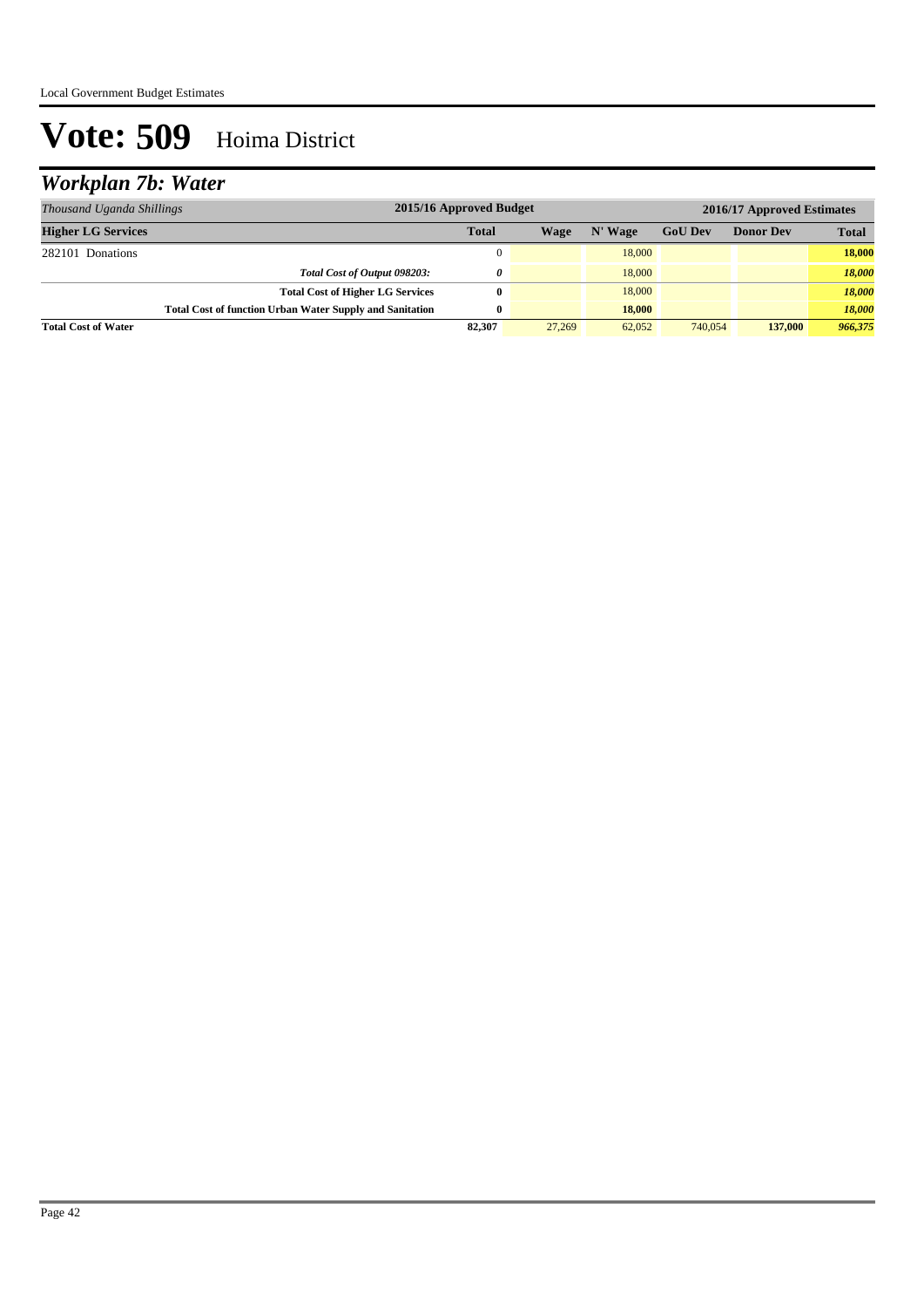## *Workplan 8: Natural Resources*

#### **(i) Overview of Workplan Revenue and Expenditures**

| <b>UShs Thousand</b>                                 |                           | 2015/16                 | 2016/17                   |  |
|------------------------------------------------------|---------------------------|-------------------------|---------------------------|--|
|                                                      | Approved<br><b>Budget</b> | Outturn by<br>end March | Approved<br><b>Budget</b> |  |
| A: Breakdown of Workplan Revenues:                   |                           |                         |                           |  |
| <b>Recurrent Revenues</b>                            | 85,283                    | 29,624                  | 251,223                   |  |
| District Unconditional Grant (Non-Wage)              | 26,977                    | 18,983                  | 36,261                    |  |
| District Unconditional Grant (Wage)                  |                           | $\Omega$                | 151,964                   |  |
| <b>Locally Raised Revenues</b>                       | 49.844                    | 4,295                   | 49,844                    |  |
| Sector Conditional Grant (Non-Wage)                  | 8,462                     | 6,347                   | 13,153                    |  |
| <b>Development Revenues</b>                          | 5,627                     | 5,115                   |                           |  |
| District Discretionary Development Equalization Gran | 5,115                     | 5,115                   |                           |  |
| <b>Locally Raised Revenues</b>                       | 512                       | $\Omega$                |                           |  |
| <b>Total Revenues</b>                                | 90,910                    | 34,739                  | 251,223                   |  |
| <b>B: Breakdown of Workplan Expenditures:</b>        |                           |                         |                           |  |
| Recurrent Expenditure                                | 85,283                    | 22,175                  | 251,223                   |  |
| Wage                                                 |                           | $\Omega$                | 151,964                   |  |
| Non Wage                                             | 85,283                    | 22,175                  | 99,258                    |  |
| Development Expenditure                              | 5,627                     | 5,115                   | $\theta$                  |  |
| Domestic Development                                 | 5,627                     | 5115                    | $\overline{0}$            |  |
| Donor Development                                    |                           | $\Omega$                | $\theta$                  |  |
| <b>Total Expenditure</b>                             | 90,910                    | 27,290                  | 251,223                   |  |

#### **(ii) Details of Workplan Revenues and Expenditures**

### *Expenditure Details for Workplan 8: Natural Resources*

#### **LG Function 0983 Natural Resources Management**

| Thousand Uganda Shillings                                                                     | 2015/16 Approved Budget |             |         | 2016/17 Approved Estimates |                  |              |
|-----------------------------------------------------------------------------------------------|-------------------------|-------------|---------|----------------------------|------------------|--------------|
| <b>Higher LG Services</b>                                                                     | <b>Total</b>            | <b>Wage</b> | N' Wage | <b>GoU Dev</b>             | <b>Donor Dev</b> | <b>Total</b> |
| Output:098301 District Natural Resource Management                                            |                         |             |         |                            |                  |              |
| 211101 General Staff Salaries                                                                 | $\mathbf{0}$            | 151,964     |         |                            |                  | 151,964      |
| 221002 Workshops and Seminars                                                                 | 100                     |             | 2,000   |                            |                  | 2,000        |
| 221008 Computer supplies and Information Technology (IT)                                      | 700                     |             |         |                            |                  | $\bf{0}$     |
| 221011 Printing, Stationery, Photocopying and Binding                                         | 1,100                   |             | 2,000   |                            |                  | 2,000        |
| 221014 Bank Charges and other Bank related costs                                              | 1,000                   |             |         |                            |                  | $\bf{0}$     |
| 224004 Cleaning and Sanitation                                                                | 250                     |             |         |                            |                  | $\bf{0}$     |
| 227001 Travel inland                                                                          | 10,000                  |             | 7,000   |                            |                  | 7,000        |
| 228002 Maintenance - Vehicles                                                                 | 500                     |             | 5,500   |                            |                  | 5,500        |
| 228003 Maintenance – Machinery, Equipment & Furniture                                         | 350                     |             | 500     |                            |                  | 500          |
| Total Cost of Output 098301:                                                                  | 14,000                  | 151,964     | 17,000  |                            |                  | 168,964      |
| Output:098303 Tree Planting and Afforestation                                                 |                         |             |         |                            |                  |              |
| 221002 Workshops and Seminars                                                                 | 2,000                   |             |         |                            |                  | $\bf{0}$     |
| 224006 Agricultural Supplies                                                                  | 2,000                   |             | 5,000   |                            |                  | 5,000        |
| 227001 Travel inland                                                                          | 2,000                   |             | 5,000   |                            |                  | 5,000        |
| Total Cost of Output 098303:                                                                  | 6,000                   |             | 10,000  |                            |                  | 10,000       |
| Output:098304 Training in forestry management (Fuel Saving Technology, Water Shed Management) |                         |             |         |                            |                  |              |
| 221002 Workshops and Seminars                                                                 | 1,000                   |             | 1,000   |                            |                  | 1,000        |
| 227001 Travel inland                                                                          | 1,321                   |             | 1,000   |                            |                  | 1,000        |
| Total Cost of Output 098304:                                                                  | 2,321                   |             | 2,000   |                            |                  | 2,000        |
| Output:098305 Forestry Regulation and Inspection                                              |                         |             |         |                            |                  |              |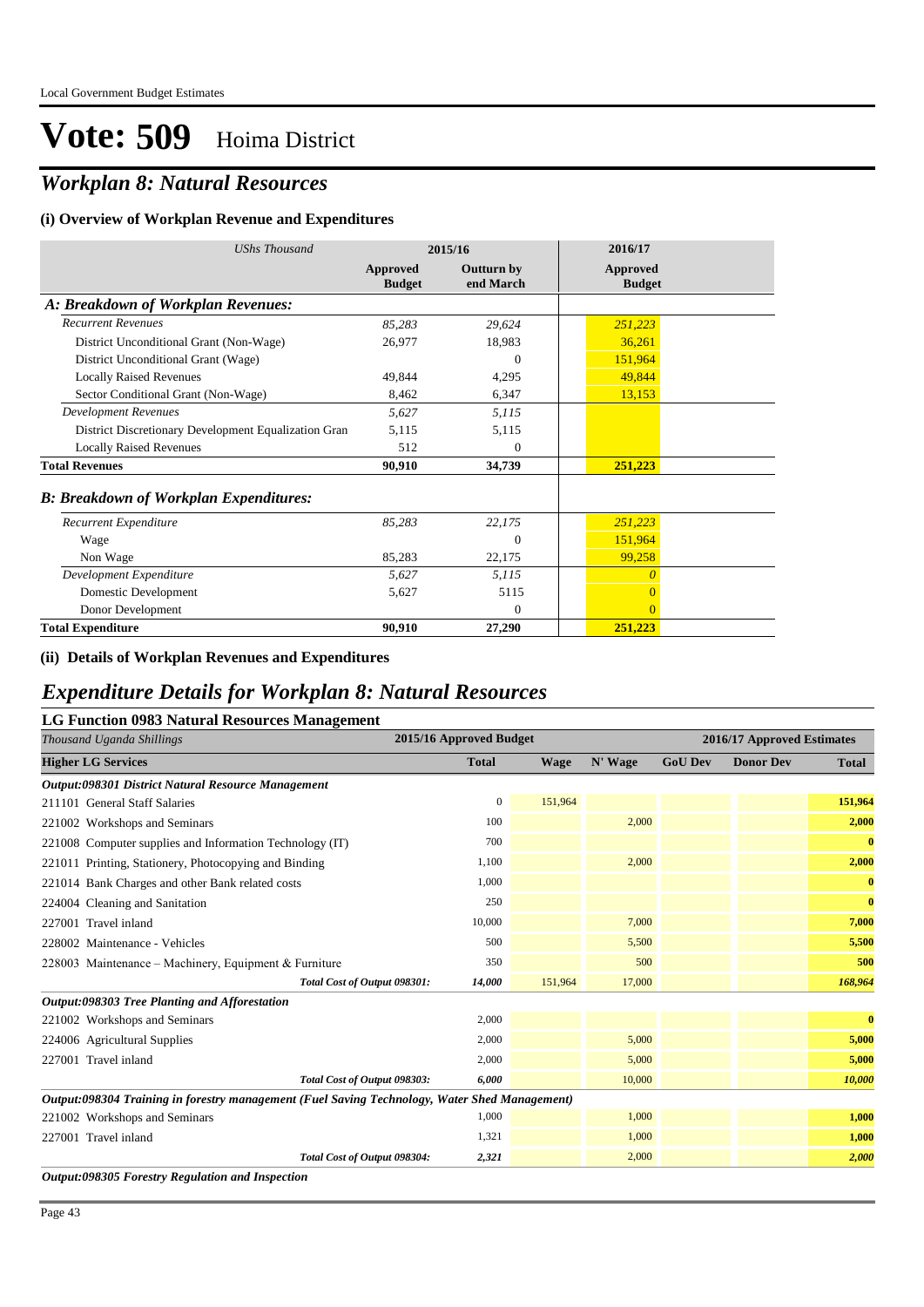### *Workplan 8: Natural Resources*

| 2015/16 Approved Budget<br>Thousand Uganda Shillings                                          |              |             |         | 2016/17 Approved Estimates |                  |              |  |
|-----------------------------------------------------------------------------------------------|--------------|-------------|---------|----------------------------|------------------|--------------|--|
| <b>Higher LG Services</b>                                                                     | <b>Total</b> | <b>Wage</b> | N' Wage | <b>GoU Dev</b>             | <b>Donor Dev</b> | <b>Total</b> |  |
| 221002 Workshops and Seminars                                                                 | 1,000        |             |         |                            |                  | $\bf{0}$     |  |
| 227001 Travel inland                                                                          | 3,000        |             | 3,321   |                            |                  | 3,321        |  |
| Total Cost of Output 098305:                                                                  | 4,000        |             | 3,321   |                            |                  | 3,321        |  |
| Output:098306 Community Training in Wetland management                                        |              |             |         |                            |                  |              |  |
| 221002 Workshops and Seminars                                                                 | 7,462        |             | 3,000   |                            |                  | 3,000        |  |
| 227001 Travel inland                                                                          | $\theta$     |             | 3,153   |                            |                  | 3,153        |  |
| Total Cost of Output 098306:                                                                  | 7,462        |             | 6,153   |                            |                  | 6,153        |  |
| Output:098307 River Bank and Wetland Restoration                                              |              |             |         |                            |                  |              |  |
| 221002 Workshops and Seminars                                                                 | 3,000        |             | 3,000   |                            |                  | 3,000        |  |
| 224006 Agricultural Supplies                                                                  | 2,000        |             | 1,000   |                            |                  | 1,000        |  |
| 227001 Travel inland                                                                          | 3,000        |             | 3,000   |                            |                  | 3,000        |  |
| Total Cost of Output 098307:                                                                  | 8,000        |             | 7,000   |                            |                  | 7,000        |  |
| Output:098308 Stakeholder Environmental Training and Sensitisation                            |              |             |         |                            |                  |              |  |
| 221002 Workshops and Seminars                                                                 | 1,000        |             | 1,000   |                            |                  | 1,000        |  |
| 227001 Travel inland                                                                          | 1,500        |             | 1,500   |                            |                  | 1,500        |  |
| Total Cost of Output 098308:                                                                  | 2,500        |             | 2,500   |                            |                  | 2,500        |  |
| Output:098309 Monitoring and Evaluation of Environmental Compliance                           |              |             |         |                            |                  |              |  |
| 227001 Travel inland                                                                          | 6,627        |             | 11,284  |                            |                  | 11,284       |  |
| Total Cost of Output 098309:                                                                  | 6,627        |             | 11,284  |                            |                  | 11,284       |  |
| Output:098310 Land Management Services (Surveying, Valuations, Tittling and lease management) |              |             |         |                            |                  |              |  |
| 221002 Workshops and Seminars                                                                 | 4,000        |             |         |                            |                  | $\bf{0}$     |  |
| 221012 Small Office Equipment                                                                 | 1,000        |             | 4,000   |                            |                  | 4,000        |  |
| 227001 Travel inland                                                                          | 25,000       |             | 26,000  |                            |                  | 26,000       |  |
| Total Cost of Output 098310:                                                                  | 30,000       |             | 30,000  |                            |                  | 30,000       |  |
| Output:098311 Infrastruture Planning                                                          |              |             |         |                            |                  |              |  |
| 221002 Workshops and Seminars                                                                 | 1,000        |             | 1,000   |                            |                  | 1,000        |  |
| 221012 Small Office Equipment                                                                 | 1,000        |             |         |                            |                  | $\bf{0}$     |  |
| 227001 Travel inland                                                                          | 8,000        |             | 9,000   |                            |                  | 9,000        |  |
| Total Cost of Output 098311:                                                                  | 10,000       |             | 10,000  |                            |                  | 10,000       |  |
| <b>Total Cost of Higher LG Services</b>                                                       | 90,910       | 151,964     | 99,258  |                            |                  | 251,223      |  |
| <b>Total Cost of function Natural Resources Management</b>                                    | 90,910       | 151,964     | 99,258  |                            |                  | 251,223      |  |
| <b>Total Cost of Natural Resources</b>                                                        | 90,910       | 151,964     | 99,258  |                            |                  | 251,223      |  |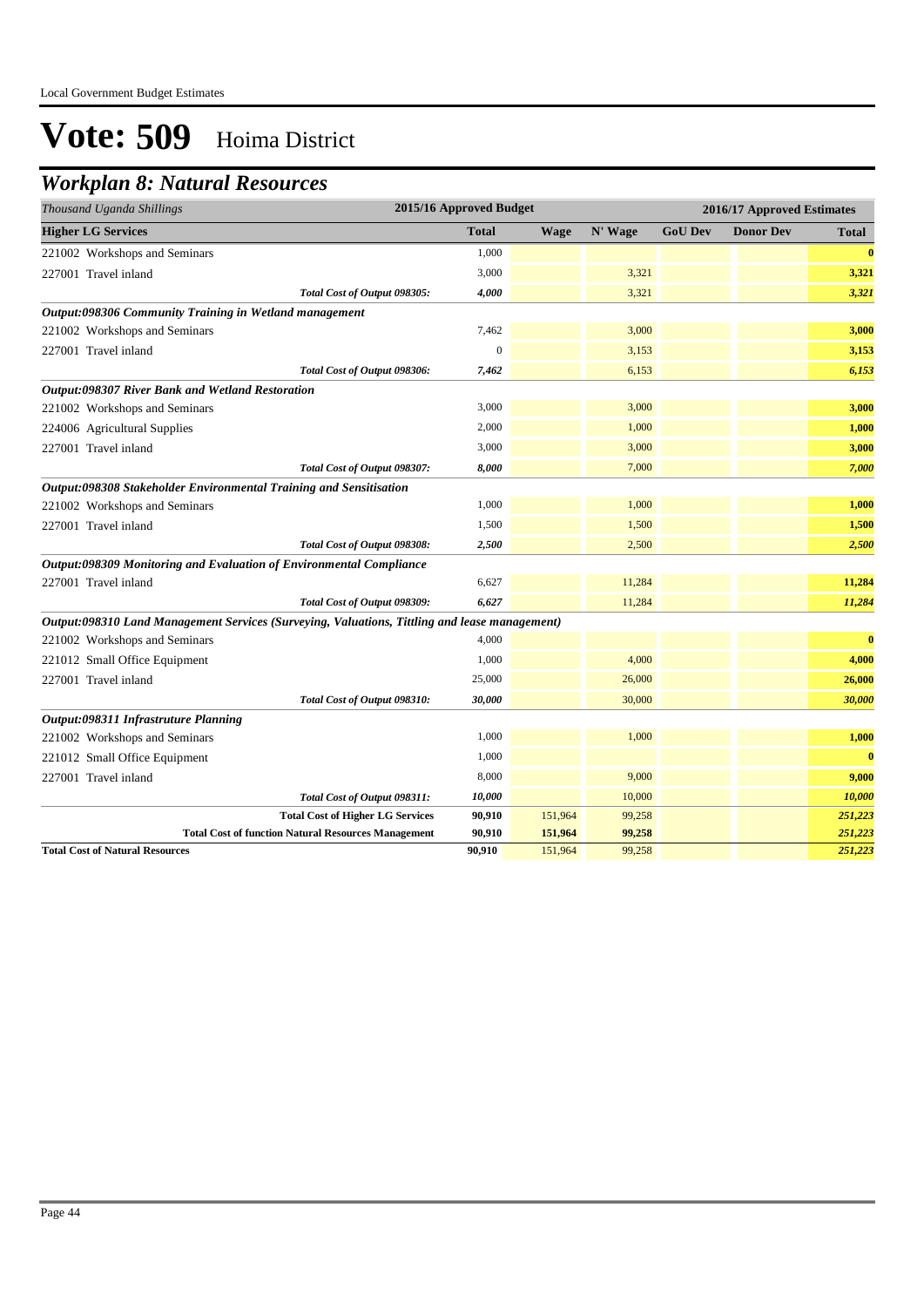## *Workplan 9: Community Based Services*

#### **(i) Overview of Workplan Revenue and Expenditures**

| <b>UShs Thousand</b>                                 |                           | 2015/16                 | 2016/17                   |
|------------------------------------------------------|---------------------------|-------------------------|---------------------------|
|                                                      | Approved<br><b>Budget</b> | Outturn by<br>end March | Approved<br><b>Budget</b> |
| A: Breakdown of Workplan Revenues:                   |                           |                         |                           |
| <b>Recurrent Revenues</b>                            | 147,206                   | 95,722                  | 287,533                   |
| District Unconditional Grant (Non-Wage)              | 20,428                    | 14,375                  | 20,428                    |
| District Unconditional Grant (Wage)                  |                           | $\theta$                | 141,848                   |
| <b>Locally Raised Revenues</b>                       | 18,313                    | $\Omega$                | 18,313                    |
| Sector Conditional Grant (Non-Wage)                  | 108,465                   | 81,347                  | 106,945                   |
| <b>Development Revenues</b>                          | 501,803                   | 58,138                  | 385,819                   |
| District Discretionary Development Equalization Gran | 120,332                   | 58,138                  |                           |
| Other Transfers from Central Government              | 381,471                   | $\theta$                | 381,471                   |
| <b>Transitional Development Grant</b>                |                           | $\Omega$                | 4,348                     |
| <b>Total Revenues</b>                                | 649,009                   | 153,860                 | 673,352                   |
| <b>B: Breakdown of Workplan Expenditures:</b>        |                           |                         |                           |
| Recurrent Expenditure                                | 147,206                   | 89,794                  | 287,533                   |
| Wage                                                 |                           | $\Omega$                | 141,848                   |
| Non Wage                                             | 147,206                   | 89,794                  | 145,686                   |
| Development Expenditure                              | 501,803                   | 58,098                  | 385,819                   |
| Domestic Development                                 | 501,803                   | 58097.699               | 385,819                   |
| Donor Development                                    |                           | $\overline{0}$          | $\overline{0}$            |
| <b>Total Expenditure</b>                             | 649,009                   | 147,892                 | 673,352                   |

#### **(ii) Details of Workplan Revenues and Expenditures**

### *Expenditure Details for Workplan 9: Community Based Services*

|                                                 | LG Function 1081 Community Mobilisation and Empowerment     |                 |                                        |                |                                        |                                        |                            |              |  |
|-------------------------------------------------|-------------------------------------------------------------|-----------------|----------------------------------------|----------------|----------------------------------------|----------------------------------------|----------------------------|--------------|--|
| Thousand Uganda Shillings                       |                                                             |                 | 2015/16 Approved Budget                |                |                                        |                                        | 2016/17 Approved Estimates |              |  |
| <b>Lower Local Services</b>                     |                                                             |                 | <b>Total</b>                           | <b>Wage</b>    | N' Wage                                | <b>GoU Dev</b>                         | <b>Donor Dev</b>           | <b>Total</b> |  |
|                                                 | Output:108151 Community Development Services for LLGs (LLS) |                 |                                        |                |                                        |                                        |                            |              |  |
| 263101 LG Conditional grants (Current)          |                                                             |                 | 120,332                                | $\mathbf{0}$   | $\mathbf{0}$                           | $\mathbf{0}$                           | $\overline{0}$             | $\bf{0}$     |  |
| 263104 Transfers to other govt. units (Current) |                                                             |                 | $\mathbf{0}$                           | $\mathbf{0}$   | 73,500                                 | $\boldsymbol{0}$                       | $\overline{0}$             | 73,500       |  |
| <b>Total LCIII: Buhanika</b>                    |                                                             |                 |                                        | LCIV: Bugahya  |                                        |                                        |                            | 5,145        |  |
| LCII: Butema                                    | LCI: Not Specified                                          | <b>Buhanika</b> |                                        |                |                                        | Source: Conditional Grant to Community |                            | 5,145        |  |
| <b>Total LCIII: Buseruka</b>                    |                                                             |                 |                                        | LCIV: Bugahya  |                                        |                                        |                            | 7,350        |  |
| LCII: Nyakabingo                                | LCI: Not Specified                                          | <b>Buseruka</b> |                                        |                | Source: Conditional Grant to Community | 7,350                                  |                            |              |  |
| <b>Total LCIII: Kigorobya</b>                   |                                                             |                 |                                        | LCIV: Bugahya  |                                        |                                        |                            |              |  |
| LCII: Kijongo                                   | LCI: Not Specified                                          | Kigorobya       | Source: Conditional Grant to Community |                |                                        |                                        |                            | 9,555        |  |
| <b>Total LCIII: Kitoba</b>                      |                                                             |                 |                                        | LCIV: Bugahya  |                                        |                                        |                            | 7,350        |  |
| LCII: Kiragura                                  | LCI: Not Specified                                          | Kitoba          |                                        |                |                                        | Source: Conditional Grant to Community |                            | 7,350        |  |
| <b>Total LCIII: Kyabigambire</b>                |                                                             |                 |                                        | LCIV: Bugahya  |                                        |                                        |                            | 7,350        |  |
| LCII: Bulindi                                   | LCI: Not Specified                                          | Kyabigambire    |                                        |                |                                        | Source: Conditional Grant to Community |                            | 7,350        |  |
| <b>Total LCIII: Bugambe</b>                     |                                                             |                 |                                        | LCIV: Buhaguzi |                                        |                                        |                            | 5,145        |  |
| LCII: Bugambe                                   | LCI: Not Specified                                          | <b>Bugambe</b>  |                                        |                |                                        | Source: Conditional Grant to Community |                            | 5,145        |  |
| <b>Total LCIII: Buhimba</b>                     |                                                             |                 |                                        | LCIV: Buhaguzi |                                        |                                        |                            | 5,880        |  |
| LCII: Kinogozi                                  | LCI: Not Specified                                          | <b>Buhimba</b>  |                                        |                |                                        | Source: Conditional Grant to Community |                            | 5,880        |  |
| <b>Total LCIII: Kabwoya</b>                     |                                                             |                 |                                        | LCIV: Buhaguzi |                                        |                                        |                            | 7,350        |  |
| LCII: Bubogo                                    | LCI: Not Specified                                          | Kabwoya         |                                        |                |                                        | Source: Conditional Grant to Community |                            | 7,350        |  |
| <b>Total LCIII: Kiziranfumbi</b>                |                                                             |                 |                                        | LCIV: Buhaguzi |                                        |                                        |                            | 5,145        |  |
| LCII: Bulimya                                   | LCI: Not Specified                                          | Kiziranfumbi    |                                        |                |                                        | Source: Conditional Grant to Community |                            | 5,145        |  |
| <b>Total LCIII: Kvangwali</b>                   |                                                             |                 |                                        | LCIV: Buhaguzi |                                        |                                        |                            | 13,230       |  |
| LCII: Kyangwali                                 | LCI: Not Specified                                          | Kyangwali       |                                        |                |                                        | Source: Conditional Grant to Community |                            | 13,230       |  |
| $D_{0}$ $\alpha$ $\alpha$ $\beta$ $\beta$       |                                                             |                 |                                        |                |                                        |                                        |                            |              |  |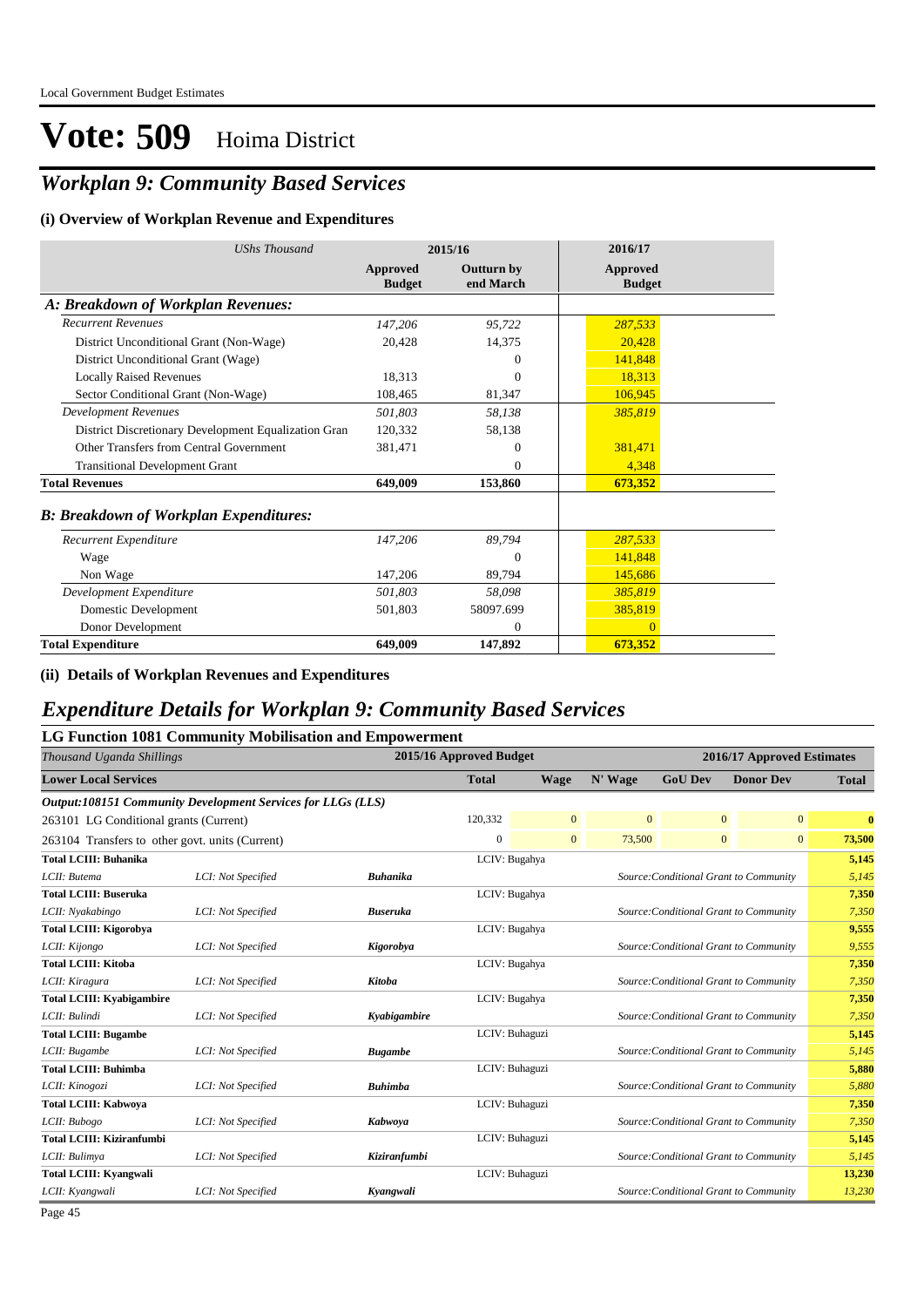## *Workplan 9: Community Based Services*

| Thousand Uganda Shillings                                         | 2015/16 Approved Budget |                |         |                | 2016/17 Approved Estimates |                       |
|-------------------------------------------------------------------|-------------------------|----------------|---------|----------------|----------------------------|-----------------------|
| <b>Lower Local Services</b>                                       | <b>Total</b>            | <b>Wage</b>    | N' Wage | <b>GoU Dev</b> | <b>Donor Dev</b>           | <b>Total</b>          |
| Total Cost of Output 108151:                                      | 120,332                 | $\mathbf{0}$   | 73,500  |                | $\boldsymbol{\theta}$<br>0 | 73,500                |
| <b>Total Cost of Lower Local Services</b>                         | 120,332                 | $\overline{0}$ | 73,500  |                | $\mathbf{0}$<br>$\bf{0}$   | 73,500                |
| <b>Higher LG Services</b>                                         | <b>Total</b>            | <b>Wage</b>    | N' Wage | <b>GoU Dev</b> | <b>Donor Dev</b>           | <b>Total</b>          |
| Output:108101 Operation of the Community Based Sevices Department |                         |                |         |                |                            |                       |
| 211101 General Staff Salaries                                     | 0                       | 51,993         |         |                |                            | 51,993                |
| 221002 Workshops and Seminars                                     | 10,800                  |                | 1,000   |                |                            | 1,000                 |
| 221011 Printing, Stationery, Photocopying and Binding             | 2,000                   |                | 500     |                |                            | 500                   |
| 221012 Small Office Equipment                                     | 427                     |                | 100     |                |                            | <b>100</b>            |
| 221014 Bank Charges and other Bank related costs                  | 800                     |                |         |                |                            | $\bf{0}$              |
| 222001 Telecommunications                                         | 695                     |                | 400     |                |                            | 400                   |
| 224006 Agricultural Supplies                                      | $\mathbf{0}$            |                | 30,000  |                |                            | 30,000                |
| 227001 Travel inland                                              | 9,300                   |                | 1,964   |                |                            | 1,964                 |
| 227004 Fuel, Lubricants and Oils                                  | 3,000                   |                | 1,000   |                |                            | 1,000                 |
| Total Cost of Output 108101:                                      | 27,022                  | 51,993         | 34,964  |                |                            | 86,957                |
| Output:108102 Probation and Welfare Support                       |                         |                |         |                |                            |                       |
| 211103 Allowances                                                 | 3                       |                |         |                |                            | $\bf{0}$              |
| 221001 Advertising and Public Relations                           | 997                     |                |         |                |                            | $\bf{0}$              |
| 222001 Telecommunications                                         | 2,097                   |                |         |                |                            | $\bf{0}$              |
| 227001 Travel inland                                              | 3,178                   |                | 3,000   |                |                            | 3,000                 |
| 227004 Fuel, Lubricants and Oils                                  | 5,139                   |                | 1,000   |                |                            | 1,000                 |
| Total Cost of Output 108102:                                      | 11,414                  |                | 4,000   |                |                            | 4,000                 |
| <b>Output:108103 Social Rehabilitation Services</b>               |                         |                |         |                |                            |                       |
| 221002 Workshops and Seminars                                     | $\boldsymbol{0}$        |                | 3,000   |                |                            | 3,000                 |
| 221011 Printing, Stationery, Photocopying and Binding             | 1,219                   |                |         |                |                            | $\bf{0}$              |
| 222001 Telecommunications                                         | 2,000                   |                |         |                |                            | $\bf{0}$              |
| 227001 Travel inland                                              | 3,000                   |                | 1,000   |                |                            | 1,000                 |
| 227004 Fuel, Lubricants and Oils                                  | 1,200                   |                |         |                |                            | $\bf{0}$              |
| 273101 Medical expenses (To general Public)                       | 8,900                   |                |         |                |                            | $\bf{0}$              |
| Total Cost of Output 108103:                                      | 16,319                  |                | 4,000   |                |                            | 4,000                 |
| Output:108104 Community Development Services (HLG)                |                         |                |         |                |                            |                       |
| 211101 General Staff Salaries                                     | 0                       | 89,854         |         |                |                            | 89,854                |
| 221002 Workshops and Seminars                                     | 1,227                   |                |         |                |                            | $\bf{0}$              |
| 221009 Welfare and Entertainment                                  | 1,000                   |                |         |                |                            | $\bf{0}$              |
| 221011 Printing, Stationery, Photocopying and Binding             | 1,000                   |                |         |                |                            | $\bf{0}$              |
| 227001 Travel inland                                              | 2,000                   |                |         |                |                            | $\bf{0}$              |
| Total Cost of Output 108104:                                      | 5,227                   | 89,854         |         |                |                            | 89,854                |
| Output:108105 Adult Learning                                      |                         |                |         |                |                            |                       |
| 221001 Advertising and Public Relations                           | $\boldsymbol{0}$        |                | 1,000   |                |                            | 1,000                 |
| 221002 Workshops and Seminars                                     | 3,000                   |                | 2,000   |                |                            | 2,000                 |
| 221011 Printing, Stationery, Photocopying and Binding             | 1,690                   |                | 1,000   |                |                            | 1,000                 |
| 222001 Telecommunications                                         | 706                     |                |         |                |                            | $\bf{0}$              |
| 227001 Travel inland                                              | 4,400                   |                | 2,000   |                |                            | 2,000                 |
| 227004 Fuel, Lubricants and Oils                                  | 1,200                   |                |         |                |                            | $\bf{0}$              |
| Total Cost of Output 108105:                                      | 10,996                  |                | 6,000   |                |                            | 6,000                 |
| <b>Output:108106 Support to Public Libraries</b>                  |                         |                |         |                |                            |                       |
| 221017 Subscriptions                                              | 15,000                  |                |         |                |                            | $\bf{0}$              |
| Total Cost of Output 108106:                                      | 15,000                  |                |         |                |                            | $\boldsymbol{\theta}$ |
| Output:108107 Gender Mainstreaming                                |                         |                |         |                |                            |                       |

Page 46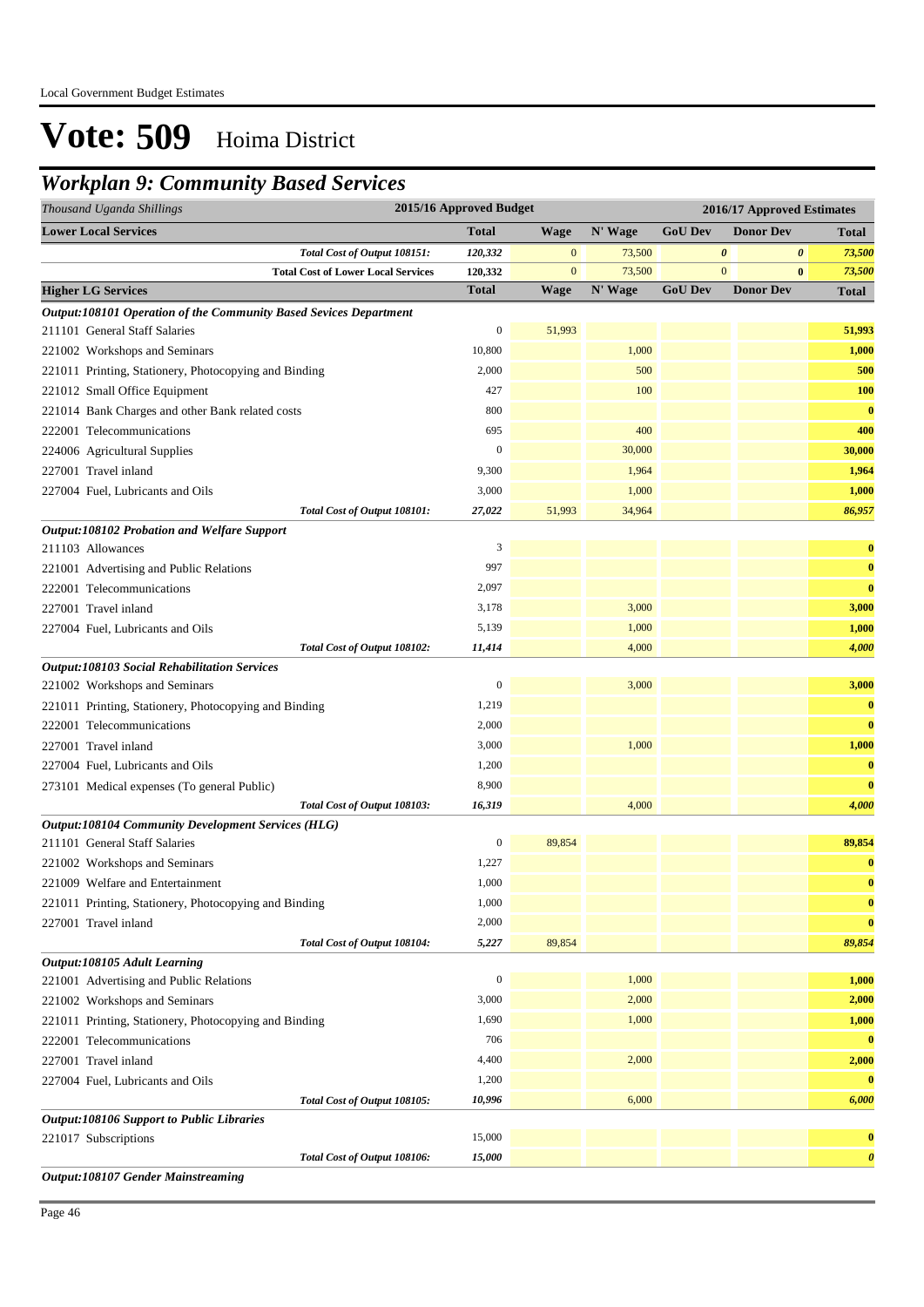## *Workplan 9: Community Based Services*

|                           | Thousand Uganda Shillings                               | 2015/16 Approved Budget |             |              |                | 2016/17 Approved Estimates |              |
|---------------------------|---------------------------------------------------------|-------------------------|-------------|--------------|----------------|----------------------------|--------------|
| <b>Higher LG Services</b> |                                                         | <b>Total</b>            | <b>Wage</b> | N' Wage      | <b>GoU Dev</b> | <b>Donor Dev</b>           | <b>Total</b> |
|                           | 221001 Advertising and Public Relations                 | 1,000                   |             |              |                |                            | $\bf{0}$     |
|                           | 221002 Workshops and Seminars                           | 2,000                   |             | 1,000        |                |                            | 1,000        |
|                           | 221011 Printing, Stationery, Photocopying and Binding   | 1,000                   |             |              |                |                            | $\bf{0}$     |
|                           | 227001 Travel inland                                    | 2,000                   |             | 1,000        |                |                            | 1,000        |
|                           | 227004 Fuel, Lubricants and Oils                        | 1,000                   |             |              |                |                            | $\bf{0}$     |
|                           | Total Cost of Output 108107:                            | 7,000                   |             | 2,000        |                |                            | 2,000        |
|                           | <b>Output:108108 Children and Youth Services</b>        |                         |             |              |                |                            |              |
|                           | 221001 Advertising and Public Relations                 | 2,000                   |             |              |                |                            | $\bf{0}$     |
|                           | 221002 Workshops and Seminars                           | 1,414                   |             | 2,000        |                |                            | 2,000        |
|                           | 221010 Special Meals and Drinks                         | 2,000                   |             |              |                |                            | $\bf{0}$     |
|                           | 221011 Printing, Stationery, Photocopying and Binding   | 2,000                   |             |              |                |                            | $\bf{0}$     |
|                           | 221017 Subscriptions                                    | 381,471                 |             |              |                |                            | $\bf{0}$     |
|                           | 222001 Telecommunications                               | 2,000                   |             |              |                |                            | $\bf{0}$     |
|                           | 227001 Travel inland                                    | $\boldsymbol{0}$        |             | 2,000        |                |                            | 2,000        |
| 282101 Donations          |                                                         | $\mathbf{0}$            |             | $\mathbf{0}$ | 381,471        |                            | 381,471      |
|                           | Total Cost of Output 108108:                            | 390,885                 |             | 4,000        | 381,471        |                            | 385,471      |
|                           | <b>Output:108109 Support to Youth Councils</b>          |                         |             |              |                |                            |              |
|                           | 221001 Advertising and Public Relations                 | 200                     |             |              |                |                            | $\bf{0}$     |
|                           | 221002 Workshops and Seminars                           | 6,000                   |             | 2,000        | 4,348          |                            | 6,348        |
|                           | 221011 Printing, Stationery, Photocopying and Binding   | 243                     |             |              |                |                            | $\bf{0}$     |
|                           | 227001 Travel inland                                    | $\boldsymbol{0}$        |             | 2,000        |                |                            | 2,000        |
|                           | 227004 Fuel, Lubricants and Oils                        | 800                     |             |              |                |                            | $\bf{0}$     |
|                           | Total Cost of Output 108109:                            | 7,243                   |             | 4,000        | 4,348          |                            | 8,348        |
|                           | Output:108110 Support to Disabled and the Elderly       |                         |             |              |                |                            |              |
|                           | 221002 Workshops and Seminars                           | 6,227                   |             | 1,000        |                |                            | 1,000        |
|                           | 227001 Travel inland                                    | $\mathbf{0}$            |             | 3,000        |                |                            | 3,000        |
|                           | Total Cost of Output 108110:                            | 6,227                   |             | 4,000        |                |                            | 4,000        |
|                           | Output:108111 Culture mainstreaming                     |                         |             |              |                |                            |              |
|                           | 221002 Workshops and Seminars                           | 3,000                   |             | 1,000        |                |                            | 1,000        |
|                           | 227001 Travel inland                                    | 1,500                   |             | 1,000        |                |                            | 1,000        |
|                           | 227004 Fuel, Lubricants and Oils                        | 1,500                   |             |              |                |                            | $\bf{0}$     |
|                           | Total Cost of Output 108111:                            | 6,000                   |             | 2,000        |                |                            | 2,000        |
|                           | <i><b>Output:108112 Work based inspections</b></i>      |                         |             |              |                |                            |              |
|                           | 221011 Printing, Stationery, Photocopying and Binding   | 2,424                   |             |              |                |                            | $\bf{0}$     |
|                           | 222001 Telecommunications                               | 325                     |             |              |                |                            | $\bf{0}$     |
|                           | 227001 Travel inland                                    | 5,800                   |             | 2,000        |                |                            | 2,000        |
|                           | 227004 Fuel, Lubricants and Oils                        | 851                     |             |              |                |                            | $\bf{0}$     |
|                           | 228002 Maintenance - Vehicles                           | 600                     |             |              |                |                            | $\bf{0}$     |
|                           | Total Cost of Output 108112:                            | 10,000                  |             | 2,000        |                |                            | 2,000        |
|                           | Output:108113 Labour dispute settlement                 |                         |             |              |                |                            |              |
|                           | 227001 Travel inland                                    | 3,800                   |             | 2,000        |                |                            | 2,000        |
|                           | 227004 Fuel, Lubricants and Oils                        | 3,061                   |             |              |                |                            | $\bf{0}$     |
|                           | 228002 Maintenance - Vehicles                           | 1,200                   |             |              |                |                            | $\bf{0}$     |
|                           | Total Cost of Output 108113:                            | 8,061                   |             | 2,000        |                |                            | 2,000        |
|                           | <b>Output:108114 Representation on Women's Councils</b> | 1,600                   |             |              |                |                            | $\bf{0}$     |
| 211103 Allowances         |                                                         |                         |             |              |                |                            |              |
|                           | 221001 Advertising and Public Relations                 | 483                     |             |              |                |                            | $\bf{0}$     |
|                           | 221002 Workshops and Seminars                           | 5,200                   |             | 2,000        |                |                            | 2,000        |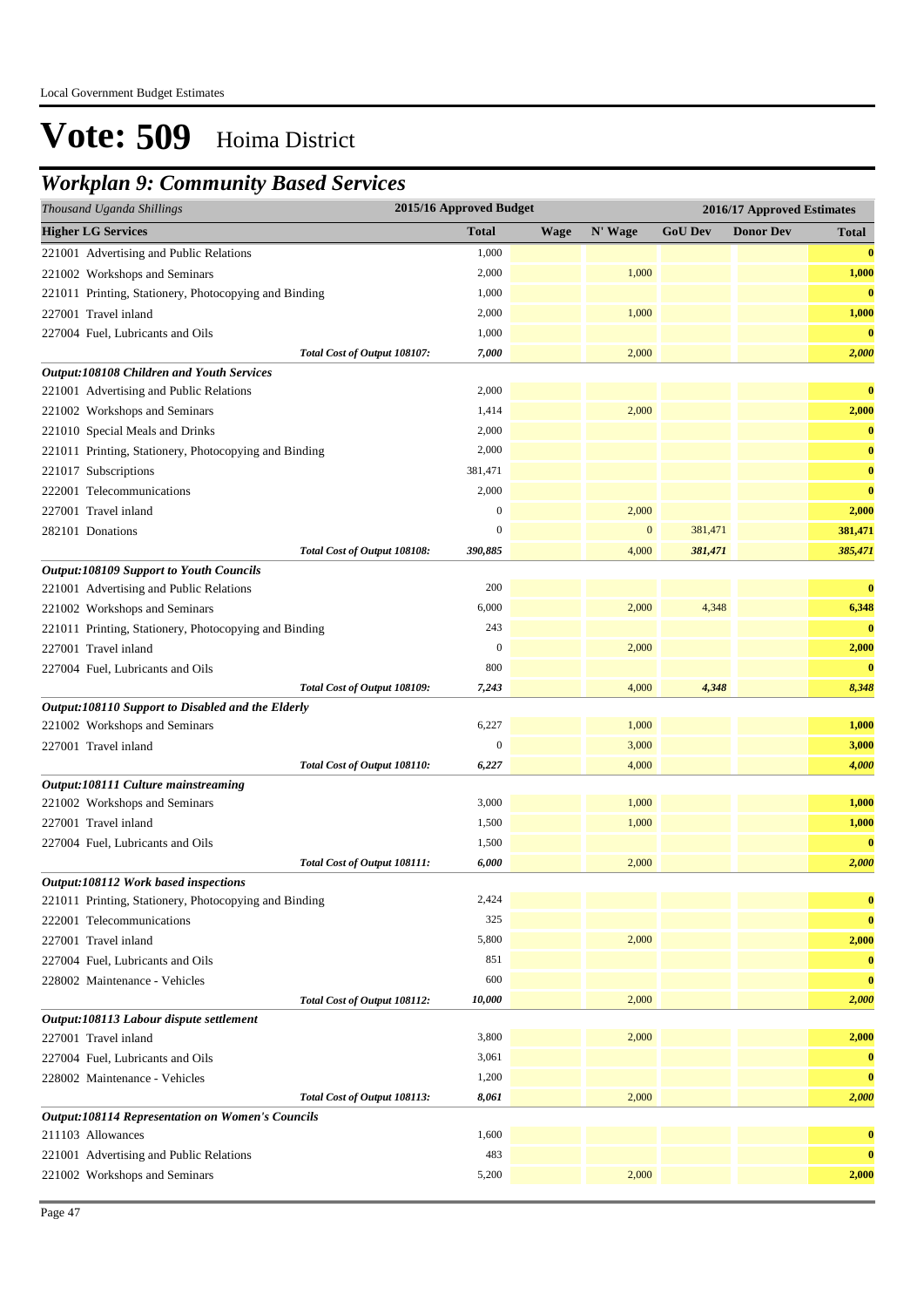## *Workplan 9: Community Based Services*

| Thousand Uganda Shillings                                            | 2015/16 Approved Budget                           |         |         |         |          | 2016/17 Approved Estimates |  |  |  |
|----------------------------------------------------------------------|---------------------------------------------------|---------|---------|---------|----------|----------------------------|--|--|--|
| <b>Higher LG Services</b>                                            | <b>Total</b><br><b>GoU Dev</b><br>Wage<br>N' Wage |         |         |         |          | <b>Total</b>               |  |  |  |
| Total Cost of Output 108114:                                         | 7,283                                             |         | 2,000   |         |          | 2,000                      |  |  |  |
| <b>Output:108115 Sector Capacity Development</b>                     |                                                   |         |         |         |          |                            |  |  |  |
| 221003 Staff Training                                                |                                                   |         | 1.222   |         |          | 1,222                      |  |  |  |
| Total Cost of Output 108115:                                         | 0                                                 |         | 1.222   |         |          | 1,222                      |  |  |  |
| <b>Total Cost of Higher LG Services</b>                              | 528,677                                           | 141,848 | 72,186  | 385,819 |          | 599,852                    |  |  |  |
| <b>Total Cost of function Community Mobilisation and Empowerment</b> | 649,009                                           | 141,848 | 145,686 | 385,819 | $\bf{0}$ | 673,352                    |  |  |  |
| <b>Total Cost of Community Based Services</b>                        | 649,009                                           | 141,848 | 145,686 | 385,819 | $\bf{0}$ | 673,352                    |  |  |  |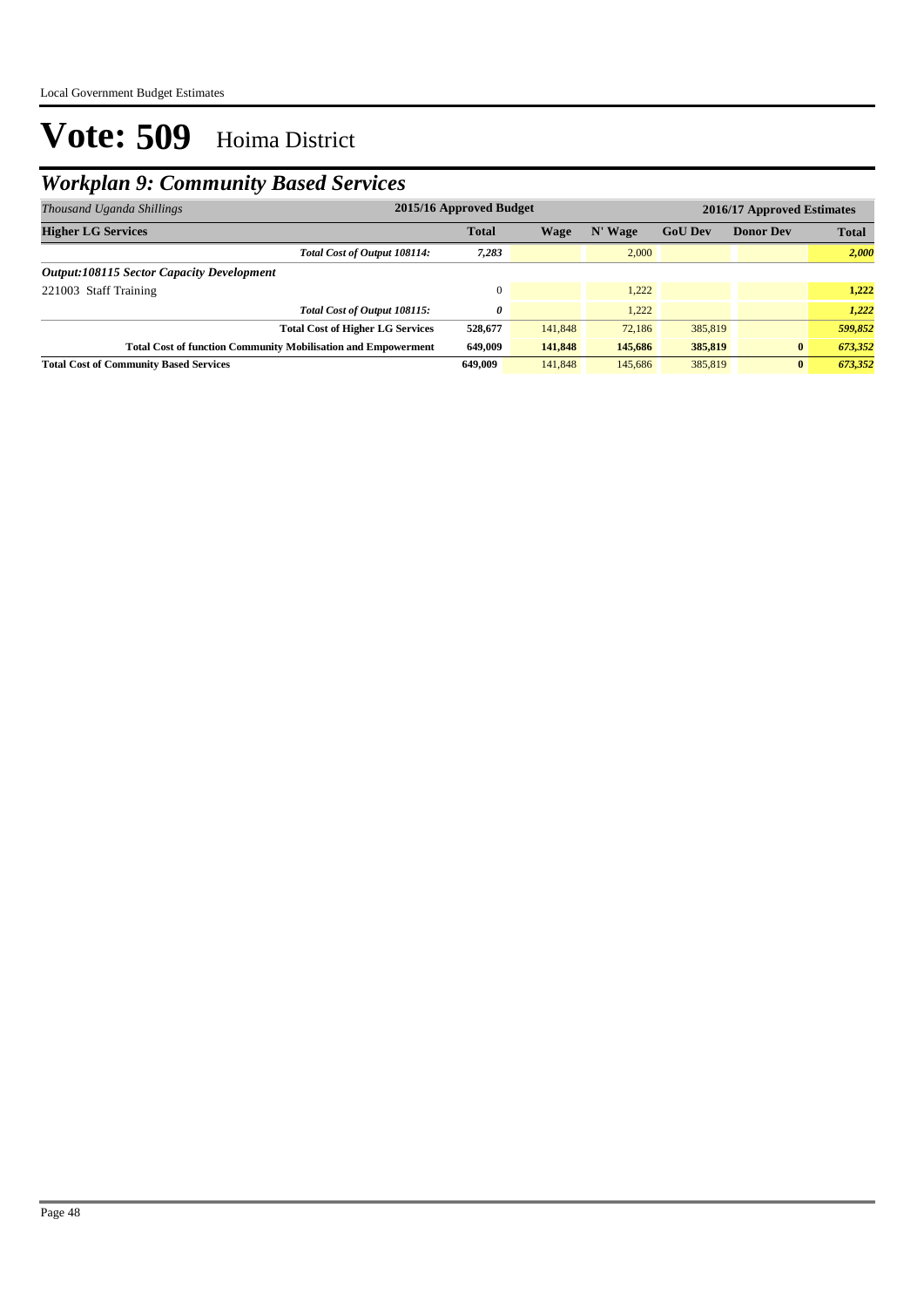### *Workplan 10: Planning*

#### **(i) Overview of Workplan Revenue and Expenditures**

| <b>UShs Thousand</b>                                 |                           | 2015/16                        | 2016/17                          |
|------------------------------------------------------|---------------------------|--------------------------------|----------------------------------|
|                                                      | Approved<br><b>Budget</b> | <b>Outturn by</b><br>end March | <b>Approved</b><br><b>Budget</b> |
| A: Breakdown of Workplan Revenues:                   |                           |                                |                                  |
| <b>Recurrent Revenues</b>                            | 203,487                   | 97,118                         | 274,556                          |
| District Unconditional Grant (Non-Wage)              | 97,691                    | 68,742                         | 119,994                          |
| District Unconditional Grant (Wage)                  |                           | $\overline{0}$                 | 45,069                           |
| <b>Locally Raised Revenues</b>                       | 87,493                    | 28,376                         | 109,493                          |
| Support Services Conditional Grant (Non-Wage)        | 18,303                    | $\theta$                       |                                  |
| <b>Development Revenues</b>                          | 16,530                    | 0                              | 58,966                           |
| District Discretionary Development Equalization Gran | 11,530                    | $\mathbf{0}$                   | 28,277                           |
| <b>Locally Raised Revenues</b>                       | 5,000                     | $\mathbf{0}$                   |                                  |
| Unspent balances - donor                             |                           | $\Omega$                       | 30,689                           |
| <b>Total Revenues</b>                                | 220,017                   | 97,118                         | 333,522                          |
| <b>B: Breakdown of Workplan Expenditures:</b>        |                           |                                |                                  |
| Recurrent Expenditure                                | 203.487                   | 97,117                         | 274,556                          |
| Wage                                                 |                           | $\Omega$                       | 45,069                           |
| Non Wage                                             | 203,487                   | 97,117                         | 229,487                          |
| Development Expenditure                              | 16,530                    | 0                              | 58,966                           |
| Domestic Development                                 | 16,530                    | $\Omega$                       | 28,277                           |
| Donor Development                                    |                           | $\Omega$                       | 30,689                           |
| <b>Total Expenditure</b>                             | 220,017                   | 97,117                         | 333,522                          |

#### **(ii) Details of Workplan Revenues and Expenditures**

### *Expenditure Details for Workplan 10: Planning*

#### **LG Function 1383 Local Government Planning Services** *Thousand Uganda Shillings* **2015/16 Approved Budget 2016/17 Approved Estimates Higher LG Services Total Wage N' Wage GoU Dev Donor Dev Total** *Output:138301 Management of the District Planning Office* 211101 General Staff Salaries 0 45,069 **45,069** 211103 Allowances 4,800 0 **0** 221002 Workshops and Seminars 10,374 4,533 **4,533** 221008 Computer supplies and Information Technology (IT) 1,360 **6,430** 6,430 **6,430** 6,430 **6,430** 6,430 221009 Welfare and Entertainment 0 2,190 **2,190** 221010 Special Meals and Drinks 1,320 **0** 221011 Printing, Stationery, Photocopying and Binding 25,418 25,418 15,534 15,534 25,418 15,534 221012 Small Office Equipment 400 1,495 **1,495** 221017 Subscriptions 200 200 **200** 222001 Telecommunications 600 600 **600** 222003 Information and communications technology (ICT) 600 **0** 224004 Cleaning and Sanitation 0 385 **385** 224005 Uniforms, Beddings and Protective Gear 0 980 **980** 227001 Travel inland 10,390 24,664 **24,664** 227002 Travel abroad 100 **0** 227004 Fuel, Lubricants and Oils 3,281 12,066 **12,066** 228003 Maintenance – Machinery, Equipment & Furniture 200 **1,700** 1,700 **1,700** 1,700 **1,700** 1,700 *Total Cost of Output 138301: 59,043* 45,069 70,777 *115,846*

*Output:138302 District Planning*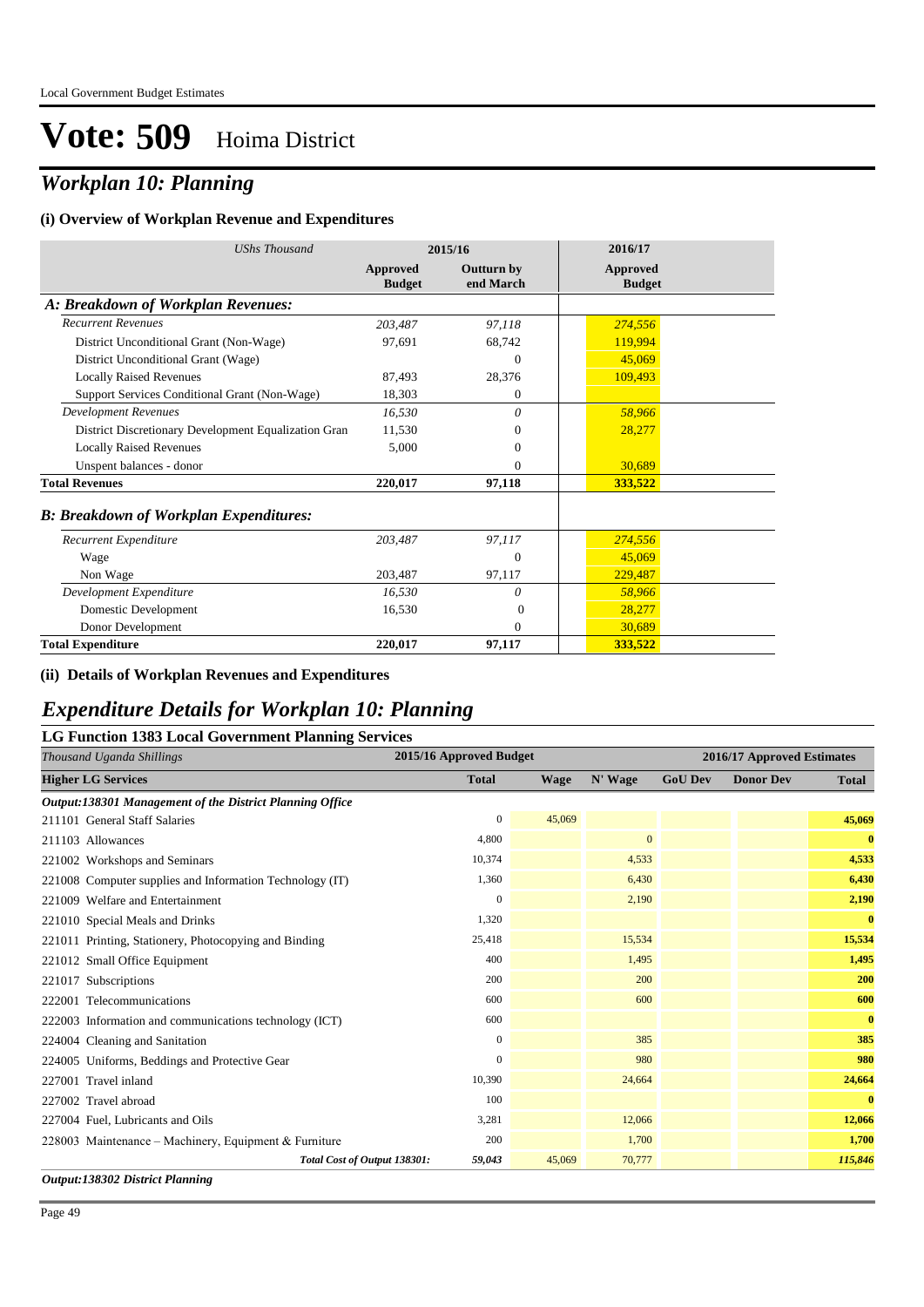## *Workplan 10: Planning*

| Thousand Uganda Shillings                               | 2015/16 Approved Budget |             |         |                | 2016/17 Approved Estimates |              |
|---------------------------------------------------------|-------------------------|-------------|---------|----------------|----------------------------|--------------|
| <b>Higher LG Services</b>                               | <b>Total</b>            | <b>Wage</b> | N' Wage | <b>GoU Dev</b> | <b>Donor Dev</b>           | <b>Total</b> |
| 221002 Workshops and Seminars                           | 11,500                  |             | 13,836  |                |                            | 13,836       |
| 221011 Printing, Stationery, Photocopying and Binding   | 10,000                  |             |         |                |                            | $\bf{0}$     |
| 227001 Travel inland                                    | 6,400                   |             | 12,644  |                |                            | 12,644       |
| 227004 Fuel, Lubricants and Oils                        | 1,500                   |             |         |                |                            | $\bf{0}$     |
| Total Cost of Output 138302:                            | 29,400                  |             | 26,480  |                |                            | 26,480       |
| Output:138303 Statistical data collection               |                         |             |         |                |                            |              |
| 221002 Workshops and Seminars                           | 5,127                   |             | 5,127   |                |                            | 5,127        |
| 221011 Printing, Stationery, Photocopying and Binding   | 5,205                   |             | 5,205   |                |                            | 5,205        |
| 227001 Travel inland                                    | 8,010                   |             | 8,010   |                |                            | 8,010        |
| 227004 Fuel, Lubricants and Oils                        | 2,000                   |             | 2,000   |                |                            | 2,000        |
| Total Cost of Output 138303:                            | 20,342                  |             | 20,342  |                |                            | 20,342       |
| Output:138304 Demographic data collection               |                         |             |         |                |                            |              |
| 221001 Advertising and Public Relations                 | $\boldsymbol{0}$        |             |         |                | 1,782                      | 1,782        |
| 221002 Workshops and Seminars                           | 8,315                   |             | 8,915   |                | 13,014                     | 21,929       |
| 221005 Hire of Venue (chairs, projector, etc)           | 600                     |             |         |                |                            | $\bf{0}$     |
| 221011 Printing, Stationery, Photocopying and Binding   | 1,920                   |             | 1,920   |                |                            | 1,920        |
| 227001 Travel inland                                    | 7,900                   |             | 7,900   |                | 15,893                     | 23,793       |
| 227004 Fuel, Lubricants and Oils                        | 1,600                   |             | 1,600   |                |                            | 1,600        |
| Total Cost of Output 138304:                            | 20,335                  |             | 20,335  |                | 30,689                     | 51,024       |
| Output:138305 Project Formulation                       |                         |             |         |                |                            |              |
| 221002 Workshops and Seminars                           | 6,000                   |             | 21,282  |                |                            | 21,282       |
| 221011 Printing, Stationery, Photocopying and Binding   | 3,400                   |             |         |                |                            | $\bf{0}$     |
| 227001 Travel inland                                    | 7,400                   |             |         |                |                            | $\bf{0}$     |
| Total Cost of Output 138305:                            | 16,800                  |             | 21,282  |                |                            | 21,282       |
| Output:138306 Development Planning                      |                         |             |         |                |                            |              |
| 221002 Workshops and Seminars                           | 9,121                   |             | 5,158   |                |                            | 5,158        |
| 221011 Printing, Stationery, Photocopying and Binding   | 6,528                   |             | 12,840  |                |                            | 12,840       |
| 227001 Travel inland                                    | 5,490                   |             | 8,616   |                |                            | 8,616        |
| 227004 Fuel, Lubricants and Oils                        | 1,880                   |             |         |                |                            | $\bf{0}$     |
| Total Cost of Output 138306:                            | 23,019                  |             | 26,614  |                |                            | 26,614       |
| <b>Output:138307 Management Information Systems</b>     | 1,946                   |             |         |                |                            | $\bf{0}$     |
| 221011 Printing, Stationery, Photocopying and Binding   | $\boldsymbol{0}$        |             | 5,000   |                |                            | 5,000        |
| 222003 Information and communications technology (ICT)  | 5,000                   |             | 1,946   |                |                            | 1,946        |
| 227001 Travel inland<br>Total Cost of Output 138307:    | 6,946                   |             | 6,946   |                |                            | 6,946        |
| <b>Output:138308 Operational Planning</b>               |                         |             |         |                |                            |              |
| 221002 Workshops and Seminars                           | 22,120                  |             | 20,119  |                |                            | 20,119       |
| 221011 Printing, Stationery, Photocopying and Binding   | 4,060                   |             |         |                |                            | $\bf{0}$     |
| 227001 Travel inland                                    | 1,575                   |             | 1,615   |                |                            | 1,615        |
| 227004 Fuel, Lubricants and Oils                        | 1,400                   |             |         |                |                            | $\bf{0}$     |
| Total Cost of Output 138308:                            | 29,155                  |             | 21,734  |                |                            | 21,734       |
| Output:138309 Monitoring and Evaluation of Sector plans |                         |             |         |                |                            |              |
| 221002 Workshops and Seminars                           | 6,509                   |             |         |                |                            | $\bf{0}$     |
| 221011 Printing, Stationery, Photocopying and Binding   | 2,468                   |             |         |                |                            | $\bf{0}$     |
| 227001 Travel inland                                    | 6,000                   |             | 9,345   | 22,795         |                            | 32,140       |
| 227004 Fuel, Lubricants and Oils                        | $\boldsymbol{0}$        |             | 5,632   |                |                            | 5,632        |
| Total Cost of Output 138309:                            | 14,977                  |             | 14,977  | 22,795         |                            | 37,772       |
| <b>Total Cost of Higher LG Services</b>                 | 220,017                 | 45,069      | 229,487 | 22,795         | 30,689                     | 328,040      |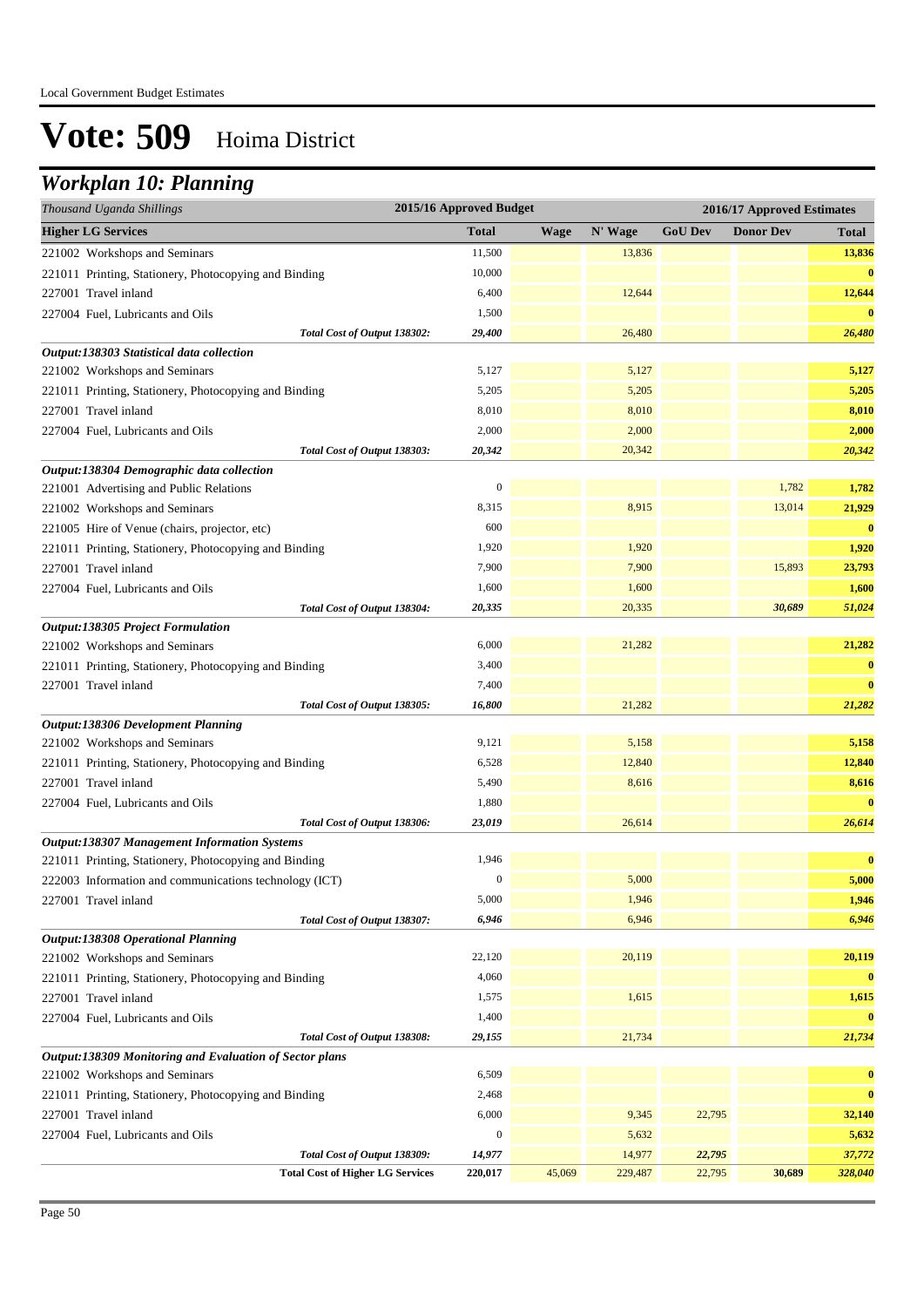## *Workplan 10: Planning*

| Thousand Uganda Shillings            |                                                                  | 2015/16 Approved Budget<br>2016/17 Approved Estimates                                      |                |                |                |                       |              |
|--------------------------------------|------------------------------------------------------------------|--------------------------------------------------------------------------------------------|----------------|----------------|----------------|-----------------------|--------------|
| <b>Capital Purchases</b>             |                                                                  | <b>Total</b>                                                                               | Wage           | N' Wage        | <b>GoU</b> Dev | <b>Donor Dev</b>      | <b>Total</b> |
| Output:138372 Administrative Capital |                                                                  |                                                                                            |                |                |                |                       |              |
| 312203 Furniture & Fixtures          |                                                                  | $\Omega$                                                                                   | $\overline{0}$ | $\overline{0}$ | 5.482          | $\overline{0}$        | 5,482        |
| <b>Total LCIII: Busiisi</b>          |                                                                  | LCIV: Hoima Municipal Council                                                              |                |                |                |                       | 5,482        |
| LCII: Kasingo                        | LCI: Population and Statistics office                            | Procurement of Furniture for the Planning Unit<br>Source: District Discretionary Developme |                |                |                |                       | 5,482        |
|                                      | Total Cost of Output 138372:                                     | 0                                                                                          | $\mathbf{0}$   | $\overline{0}$ | 5,482          | $\boldsymbol{\theta}$ | 5,482        |
|                                      | <b>Total Cost of Capital Purchases</b>                           | $\mathbf{0}$                                                                               | $\mathbf{0}$   | $\overline{0}$ | 5.482          | $\bf{0}$              | 5,482        |
|                                      | <b>Total Cost of function Local Government Planning Services</b> | 220,017                                                                                    | 45,069         | 229,487        | 28,277         | 30,689                | 333,522      |
| <b>Total Cost of Planning</b>        |                                                                  | 220,017                                                                                    | 45,069         | 229,487        | 28,277         | 30,689                | 333,522      |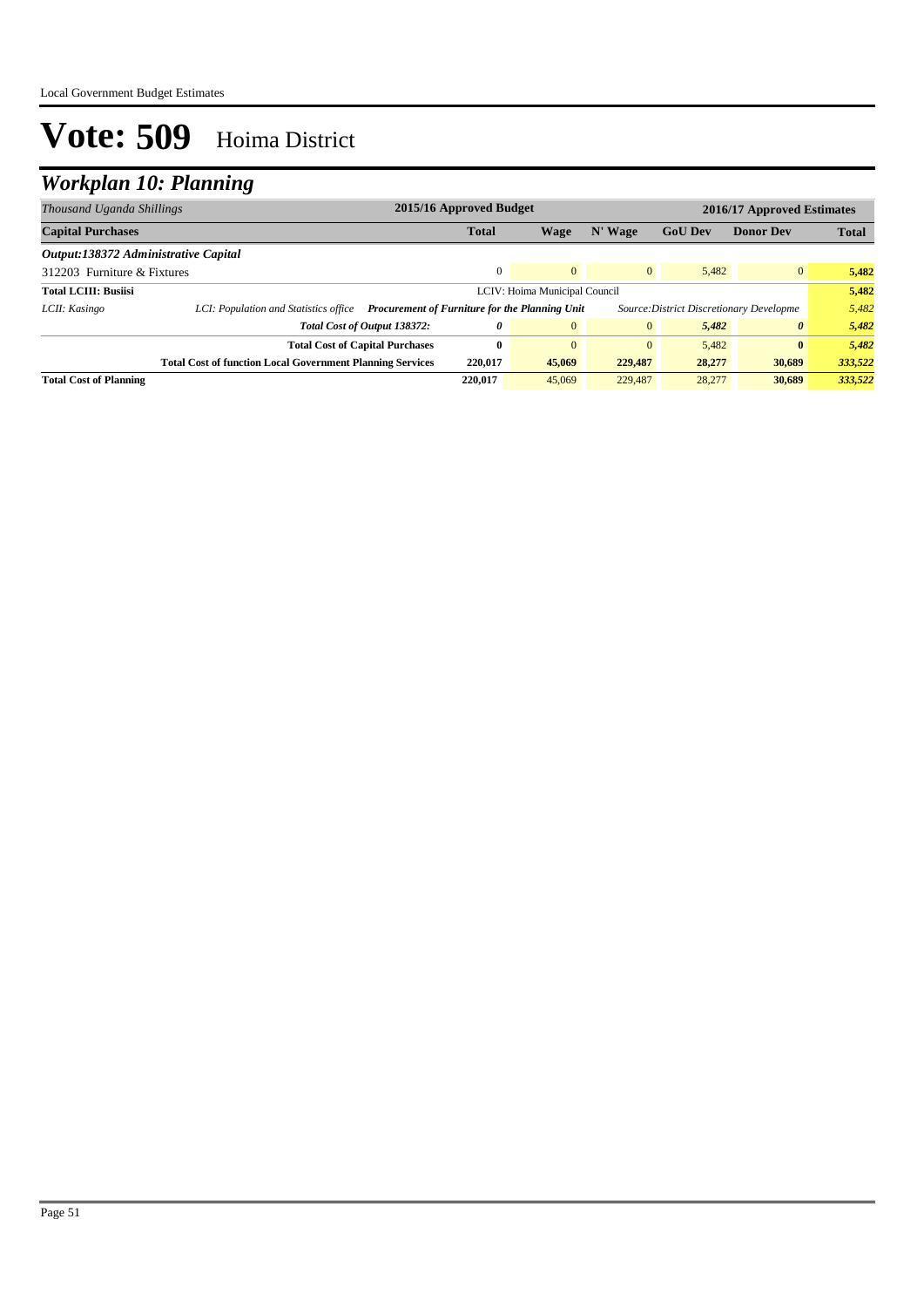## *Workplan 11: Internal Audit*

#### **(i) Overview of Workplan Revenue and Expenditures**

| <b>UShs Thousand</b>                                 |                           | 2015/16                        | 2016/17                          |  |
|------------------------------------------------------|---------------------------|--------------------------------|----------------------------------|--|
|                                                      | Approved<br><b>Budget</b> | <b>Outturn by</b><br>end March | <b>Approved</b><br><b>Budget</b> |  |
| A: Breakdown of Workplan Revenues:                   |                           |                                |                                  |  |
| <b>Recurrent Revenues</b>                            | 53,931                    | 43,860                         | 101,102                          |  |
| District Unconditional Grant (Non-Wage)              | 41,326                    | 29,080                         | 43,651                           |  |
| District Unconditional Grant (Wage)                  |                           | $\theta$                       | 43,571                           |  |
| <b>Locally Raised Revenues</b>                       | 9,880                     | 12,740                         | 13,880                           |  |
| Support Services Conditional Grant (Non-Wage)        | 2,725                     | 2,040                          |                                  |  |
| <b>Development Revenues</b>                          | 3.000                     | 2,250                          | 6,400                            |  |
| District Discretionary Development Equalization Gran | 3,000                     | 2,250                          |                                  |  |
| District Unconditional Grant (Non-Wage)              |                           | $\Omega$                       | 6,400                            |  |
| <b>Total Revenues</b>                                | 56,931                    | 46,110                         | 107,502                          |  |
| <b>B: Breakdown of Workplan Expenditures:</b>        |                           |                                |                                  |  |
| Recurrent Expenditure                                | 53,931                    | 43,766                         | 101,102                          |  |
| Wage                                                 |                           | $\Omega$                       | 43,571                           |  |
| Non Wage                                             | 53,931                    | 43,766                         | 57,531                           |  |
| Development Expenditure                              | 3,000                     | 2,250                          | 6,400                            |  |
| Domestic Development                                 | 3,000                     | 2250                           | 6,400                            |  |
| Donor Development                                    |                           | $\Omega$                       | $\Omega$                         |  |
| <b>Total Expenditure</b>                             | 56,931                    | 46,016                         | 107,502                          |  |

#### **(ii) Details of Workplan Revenues and Expenditures**

### *Expenditure Details for Workplan 11: Internal Audit*

#### **LG Function 1482 Internal Audit Services**

| Thousand Uganda Shillings                             | 2015/16 Approved Budget |             |         |                       | 2016/17 Approved Estimates |              |
|-------------------------------------------------------|-------------------------|-------------|---------|-----------------------|----------------------------|--------------|
| <b>Higher LG Services</b>                             | <b>Total</b>            | <b>Wage</b> | N' Wage | <b>GoU Dev</b>        | <b>Donor Dev</b>           | <b>Total</b> |
| Output:148201 Management of Internal Audit Office     |                         |             |         |                       |                            |              |
| 211101 General Staff Salaries                         | $\mathbf{0}$            | 43,571      |         |                       |                            | 43,571       |
| 221011 Printing, Stationery, Photocopying and Binding | 1,000                   |             | 1,200   |                       |                            | 1,200        |
| 221012 Small Office Equipment                         | 1,000                   |             |         |                       |                            | $\bf{0}$     |
| 221017 Subscriptions                                  | $\Omega$                |             | 1,000   |                       |                            | 1,000        |
| 222001 Telecommunications                             | $\mathbf{0}$            |             | 480     |                       |                            | 480          |
| 227001 Travel inland                                  | 4,000                   |             | 3,920   |                       |                            | 3,920        |
| Total Cost of Output 148201:                          | 6,000                   | 43,571      | 6,600   |                       |                            | 50,171       |
| Output:148202 Internal Audit                          |                         |             |         |                       |                            |              |
| 221011 Printing, Stationery, Photocopying and Binding | 3,000                   |             |         |                       |                            | $\bf{0}$     |
| 221017 Subscriptions                                  | 1,000                   |             |         |                       |                            | $\bf{0}$     |
| 227001 Travel inland                                  | 31,931                  |             | 44,611  |                       |                            | 44,611       |
| 227004 Fuel, Lubricants and Oils                      | 15,000                  |             |         |                       |                            | $\bf{0}$     |
| Total Cost of Output 148202:                          | 50,931                  |             | 44,611  |                       |                            | 44,611       |
| <b>Output:148203 Sector Capacity Development</b>      |                         |             |         |                       |                            |              |
| 221003 Staff Training                                 | $\mathbf{0}$            |             | 3,000   | $\mathbf{0}$          |                            | 3,000        |
| Total Cost of Output 148203:                          | 0                       |             | 3,000   | $\boldsymbol{\theta}$ |                            | 3,000        |
| <b>Output:148204 Sector Management and Monitoring</b> |                         |             |         |                       |                            |              |
| 221003 Staff Training                                 | $\boldsymbol{0}$        |             | 3,320   |                       |                            | 3,320        |
| Total Cost of Output 148204:                          | 0                       |             | 3,320   |                       |                            | 3,320        |
| <b>Total Cost of Higher LG Services</b>               | 56,931                  | 43,571      | 57,531  | $\overline{0}$        |                            | 101,102      |
| <b>Capital Purchases</b>                              | <b>Total</b>            | <b>Wage</b> | N' Wage | <b>GoU Dev</b>        | <b>Donor Dev</b>           | Total        |

Page 52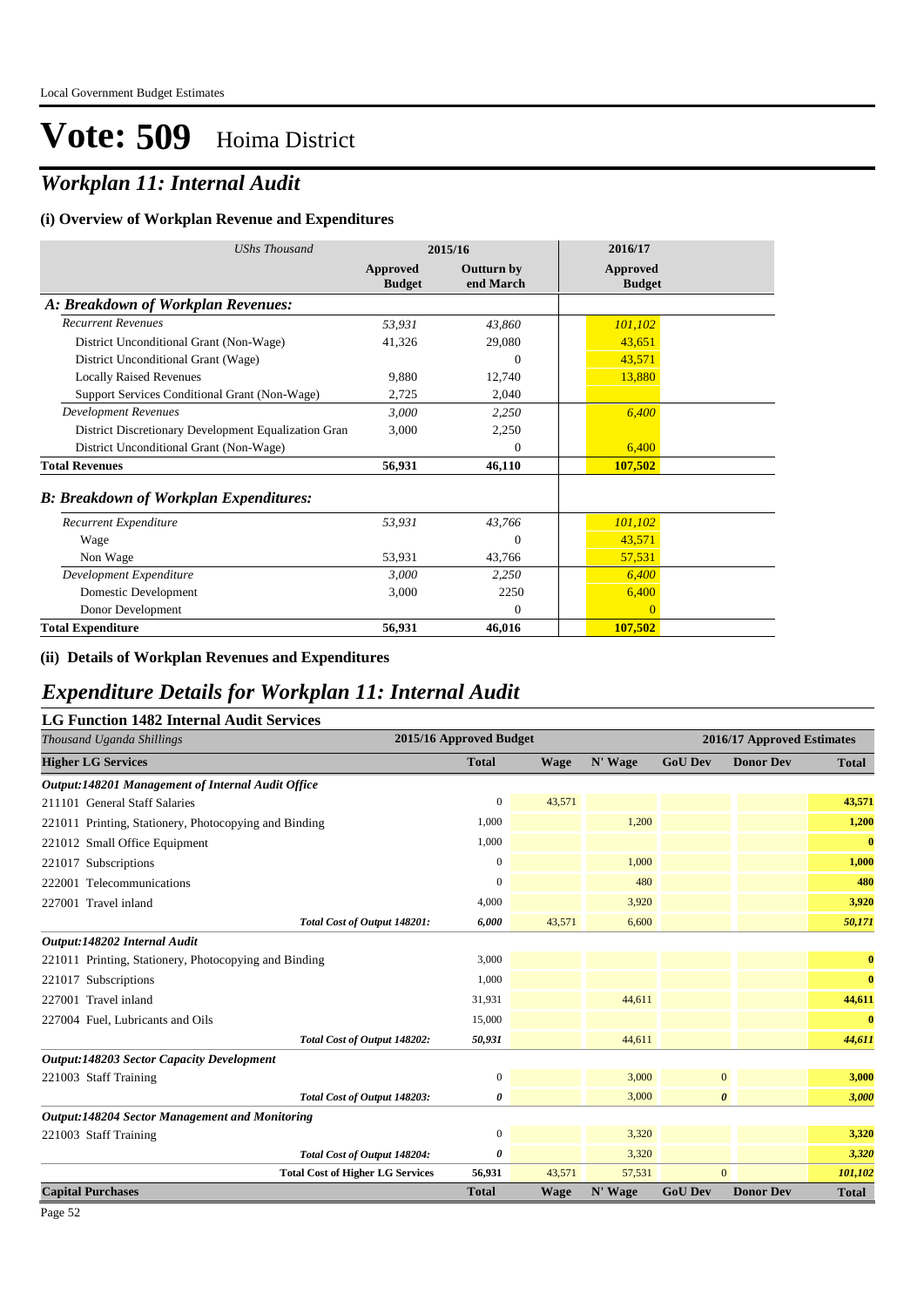## *Workplan 11: Internal Audit*

| Thousand Uganda Shillings            | 2015/16 Approved Budget<br>2016/17 Approved Estimates |                                                                                                                           |              |                |                |       |                       |         |
|--------------------------------------|-------------------------------------------------------|---------------------------------------------------------------------------------------------------------------------------|--------------|----------------|----------------|-------|-----------------------|---------|
| Output:148272 Administrative Capital |                                                       |                                                                                                                           |              |                |                |       |                       |         |
| 312203 Furniture & Fixtures          |                                                       |                                                                                                                           | $\mathbf{0}$ | $\Omega$       | $\overline{0}$ | 1,900 | $\overline{0}$        | 1,900   |
| <b>Total LCIII: Busiisi</b>          |                                                       | LCIV: Hoima Municipal Council                                                                                             |              |                |                |       | 1.900                 |         |
| LCII: Kasingo                        | LCI: Internal Audit General Office                    | 2 Sets of Executive Furniture<br>Source: District Unconditional Grant (No                                                 |              |                |                | 1,900 |                       |         |
| 312213 ICT Equipment                 |                                                       |                                                                                                                           | $\mathbf{0}$ | $\theta$       | $\overline{0}$ | 4.500 | $\overline{0}$        | 4,500   |
| <b>Total LCIII: Busiisi</b>          | LCIV: Hoima Municipal Council                         |                                                                                                                           |              |                |                | 4.500 |                       |         |
| LCII: Kasingo                        |                                                       | Source: Urban Unconditional Grant - Non<br>LCI: Auditor and Examiner of Accou Procurement of 2 Laptops for Internal Audit |              |                |                | 4,500 |                       |         |
|                                      | Total Cost of Output 148272:                          |                                                                                                                           | 0            | $\overline{0}$ | $\overline{0}$ | 6,400 | $\boldsymbol{\theta}$ | 6,400   |
|                                      | <b>Total Cost of Capital Purchases</b>                |                                                                                                                           | $\mathbf{0}$ | $\Omega$       | $\Omega$       | 6,400 | $\bf{0}$              | 6,400   |
|                                      | <b>Total Cost of function Internal Audit Services</b> |                                                                                                                           | 56,931       | 43,571         | 57,531         | 6,400 | $\bf{0}$              | 107,502 |
| <b>Total Cost of Internal Audit</b>  |                                                       |                                                                                                                           | 56.931       | 43,571         | 57,531         | 6,400 | $\bf{0}$              | 107,502 |